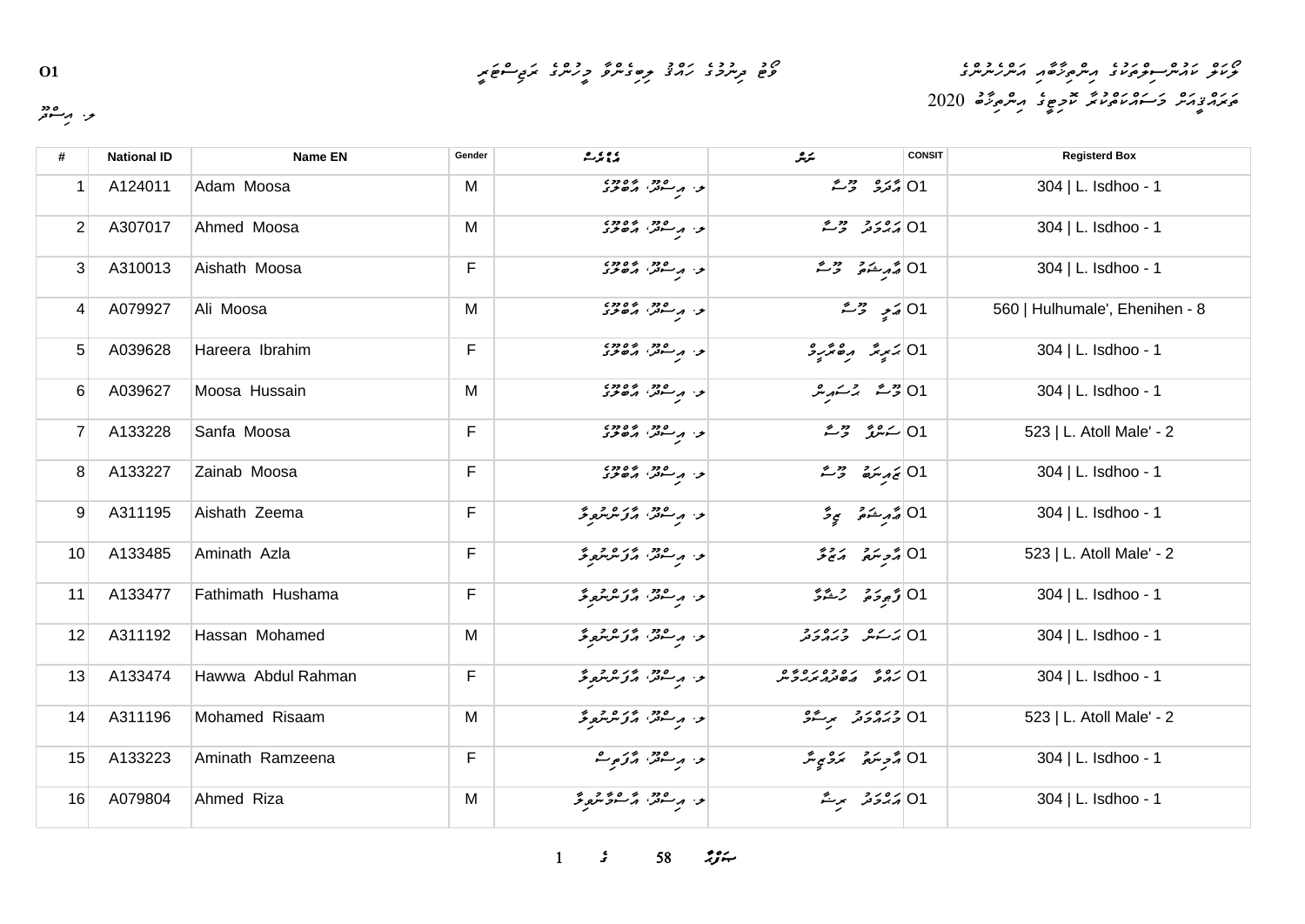*sCw7q7s5w7m< o<n9nOoAw7o< sCq;mAwBoEw7q<m; wBm;vB* م من المرة المرة المرة المرجع المرجع في المركبة 2020<br>مجم*د المريض المربوط المربع المرجع في المراجع المركبة* 

| 17 | A120057 | Aishath Ibrahim               | F | أو المستقرأ المستوسعون                           | 01 مُرمِسَمَ مِصْرَبِهِ                                                       | 304   L. Isdhoo - 1            |
|----|---------|-------------------------------|---|--------------------------------------------------|-------------------------------------------------------------------------------|--------------------------------|
| 18 | A310060 | Aishath Shifma Mohamed Shihab | F |                                                  | 01 \$ مِسْتَمَّ شِوْرٌ وَيَهْدُونَهُ شِرْرٌةً وَ مِسْتَمَّرٌ، وَسُوَّرْمِوَدُ | 523   L. Atoll Male' - 2       |
| 19 | A133246 | Hawwa Shimla                  | F | و. رىسى ئەرەپ ئەھم                               | 01 كَنْدْهُمْ ـ شِوْخْر                                                       | 523   L. Atoll Male' - 2       |
| 20 | A044502 | Ibrahim Hameed                | M | و. رسان ار مشرقه شور                             | 01 م <i>وڭ ئۇچى ئەچ</i> تر                                                    | 304   L. Isdhoo - 1            |
| 21 | A133247 | Mariyam Sira                  | F | أور مرسين مراجع شهوتم                            | 01 كەنگەر ئەسىر                                                               | 304   L. Isdhoo - 1            |
| 22 | A010380 | Mohamed Shihab                | M | و. رىسى ئەرەپ ئەھم ئو                            | $\frac{2}{3}$ دَبَرْدَ دَبَر شَدِرَّة $\sim$                                  | 523   L. Atoll Male' - 2       |
| 23 | A157175 | Adam Haneef                   | M | و. برستور، بروسی                                 | 01 م <i>مَّة تَرْسِعْ</i>                                                     | 310   L. Gan - 3               |
| 24 | A310955 | Ahmed Fayaz                   | M | و. برستور، بروسی                                 | 01 كەشرى ئەرگەشى                                                              | 523   L. Atoll Male' - 2       |
| 25 | A157174 | Aishath Suhana                | F | و. برستور، بروسی                                 | 01 مۇم ئىشقو قىسىمىتىگە                                                       | 304   L. Isdhoo - 1            |
| 26 | A310953 | Ali Mohamed                   | M | د . د صور محمدی د د .<br>  د . د سور اگرام د د . | 01 كەبىر ئەير ئەر                                                             | 304   L. Isdhoo - 1            |
| 27 | A133317 | Aminath Fazuhana              | F | و٠ د صور په ده د د                               | 01 مٌ مِسَمٌ وَنِي تَمَدُّ                                                    | 560   Hulhumale', Ehenihen - 8 |
| 28 | A310954 | Fathimath Farhaana            | F | و٠ در سه در ۴ و و ٥                              | 01 ۇجەدىھ     زىز ئەنتە                                                       | 304   L. Isdhoo - 1            |
| 29 | A120701 | Hassan Anees                  | M | و٠ د صور په ده د د                               | 01   پرسکس کم کمبرے                                                           | 304   L. Isdhoo - 1            |
| 30 | A310957 | Hawwa Inasa                   | F | و . مرسیق می ده.<br>د . مرسیق می تری             | 01 ئەير <i>ۇ مەم</i> ترىشە                                                    | 304   L. Isdhoo - 1            |
| 31 | A149555 | Hussain Naees                 | M | و. برستور، بروسی                                 | 01 پر <i>شہر متع</i> رف                                                       | 304   L. Isdhoo - 1            |
| 32 | A119758 | Idrees Abdulla                | M | و. برستور، برج دره                               | 01 م <i>ومزموت مەھى</i> راللە                                                 | 304   L. Isdhoo - 1            |
| 33 | A310958 | Khadeeja Rizkhana             | F | و٠ در سه در ۳۶ وره و                             | 01] زَمِيعٌ مَ مِثْرَدَّسَّرَ                                                 | 560   Hulhumale', Ehenihen - 8 |

**2** *s* **58** *z z*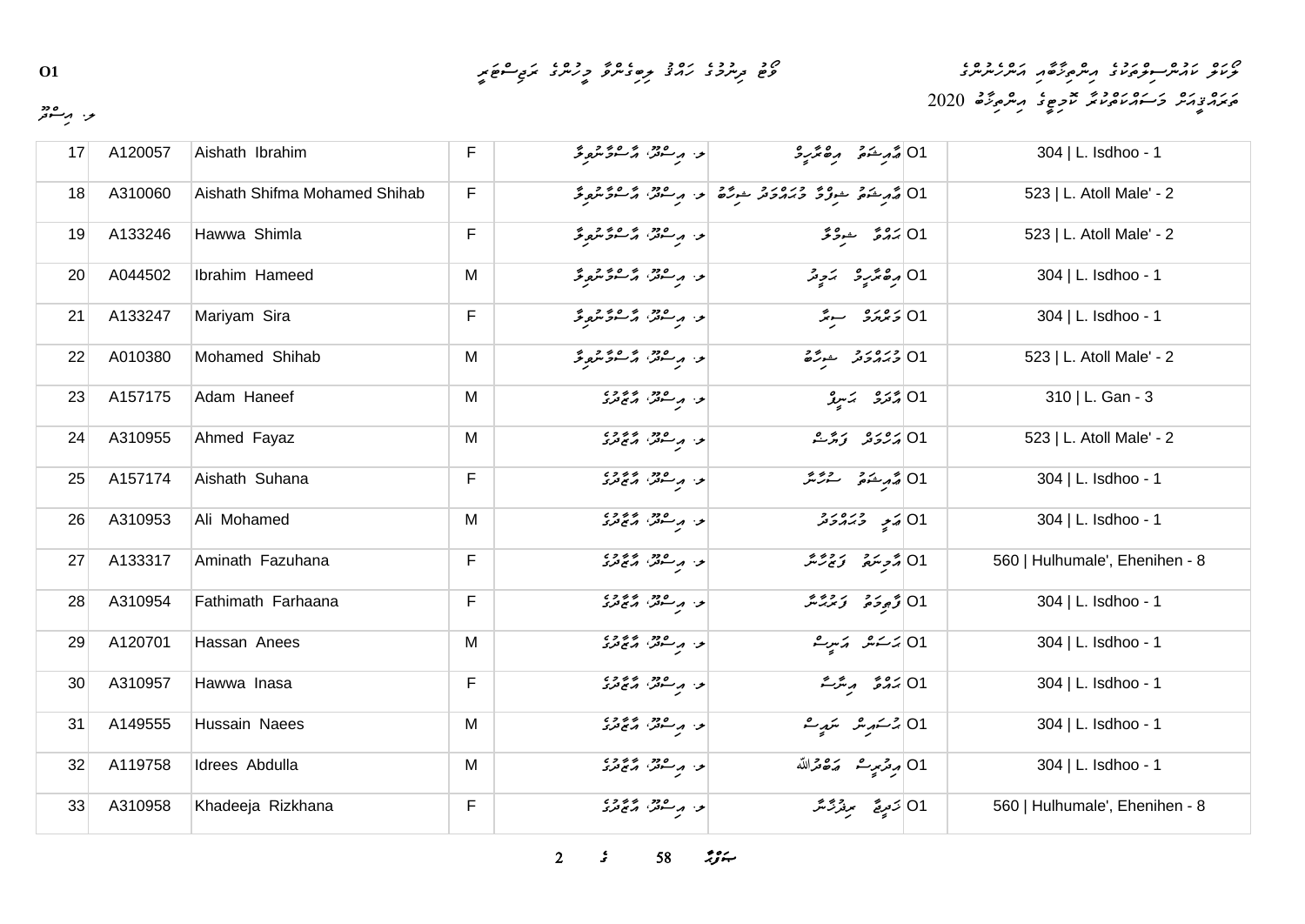*sCw7q7s5w7m< o<n9nOoAw7o< sCq;mAwBoEw7q<m; wBm;vB* م من المرة المرة المرة المرجع المرجع في المركبة 2020<br>مجم*د المريض المربوط المربع المرجع في المراجع المركبة* 

| 34 | A310956 | Mariyam Sehenaaz     | $\mathsf F$ | و٠ در سه در ۳۵ و د             | 01 كەندىر ئەسىر يىر ئىر                                                                       | 560   Hulhumale', Ehenihen - 8 |
|----|---------|----------------------|-------------|--------------------------------|-----------------------------------------------------------------------------------------------|--------------------------------|
| 35 | A133318 | Mohamed Nizam        | M           | و٠ در سه در ۴ و و ٥            | 01 <i>\$نەۋەقى</i> س <i>ىۋ</i> ۇ                                                              | 304   L. Isdhoo - 1            |
| 36 | A133319 | Ratheeba Hassan      | $\mathsf F$ | و. برستور، بروسی               | 01 كَمَعٍ هُمْ سَمَسْرٌ                                                                       | 304   L. Isdhoo - 1            |
| 37 | A026159 | Ahmed Rasheed Ismail | M           | كور وره ده كريده و             | 01 كەندى كەر بۇ بەر ئەر ئۇيدۇ.                                                                | 304   L. Isdhoo - 1            |
| 38 | A147137 | Hassan Ilyas         | M           | و. ماستقر، مرکزی               | 01   ئەسەھەر مەغەرمىقە                                                                        | 304   L. Isdhoo - 1            |
| 39 | A133260 | Khadeeja Sibana      | $\mathsf F$ | و ، ماستقراء مرکزی             | 01 كَتَعِيقٌ سَعِيقَةٌ.                                                                       | 304   L. Isdhoo - 1            |
| 40 | A310103 | Mariyam Shameema     | F           | د ، دستش کمرونی                | 01 كى ئىرنى ھەرى                                                                              | 304   L. Isdhoo - 1            |
| 41 | A133262 | Zulaikha Ismail      | $\mathsf F$ | و. مشتق مردوی                  | 01 ىم <i>قىرىڭ مەشۇم</i> ۇ                                                                    | 304   L. Isdhoo - 1            |
| 42 | A310598 | Fathimath Uneysha    | $\mathsf F$ | $\frac{1}{2}$                  | 01 ۇ <sub>ج</sub> وكى م <sup>ە</sup> ترىش                                                     | 523   L. Atoll Male' - 2       |
| 43 | A133243 | Ali Abdulla          | M           | و. ەسىن كەنزوق                 | 01 <i>ھَ۔ ج</i> صَحْرَاللّه                                                                   | 304   L. Isdhoo - 1            |
| 44 | A290056 | Gasim Abdulla        | M           | و. دستن پروه و                 | 01 تُوَّسِعْ مَ <b>صْ</b> قَرْاللَّه                                                          | 523   L. Atoll Male' - 2       |
| 45 | A310073 | Hussain Abdulla      | M           | و. ماستن مرده و                | 01 كەس <i>تىمبەنلە</i> كەھ قىراللە                                                            | 304   L. Isdhoo - 1            |
| 46 | A310071 | Mariyam Abdulla      | $\mathsf F$ | و. د شش پرووه                  | $O1$ $<$ $<$ $<$ $<$ $<$ $<$ $<$ $<$ $O1$                                                     | 304   L. Isdhoo - 1            |
| 47 | A133242 | Mohamed Arif         | M           | و. دستش پروژه                  | 01 كەبر بۇرگە ئەيدۇ                                                                           | 304   L. Isdhoo - 1            |
| 48 | A306115 | Ali Zameer           | M           | و . مرحص پروژنو                | $\mathcal{Z}$ اړکو پروگر $\vert$ 01                                                           | 523   L. Atoll Male' - 2       |
| 49 | A133177 | Habeeba Ibrahim      | F           | و. من مشهر المتوفر على         | $\mathcal{S}_{\boldsymbol{\mathcal{Z}}}$ كَتَفِعُ مِنْ مِنْ مِنْ مِنْ $\vert \text{O1} \vert$ | 304   L. Isdhoo - 1            |
| 50 | A261468 | Aishath Rihula       | F           | و ، را دون ، رَوِسَرَ پَرُو وَ | 01 مۇم شۇ ئىم بىر ئىگە                                                                        | 523   L. Atoll Male' - 2       |

**3** *s* **58** *z s*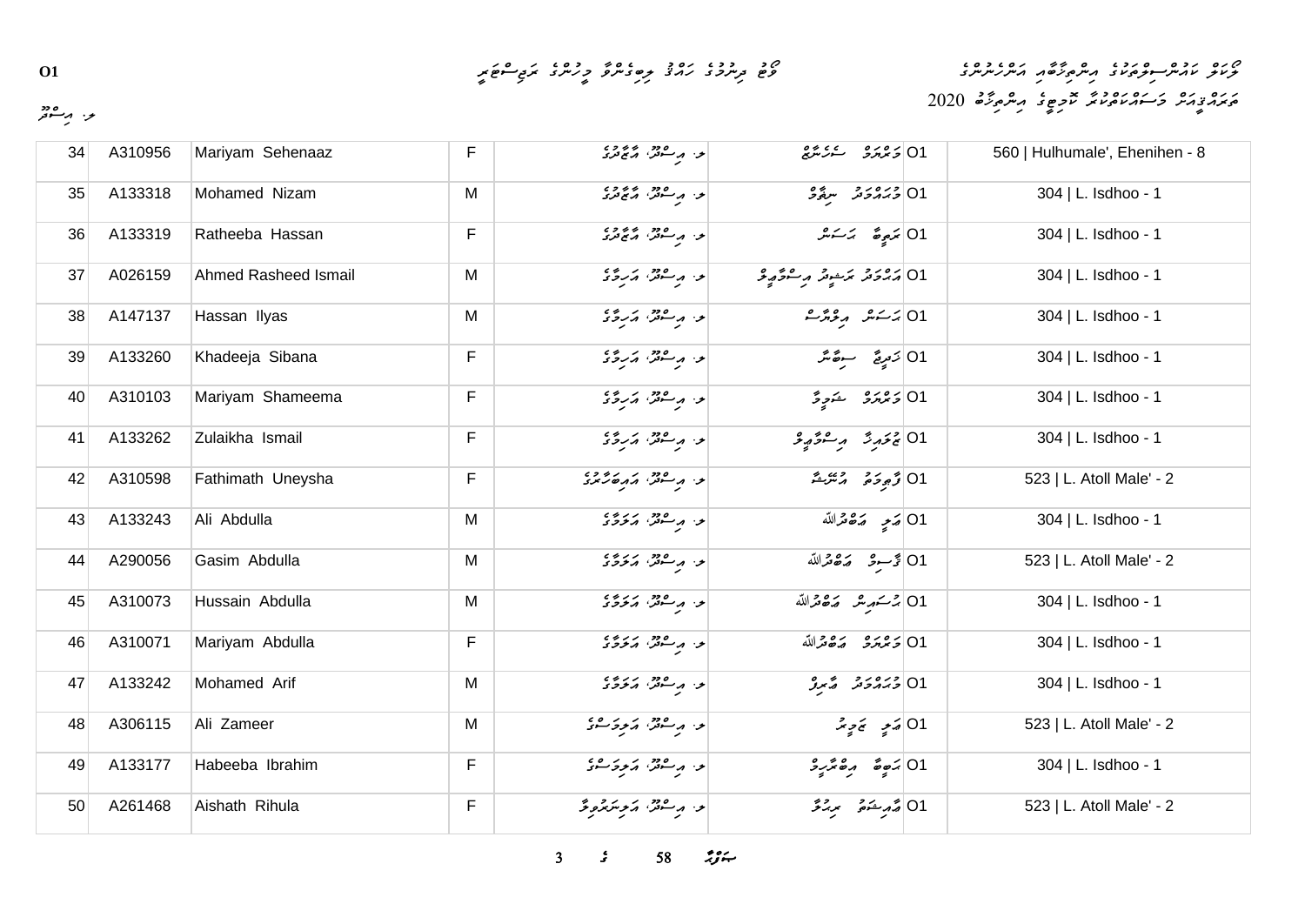*sCw7q7s5w7m< o<n9nOoAw7o< sCq;mAwBoEw7q<m; wBm;vB* م من المرة المرة المرة المرجع المرجع في المركبة 2020<br>مجم*د المريض المربوط المربع المرجع في المراجع المركبة* 

| 51 | A310599 | Aminath Liusha          | F            | و . را دهش کم د سرچرو څ | 01 أُمُّ حِبِيَّةٌ مَعْ حِبْرَ مِنْهُ            | 523   L. Atoll Male' - 2       |
|----|---------|-------------------------|--------------|-------------------------|--------------------------------------------------|--------------------------------|
| 52 | A133288 | Khadeeja Umar           | F            | و ، را دون كم و سكرو گ  |                                                  | 304   L. Isdhoo - 1            |
| 53 | A133235 | <b>Fathimath Manike</b> | F            | و ، ماستقراء مکوری      | 01 ۇ <sub>ھ</sub> و <i>خۇ</i> خ س <sub>ىنغ</sub> | 304   L. Isdhoo - 1            |
| 54 | A078512 | Mohamed Rasheed         | M            | د. مرگوری کروی          | 01 كەترى كى ترىنېدىر                             | 523   L. Atoll Male' - 2       |
| 55 | A133245 | Fathimath Nazma         | F            | و. مرحص برور            | 01 <i>وُّجِ دَمَّة</i> سَمْرَةً                  | 304   L. Isdhoo - 1            |
| 56 | A378453 | Mohamed Afraah Ibrahim  | M            | د. به سوتر، به برور     | 01 درور د رووژ مقتربه                            | 523   L. Atoll Male' - 2       |
| 57 | A075357 | Ahmed Fathuhy           | M            | و. من من مركب وي        | 01 كەشەكە ئەقەب                                  | 304   L. Isdhoo - 1            |
| 58 | A309793 | Fathimath Mashoodha     | $\mathsf F$  | و. بەسلىق، ئەسلىمكى ئ   | 01 گەپە خەش ئەشقىدىگە                            | 560   Hulhumale', Ehenihen - 8 |
| 59 | A310734 | Ali Nashid              | M            | و. مرسوس مره سومبر      | 01 كەمچە     ئىگرىشونىر                          | 304   L. Isdhoo - 1            |
| 60 | A310726 | Aneesa Saeed            | $\mathsf{F}$ | ىز، مەسىقى، مەمەسىمىي   | 01   پَرسِرْ حَمْدِ تَرْ                         | 304   L. Isdhoo - 1            |
| 61 | A310728 | Fathimath Asia          | $\mathsf{F}$ | ى بەر مەقتى بەھ مىتور   | 01 رَّجِوحَةَ مَرَّسِيَّ                         | 304   L. Isdhoo - 1            |
| 62 | A310732 | Hassan Mueez            | M            | ىق بەسلەش بەي ھەستىمبە  | 01 كەسكەش قەھدىتى                                | 388   Feydhoo Ehenihen - 1     |
| 63 | A310731 | Ibrahim Moosa           | M            | و. مرسوس مره عصم        | 01 مەھمەر بۇ ئەسىم                               | 304   L. Isdhoo - 1            |
| 64 | A310729 | Mariyam Nadiya          | F            | ا د ا مرسور از ده شور ا | 01 كەبھە <i>دۇ س</i> ىرى <i>گ</i>                | 304   L. Isdhoo - 1            |
| 65 | A403184 | Mohamed Akuram          | M            | ى بەر 20%، ئەكەن ئىمبر  | $5.222$ $2.232$                                  | 137   Lh. Naifaru - 2          |
| 66 | A310725 | Moosa Aboobakuru        | M            | ى بەر 20%، ئەكەن ئىمبر  | 2222 / 27                                        | 304   L. Isdhoo - 1            |
| 67 | A133282 | Aminath Asima           | $\mathsf F$  | و ، به سنتور و و و و د  | 01 أُمُّ مِنْهُمْ - مُرْسِوَّ                    | 304   L. Isdhoo - 1            |

*4 58*  $234$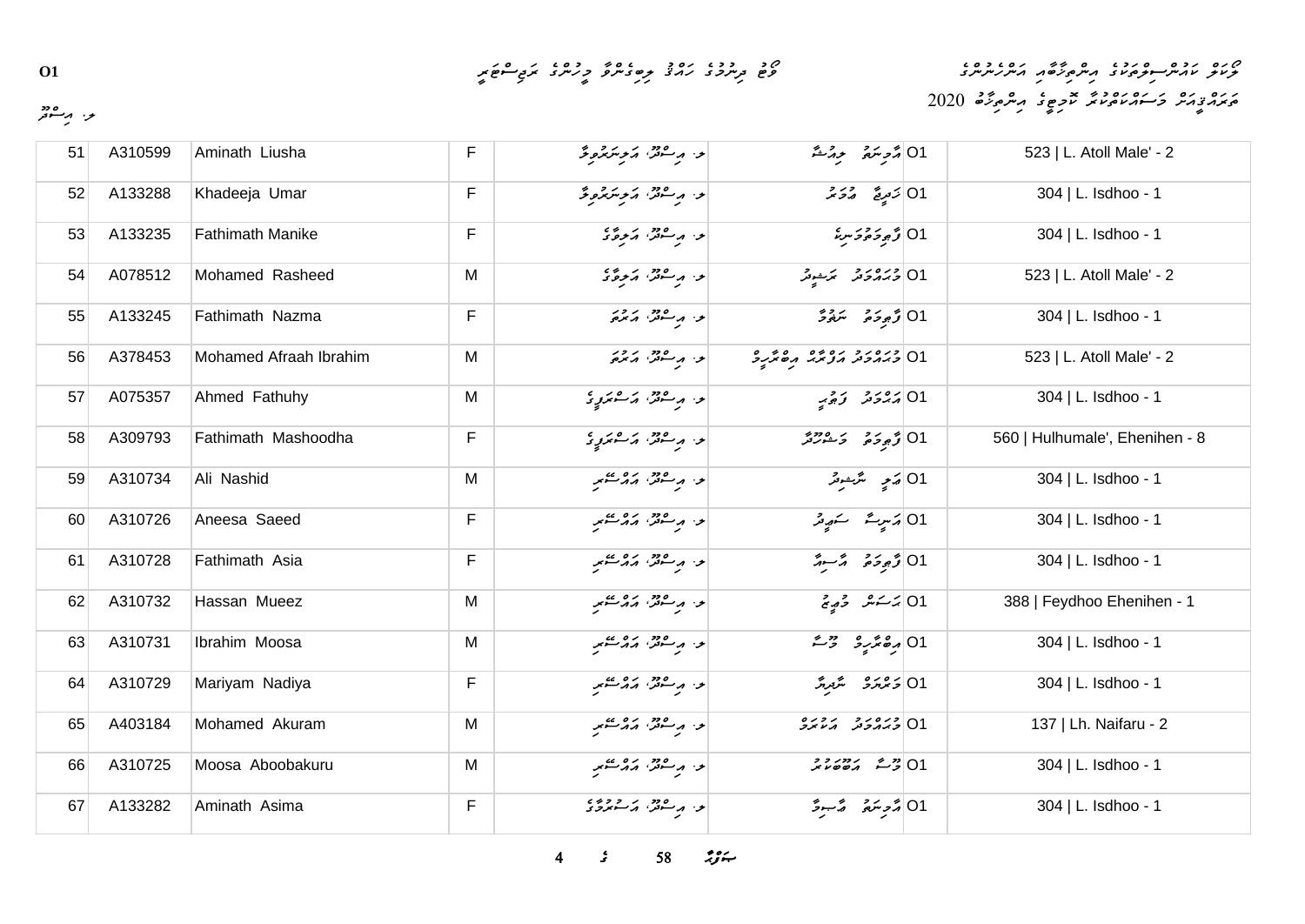*sCw7q7s5w7m< o<n9nOoAw7o< sCq;mAwBoEw7q<m; wBm;vB* م من المرة المرة المرة المرجع المرجع في المركبة 2020<br>مجم*د المريض المربوط المربع المرجع في المراجع المركبة* 

| 68 | A134693 | Fathimath Siyama           | F | و۰ در سرده بر دووی                                                                                                                                                                                                               | 01 <i>ؤوخو مې</i> رمۇ                        | 304   L. Isdhoo - 1      |
|----|---------|----------------------------|---|----------------------------------------------------------------------------------------------------------------------------------------------------------------------------------------------------------------------------------|----------------------------------------------|--------------------------|
| 69 | A310305 | Mariyam Ulfa               | F | و. ما منظمة المركز و و دا                                                                                                                                                                                                        | 01 <i>525 محوق</i>                           | 304   L. Isdhoo - 1      |
| 70 | A310296 | Salma Ali                  | F | ا د. اد ساور در دره داد کار در در ایران کار در ایران کار در ایران کار در ایران کار در ایران کار در ایران کار د<br>ایران کار در ایران کار در در در در ایران کار در ایران کار در ایران کار در ایران کار در در داد کار در داد کار د | 01  سَءُدَّۃَ - رَمِ                         | 523   L. Atoll Male' - 2 |
| 71 | A126097 | Abdulla Jameel             | M | و. مرسوس کاروه                                                                                                                                                                                                                   | 01 مَەھىراللە   ق <i>ج بى</i>                | 304   L. Isdhoo - 1      |
| 72 | A000565 | Ali Shameem Adam           | M | و. برسه ده کرد و د                                                                                                                                                                                                               | 01 ك <sub>ەنچ</sub> شەر <sub>و</sub> ۋ كەترۇ | 523   L. Atoll Male' - 2 |
| 73 | A133275 | Mariyam Leela              | F | د. به حدود روبرد                                                                                                                                                                                                                 | 01 كەندىمى موتى                              | 304   L. Isdhoo - 1      |
| 74 | A034985 | Naseem Umar                | M | و. ما مادور کامرو دی                                                                                                                                                                                                             | 01 كىزىبوقە ھەكەتمە                          | 523   L. Atoll Male' - 2 |
| 75 | A068108 | Rasheeda Umar              | F | و. به حصور کارو دی                                                                                                                                                                                                               | 01 يَرْجُوشَ - 25 يُرُ                       | 304   L. Isdhoo - 1      |
| 76 | A310714 | Ahmed Shaam                | M | و. مستقر، ھەرىر ھ                                                                                                                                                                                                                | $3.2527$ O1                                  | 523   L. Atoll Male' - 2 |
| 77 | A310716 | Ali Yoosuf                 | M | و. مستعل، ھەرىر ھ                                                                                                                                                                                                                | 01 ڪپر پڙيو ٿو                               | 304   L. Isdhoo - 1      |
| 78 | A414082 | Hassan Samah               | M | و. مشتر، ھەرىر م                                                                                                                                                                                                                 | 01   ئەستەشقا ئىقە ئە                        | 304   L. Isdhoo - 1      |
| 79 | A085208 | Mariyam Faruhath           | F | و. مستعل، ھەرىر ھ                                                                                                                                                                                                                | 01 كەبىر كەرگە كەبەر ئەندىك                  | 523   L. Atoll Male' - 2 |
| 80 | A133436 | <b>Mohamed Saif Yoosuf</b> | M | و مشتر، حکم مدد م                                                                                                                                                                                                                | 01 دېرو دو سرو د ده وه                       | 304   L. Isdhoo - 1      |
| 81 | A133435 | Saamath Ali                | F | و. مستر، ھەرىر م                                                                                                                                                                                                                 | 01 گەنىۋە كەمۇ                               | 304   L. Isdhoo - 1      |
| 82 | A059478 | Yoosuf Umar                | M | و. مستقر، ھەرىر ھ                                                                                                                                                                                                                | 01 تېرىنىۋە ھەنزىمە                          | 304   L. Isdhoo - 1      |
| 83 | A311064 | Ahmed Shareef              | M | و. مستر، ھەجرىسى                                                                                                                                                                                                                 | 01 كەشكەتقە ئىشەمبىرتى                       | 523   L. Atoll Male' - 2 |
| 84 | A311069 | Aishath Inasha             | F | و. مرحص وه مرحو                                                                                                                                                                                                                  | 01 مۇم <i>رىشقى م</i> ېتىرىشە                | 523   L. Atoll Male' - 2 |

*5 sC 58 nNw?mS*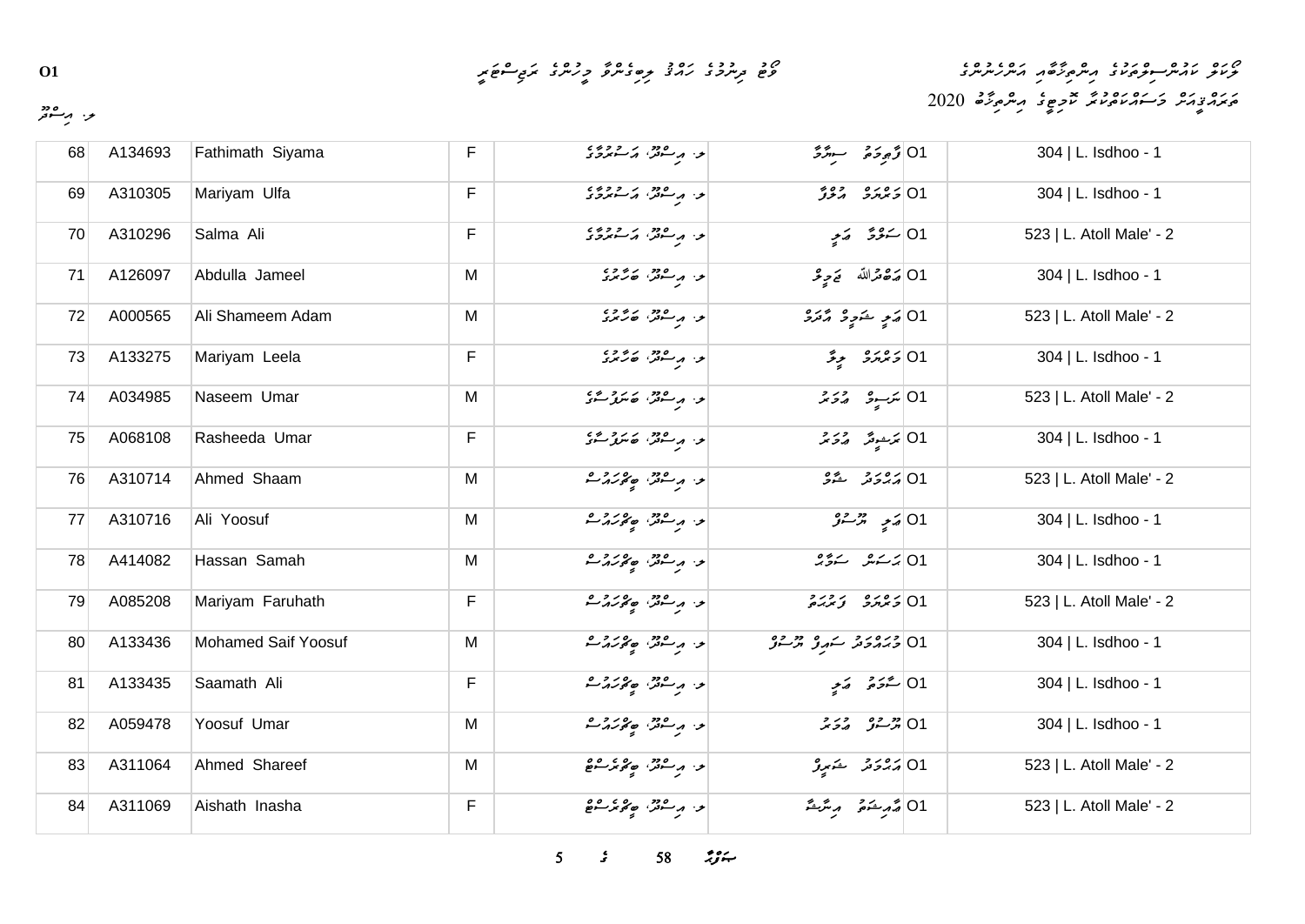*sCw7q7s5w7m< o<n9nOoAw7o< sCq;mAwBoEw7q<m; wBm;vB* م من المرة المرة المرة المرجع المرجع في المركبة 2020<br>مجم*د المريض المربوط المربع المرجع في المراجع المركبة* 

| 85  | A156880 | Ali Shareef      | M | و. مرحص ھەم ساھ      | 01 کړمو شمېرو                    | 304   L. Isdhoo - 1            |
|-----|---------|------------------|---|----------------------|----------------------------------|--------------------------------|
| 86  | A311060 | Faheema Ibrahim  | F | و. مرحص ھەمرىك       | 01 كۇرىچە مەھەمگەرى<br>01        | 304   L. Isdhoo - 1            |
| 87  | A311070 | Fathmath Inaya   | F | و. مرحص وه مرحو      | 01 زَّەپە ئەھمە سِتَىدَّ         | 560   Hulhumale', Ehenihen - 8 |
| 88  | A141369 | Ibrahim Shareef  | M | و. مرحص می مردم      | 01 مەھمگىر ئىسىمبىر              | 304   L. Isdhoo - 1            |
| 89  | A311068 | Mohamed Shareef  | M | و. مرسوس ھي مرسوم    | 01 ۇ <i>ئەۋى قىر خىرى</i>        | 304   L. Isdhoo - 1            |
| 90  | A310016 | Ahmed Aiman      | M | و. مرسومي موردم مريد | 01 كەبرى قىم كەرىپ               | 523   L. Atoll Male' - 2       |
| 91  | A310018 | Aminath Ifasha   | F | و. مرسوس دوده در     | 01 أَمَّ حِسَمَةٌ مِتَّمَّةٌ     | 304   L. Isdhoo - 1            |
| 92  | A084550 | Hassan Afeef     | M | و. ما حود ودوه مرد   | 01 ئەستەش ھەيولۇ                 | 304   L. Isdhoo - 1            |
| 93  | A310014 | Mariyam Afsana   | F | و. د ساور ووده در    | 01 ئەندىرى بروشگىر               | 523   L. Atoll Male' - 2       |
| 94  | A133225 | Zulaikha Moosa   | F | و. مشتر، حده مند     | $23 - 5 - 01$                    | 304   L. Isdhoo - 1            |
| 95  | A310530 | Ahmed Shuaib     | M | و. مستعر، صور د ه    | $6.62$ $25.25$ 01                | 523   L. Atoll Male' - 2       |
| 96  | A310531 | Ali Hamdhaan     | M | و. به سنتو، صوروره   | 01  ر <i>َى بِهِ بَ</i> وْتَرْسْ | 137   Lh. Naifaru - 2          |
| 97  | A133389 | Luthufee Ibrahim | M | و. به سنتو، ۱۳۶۵ و.  | 01 خوتوپە مەھمىر بى              | 304   L. Isdhoo - 1            |
| 98  | A310529 | Mariyam Safa     | F | و. به سنتر، حوزبر و  |                                  | 304   L. Isdhoo - 1            |
| 99  | A064365 | Ahmed Fathuhy    | M | و. مستعل معر من مه   | 01 كەش <sup>ى</sup> كەش ئۇمۇس    | 304   L. Isdhoo - 1            |
| 100 | A310176 | Aishath Reeshan  | F | و. مستعل موتر مصر    | 01 ۾ پرڪو - سيڪر                 | 560   Hulhumale', Ehenihen - 8 |
| 101 | A310180 | Fathimath Neela  | F | و. د سنتر، صوبور وه  | 01 رَّجِودَةُ بِهِ تَزْ          | 304   L. Isdhoo - 1            |

*6 sC 58 nNw?mS*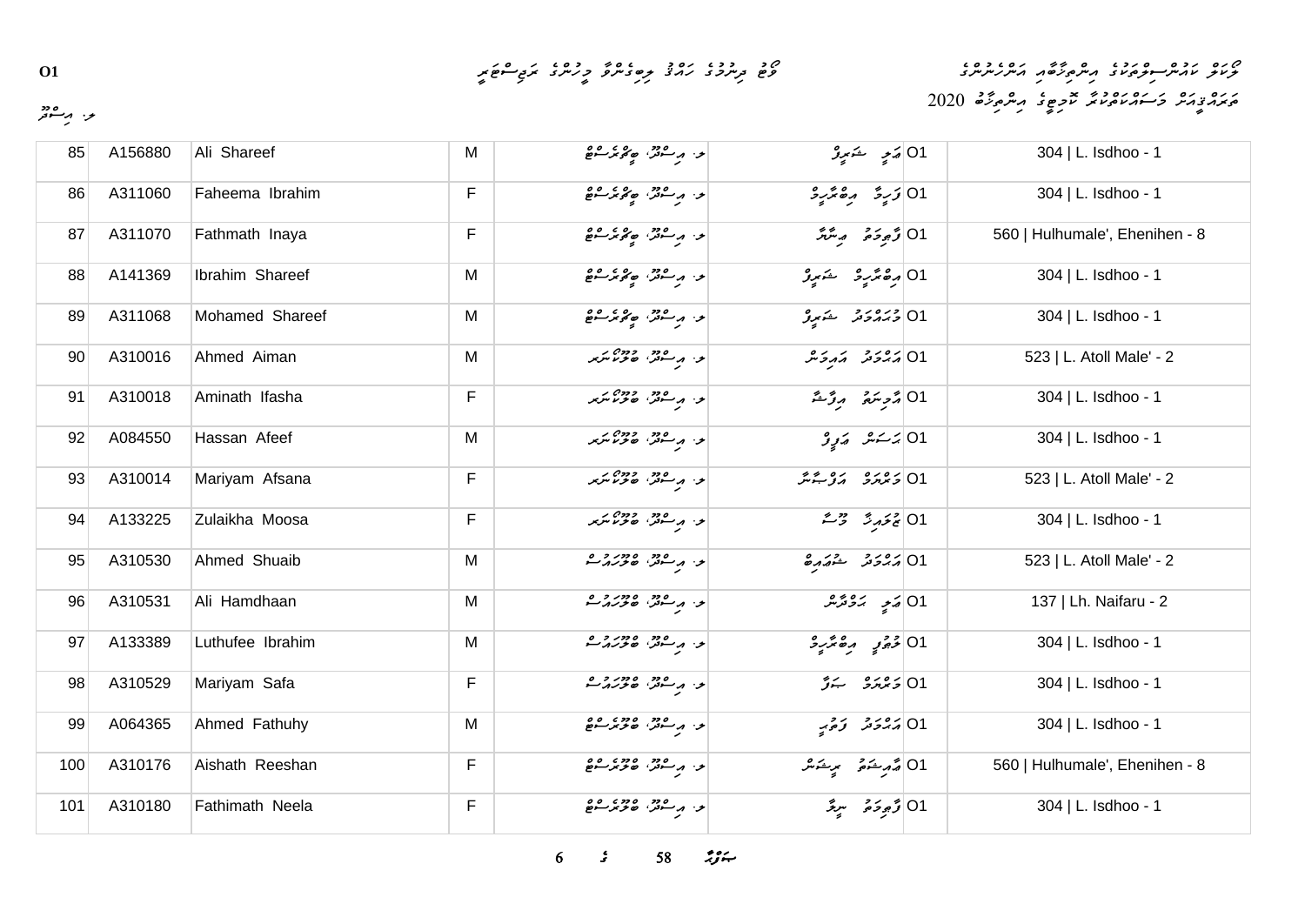*sCw7q7s5w7m< o<n9nOoAw7o< sCq;mAwBoEw7q<m; wBm;vB* م من المرة المرة المرة المرجع المرجع في المركبة 2020<br>مجم*د المريض المربوط المربع المرجع في المراجع المركبة* 

| 102 | A133363 | Fathimath Rasheeda   | F            | و. مستعل، صوبوسي                   | 01 رُّجِ دَمَ سَمَسُومَّر          | 304   L. Isdhoo - 1      |
|-----|---------|----------------------|--------------|------------------------------------|------------------------------------|--------------------------|
| 103 | A310181 | Haleemath Hifza      | F            | و. بر سوتو، صوبور ده               | 01 كەمەدە ئەرقىج                   | 304   L. Isdhoo - 1      |
| 104 | A095484 | Ibrahim Ali          | M            | و. مساور ۵۶۰۵ وه                   | 01 <i>۾ ڇُٽي وُ</i> چ <i>ي</i>     | 304   L. Isdhoo - 1      |
| 105 | A310179 | Mariyam Fithuraa     | $\mathsf{F}$ | و. بر حدود ۵۵ وه وه                | 01 كەنگە <i>بىر بىر بىر ئى</i>     | 304   L. Isdhoo - 1      |
| 106 | A050225 | Ahmed Khathim        | M            | و. پرسانس صور دی                   | 01 كەش <sup>ى</sup> كەر ئىمبى      | 523   L. Atoll Male' - 2 |
| 107 | A133149 | Aishath Umar Ibrahim | F            | و. مشتر، ځو شوڅ                    | 01 مەم شەم مەدىمە مەھەرد           | 304   L. Isdhoo - 1      |
| 108 | A133146 | Aminath Sinaza       | $\mathsf F$  | و. مەسىر، ھىمبىرى ئى               | 01 مُجبِسَمُ جِسَّبَعُ             | 304   L. Isdhoo - 1      |
| 109 | A309557 | Haleemath Sifaza     | F            | و. مەسىر، ئەر ئەرىج                | 01 كَمْ يِوَدَّةْ مِسْتَرْجَّ      | 523   L. Atoll Male' - 2 |
| 110 | A133668 | Khadheeja Moosa      | $\mathsf F$  | و. مشتر، ځوشونځه                   | 01   زَمِيعٌ     وَ ْ تَ مَّ       | 304   L. Isdhoo - 1      |
| 111 | A133147 | Khuzaimath Moosa     | $\mathsf{F}$ | و. مەسىر، ھەشھۇ                    | $23 - 22 = 01$                     | 304   L. Isdhoo - 1      |
| 112 | A133148 | Sofiyya Moosa        | $\mathsf F$  | و. مەسىق ھەشھۇ                     | 01 بەرەپم ق-ش                      | 304   L. Isdhoo - 1      |
| 113 | A132737 | Abdulla Sidhugu      | M            | و. مر حقر، ت شهو                   |                                    | 523   L. Atoll Male' - 2 |
| 114 | A079806 | Mariyam Faheema      | $\mathsf{F}$ | و. مر حمقر، ھىئىم                  | 01 كەندىرى كەرىگ                   | 304   L. Isdhoo - 1      |
| 115 | A133457 | Mohamed Imad         | M            | و. مر حور، سم م                    | 01 <i>\$نەۋەتى م</i> و <i>دى</i> ر | 304   L. Isdhoo - 1      |
| 116 | A311057 | Suma Hassan          | $\mathsf F$  | و. مر حور، سم م                    | 01 كىرى ئەسكىلە                    | 523   L. Atoll Male' - 2 |
| 117 | A112823 | Luthfee Umar         | M            | و. پرستن، صوصور<br>د. پرستن، صوصور | 01 توفوس مەدىمە                    | 304   L. Isdhoo - 1      |
| 118 | A133466 | Ali Najeeb           | M            | و. بەسىش كۆڭ ش                     | 01 <i>ھَ جِ</i> سَمَعٍ صَح         | 523   L. Atoll Male' - 2 |

*7 sC 58 nNw?mS*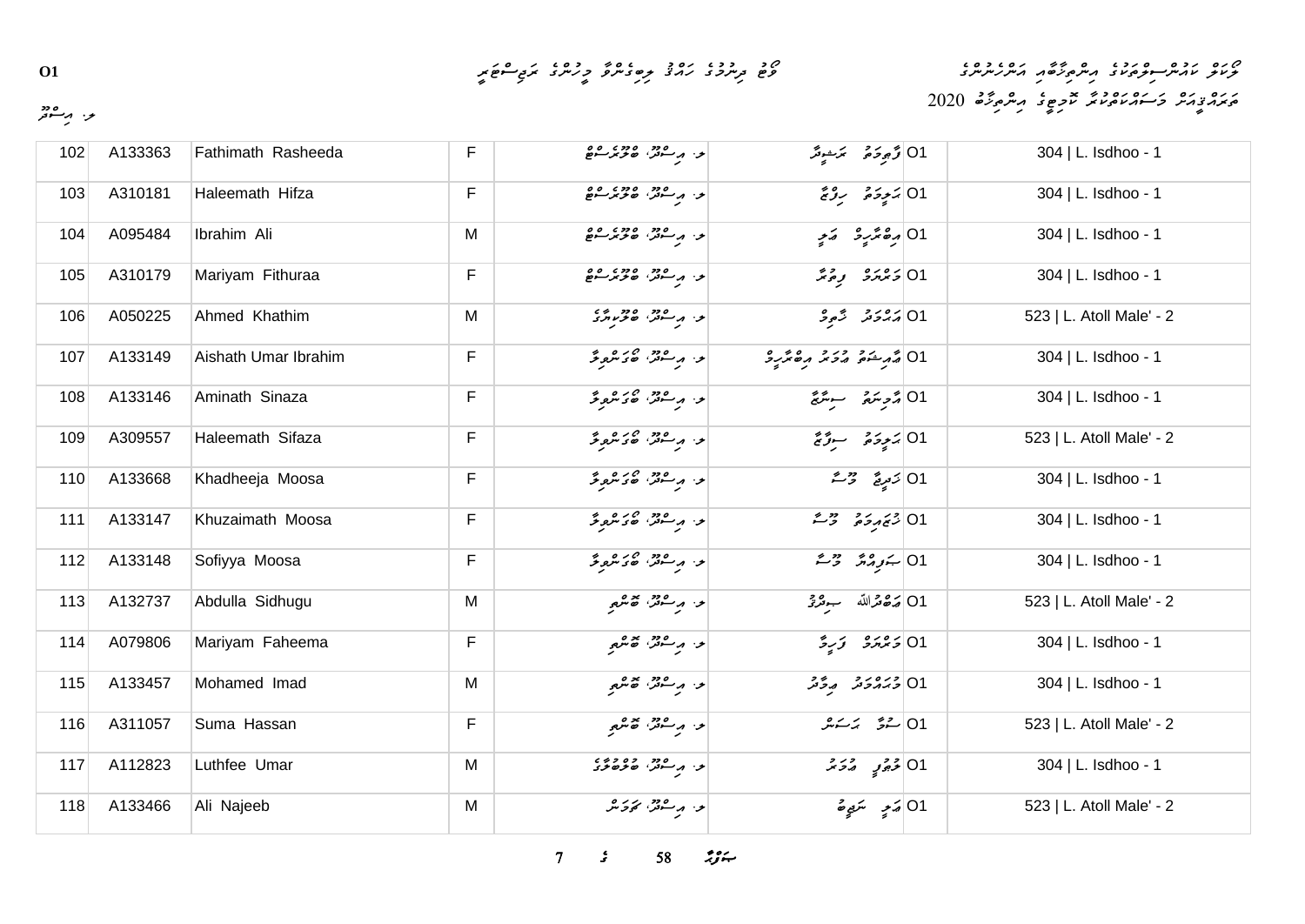*sCw7q7s5w7m< o<n9nOoAw7o< sCq;mAwBoEw7q<m; wBm;vB* م من المرة المرة المرة المرجع المرجع في المركبة 2020<br>مجم*د المريض المربوط المربع المرجع في المراجع المركبة* 

| 119 | A097532 | Abdulla Hameed    | M           | و٠ در سهتر، ک <sub>و</sub> سرور  | O1 كەڭداللە ئەرىتىر                   | 304   L. Isdhoo - 1            |
|-----|---------|-------------------|-------------|----------------------------------|---------------------------------------|--------------------------------|
| 120 | A310278 | Hassan Azeez      | M           | و. برستش کمی مرکزی               | 01 كەسكەش كەيپى تو                    | 304   L. Isdhoo - 1            |
| 121 | A133279 | Hussain Saleem    | M           | و. برستش مخ <sup>ر</sup> وم و    | 01   پرستمبر سکوچی                    | 304   L. Isdhoo - 1            |
| 122 | A149520 | Ibrahim Shareef   | M           | و. برستن، کرسرور                 | 01 مەھەر بۇ سىمبىر                    | 523   L. Atoll Male' - 2       |
| 123 | A133280 | Mariyam Juliya    | F           | و. پر حوش مخ <sup>ر</sup> دون    | 01 كەبەر ئۇ قىم بۇ                    | 304   L. Isdhoo - 1            |
| 124 | A310282 | Mohamed Jameel    | M           | و. برستور مح <sup>رم و د</sup> ی | 01 كەترى تىم قىم تىلى قىلىپ قىلىپ ئىل | 304   L. Isdhoo - 1            |
| 125 | A308039 | Ahmed Baary       | M           | و. ماسكان كام برگار ش            | 01 <i>  أَرْبُرْدَ تَدْ _ قَامِ</i>   | 304   L. Isdhoo - 1            |
| 126 | A133413 | Aishath Asiyath   | $\mathsf F$ | و ، مر حوض محمور مر د ه          | 01 مۇم شىق ئەسىسىدۇ.                  | 560   Hulhumale', Ehenihen - 8 |
| 127 | A345645 | Ali Mukhuthaaru   | M           | و. مسائل محمد روم                | 01 <i>ھَجِ دَنْ</i> ھُمْ              | 141   Lh. Kurendhoo - 1        |
| 128 | A133412 | Aminath Fazeela   | F           | و ، مرسوس محمور مر               | 01 مَّ مِسَمَّى وَسِعَّ               | 304   L. Isdhoo - 1            |
| 129 | A382058 | Fathimath Fazeema | F           | و ، ما سوتر، محمور کر ده         | 01 گەچ ئەتە قى يىچ گ                  | 523   L. Atoll Male' - 2       |
| 130 | A310692 | Fathimath Rifuaa  | F           | و. ماستش محمور مار               | 01 <i>وُّجِوحَةْ بِروْة</i> ُ         | 560   Hulhumale', Ehenihen - 8 |
| 131 | A133411 | Khadeeja Yoosuf   | $\mathsf F$ | و ، مرسوس محمور مر               | 01 كَتَعْرِيحَ مُتَرْسُونَ            | 304   L. Isdhoo - 1            |
| 132 | A310687 | Mohamed Mahusoom  | M           | و. مشتر، محيزتم ا                | 2222220                               | 523   L. Atoll Male' - 2       |
| 133 | A310678 | Munzir Ali        | M           | و. ما موفر، محمور ما د           | 01   ج <sup>8</sup> شنبه بمه مكتبر    | 304   L. Isdhoo - 1            |
| 134 | A133414 | Zulaikha Munzir   | F           | د. م <i>وسیق کامپریزم</i> ی      | 01] يُحَمِّدِنَّة وَسُّنْدِيْر        | 304   L. Isdhoo - 1            |
| 135 | A157016 | Ahmed Nizam       | M           | ىن مەسىقى قايمۇسى                | 01 <i>كەندى كى</i> ر ئىر              | 523   L. Atoll Male' - 2       |

**8** *s* **58** *n***<sub>y</sub> <b>***s*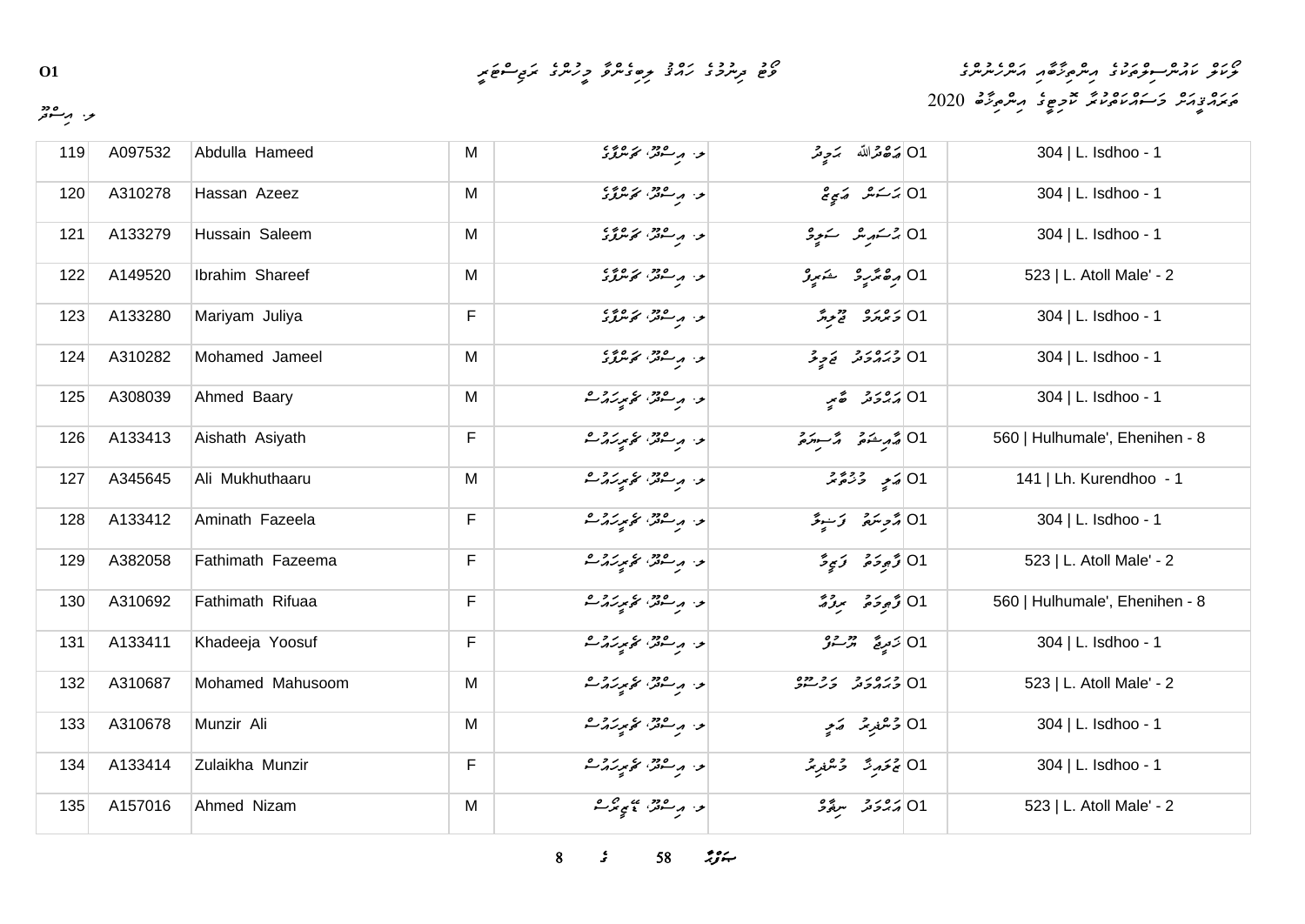*sCw7q7s5w7m< o<n9nOoAw7o< sCq;mAwBoEw7q<m; wBm;vB* م من المرة المرة المرة المرجع المرجع في المركبة 2020<br>مجم*د المريض المربوط المربع المرجع في المراجع المركبة* 

| 136 | A136855 | Aminath Sanoora    | $\mathsf F$  | د. م <i>ې</i> شتر، عموم مېشته                             | 01 مُ مِ سَمَّرَةٌ سَمَّ سَمَّرَةٌ                       | 304   L. Isdhoo - 1            |
|-----|---------|--------------------|--------------|-----------------------------------------------------------|----------------------------------------------------------|--------------------------------|
| 137 | A133427 | Fathmath Niuma     | F            | ىر. مەسىقر، غېم ترگ                                       | 01 أَوَّجِوَدَةُ مِنْ سِمَّةً                            | 304   L. Isdhoo - 1            |
| 138 | A310746 | Hassan Naseem      | M            | و. مەسىق ئۇمچىرىشى                                        | 01   پزشک مگرسونی                                        | 523   L. Atoll Male' - 2       |
| 139 | A130742 | Hussain Ziyad      | M            | و. مەسىر ئەسمى ئەسم                                       | 01 كەسكەر بىر بىر بىر يېزىتىر                            | 560   Hulhumale', Ehenihen - 8 |
| 140 | A133426 | Mariyam Naeema     | $\mathsf{F}$ | و. مرحقن عموم م                                           | 01 كەمە <i>مگە ئىمبە</i> گە                              | 304   L. Isdhoo - 1            |
| 141 | A041213 | Mohamed Naseem     | M            | ىن مەسىقى، ئۇ ئېرىمىش                                     | 01  ج: جرج جي سرّ سوء ح                                  | 304   L. Isdhoo - 1            |
| 142 | A310901 | Ahmed Rameez       | M            | و. مرحص ترور ء                                            | 01 كەشەك ئىر ئىر                                         | 523   L. Atoll Male' - 2       |
| 143 | A133439 | Ali Faisal         | M            | و. مرحق، ترور ،                                           | 01 ھَءِ تَصِبَعُ                                         | 523   L. Atoll Male' - 2       |
| 144 | A133440 | Hawwa Ali          | $\mathsf F$  | و. پر دور برور بر                                         | 01 كەچمىق كەمچە                                          | 304   L. Isdhoo - 1            |
| 145 | A148126 | Hussain Haleem     | M            | و. پر دور برور بر                                         | 01 پرڪبريش پرچي                                          | 304   L. Isdhoo - 1            |
| 146 | A310902 | Rashida Ibrahim    | $\mathsf F$  | و. مرحص ترور ء                                            | 01 مُحْسِنًا مِنْ مُحْرِدً                               | 304   L. Isdhoo - 1            |
| 147 | A133164 | Aishath Ali        | $\mathsf F$  | و. مرسوس مرده بره                                         | 01 م <i>ۇم شۇھ</i> كەمچ                                  | 304   L. Isdhoo - 1            |
| 148 | A309636 | Ali Rilwan         | M            | و. مرسوس ترسمضری                                          | 01 ك <sub>ەنچى</sub> بېرىش <i>ەڭ ن</i> ىر                | 523   L. Atoll Male' - 2       |
| 149 | A133163 | Fathimath Latheefa | $\mathsf{F}$ | و. مرسوس مرده بره د                                       | 01 <i>وُّجِ وَحَمَّ</i> حَج <i>ِّدٍ وَّ</i>              | 304   L. Isdhoo - 1            |
| 150 | A309634 | Mariyam Afia       | $\mathsf F$  | و. ریاستانگر ترسمکاری                                     | 01 كەممىز <i>مىڭ مەر</i> گە                              | 523   L. Atoll Male' - 2       |
| 151 | A149992 | Ahmed Nooh         | M            | و . مرسوس الاس و د ۲۰۵ و و.<br>د ابر سوس الاسمار مردم و ا | 01 كەندى ئەندىسى بىر                                     | 304   L. Isdhoo - 1            |
| 152 | A310268 | Aishath Nasraana   | $\mathsf F$  | و . د ساند اس د ۵ د م و د<br>او . د ساند اندس د د د د     | 01 <mark>ئ</mark> ەم يەندىق <sub>ە س</sub> ىر يىگەنگەنگە | 304   L. Isdhoo - 1            |

*9 s* 58 *i*<sub>Si</sub>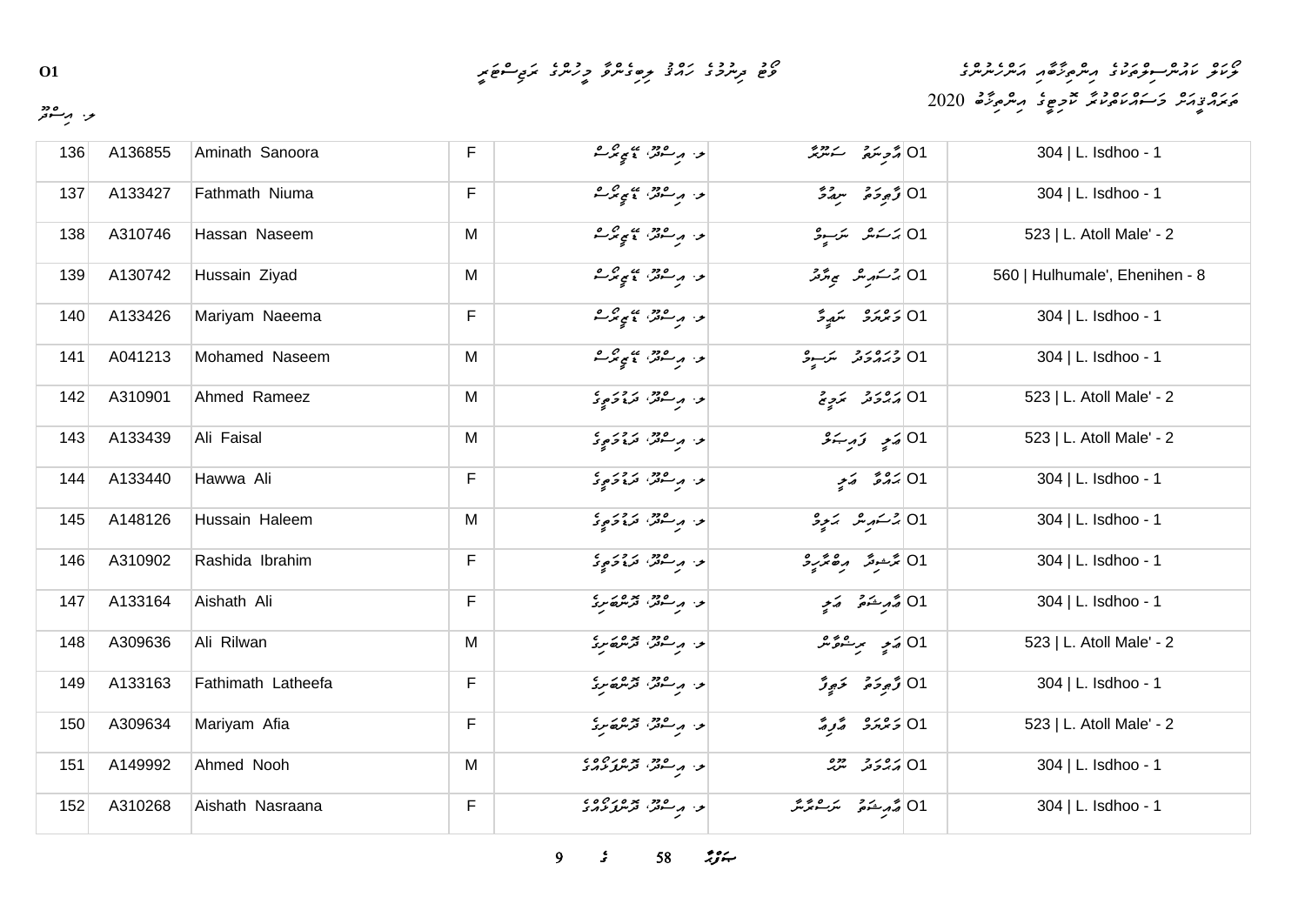*sCw7q7s5w7m< o<n9nOoAw7o< sCq;mAwBoEw7q<m; wBm;vB* م من المرة المرة المرة المرجع المرجع في المركبة 2020<br>مجم*د المريض المربوط المربع المرجع في المراجع المركبة* 

| 153 | A310272 | Ali Nihaan          | M | و . در محتوی ده در در در<br>د . در سوتر ، ترس تر در د                                                              | 01  ریمویے سریٹریمل              | 304   L. Isdhoo - 1      |
|-----|---------|---------------------|---|--------------------------------------------------------------------------------------------------------------------|----------------------------------|--------------------------|
| 154 | A133285 | Aminath Hussain     | F | و . مرسوس الاس و د ۵ و د و<br>المحر : المرس المرس و المرس                                                          | 01 مٌ مِ سَمَعٌ پُ سَمہِ مِّر    | 20   HA. Utheemu - 1     |
| 155 | A133277 | Fathmath Thasleema  | F | و . مرسوس الاس و د ۵ و د و<br>المحر : المرس المرس و المرس                                                          | 01 زَّەپرىق مۇشىرىدَّ            | 304   L. Isdhoo - 1      |
| 156 | A133497 | Haroon Ismail       | M | و . د ساتر، تده د ۵ ه ع<br>و . د ساتر، تدس و د ۵ ه                                                                 | 01 ئۇنزىتر بەستۇپ ئو             | 304   L. Isdhoo - 1      |
| 157 | A310267 | Hawwa Haroon        | F | و. د ساتر، تده د ۵۵ ه<br>د اوساتر، ترس د دور                                                                       | 01 يَہْرُوَ گَيْرَسُ             | 310   L. Gan - 3         |
| 158 | A310274 | Hussain Afkhaan     | M | و . مرسومی توسط و ۵ و ۷<br>و . مرسومی توسط و در                                                                    | 01 يرتئة مرور بحارث              | 304   L. Isdhoo - 1      |
| 159 | A133278 | Mariyam Naeema      | F | و . مرسوس الاس و د ۲۰۵ و و<br>المحر : مرسوس المرسوم و المرسوم المرسوم المرسوم المرسوم المرسوم المرسوم المرسوم المر | 01 كەبھە <i>گە</i> سى <i>مەڭ</i> | 304   L. Isdhoo - 1      |
| 160 | A310271 | Mohamed Shifaahu    | M | و . مرسوس الده د ۵ و و د<br>المحر : مرسوس الده مرض الدي                                                            | $2.52220$ $2.52220$              | 304   L. Isdhoo - 1      |
| 161 | A355400 | Ahmed Eyraa Mausoom | M | و. ماستور، فریز ک                                                                                                  | 01 كەبرى تەرىپ ئەھەسىدى          | 304   L. Isdhoo - 1      |
| 162 | A133328 | Aminath Fazna       | F | و. مرتقل تریز و                                                                                                    | 01 مَّ حِسَمَۃ وَيُحَسَّر        | 523   L. Atoll Male' - 2 |
| 163 | A310973 | Faris Fahumy        | M | و. د سوټر، تریز ک                                                                                                  | 01 أوٌمبر شي تورْح و             | 523   L. Atoll Male' - 2 |
| 164 | A133327 | Fazeela Fahmee      | F | ا د. اور حدود دوره ده است.<br>الحراء اور حدود العربور العرب                                                        | 01 كۇنىدۇ كەرگىچ                 | 523   L. Atoll Male' - 2 |
| 165 | A147019 | Fazla Fahmee        | F | و. برسمتر، تریز ک                                                                                                  | 01 كَوْشَعَرَ كَوْرْحٍ           | 523   L. Atoll Male' - 2 |
| 166 | A146593 | Hussain Fahumee     | M | و. مرسوس مرير ص                                                                                                    | 01  پرستمبر تر ترجي              | 523   L. Atoll Male' - 2 |
| 167 | A080464 | Mausoom Fahumy      | M | و. برستش تریز م                                                                                                    | 01 كەم يېقىق ئۇرتىي              | 523   L. Atoll Male' - 2 |
| 168 | A103328 | Moosa Fahumee       | M | و. مرسوس مرير م                                                                                                    | 01 جي ترٿي                       | 304   L. Isdhoo - 1      |
| 169 | A133326 | Shameema Mohamed    | F | و. ماستور، توری ه                                                                                                  | 01 خوچ ئىمگە ئەر                 | 304   L. Isdhoo - 1      |

*10 s* 58 *if*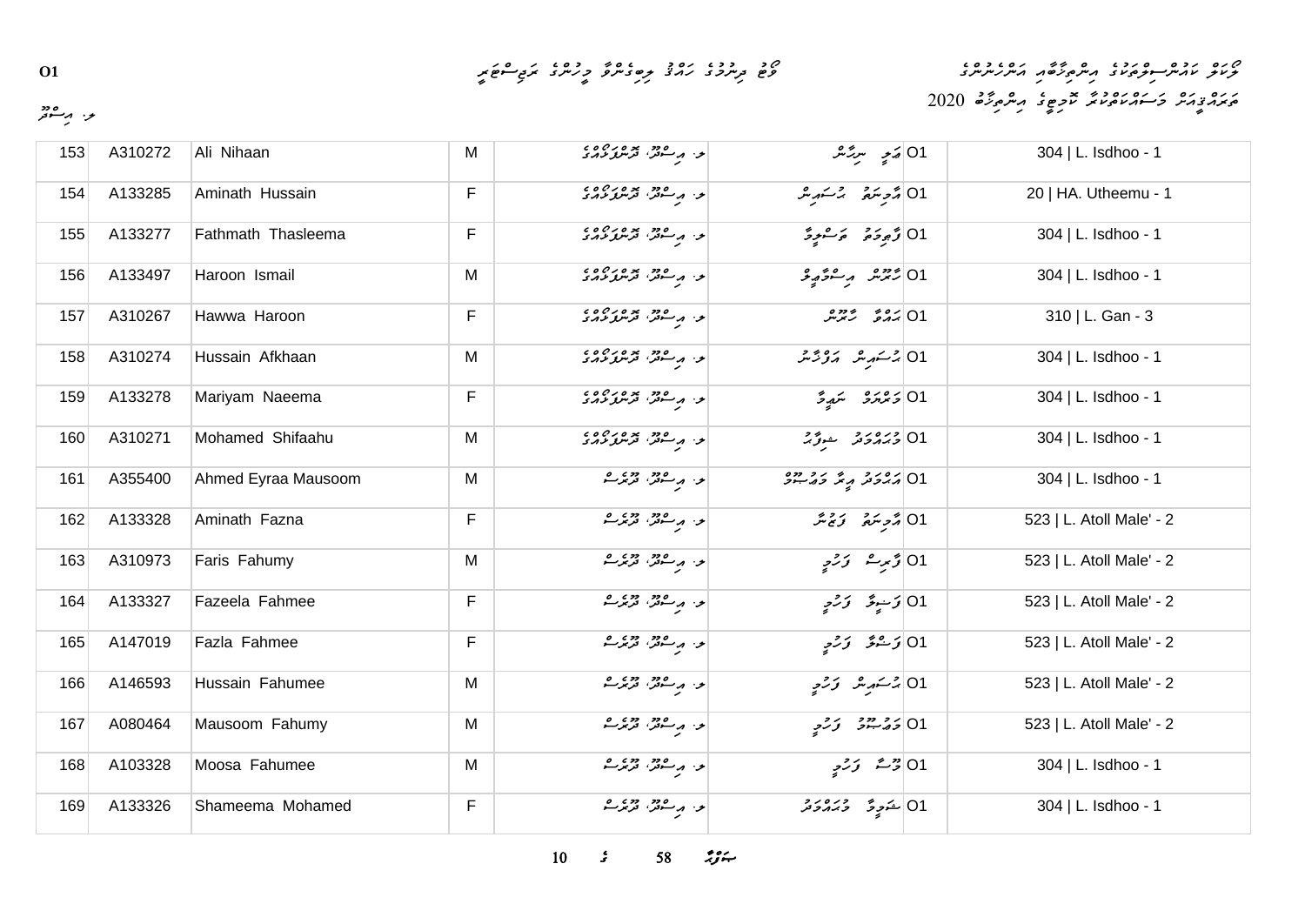*sCw7q7s5w7m< o<n9nOoAw7o< sCq;mAwBoEw7q<m; wBm;vB* م من المرة المرة المرة المرجع المرجع في المركبة 2020<br>مجم*د المريض المربوط المربع المرجع في المراجع المركبة* 

| 170 | A133407 | Aishath Nafeesa   | $\mathsf{F}$ | و. رسمن تربر گرد       | 01 ۾ پرڪنو - سَمَدٍ گ                    | 304   L. Isdhoo - 1      |
|-----|---------|-------------------|--------------|------------------------|------------------------------------------|--------------------------|
| 171 | A133406 | Ali Shahid        | M            | و. در دور در در        | 01 کھ پے مشریقر                          | 523   L. Atoll Male' - 2 |
| 172 | A310543 | Hassan Ziyaad     | M            | و. مرسوس فرمز پرو      | 01   پرسکسٹر سمبر پروگر                  | 304   L. Isdhoo - 1      |
| 173 | A310542 | Hussain Fayaz     | M            | و. ماستور، فرمز پرو    | 01 پرستمبر ترتژ شه                       | 304   L. Isdhoo - 1      |
| 174 | A133408 | Ibrahim Rameez    | M            | و. در دور در در        | 01 مەھەر بۇ سىرچە                        | 304   L. Isdhoo - 1      |
| 175 | A080599 | Mohamed Haleem    | M            | و. در دور در در        | 01  <i>\$نَہُ\$ةَ بَوِدْ</i>             | 304   L. Isdhoo - 1      |
| 176 | A121781 | Moosa Umar        | M            | و. رسمن تربر ژو        | $33.2$ $23$ 01                           | 304   L. Isdhoo - 1      |
| 177 | A310544 | Yoosuf Viyazu     | M            | و. د سوتر، دو ده       | 01 تېر - دو په موجو                      | 523   L. Atoll Male' - 2 |
| 178 | A133405 | Zulaikha Ibrahim  | $\mathsf{F}$ | و. در دور دو دره د     | 01 كىخەر ئەر مەھ <i>مگەر</i> 2           | 304   L. Isdhoo - 1      |
| 179 | A133441 | Haleema Abdulla   | $\mathsf F$  | و مشتق نم پرتمبر و و څ | 01 كىموى <i>ڭ مەھە</i> راللە             | 304   L. Isdhoo - 1      |
| 180 | A311222 | Aishath Sahudha   | $\mathsf{F}$ | ی در عقر، عمره         | 01 ۾ پرڪتو ڪريڙ                          | 304   L. Isdhoo - 1      |
| 181 | A311221 | Aminath Zuhudha   | F            | و رحمن المعرفر         | 01 أُمُّ مِسْمَعٌ مَّ مِنْ مَّدْ         | 304   L. Isdhoo - 1      |
| 182 | A133475 | Dawood Ibrahim    | M            | و رحمن المعرفر         | 01 مُرْمَ <sup>و</sup> ر مِرْهُ مُرْرِدْ | 304   L. Isdhoo - 1      |
| 183 | A157378 | Mariyam Nasheedha | $\mathsf F$  | و. مرحوم عمرو          | 01  5 يُرْيَرُوْ = سَرَشِيشٌ             | 304   L. Isdhoo - 1      |
| 184 | A311219 | Moosa Nasheed     | M            | و رحمن المعرفر         | 01 جي مگر سر پيديگر                      | 304   L. Isdhoo - 1      |
| 185 | A133480 | Shaheeda Dawood   | F            | و. مرحوم عمرو          | 01 شریعہ محمد م                          | 304   L. Isdhoo - 1      |
| 186 | A128594 | Aishath Raheema   | $\mathsf F$  | ىن مەسىق مەيدىكى ھ     | 01 مۇم شۇ ئىم ئىر                        | 304   L. Isdhoo - 1      |

 $11$  *s* 58  $23$   $-$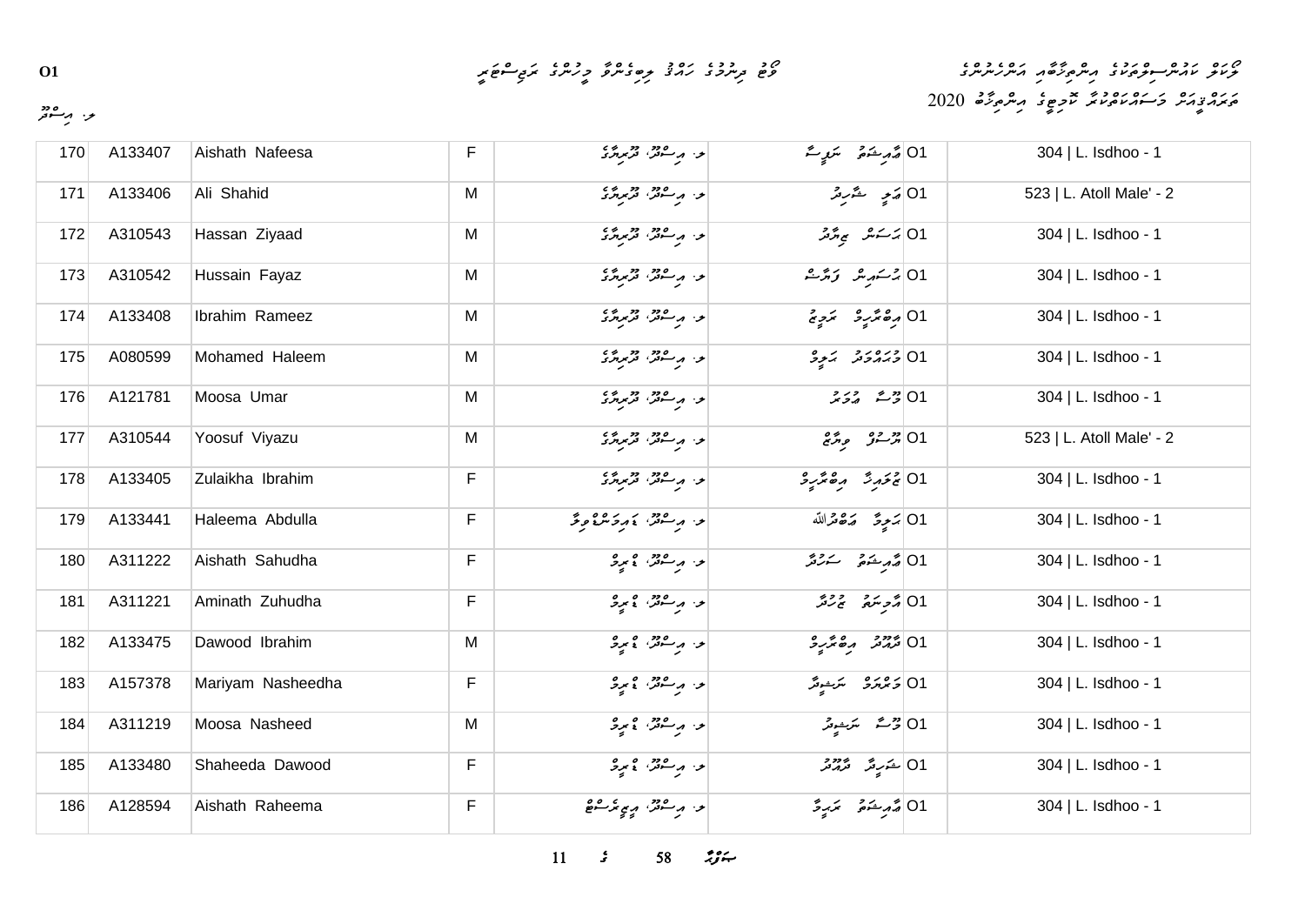*sCw7q7s5w7m< o<n9nOoAw7o< sCq;mAwBoEw7q<m; wBm;vB* م من المرة المرة المرة المرجع المرجع في المركبة 2020<br>مجم*د المريض المربوط المربع المرجع في المراجع المركبة* 

| 187 | A310639 | Aminath Athufa       | $\mathsf{F}$ | د. مشتر، میچرگو                                     | 01 أُمُّحِ سَمَعٌ مَنْ وَمُحَمَّدٌ     | 304   L. Isdhoo - 1      |
|-----|---------|----------------------|--------------|-----------------------------------------------------|----------------------------------------|--------------------------|
| 188 | A048217 | Hussain Zubair       | M            | د. مستقر، مہر عرصو                                  | 01 يُرْسَمهِ بِمْهِ صَهْرِ بِرْ        | 304   L. Isdhoo - 1      |
| 189 | A120952 | Abdulla Nafiu        | M            | د. مستعل، ممدوروه<br>مستعل، ممدوروه                 | O1 كَەشكەللە ش <i>و</i> كە             | 304   L. Isdhoo - 1      |
| 190 | A310882 | Ahmed Samhad         | M            | و. برستن، بروروی<br>و. برستن، برونوروی              | 01 كەبرى ئەر ئىرگىز                    | 304   L. Isdhoo - 1      |
| 191 | A310874 | Aminath Sama         | $\mathsf{F}$ | ه د سوتر، درد د د د د د د د                         | 01 م <sup>ح</sup> رم سَعَرَ جَعَمَد    | 304   L. Isdhoo - 1      |
| 192 | A310884 | Fathmath Sana        | $\mathsf F$  | و. مرسوس به مرد د د د                               | 01 ڙَجِرَتُمُ سَنَتَر                  | 335   GDh. Thinadhoo - 1 |
| 193 | A310886 | Hassan Saaminu       | M            | و . مرسوس ، ه د د د د د<br>د . مرسوس ، مایر مدی و ی | 01   پرسترش ستگویش                     | 523   L. Atoll Male' - 2 |
| 194 | A310888 | Hussain Samil        | M            | والمرتفق بمصرورون                                   | 01   پرستمبر بر ستگوی                  | 137   Lh. Naifaru - 2    |
| 195 | A310890 | Mohamed Samaau       | M            | و٠ در حود ٥ در د د د د<br>و٠ در حود ٠ د د تری و ی   | 332.201                                | 523   L. Atoll Male' - 2 |
| 196 | A148365 | Moosa Naeem          | M            | و . مرسوس ، ۱۵ در و ،<br>و . مرسوس ، ماره در و ،    | $\frac{2}{3}$ مَهِ مَرْ $\sim$ 701     | 523   L. Atoll Male' - 2 |
| 197 | A133356 | Ahmed Rasheed        | M            | و٠ د سوتر، د سرتربرو د                              | 01   كەشكە تەر ئىكەن ئىستىر ئىس        | 523   L. Atoll Male' - 2 |
| 198 | A133386 | Aishath Sumeetha     | $\mathsf F$  | و٠ د سوتر، د سرتربرو د                              | 01 ۾ پرڪو گرچو گر                      | 523   L. Atoll Male' - 2 |
| 199 | A284936 | Ali Rasheed          | M            | و٠ وسوس وسربر دو                                    | 01 کھیے - مکشومگر                      | 523   L. Atoll Male' - 2 |
| 200 | A133397 | Aminath Rasheeda     | F            | و. مرحوم عامه وي                                    | 01 مَّ حِ سَمَّةٍ مَسْجِعَةٌ           | 335   GDh. Thinadhoo - 1 |
| 201 | A133398 | Fathimath Sharumeela | $\mathsf F$  | و٠ م سوتر، ما ما ما دوره د                          | 01 ۇمودۇ شىردۇ                         | 304   L. Isdhoo - 1      |
| 202 | A133399 | Khadeeja Yoosuf      | $\mathsf F$  | و. ما حمق ما موفر بروی                              | 01 ك <sup>ى</sup> مپى <i>قى تۆ</i> شكى | 304   L. Isdhoo - 1      |
| 203 | A310552 | Mariyam Suzanaa      | $\mathsf F$  | و . د سوتر ، د سرتر پروژ                            | 01 كەنگەر ئەس ئىق ئىر                  | 304   L. Isdhoo - 1      |

 $12$  *s* 58  $23$   $-$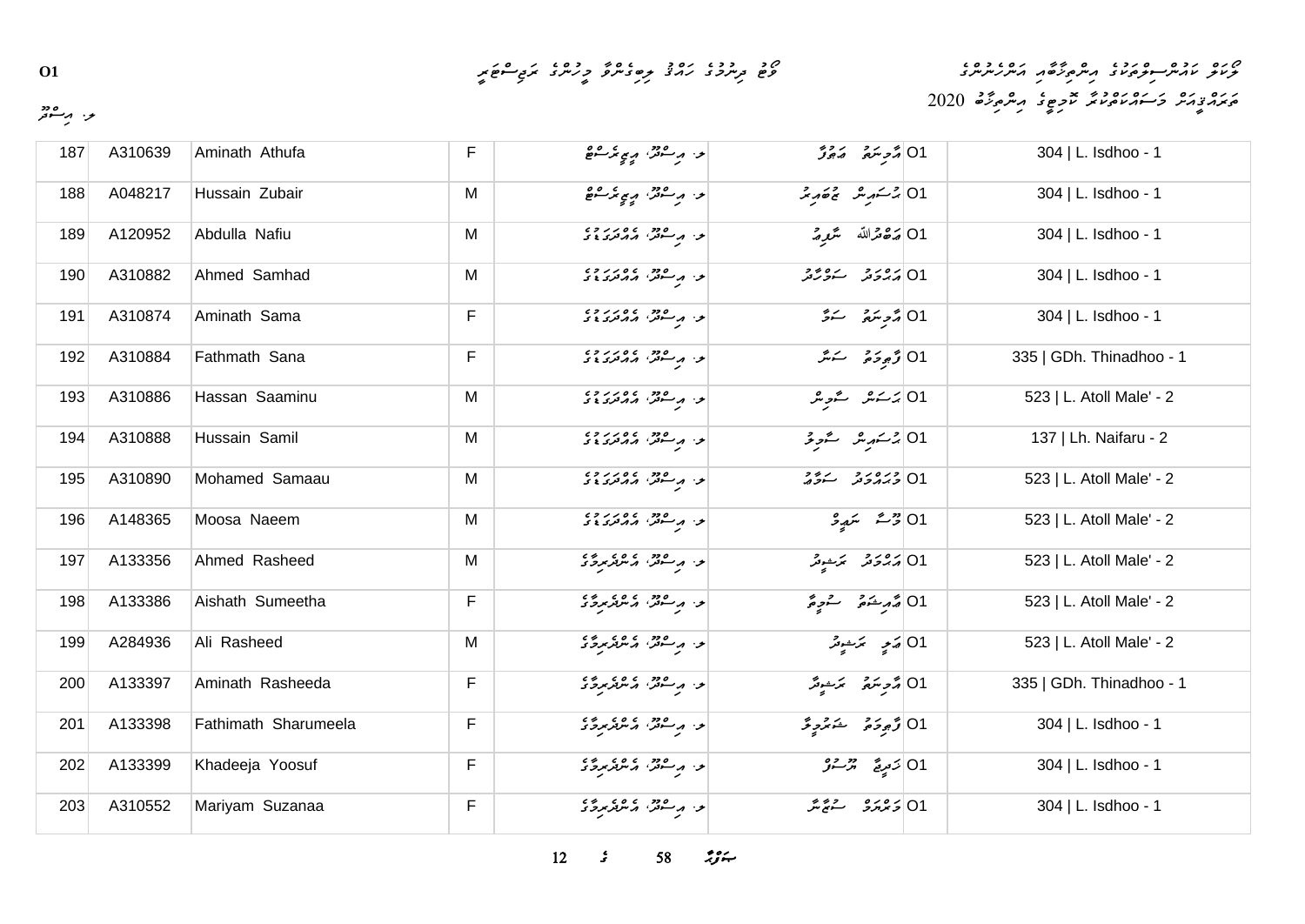*sCw7q7s5w7m< o<n9nOoAw7o< sCq;mAwBoEw7q<m; wBm;vB* م من المرة المرة المرة المرجع المرجع في المركبة 2020<br>مجم*د المريض المربوط المربع المرجع في المراجع المركبة* 

| 204 | A133387 | Mohamed Rasheed   | M           | و . پر سوټر کامان دی   | 01  2323 كارمىيەتە                 | 523   L. Atoll Male' - 2 |
|-----|---------|-------------------|-------------|------------------------|------------------------------------|--------------------------|
| 205 | A310553 | Siulath Ibrahim   | F           | و٠ و سوتر، و سرتربرو و | $\sim$ 10 سوړنو په موسیق           | 523   L. Atoll Male' - 2 |
| 206 | A133184 | Ahmed Niyaz       | M           | י תיינג' תפינסיב       | 01 كەبرى كىرىدىنى بىر ئىس          | 304   L. Isdhoo - 1      |
| 207 | A151962 | Aishath Zuhriyya  | F           | י תיינקי הפינסיב       | 01 مۇم شەھ بىم ئىر بىر مە          | 304   L. Isdhoo - 1      |
| 208 | A133186 | Aminath Ibrahim   | F           | י גייני גם מים         | 01 مٌوِسَمَ <i>وْ مِ</i> هْتَرِ وَ | 304   L. Isdhoo - 1      |
| 209 | A309785 | Aminath Rasheedha | F           | י תְּימִנ הַלְימִי     | 01 مُ حِ سَمَعٌ مَ سَنِيقٌ         | 320   L. Kalaidhoo - 1   |
| 210 | A309788 | Ishaq Hussain     | M           | י תיינג' תפינסיב       | 01 م سىنىڭ بىر شەمبەش              | 523   L. Atoll Male' - 2 |
| 211 | A133188 | Khadeeja Hussain  | $\mathsf F$ | י גנייני גפיניים       | 01   كَتَمِيعٌ = شُرَيْتِهِ سُرٍّ  | 523   L. Atoll Male' - 2 |
| 212 | A133341 | Mareena Ahmed     | F           | י תיינג' תפינסיב       | 01 كۇمبەنگە كەندىخەتر              | 320   L. Kalaidhoo - 1   |
| 213 | A309787 | Mohamed Hussain   | M           | י תיינג' תפינסיב       | 01 دېم دې د شمېر ش                 | 304   L. Isdhoo - 1      |
| 214 | A133488 | Moosa Haleem      | M           | י תיינג' תפינסיב       | 01 جيءَ پروڈ                       | 316   L. Fonadhoo - 3    |
| 215 | A260910 | Ahmed Saleem      | M           | و ، را دونز، تو بردگان | 01 كەندى كەربى                     | 304   L. Isdhoo - 1      |
| 216 | A310227 | Aishath Naswa     | F           | و ، رحين تربره ي       | 01 مۇم شۇمۇ سىرسىمۇ                | 523   L. Atoll Male' - 2 |
| 217 | A133310 | Ali Saleem        | M           | و ، مرحق و بروی        | 01 ړَم کودگ                        | 523   L. Atoll Male' - 2 |
| 218 | A133272 | Aminath Salwa     | F           | و ، مرحق وَمَرة وَ     | 01 أُمُّ جِسَعَةٌ سَوَعَهُ         | 304   L. Isdhoo - 1      |
| 219 | A310200 | Arifa Mohamed     | F           | و. رحيق وَمُرِدَّى     | 01 مَّ مِنَّ حَمَدُهُ حَمَّد       | 304   L. Isdhoo - 1      |
| 220 | A133311 | Fathimath Najwa   | F           | و ، مرحق وَمَرة وَ     | 01 <i>وُّجِ دَمْ</i> مَنْ مَرَّةً  | 304   L. Isdhoo - 1      |

*13 s* 58 *if*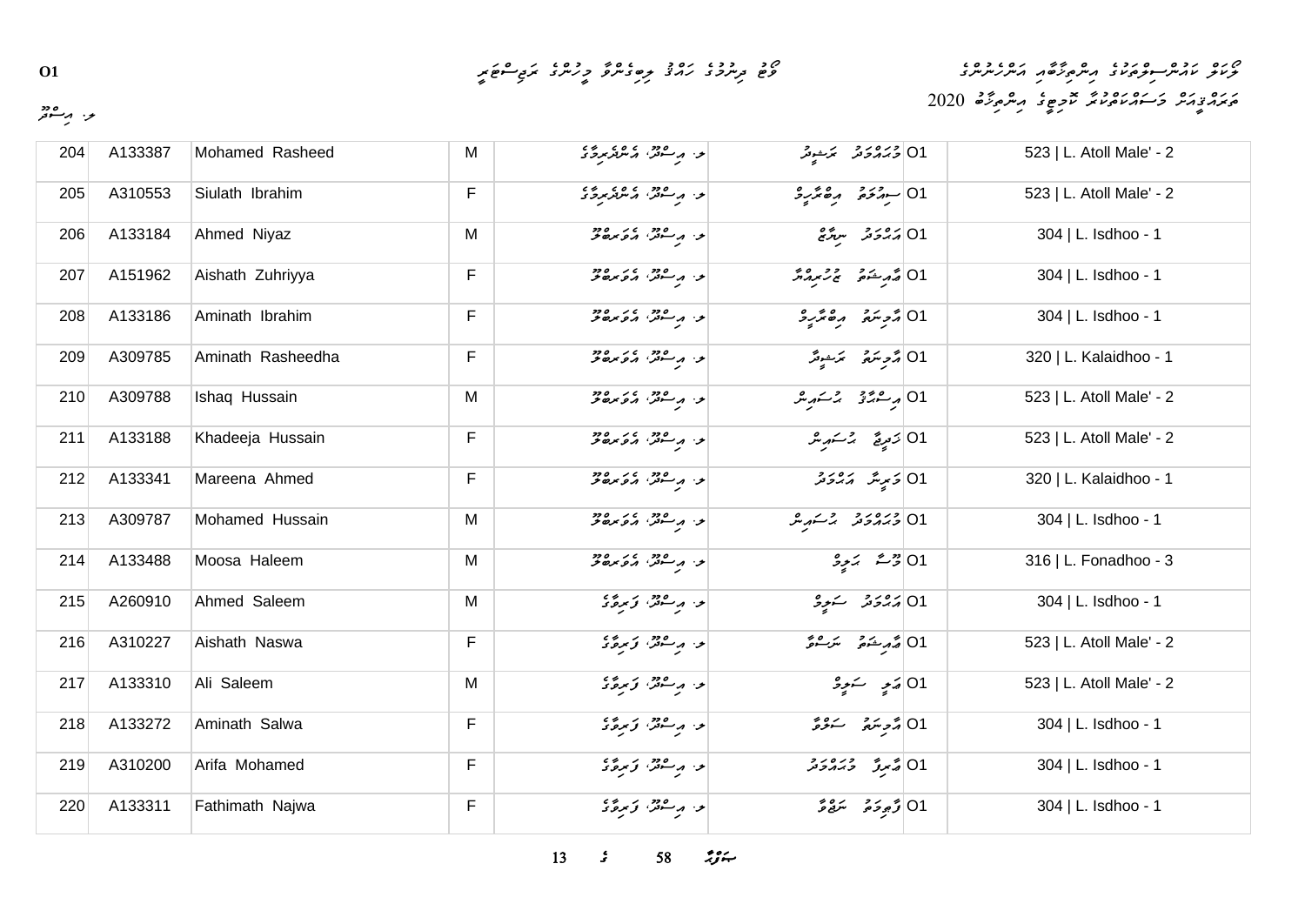*sCw7q7s5w7m< o<n9nOoAw7o< sCq;mAwBoEw7q<m; wBm;vB* م من المرة المرة المرة المرجع المرجع في المركبة 2020<br>مجم*د المريض المربوط المربع المرجع في المراجع المركبة* 

| 221 | A133271 | Mohamed Ramzee             | M | و ، را عقل وَ بروٌ ی             | 01  <i>\$نەۋەقە بۇۋى</i> ي            | 523   L. Atoll Male' - 2 |
|-----|---------|----------------------------|---|----------------------------------|---------------------------------------|--------------------------|
| 222 | A071337 | Moosa Jameel               | M | و ، مرحق وَمَرة وَ               | 01 انۆشقە ئەمەيد                      | 523   L. Atoll Male' - 2 |
| 223 | A133495 | Aishath Nasfa              | F | و ، ماستش کویزوی                 | 01 مۇم شۇ سىرسىمۇ                     | 304   L. Isdhoo - 1      |
| 224 | A133370 | Mariyam Hussain            | F | و. پرستن، تخ بولاد               | 01 كەنگەر ئەسىر شەر ش                 | 304   L. Isdhoo - 1      |
| 225 | A120112 | Mohamed Naeem              | M | و ، ماستش کویزیوی                | 01  <i>\$ يُدُوُدُو مُنْ مَرْمُ</i> و | 304   L. Isdhoo - 1      |
| 226 | A133368 | Sithi Fulhu                | F | و . پرستن، توبرتری               | 01 سورموژنز                           | 304   L. Isdhoo - 1      |
| 227 | A311021 | <b>Ahmed Kaamil Yoosuf</b> | M | و ، من الله و و المرکب و د و     | 01 كەندى تۇر ئۇر قويىسى               | 523   L. Atoll Male' - 2 |
| 228 | A133445 | Aishath Naila              | F | و ، مرسوس کی صر استر استفرار و . | 01 مەم ئىقىم ئىتىمبوگە                | 304   L. Isdhoo - 1      |
| 229 | A133444 | Aminath Naziya             | F | و من الله وه و الله الله و د و   | 01 مَّ حِ سَمَّ مَّ سَمَّعِ مَّ       | 304   L. Isdhoo - 1      |
| 230 | A311017 | Fathmath Raniya            | F | و . مرسوس کی شرکس ور و           | 01 رَّجِ دَمَ تَمَّ سِرَّ             | 304   L. Isdhoo - 1      |
| 231 | A133496 | Hawwa Moosa                | F | و ، مرسوس کی شرکس در د           | $23$ $52/01$                          | 523   L. Atoll Male' - 2 |
| 232 | A133442 | Khadeeja Ali               | F | و ، مرتقل کو پر شرکتروند         |                                       | 304   L. Isdhoo - 1      |
| 233 | A133443 | Mariyam Najma              | F | و الاسلام وه و المسافره بود      | 01 كەبەد ئەرقى ئىر                    | 523   L. Atoll Male' - 2 |
| 234 | A133482 | Yoosuf Mohamed             | M | و الرحمد وكم والمستكر وراد       | 01 تېر - تۇ ئەتمەد تىر                | 304   L. Isdhoo - 1      |
| 235 | A052492 | Adam Naseer                | M | و . پر دور و عروجوی              | 01 مُحَمَّدٌ سَنَبِيْتُ               | 304   L. Isdhoo - 1      |
| 236 | A064961 | Ali Ibrahim                | M | و. من فقر، وتكرير من د           | 01 کيږ په موغربي                      | 304   L. Isdhoo - 1      |
| 237 | A133175 | Hajara Ibrahim             | F | و . مرسومي کوشو و و .            | 01   رائع متن مرہ مگر ہو گا           | 304   L. Isdhoo - 1      |

*14 s* 58 *if*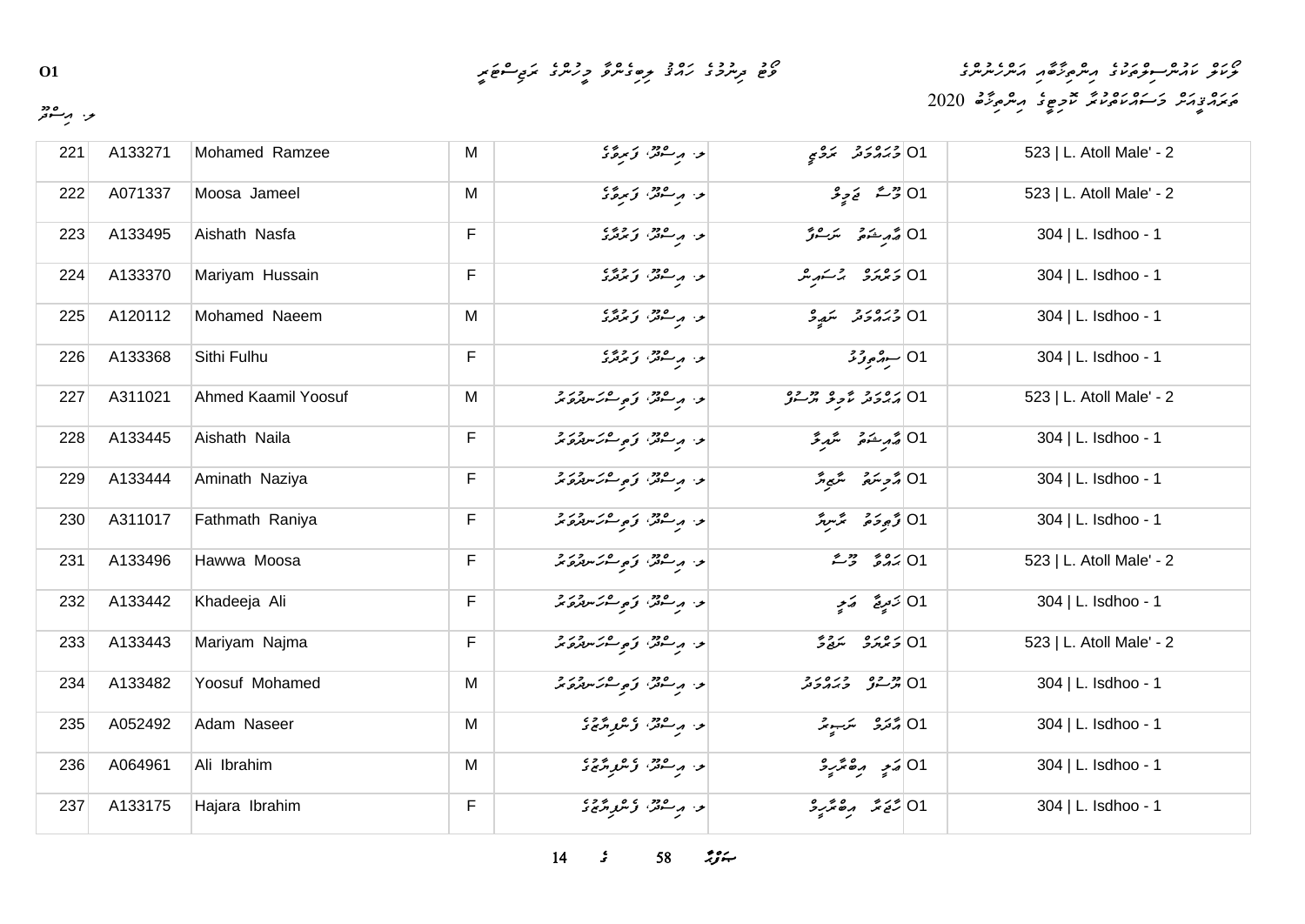*sCw7q7s5w7m< o<n9nOoAw7o< sCq;mAwBoEw7q<m; wBm;vB* م من المرة المرة المرة المرجع المرجع في المركبة 2020<br>مجم*د المريض المربوط المربع المرجع في المراجع المركبة* 

| 238 | A133176 | Mariyam Husna       | $\mathsf{F}$ | و. برسانس وعرض وه                                        | 01 كەندىرى بەيلىگە                                    | 304   L. Isdhoo - 1            |
|-----|---------|---------------------|--------------|----------------------------------------------------------|-------------------------------------------------------|--------------------------------|
| 239 | A078744 | Shameem Ibrahim     | M            | و . بر حق و شروع و                                       | $\mathcal{S}_{\mathbf{z}}$ خود مۇمگرىز $\mathcal{O}1$ | 523   L. Atoll Male' - 2       |
| 240 | A310025 | Abdul Hannan        | M            | و۰ در ۱۵۶۵ وروپووه<br>در در ۱۶۷ وسرچ دورو                | 01 <mark>رەۋۋېرىرىئرىئر</mark>                        | 560   Hulhumale', Ehenihen - 8 |
| 241 | A130847 | Abdul Raheem Dawood | M            | و . در سه در وروبه و د<br>و . در سه در از کاربوری        | 01 كەھەركە كىرى ئەدەر ب                               | 304   L. Isdhoo - 1            |
| 242 | A310024 | Ahmed Hamdhoon      | M            | و . مرسوس و برویدو ،<br>و . مرسوس و سره لاتر برو         | 01 كەبروتە بەۋەتەر                                    | 117   B. Kihaadhoo - 1         |
| 243 | A052453 | Ahmed Riza          | M            | و . مرسوس و مرويو و ،<br>و . مرسوس و سرج لا ترس          | 01 كەشكەتىر - بويىتى                                  | 560   Hulhumale', Ehenihen - 8 |
| 244 | A351283 | Aminath Maziya      | F            | و۰ در ۱۵۶۵ وروپووه<br>در در ۱۶۷ وسرچ دورو                | 01 أُمُّ حِسَمٌ وَمَنِيمٌ                             | 560   Hulhumale', Ehenihen - 8 |
| 245 | A133377 | Fathimath Shaheena  | $\mathsf F$  | و . در سه در اور ويو و ،<br>و . در سه در او سرچ لاتر لري | 01 ۇچۇڭمۇ سۇرپىگە                                     | 304   L. Isdhoo - 1            |
| 246 | A310027 | Hassan Hanoon       | M            | و . در سه در وروبه و د<br>و . در سه در از کاربوری        | 01 كەسىرىش كەنتىر بىر                                 | 304   L. Isdhoo - 1            |
| 247 | A310023 | Mohamed Maarish     | M            | و . مرسوس و مرويو و ،<br>و . مرسوس و سرج لا ترس          | 01   ج. جرچ گر گر گر جر                               | 560   Hulhumale', Ehenihen - 8 |
| 248 | A309848 | Ahmed Amjadh        | M            | و. برسهن وبروء                                           | 01 كەبرى ھەر كەن ئە                                   | 304   L. Isdhoo - 1            |
| 249 | A309809 | Ahmed Nifau         | M            | و. پرسهن ویروی                                           | 01 كەش <sup>ى</sup> كەشقە ئىستەر                      | 304   L. Isdhoo - 1            |
| 250 | A309956 | Aishath Afa         | $\mathsf F$  | و. بر حود عادون<br>و. بر حسن تومرون                      | 01 مۇم شەقىم ئىرگە                                    | 523   L. Atoll Male' - 2       |
| 251 | A309948 | Aishath Samaha      | $\mathsf{F}$ | و. پرسهن ویروه                                           | 01 مۇم شۇر سىۋىر                                      | 304   L. Isdhoo - 1            |
| 252 | A134730 | Aishath Shaheema    | $\mathsf{F}$ | و. برسهن وبروء                                           | 01 مُ مِسْرَةٌ مُ سَرِرَّ                             | 304   L. Isdhoo - 1            |
| 253 | A133255 | Aminath Mausooma    | F            | و. پرسهن ویروه                                           | 01 مَّحِسَمَۃُ حَمَّسَتَرَ                            | 304   L. Isdhoo - 1            |
| 254 | A309947 | Aminath Yashfa      | F            | و. پرسهن ویروی                                           | 01 أُمَّ حِسَمٌ مَشْرٌ                                | 304   L. Isdhoo - 1            |

*15 s* 58 *if*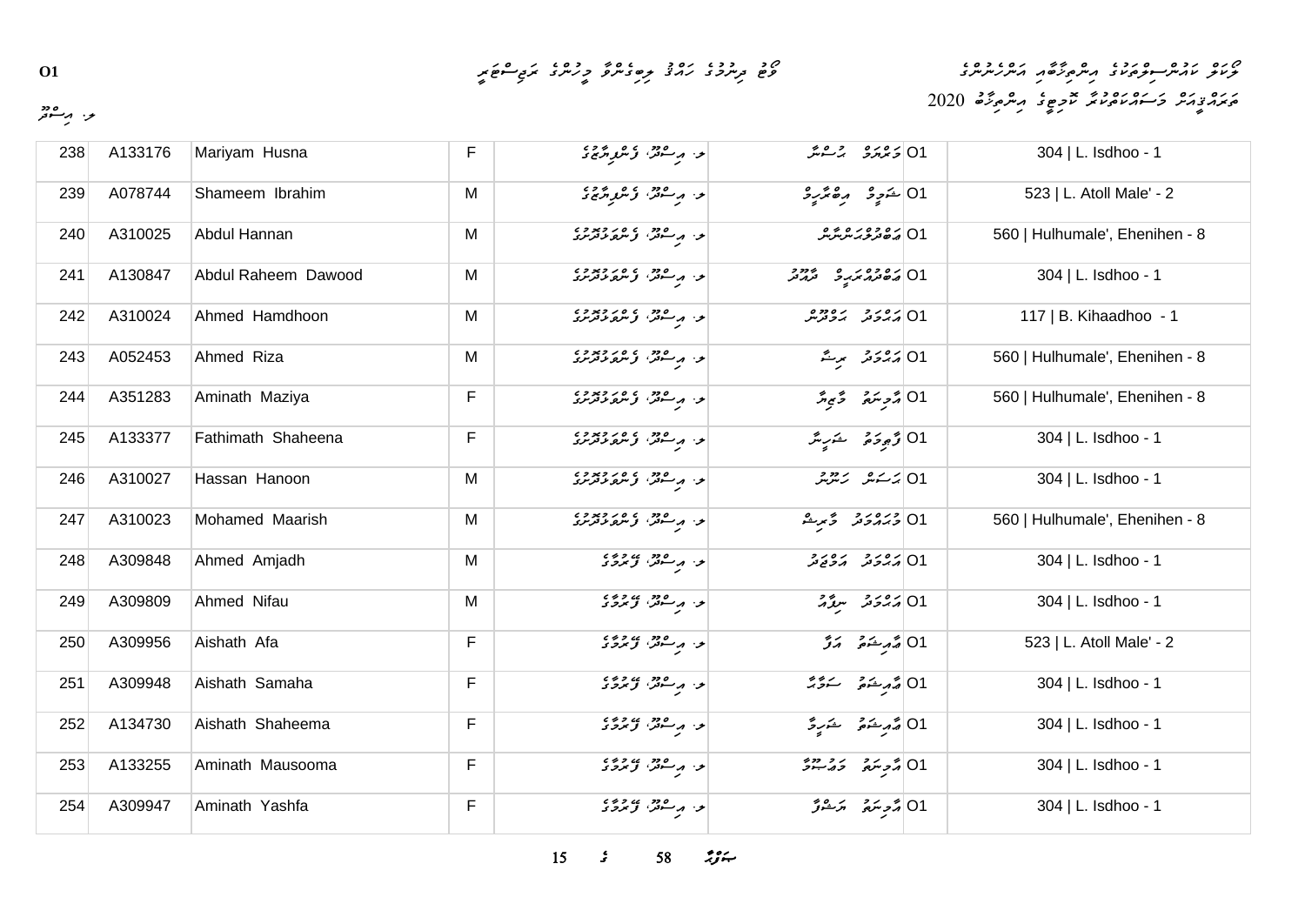*sCw7q7s5w7m< o<n9nOoAw7o< sCq;mAwBoEw7q<m; wBm;vB* م من المرة المرة المرة المرجع المرجع في المركبة 2020<br>مجم*د المريض المربوط المربع المرجع في المراجع المركبة* 

| 255 | A309945 | Fathimath Nathasha | F           | و. پرسهن ویروی                         | 01 أَوْجِ دَمْ مَسَمَّدٌ                    | 304   L. Isdhoo - 1            |
|-----|---------|--------------------|-------------|----------------------------------------|---------------------------------------------|--------------------------------|
| 256 | A309954 | Fathmath Asfa      | F           | و. به سه در ۲۵۵ ورو د                  | 01 زَّجِ دَمَّ مَ سَرْزٌ                    | 523   L. Atoll Male' - 2       |
| 257 | A133267 | Mariyam Hussain    | F           | و. به سه در ۲۵۵ ورو د                  | 01 كى ئىرتكى بىر شىر ش                      | 304   L. Isdhoo - 1            |
| 258 | A133258 | Mariyam Sama       | $\mathsf F$ | و. بر حود برود و د                     | $5 - 322 = 01$                              | 304   L. Isdhoo - 1            |
| 259 | A133256 | Mariyam Shameema   | $\mathsf F$ | و. د صور به ود ،<br>و. د سوتر، تومرو د | 01 كى يىرى ئىم يىشى ئىچە ئى                 | 304   L. Isdhoo - 1            |
| 260 | A309949 | Mohamed Ajuvadh    | M           | و. ما مود کا دوه کا                    | $01$ 3,000 $25.00$                          | 523   L. Atoll Male' - 2       |
| 261 | A133257 | Mohamed Munawwar   | M           | و. برسهن وبروء                         | 01 ديروبو - ديروبر د                        | 560   Hulhumale', Ehenihen - 8 |
| 262 | A309951 | Mohamed Nafau      | M           | و. برسهن وموده                         | 01 كەبر بەر ئىرگەر                          | 251   ADh. Dhangethi - 2       |
| 263 | A094876 | Moosa Anwar        | M           | و. پرسهن وسوء                          | 01 تۇشق ئەيھۇتمە                            | 304   L. Isdhoo - 1            |
| 264 | A133253 | Zulaikha Adam      | F           | و. به سه در ۲۵۵ ورو د                  | 01 كى خَرْمَدَّ گَرْمَدَّدَّ                | 304   L. Isdhoo - 1            |
| 265 | A133261 | Zuriyyanu Ibrahim  | F           | و. پرسهن وسوء                          | 01 ى <sub>ج بىر</sub> مۇس مەھ <i>مگې</i> رى | 304   L. Isdhoo - 1            |
| 266 | A024789 | Abdul Shukoor      | M           | و. رحمن وسعوده                         | 01 كەھەرگە شەھىر                            | 304   L. Isdhoo - 1            |
| 267 | A310099 | Ahmed Nizam        | M           | و. رحمن وسعودي                         | 01 كەش <sup>ى</sup> رىقە سى <i>نگ</i> ۇ     | 304   L. Isdhoo - 1            |
| 268 | A133248 | Fathimath Samreena | F           | و مسافر مجموعه                         | 01   ژېږد خه د سکو مړينژ                    | 304   L. Isdhoo - 1            |
| 269 | A311081 | Aishath Sahirath   | $\mathsf F$ | و رياستر، ويروَيره                     | 01 ۾ پرڪنو شڪر بئرو                         | 153   K. Huraa - 2             |
| 270 | A311077 | Fathimath Shahida  | F           | و رومين ويرومه                         | 01 رَّجِوحَة حَشَّرِيْتَهُ                  | 304   L. Isdhoo - 1            |
| 271 | A311079 | Mariyam Shahma     | $\mathsf F$ | و ، ما عقل و مروَّ مره                 | $5.222 - 2.500$                             | 278   Dh. Meedhoo - 1          |

 $16$  *s* 58  $23$   $-$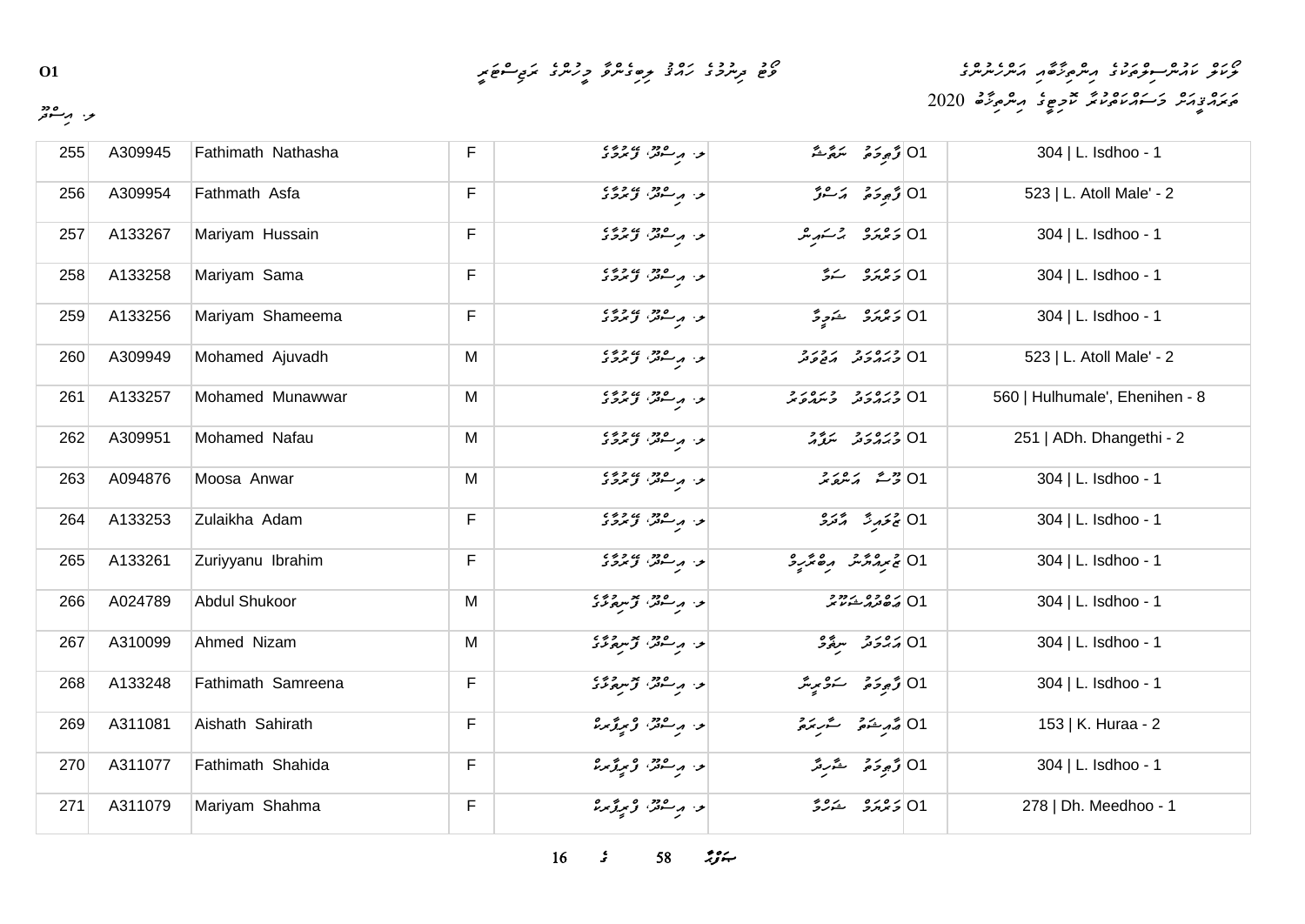*sCw7q7s5w7m< o<n9nOoAw7o< sCq;mAwBoEw7q<m; wBm;vB* م من المرة المرة المرة المرجع المرجع في المركبة 2020<br>مجم*د المريض المربوط المربع المرجع في المراجع المركبة* 

| 272 | A311076 | Mohamed Shahidhu Ali | M           | د. مرت ده. و مروَّ مره                          | 01 وُرَدُدُوَنَرْ خَرَبَرْ دَبِرِ | 523   L. Atoll Male' - 2 |
|-----|---------|----------------------|-------------|-------------------------------------------------|-----------------------------------|--------------------------|
| 273 | A133458 | Zulaikha Gasim       | F           | و رياستر، ويروَيره                              | 01  ج تحرير مجھ سوچ               | 304   L. Isdhoo - 1      |
| 274 | A133182 | Ahmed Risan          | M           | د ، پرستن، ناوره او ،<br>  د ، پرستن، ناوره دون |                                   | 304   L. Isdhoo - 1      |
| 275 | A309781 | Aishath Sumana       | $\mathsf F$ | و ، پرستن، ناوره و ،                            | 01 مۇم شۇر ئىقى ئىر               | 304   L. Isdhoo - 1      |
| 276 | A133183 | Aminath Saruma       | F           | ه . د ستن تاوره ده.<br>مستن                     | 01 أُمُّ مِنْهُمْ سَنَمْرَدُّ     | 304   L. Isdhoo - 1      |
| 277 | A309778 | Aminath Sayaamee     | $\mathsf F$ | والمرسوس وفراع والمحا                           | 01 أُمُّ حِسَنَةً مُسَتَّمَّعٍ    | 304   L. Isdhoo - 1      |
| 278 | A309780 | Hassan Azuwar        | M           | و ، روده رژه دوه                                | 01 ئەسىئەر مەنج ئەتر              | 523   L. Atoll Male' - 2 |
| 279 | A133181 | Mariyam Sameera      | $\mathsf F$ | و . رودو رزه و .                                | 01 دَ بْرْبَرْدْ سَوِيْر          | 304   L. Isdhoo - 1      |
| 280 | A309779 | Salaama Mohamed      | $\mathsf F$ | و. مرسوس روره و د                               | 01 كەنىۋە بەيرە ئەر               | 523   L. Atoll Male' - 2 |
| 281 | A133491 | Samuna Mohamed       | $\mathsf F$ | و . مرسوس و دره . د ،                           | 01 گەۋىگە دېرەرد                  | 304   L. Isdhoo - 1      |
| 282 | A309777 | Sawar Mohamed        | M           | و٠ در ٥ در ٥ در ٥<br>در در ساتل، د تورا نور د   | 01 گەنز قىدە دىن                  | 304   L. Isdhoo - 1      |
| 283 | A133170 | Hawwa Mohamed        | F           | ی پرے پی کی ج مرک                               | 01 ئەمۇر مەممەم                   | 304   L. Isdhoo - 1      |
| 284 | A309963 | Ahmed Asif           | M           | و. مرسیق و مرج و                                | 01 كەش <sup>ى</sup> تەڭ ھەسبوق    | 523   L. Atoll Male' - 2 |
| 285 | A309965 | Aishath Azleena      | F           | و. مرسمتر، وبریدگی                              | 01 مۇم شەھ ھەتمى <i>جىنگ</i> ر    | 523   L. Atoll Male' - 2 |
| 286 | A309961 | Fathimath Shabeena   | F           | و. من الله و مرج د                              | 01 ژُھِ دَمُ شَھِسُّ              | 304   L. Isdhoo - 1      |
| 287 | A309966 | Khadeejath Sifna     | F           | و رودو روپوځ                                    | 01 كەرىرى ئەشرىق ئىسر             | 523   L. Atoll Male' - 2 |
| 288 | A310965 | Mariyam Asima        | $\mathsf F$ | و. مرحص وبرج و                                  | 01 كَمَعْتَمَدَّ مُحْسِدَةً       | 304   L. Isdhoo - 1      |

*17 s* 58 *if*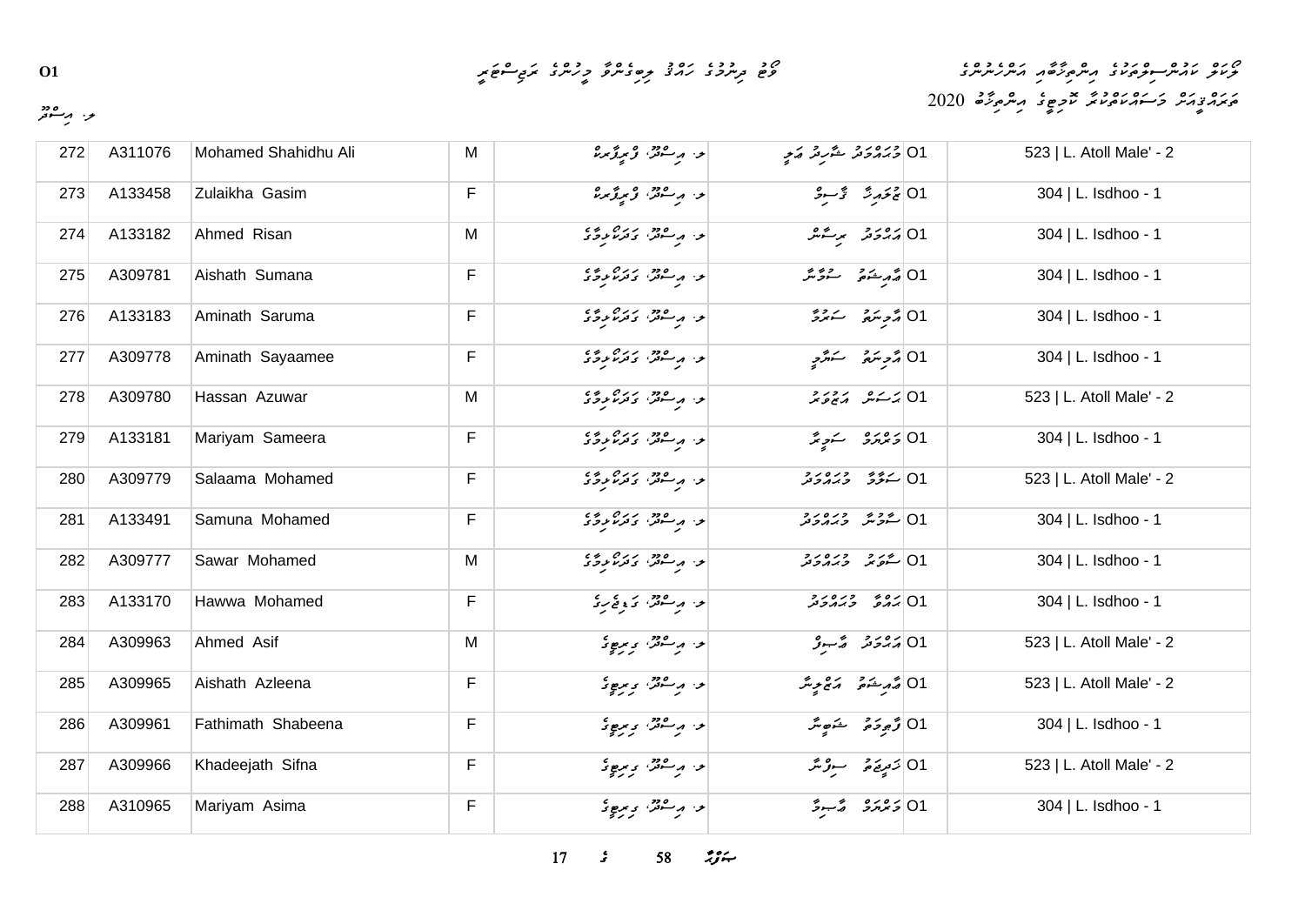*sCw7q7s5w7m< o<n9nOoAw7o< sCq;mAwBoEw7q<m; wBm;vB* م من المرة المرة المرة المرجع المرجع في المركبة 2020<br>مجم*د المريض المربوط المربع المرجع في المراجع المركبة* 

| 289 | A024557 | Ahmed Rasheed Abdul Razzag | M            | د ، مر ۱۶۵ وگورئ                                                                                                                                                                                                                 | $\frac{1}{2}$ كەبەك بىر ئىشوتىر كەھ تىركە بىركەنج | 304   L. Isdhoo - 1      |
|-----|---------|----------------------------|--------------|----------------------------------------------------------------------------------------------------------------------------------------------------------------------------------------------------------------------------------|---------------------------------------------------|--------------------------|
| 290 | A133744 | Aishath Maimoona           | $\mathsf F$  | و. من عقر، وحي ي                                                                                                                                                                                                                 | 01   قەرىشقى ھەرق ئىر                             | 523   L. Atoll Male' - 2 |
| 291 | A079665 | Ali Rasheed                | M            | و. پرستن، وصحيحه                                                                                                                                                                                                                 | 01 کھ پر مرحوم ک                                  | 523   L. Atoll Male' - 2 |
| 292 | A133151 | Aminath Rasheeda           | $\mathsf F$  | و. ماستن وه ده                                                                                                                                                                                                                   | 01 مٌ مِ سَمَعٌ مَ سَمِيعٌ مَ                     | 304   L. Isdhoo - 1      |
| 293 | A133150 | Fathimath Khaishooma       | $\mathsf F$  | و. پر دور ه وي ع                                                                                                                                                                                                                 | 01 زَّەپرەَ ئەرتىشۇ                               | 304   L. Isdhoo - 1      |
| 294 | A309538 | Haleemath Shiuna           | $\mathsf F$  | و. پرستن، وفوسی                                                                                                                                                                                                                  | 01 كېرىخۇ ھېرىگە                                  | 304   L. Isdhoo - 1      |
| 295 | A121349 | Hussain Habeeb             | M            | و ، مرسوس وه وه                                                                                                                                                                                                                  | 01 پر شهر پر پر پر                                | 304   L. Isdhoo - 1      |
| 296 | A159244 | Khadheeja Niuma            | $\mathsf{F}$ | و. مرحص وه وه                                                                                                                                                                                                                    | 01 كَتْمِيعٌ مُسْتَمَرٌّ مُ                       | 304   L. Isdhoo - 1      |
| 297 | A079007 | Mariyam Mazmoona           | $\mathsf F$  | و. پر دور وه و                                                                                                                                                                                                                   | 01 كەندىرى كىشىۋىتر                               | 523   L. Atoll Male' - 2 |
| 298 | A309542 | Meesha Mohamed             | $\mathsf F$  | ا د ا در ۱۳۵۵ وج د د کار د کار د کار د کار د کار د کار د کار د کار د کار د کار د کار د کار د کار د کار د کار د<br>او او او کار د کار د کار کار د کار د کار د کار د کار د کار د کار د کار د کار د کار د کار د کار د کار د کار د ک | 01 <sub>حي</sub> ستر <i>ڏندونر</i>                | 523   L. Atoll Male' - 2 |
| 299 | A310030 | Hassan Nooman              | M            | و ، مرسوس سے وسے و ی                                                                                                                                                                                                             | 01 كەسكە ئەيدۇنلە                                 | 304   L. Isdhoo - 1      |
| 300 | A134410 | Ibrahim Waleed             | M            | و. مستش شخص ده د                                                                                                                                                                                                                 | 01 م <i>وڭ ئۇر</i> ۇ ھ <i>ۇم</i> ۇ                | 523   L. Atoll Male' - 2 |
| 301 | A133230 | Moosa Khaleel              | M            | و. مرسوس سے وسی وی                                                                                                                                                                                                               | 01  جُرْحَۃ کَ مِرِ عُرْ                          | 523   L. Atoll Male' - 2 |
| 302 | A133234 | Nasrulla Hussain           | M            | و. وسنتر، سی دره ده                                                                                                                                                                                                              | 01   سَرَىجە يَرْ اللّه      يُرْ سَمَدٍ يْرْ     | 97   R. Un'goofaaru - 1  |
| 303 | A310949 | Aishath Suhudha            | $\mathsf F$  | والمرسيس موه مصر                                                                                                                                                                                                                 | 01 مۇم شۇمۇ سىنىڭد                                | 523   L. Atoll Male' - 2 |
| 304 | A133229 | Ali Mahir                  | M            | و. مسلس ووه مورد                                                                                                                                                                                                                 | 01 کمی ڈریڈ                                       | 158   K. Maafushi - 2    |
| 305 | A133314 | Aminath Ali                | $\mathsf F$  | من المرسوس من من من من المرسوخ من المرسوخ من المرسوخ المرسوخ المرسوخ المرسوخ المرسوخ المرسوخ المرسوخ المرسوخ ا                                                                                                                   | 01 أ <i>مَّ</i> حِ سَمَّةً مَسَمٍّ                | 304   L. Isdhoo - 1      |

**18** *s* **58** *n***<sub>y</sub> <b>***n*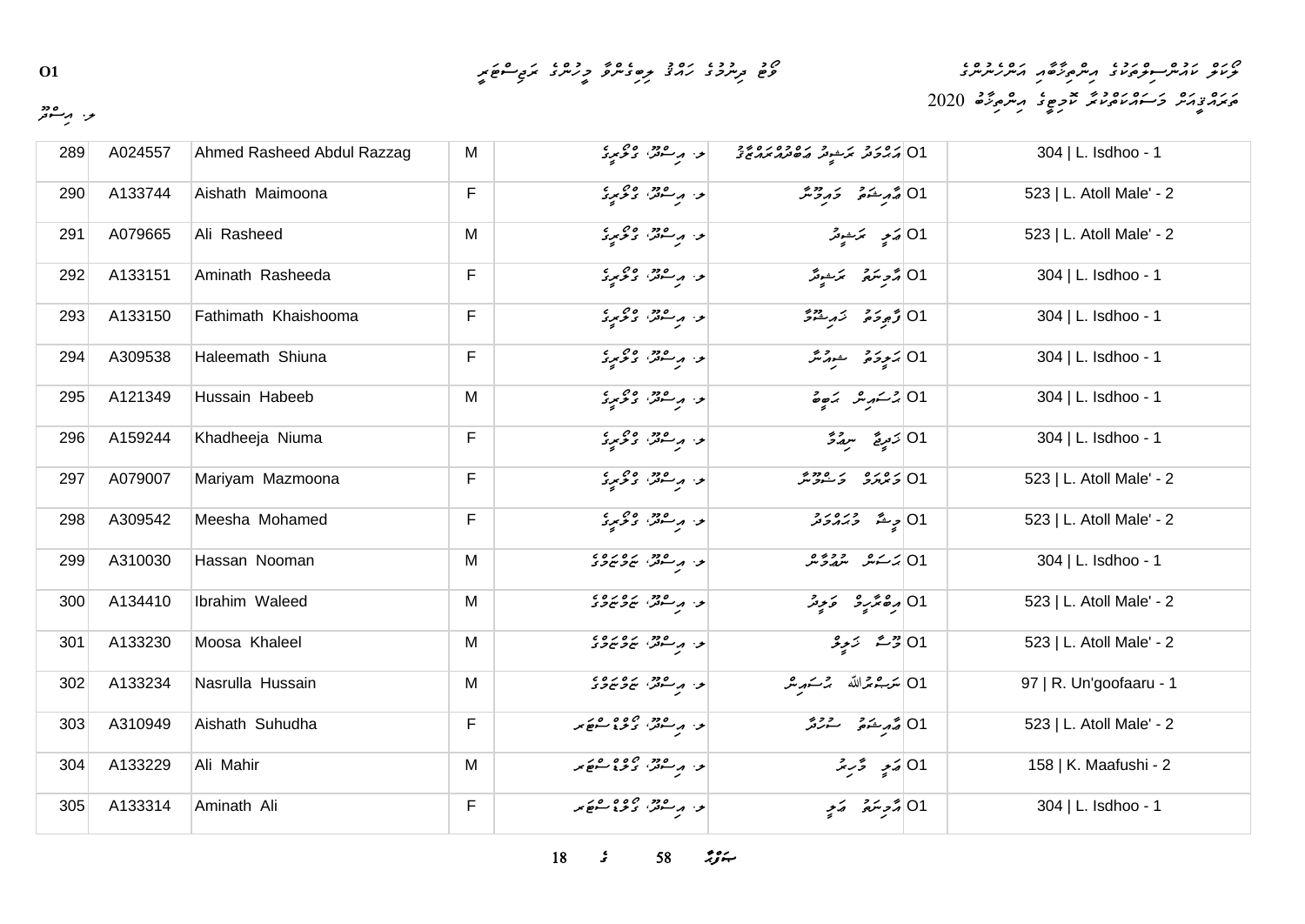*sCw7q7s5w7m< o<n9nOoAw7o< sCq;mAwBoEw7q<m; wBm;vB* م من المرة المرة المرة المرجع المرجع في المركبة 2020<br>مجم*د المريض المربوط المربع المرجع في المراجع المركبة* 

| 306 | A310952 | Fathimath Sodhuma         | F | ى بەر مەدەر مەدەر مەيد                                                                                                                                                                                                           | 01 رُّجِوحَةْ سَنَقْرَةُ                   | 523   L. Atoll Male' - 2     |
|-----|---------|---------------------------|---|----------------------------------------------------------------------------------------------------------------------------------------------------------------------------------------------------------------------------------|--------------------------------------------|------------------------------|
| 307 | A310950 | Mariyam Virsha            | F | م المرسوس 260 مريد                                                                                                                                                                                                               | 01 كەنگەر ئەرگىشە                          | 304   L. Isdhoo - 1          |
| 308 | A310951 | Mohamed Viyaz             | M | والمرسيس مهمه مصر                                                                                                                                                                                                                | 01 <i>وبرو دقر و مرتع</i>                  | 327   GA. Nilandhoo - 1      |
| 309 | A128831 | Fathimath Hassan          | F | بود برستین نمادشود و در در در در در در این در در این میتوان در این میتوان در این کاربرد در این کاربرد در این ک                                                                                                                   | 01 ۇ <sub>ج</sub> ورۇ ئەسەملە              | 523   L. Atoll Male' - 2     |
| 310 | A157797 | Fathmath Raaniyaa Latheef | F | بود به سود استاد بر در ۲۶ و در ۲۵<br>بود به سودر از برابری سودر بری                                                                                                                                                              | 01 <i>ڙوِدَوْ تُرْسِرُّ خَوِرِدْ</i>       | 304   L. Isdhoo - 1          |
| 311 | A133206 | Hussain Sobree            | M | نو . پرستور او در در دوره و در در در انتخاب در در انتخاب در در انتخاب در در انتخاب در در انتخاب در در انتخاب د<br>انتخاب در انتخاب در انتخاب در انتخاب در در در انتخاب در در انتخاب در انتخاب در در انتخاب در در انتخاب در در ان | 01 پرستمبر سکھیں                           | 523   L. Atoll Male' - 2     |
| 312 | A081107 | Ibrahim Hassan            | M | بود برستین نمادشود و در در در در در در این در در این میتوان در این میتوان در این کاربرد در این کاربرد در این ک                                                                                                                   | 01 مەھە <i>ئەبەۋە بەسكىل</i>               | 304   L. Isdhoo - 1          |
| 313 | A133207 | Khadeeja Shirumeela       | F | و به رقابود انداز کارونان در د                                                                                                                                                                                                   | 01 كَسِيعٌ صَمِيْرَةٍ وَّ                  | 523   L. Atoll Male' - 2     |
| 314 | A074264 | Rashad Hassan             | M | ن بر حود البرابر را در دارد.<br>انو ابر سوتر البرابر دارد برابر دارد برابر دارد برابر دارد برابر دارد برابر دارد بر                                                                                                              | 01 كارشگانى كەسكەنلى                       | 304   L. Isdhoo - 1          |
| 315 | A133212 | Sanfa Ali                 | F | بود برستین نمادشود و در در در در در در این در در این میتوان در این میتوان در این کاربرد در این کاربرد در این ک                                                                                                                   | 01 ڪشق صَعِ                                | 304   L. Isdhoo - 1          |
| 316 | A349836 | Mariyam Rasha Mohamed     | F | و رماش ده ده و                                                                                                                                                                                                                   | 01 كەندىكى ئەرەر د                         | 523   L. Atoll Male' - 2     |
| 317 | A101257 | Mohamed Hassan            | M | والمرسين وه ومرو                                                                                                                                                                                                                 | 01 ۇ ئەۋە ئەس ئەسكىش                       | 378   Hithadhoo Ehenihen - 1 |
| 318 | A311188 | Rizana Mohamed            | F | والمرتفق وه ومرو                                                                                                                                                                                                                 | 01 مِيعَ سَمَّ حَمَدَهُ حَ <sup>م</sup> َد | 304   L. Isdhoo - 1          |
| 319 | A066620 | <b>Abdul Wahid</b>        | M | و. را موتر، و بر مرکز ک                                                                                                                                                                                                          | 01 كەھەر <i>بىرىگە</i>                     | 304   L. Isdhoo - 1          |
| 320 | A417048 | Ahmed Wirusan             | M | و. را موتر، و برسربرگ                                                                                                                                                                                                            | 01   ئەبرى ئەسىمى ئەسىر                    | 304   L. Isdhoo - 1          |
| 321 | A310562 | Mariyam Lausha            | F | و. را موتر، و بر مرکز ک                                                                                                                                                                                                          | $01$ $5.35$                                | 308   L. Gan - 1             |
| 322 | A133761 | Mariyam Rihla             | F | و. مرسوس ومرمزمر                                                                                                                                                                                                                 | 01 كەنگەر ئەرگەنگە                         | 304   L. Isdhoo - 1          |

*19 s* 58 *i*<sub>S</sub> $\approx$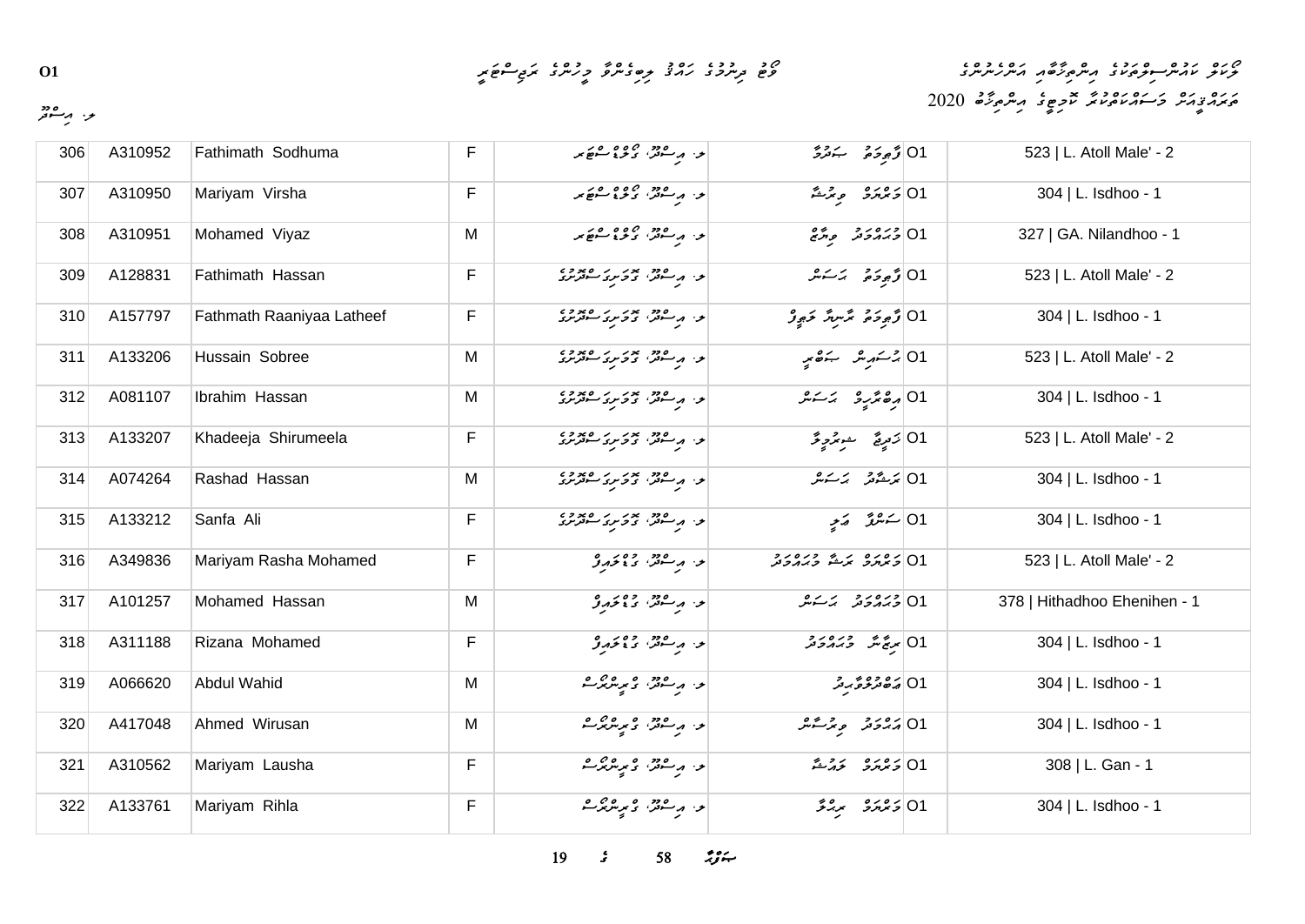*sCw7q7s5w7m< o<n9nOoAw7o< sCq;mAwBoEw7q<m; wBm;vB* م من المرة المرة المرة المرجع المرجع في المركبة 2020<br>مجم*د المريض المربوط المربع المرجع في المراجع المركبة* 

| 323 | A133464 | Abdul Hameed Mohamed | M           | أور ماسكانى المحامر بالرجائح                                                                                                                                                                                                   | 01 كەھىر ئۇيرىقر بەر ئەر ئەر                  | 304   L. Isdhoo - 1      |
|-----|---------|----------------------|-------------|--------------------------------------------------------------------------------------------------------------------------------------------------------------------------------------------------------------------------------|-----------------------------------------------|--------------------------|
| 324 | A133465 | Mariyam Adam         | F           | أور ماسكانى المحامر مركز ونحر                                                                                                                                                                                                  | $01$ كَرْيَرْدْ كَرْيَرْدْ                    | 304   L. Isdhoo - 1      |
| 325 | A310244 | Abdulla Rasheed      | M           | و. من دوره و مره چ ش                                                                                                                                                                                                           | 01 كەھەراللە <del>ك</del> رىش <sub>و</sub> تر | 304   L. Isdhoo - 1      |
| 326 | A309808 | Abdulla Layaagath    | M           | و. پرستن، ووره و                                                                                                                                                                                                               | 01 كەھىراللە ئ <i>ۇرگ<sub>ە</sub> تو</i>      | 523   L. Atoll Male' - 2 |
| 327 | A144822 | Ahmed Ali            | M           | و. پرستن، ووره و                                                                                                                                                                                                               | 01 <i>25 مگ</i> و تھو                         | 304   L. Isdhoo - 1      |
| 328 | A309805 | Ahmed Waseem         | M           | و. پرستن، ووره و                                                                                                                                                                                                               | 01 كەندى قەسىرى                               | 523   L. Atoll Male' - 2 |
| 329 | A309806 | Aishath Thasleema    | F           | و. پرستن، ووره و                                                                                                                                                                                                               | 01 ۾ په شمر پر عرم پر گ                       | 304   L. Isdhoo - 1      |
| 330 | A133194 | Aminath Amshooda     | $\mathsf F$ | و. مرسوس وه ده و.<br>  د. مرسوس و ومره و                                                                                                                                                                                       | 01 مَّحِسَمَۃُ مَکَشَفَّہُ                    | 523   L. Atoll Male' - 2 |
| 331 | A100497 | Aminath Sireena      | F           | و. پرستن، وه ده و.<br>د پرستن، وتونروی                                                                                                                                                                                         | 01 مٌحِ سَمَعٌ مَسْبِيعٌ مِنْ                 | 304   L. Isdhoo - 1      |
| 332 | A133174 | Hawwa Hussain        | F           | و . مرسوس و و د ه و .<br>د . مرسوس و و ترور                                                                                                                                                                                    | 01 كەشرق بەسكەر ش                             | 304   L. Isdhoo - 1      |
| 333 | A124113 | Hussain Afeef        | M           | و. پرستن، ووره و                                                                                                                                                                                                               | 01   پرستمبر عمد م <i>حدو</i> ثر              | 304   L. Isdhoo - 1      |
| 334 | A133760 | Naafiu Ali           | M           | و. پرستن، ووره و                                                                                                                                                                                                               | 01 شَعْرِهُ - مَسِمِ                          | 304   L. Isdhoo - 1      |
| 335 | A309807 | Rimla                | F           | و. پرسور، وه ده و                                                                                                                                                                                                              | 01 بردگ                                       | 304   L. Isdhoo - 1      |
| 336 | A133195 | Yoosuf Ali           | M           | و. پرستن، وه ده و.<br>و. پرستن، و وتروی                                                                                                                                                                                        | 01 پڙھڻو ڪيو                                  | 304   L. Isdhoo - 1      |
| 337 | A147895 | Aishath Khaleela     | F           | و . در دور ورود ده ده کار داده کار در داده کار در در داده کار در داده کار در داده کار در داده کار در داده کار<br>در این کار در داده کار در داده کار در داده کار داده کار داده کار داده کار داده کار داده کار داده کار داده کار | 01 ۾ پرڪو - رَمِو 5                           | 304   L. Isdhoo - 1      |
| 338 | A311215 | Ali Nisfaahu         | M           | و . م سلمل اور و در و د و د<br>او . م سلمل او و سربر سرو د                                                                                                                                                                     | 01   رَمٍ سِرِ سِرْ رُحْرُ حُ                 | 304   L. Isdhoo - 1      |
| 339 | A311207 | Aminath Reena        | F           | و . در ساتر : ورور و د و د<br>د . در ساتر : و وسرپرسرو د                                                                                                                                                                       | 01 مٌ <i>وِ مَنْهُ</i> مِيسٌ                  | 304   L. Isdhoo - 1      |

 $20$  *s* 58 *n***<sub>3</sub>** $\div$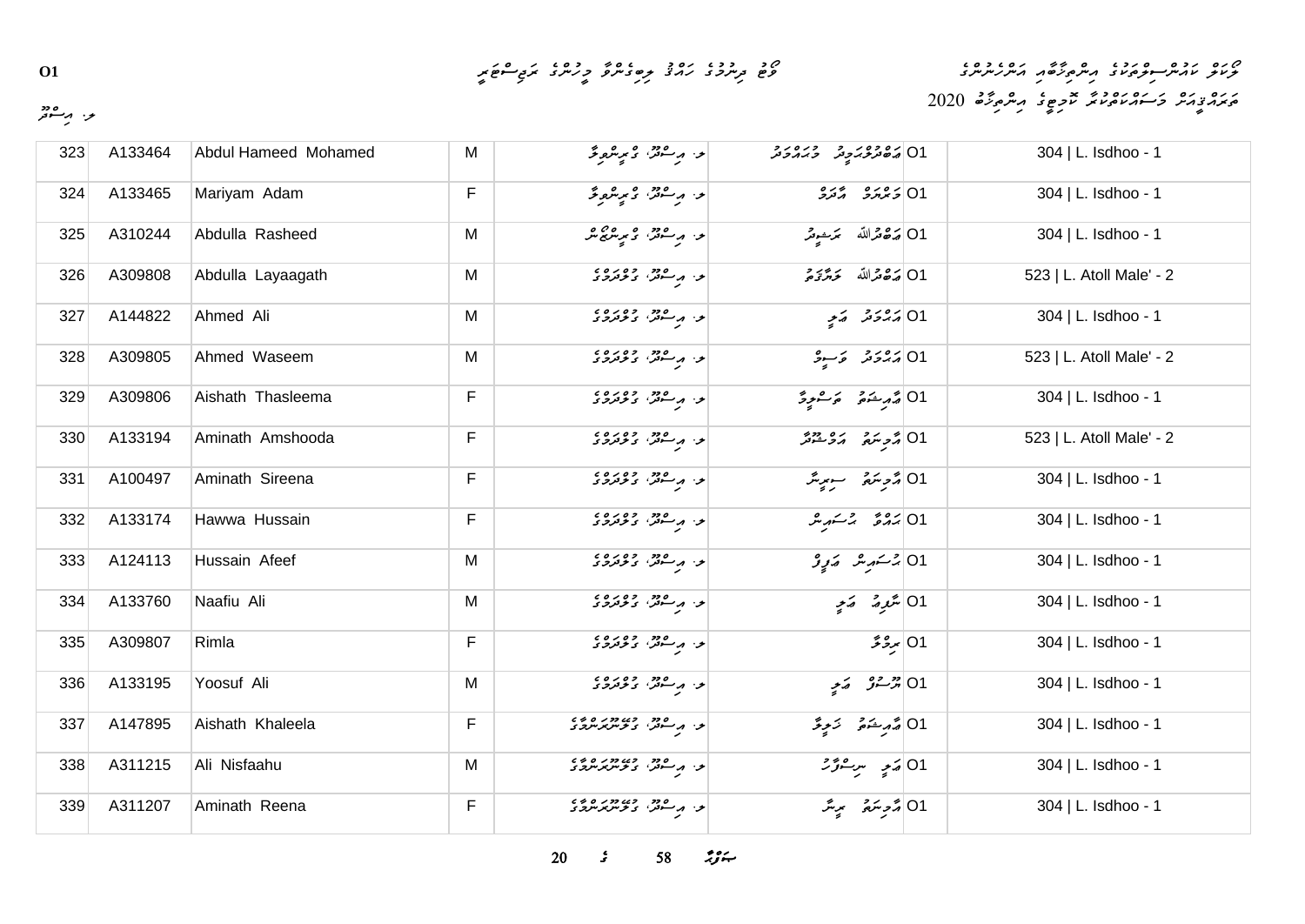*sCw7q7s5w7m< o<n9nOoAw7o< sCq;mAwBoEw7q<m; wBm;vB* م من المرة المرة المرة المرجع المرجع في المركبة 2020<br>مجم*د المريض المربوط المربع المرجع في المراجع المركبة* 

| 340 | A133198 | Gasim Ali       | M | و . در حاود . ودي دور ه و د .<br>و . در ساتن . د تر سر پر سرچ د  | 01 تخ سوڤ <i>م</i> َبرٍ          | 304   L. Isdhoo - 1      |
|-----|---------|-----------------|---|------------------------------------------------------------------|----------------------------------|--------------------------|
| 341 | A136818 | Hassan Khaleel  | M | و . در ۵ وو . ووړ وه د د<br>و . در سوتر ، د توسرپرسرچ د          | 01   پرسترپی کی کری تح           | 523   L. Atoll Male' - 2 |
| 342 | A311212 | Hawwa Sahula    | F | י ה הינקי - 20 בבי הם 20<br>יכי ה הינקי - 20 ביתים ביותר         | 01 كەندۇ سەرىمۇ                  | 304   L. Isdhoo - 1      |
| 343 | A133173 | Hussain Khaleel | M | و . مرسوس وي دور ه د »<br>و . مرسوس و وسربرسرو د                 | 01  پرستهر ترموی ا               | 304   L. Isdhoo - 1      |
| 344 | A147883 | Mariyam Nazma   | F | و . در ساتر او در ۲۵ دور و در ۶<br>در او ساتر او نومبربورو د     | $5.32$ کا کا کریمرگر سرچ         | 304   L. Isdhoo - 1      |
| 345 | A311214 | Sanfa Simna     | F |                                                                  | 01 كەنتىرتى سوڭەتتىر             | 304   L. Isdhoo - 1      |
| 346 | A311205 | Zulaikha Yoosuf | F | י ה הינקי - 20 בבי הם 20<br>יכי ה הינקי - 20 ביתים ביותר         | 01 كى تۇرىش تەرقىيىتى ئى         | 304   L. Isdhoo - 1      |
| 347 | A133392 | Adam Shahid     | M | و. پرسه و وه و و و                                               | 01 م <i>مْعَرْ</i> مُسْتَمِتِّرَ | 523   L. Atoll Male' - 2 |
| 348 | A114424 | Aminath Shibana | F | و. پرسه و وه و و و                                               | 01 مُجِسَعُ شِيقَةً              | 523   L. Atoll Male' - 2 |
| 349 | A056187 | Ibrahim Naeem   | M | و. پرسه ده وه وه.<br>و. پرسه د کوتون                             | 01 مەھ <i>ئۇچى ھەي</i> ۋ         | 523   L. Atoll Male' - 2 |
| 350 | A399425 | Ibrahim Shiyaan | M | و. پرسه ده وه وه.<br>و. پرسه د کوتون                             | 01 <i>رەنگەر ئىشىرى ھى</i>       | 304   L. Isdhoo - 1      |
| 351 | A123021 | Nahid Yoosuf    | M | و. پرستن، وه ووء                                                 | 01 مگربەتە تەخمىستۇ              | 256   ADh. Maamigili - 2 |
| 352 | A133499 | Moomina Majdee  | F | و . به ستن . وه د و و و .<br>و . به ستن                          | 01   3 مُرْحِ مُرَ = 3 مَحِ مِرِ | 304   L. Isdhoo - 1      |
| 353 | A271200 | Mueena Majdhee  | F | و . پر حو <i>ز وه دوه</i><br>و . پر سوټر <sub>کا</sub> توریخ بوی | 01   رحم پس گريم تو پر           | 304   L. Isdhoo - 1      |
| 354 | A133462 | Ahmed Saddam    | M | و. برحين ووحيهو                                                  | 01 كەبروتىر سەممەترى             | 304   L. Isdhoo - 1      |
| 355 | A311140 | Hassan Mohamed  | M | المحزر والمحترمة والمحر والمحدث                                  | 01 ئەسەھرە جەمھەر قىر            | 523   L. Atoll Male' - 2 |
| 356 | A311138 | Hussain Nadeef  | M | و ، پرسهن ووستهره                                                | 01   پرستمبر مگر سکوپوژ          | 304   L. Isdhoo - 1      |

 $21$  *s* 58  $23$   $-$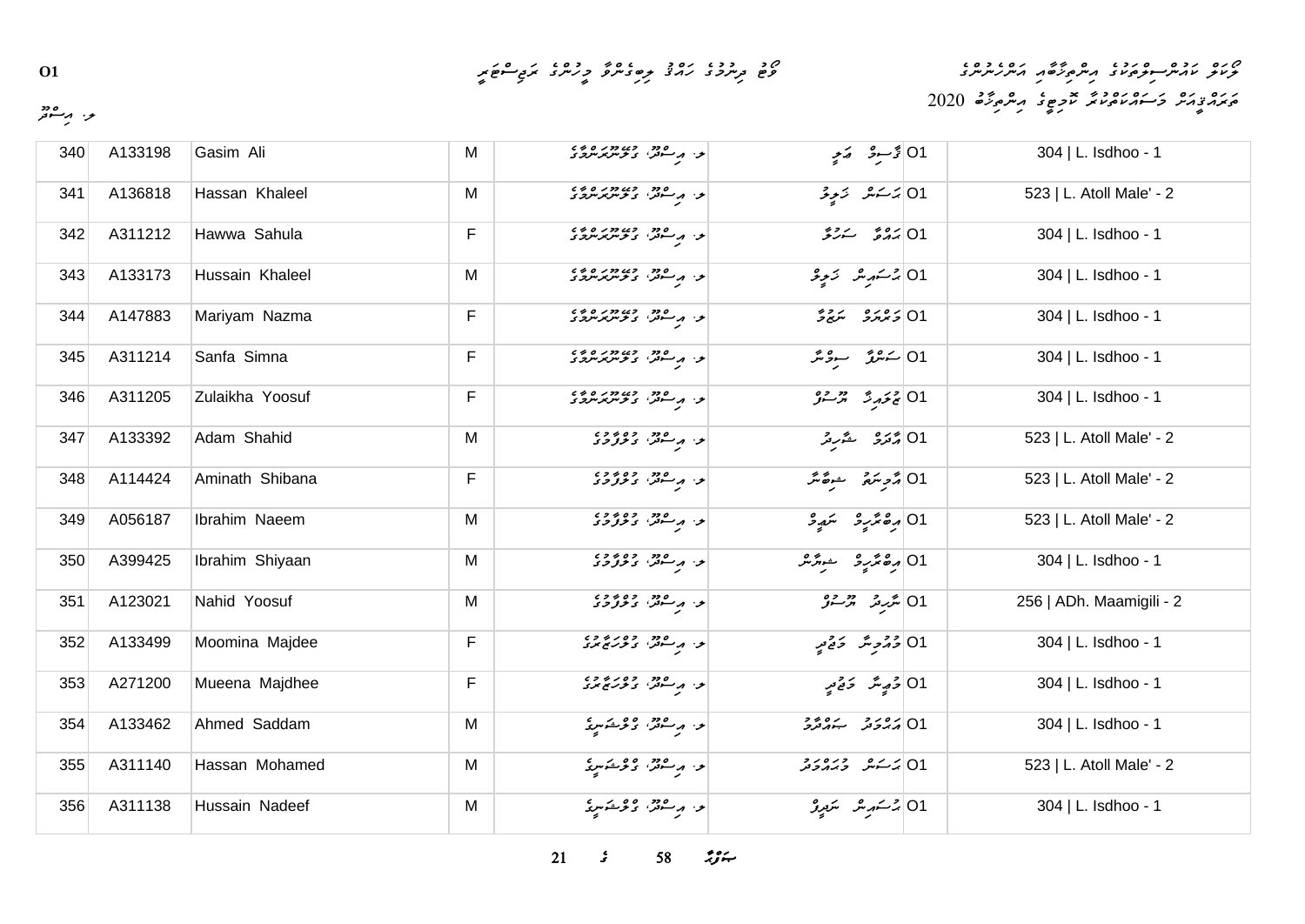*sCw7q7s5w7m< o<n9nOoAw7o< sCq;mAwBoEw7q<m; wBm;vB* م من المرة المرة المرة المرجع المرجع في المركبة 2020<br>مجم*د المريض المربوط المربع المرجع في المراجع المركبة* 

| 357 | A133463 | Mariyam Saeed        | F | و. بەسىتى كەنتىكىرى                                     | 01 كى ئىرتى سىمبىتى                     | 304   L. Isdhoo - 1            |
|-----|---------|----------------------|---|---------------------------------------------------------|-----------------------------------------|--------------------------------|
| 358 | A133461 | Mohamed Moosa        | M | و ، پرسه و ووځسر                                        | 01 دېرونه ژبځ                           | 304   L. Isdhoo - 1            |
| 359 | A114575 | Abdul Raheem Ali     | M | و٠ د سرس وه وه وو                                       | 01 <i>مەھىرم تربى</i> ھەمچ              | 304   L. Isdhoo - 1            |
| 360 | A151846 | Adam Naseem          | M | و٠ در ۶۵۰ وه ۶ وه.                                      | 01 ك <sup>ى</sup> ترى سىرىدى            | 304   L. Isdhoo - 1            |
| 361 | A074649 | Ali Shareef          | M | و٠ در ٥٥٠ و٥ وو و و                                     | 01 کړم شمېرژ                            | 304   L. Isdhoo - 1            |
| 362 | A311075 | Aminath Waheeda      | F | و٠ در سه در ۶۶۵ وي.<br>و٠ در سه در کامونو مورو تو       | 01 أُمُّ حِسَمٌ مَ مَ يَمَّرُ           | 523   L. Atoll Male' - 2       |
| 363 | A123144 | Fathimath Yoosuf Ali | F | و٠ و سنتر، ووه ووه و                                    | 01 گۇھ دىخرىق ھەمچە                     | 304   L. Isdhoo - 1            |
| 364 | A311085 | Haleemath Shizna     | F | و٠ د سه ده وه وو و.                                     | 01 كېموچۇ ھېتىگە                        | 304   L. Isdhoo - 1            |
| 365 | A133332 | Hawwa Nazira         | F | و٠ د سرس وه ووځ مرغ تړ                                  | 01 <i>يَدْهُمَّ</i> سَّمْعِ مَّدَ       | 304   L. Isdhoo - 1            |
| 366 | A126248 | Hussain Shareef      | M | و. به سهمن الاولاد و د                                  | 01 پرڪمبريش ڪمبري                       | 304   L. Isdhoo - 1            |
| 367 | A133331 | Khadeejath Shazna    | F | و٠ د سرس وه ووځ مرغ تړ                                  | 01   كَەيرِيَىھ ھُسَمَّى مَدَّ          | 304   L. Isdhoo - 1            |
| 368 | A311123 | Mohamed Naseem       | M | و٠ د سرس وه ووځ مرغ تړ                                  | 01  ج: جرج جي سرّ سور ح                 | 304   L. Isdhoo - 1            |
| 369 | A067465 | Abdulla Raoof        | M | و . پر سوتو، وه تو و ،<br>و . پر سوتو، تح <b>وی</b> بوی | O1 كەھىراللە <i>مەدو</i>                | 523   L. Atoll Male' - 2       |
| 370 | A133209 | Fathimath Ahmed      | F | و. پرسوش و وه و و .                                     | 01 زٌمودَهُ گَرَرُدُ                    | 560   Hulhumale', Ehenihen - 8 |
| 371 | A103314 | Ibrahim Easa         | M | و٠ د صور وه وو و د<br>و٠ د سوتر و و و ر                 | 01 <i>۾ ڇُٽي</i> و <sub>۾</sub> گ       | 304   L. Isdhoo - 1            |
| 372 | A124103 | Ilmana Maumoon       | F | و. پرسوس وه وه.<br>و. پرسوس و وه وه.                    | 01 م <i>وقت دوده.</i>                   | 304   L. Isdhoo - 1            |
| 373 | A133200 | Aminath Nazurana     | F | ىق بەستىق گەسىۋ                                         | 01 أَمَّ مِ سَمَّ مَنْ مَّرْ مَّرْ مِنْ | 304   L. Isdhoo - 1            |

*22 sC 58 nNw?mS*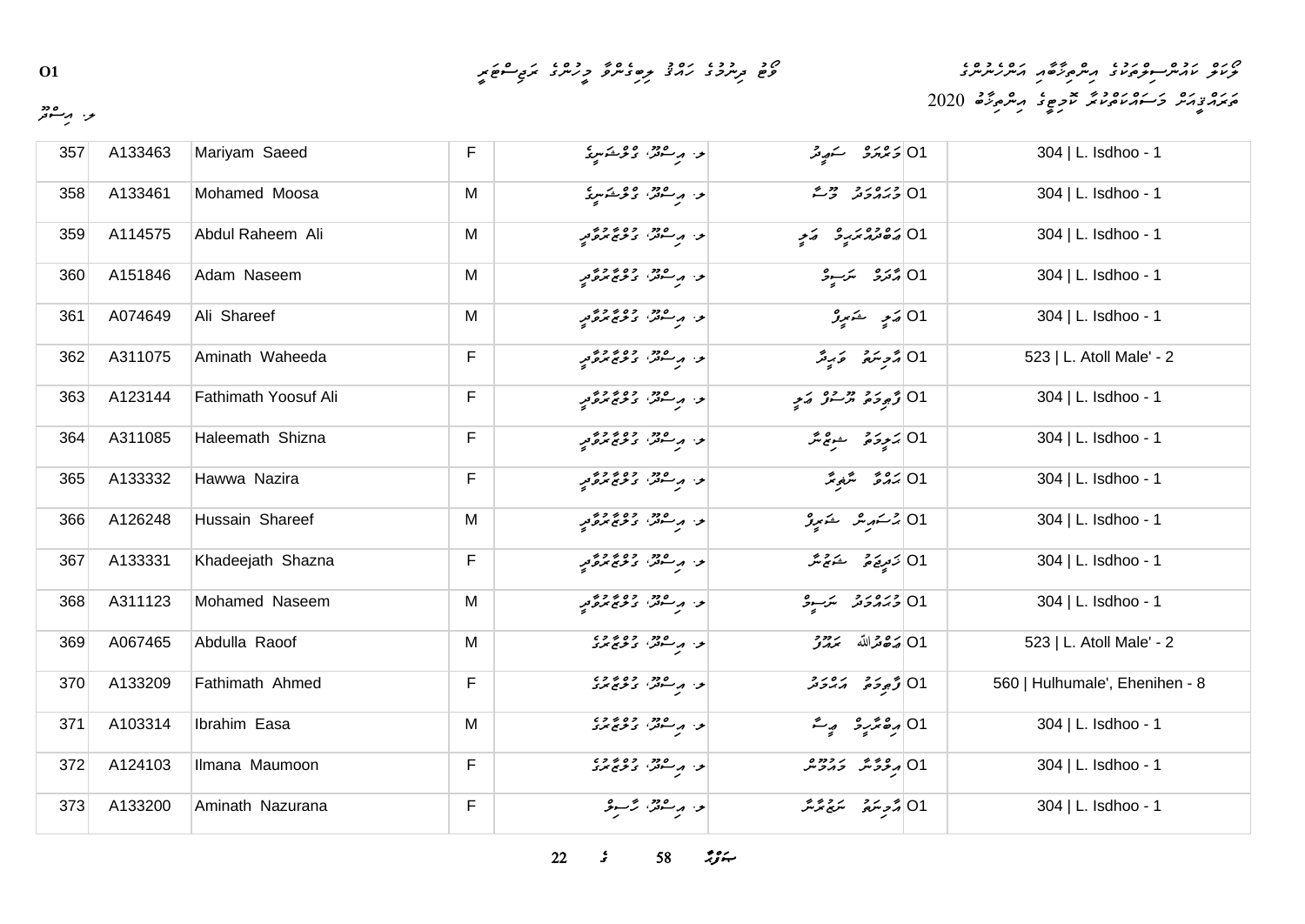*sCw7q7s5w7m< o<n9nOoAw7o< sCq;mAwBoEw7q<m; wBm;vB* م من المرة المرة المرة المرجع المرجع في المركبة 2020<br>مجم*د المريض المربوط المربع المرجع في المراجع المركبة* 

| 374 | A309810 | Hawwa Rishala      | $\mathsf F$  | ى بەرلىق رىسو                                     | 01 كەمگە ئىم ئىستىگە ئى             | 304   L. Isdhoo - 1      |
|-----|---------|--------------------|--------------|---------------------------------------------------|-------------------------------------|--------------------------|
| 375 | A309797 | Mariyam Zeenath    | F            | ا د اړسکش رژسونو                                  | 01 ك <i>ۇنگەڭ يې ئىگ</i> ۇ          | 304   L. Isdhoo - 1      |
| 376 | A133197 | Mohamed Waseem     | M            | ا دا اور شوش رگسبونو                              | 01 كەندى ئەسبى                      | 304   L. Isdhoo - 1      |
| 377 | A310075 | Naseem Hussain     | M            | ى رىق ئىسۇ                                        | 01] ىترىپەنى - ج.سىر يىل            | 304   L. Isdhoo - 1      |
| 378 | A133196 | Sanfa Ali          | F            | ى بەسىتى ئەسىۋ                                    | 01 ڪشمگر صَعِي                      | 304   L. Isdhoo - 1      |
| 379 | A312538 | Aminath Yoosuf     | $\mathsf{F}$ | و. مەسكى ئەرىر                                    | 01 أُمُّ مِ يَمْهُمْ لِمَ تَرْسُونُ | 320   L. Kalaidhoo - 1   |
| 380 | A056029 | Abdulla Rasheed    | M            | و. من الله كالله كروم من                          | 01 كەھەراللە كرىشوتر                | 304   L. Isdhoo - 1      |
| 381 | A310940 | Ahmed Rasheed      | M            | و. من الله كالله وكريرى                           | 01 كەبۇ <i>كىم تىم تەيەنگە</i>      | 304   L. Isdhoo - 1      |
| 382 | A310936 | Aishath Hana       | $\mathsf F$  | و. ما حقق كالعرض مرة                              | 01 ۾ په شمق تر تر                   | 304   L. Isdhoo - 1      |
| 383 | A310942 | Ali Safiu Rasheed  | M            | و. مرسوس کرس دور د                                | 01 کی بے وگ ترجوٹر                  | 304   L. Isdhoo - 1      |
| 384 | A310938 | Fathmath Hamna     | $\mathsf F$  | و٠ و سافل کاروگروموی                              | 01 زً <sub>ّج</sub> ودَة دَرْسٌ     | 304   L. Isdhoo - 1      |
| 385 | A141669 | Ahmed Moosa        | M            | و . م سوتو، اره ده در<br>و . م سوتو، ارد سوسوی بر | 01 كەبرى تەسىمبىسى ئەسىمب           | 304   L. Isdhoo - 1      |
| 386 | A311795 | Ali Sarau          | M            | و به سنتو، رو در در در                            | 01   رَمِي سَمَّدَتْهُ              | 251   ADh. Dhangethi - 2 |
| 387 | A311793 | Aminath Roona      | F            | و. به سنتو، ترو مرضوع بر                          | 01 م <i>مَّحِ سَعَةَ</i> مَحْسَنَّر | 304   L. Isdhoo - 1      |
| 388 | A133224 | Hawwa Nasira       | $\mathsf F$  | و. به سنتو، ترو مرضوع بر                          | 01 كەشۇ شەھ                         | 304   L. Isdhoo - 1      |
| 389 | A406942 | Ibrahim Huzaam     | M            | و. به سوتو، نرو مهرسون د                          | 01 مەھەمگىرى ئىگى 3                 | 523   L. Atoll Male' - 2 |
| 390 | A067814 | Abdul Fathah Moosa | M            | و. مرسوس رود و ،                                  | 01 كەھەردە بەر بەر يە               | 304   L. Isdhoo - 1      |

**23** *s* **58** *n***<sub>y</sub> <b>***n*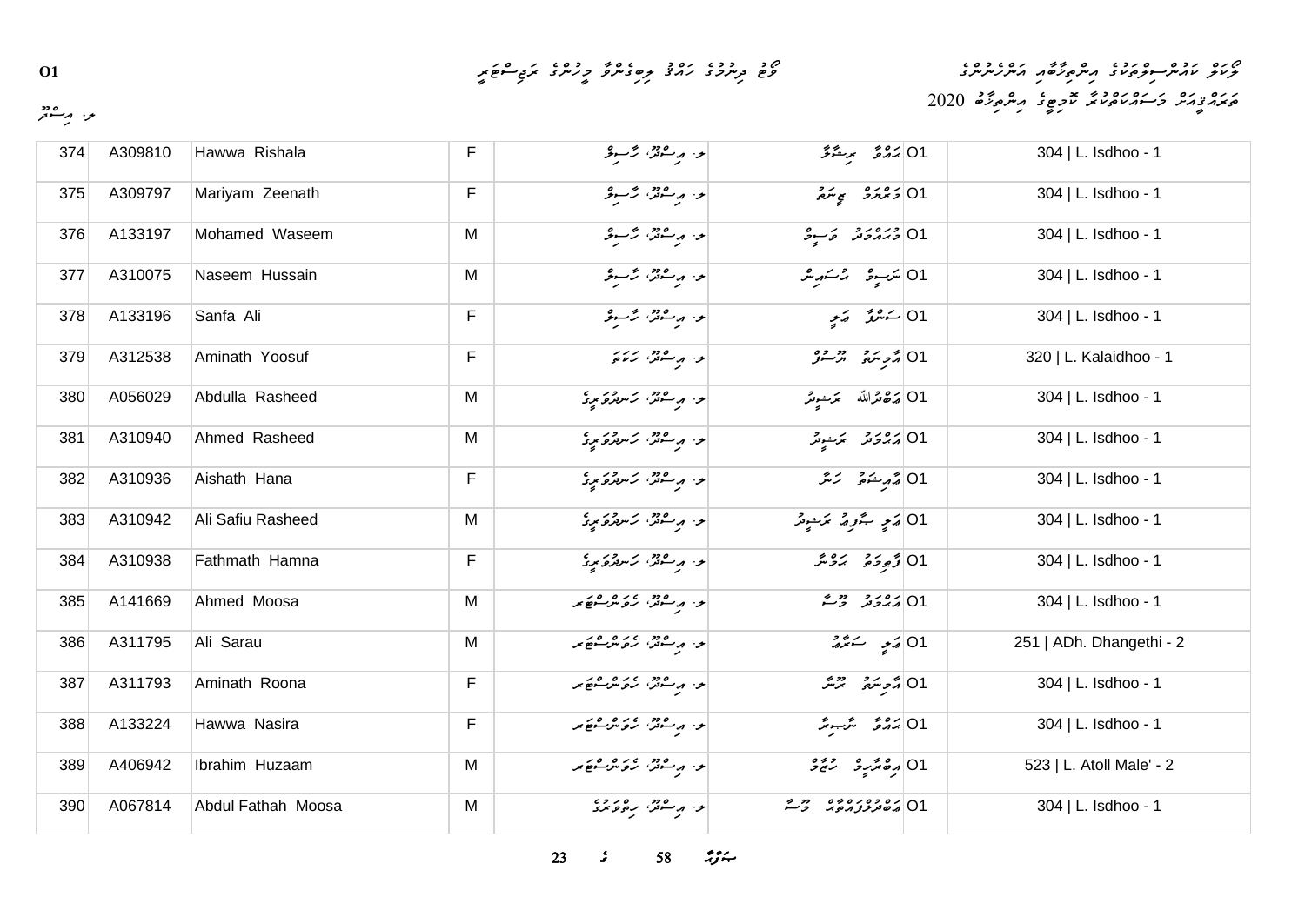*sCw7q7s5w7m< o<n9nOoAw7o< sCq;mAwBoEw7q<m; wBm;vB* م من المرة المرة المرة المرجع المرجع في المركبة 2020<br>مجم*د المريض المربوط المربع المرجع في المراجع المركبة* 

| 391 | A420773 | Ahmed Widhaadhu   | M           | و پر دور رورو           | 01   <i>مَہْدُدَ</i> مْ وِمُّہْ     | 523   L. Atoll Male' - 2  |
|-----|---------|-------------------|-------------|-------------------------|-------------------------------------|---------------------------|
| 392 | A133366 | Aishath Jameela   | F           | و. پرسنتر، رورور        | 01 أَمَّەبِ شَمَّةً ۖ فَيَحِرَّدُ   | 304   L. Isdhoo - 1       |
| 393 | A310167 | Ali Humeyzu       | M           | و٠ در ٥٥٠ روه و٢        | 01 کچ رقيع ج                        | 304   L. Isdhoo - 1       |
| 394 | A133365 | Aminath Zumra     | F           | و. برسیس ره دره         | 01 أُمُّ مِسَمَّدٍ مِنْ مِنْ مِنْ   | 304   L. Isdhoo - 1       |
| 395 | A131379 | Fathimath Naseema | $\mathsf F$ | و پرسنگ ره دوه          | 01 رَّجِودَةُ سَرَسٍوَّ             | 332   GA. Gemanafushi - 1 |
| 396 | A133371 | Hussain Fawzee    | M           | و. پرسنتر، رورور        | 01 كەسئەرىش ئەرقمىي                 | 308   L. Gan - 1          |
| 397 | A310159 | Khadeeja Ahmed    | F           | و. مرحص ره د د ،        | 01 كَتَعِيقٌ      مَكْ دَمَّرٌ      | 304   L. Isdhoo - 1       |
| 398 | A133360 | Mariyam Haseena   | F           | و به سنتر، رود و ،      | 01 كى ئۇچرى ئىسىدىگە                | 304   L. Isdhoo - 1       |
| 399 | A310164 | Mariyam Nafhaa    | F           | و. برسیس ره دره         | 01 كەبىر بىر ئىستىر شەرب            | 304   L. Isdhoo - 1       |
| 400 | A081282 | Mariyam Shimla    | F           | و. پرسنتر، رەدى دە      | $5.32 \div 5.01$ خوڅ                | 304   L. Isdhoo - 1       |
| 401 | A133367 | Moosa Yoosuf      | M           | و. پرسنتر، رەدى دە      | 01 تۇشق تەرجىتۇ                     | 304   L. Isdhoo - 1       |
| 402 | A310261 | Aishath Nazuleela | F           | و. رسمن باروء           | 01 مۇرىشقى سىھ يوق                  | 523   L. Atoll Male' - 2  |
| 403 | A132428 | Aishath Samiya    | F           | ا د اور ۱۳۵۵ روز در د   | 01 مُ مِسْدَمْ مُ سُمْحِ مَّرْ      | 523   L. Atoll Male' - 2  |
| 404 | A133325 | Ali Muhuthaaz     | M           | و. رسانش ریزوی          | $\sim$ 10 كتابر - 23.5 كتابر $\sim$ | 304   L. Isdhoo - 1       |
| 405 | A101723 | Ameena Hassan     | F           | و ، مرتقل روکوی         | 01 كەچ ئىلى ئەسكىلى                 | 523   L. Atoll Male' - 2  |
| 406 | A133283 | Fathimath Zeema   | F           | و روده رمزده            | 01 <i>وُّجِودَة</i> بِيءً           | 304   L. Isdhoo - 1       |
| 407 | A121585 | Hawwa Hussain     | F           | و ، راستانگر، رامز پروژ | 01 كەشرق بەستەپەنلە                 | 523   L. Atoll Male' - 2  |

**24** *s* **58** *n***<sub>3</sub> <b>***n*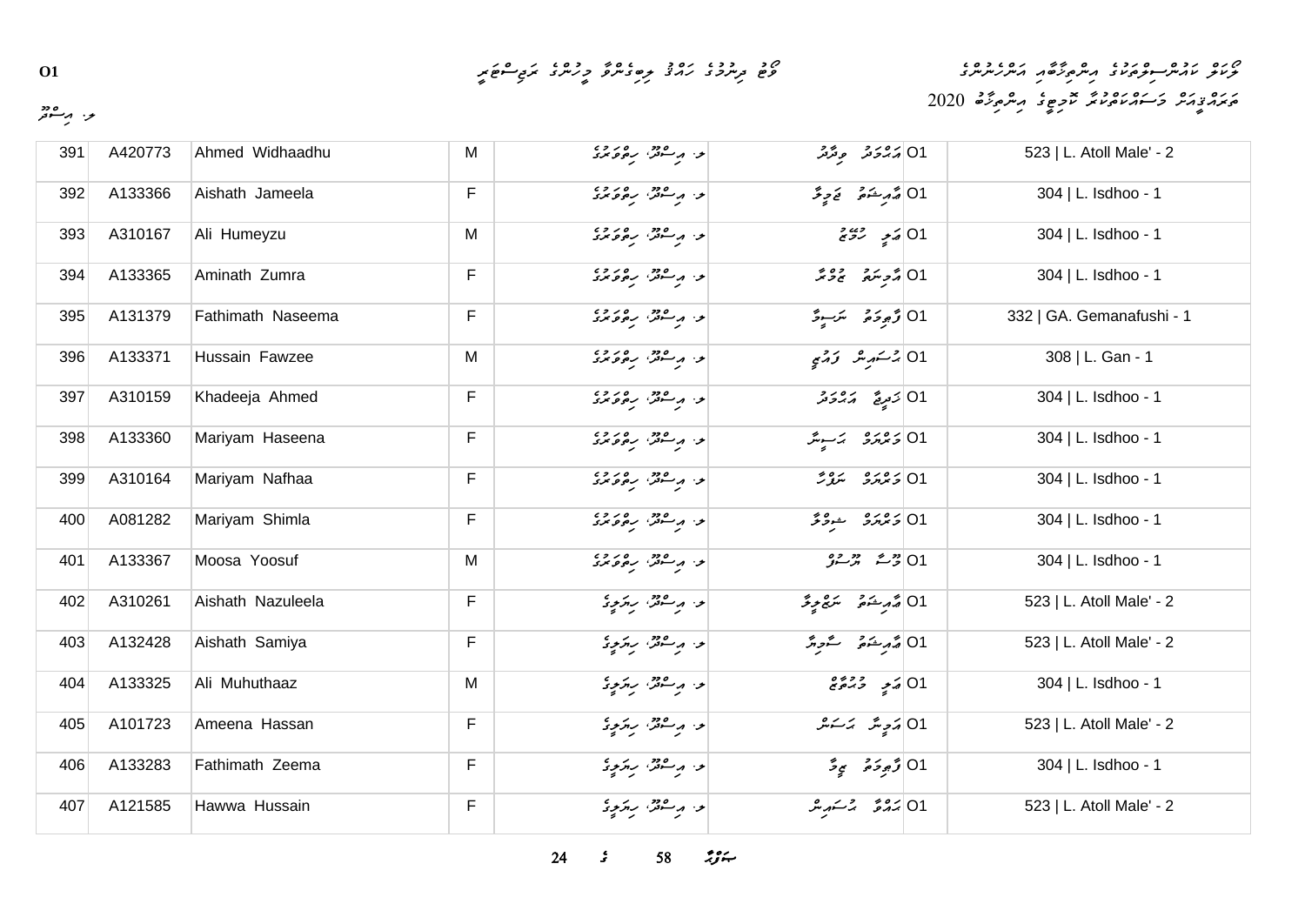*sCw7q7s5w7m< o<n9nOoAw7o< sCq;mAwBoEw7q<m; wBm;vB* م من المسجد المسجد المسجد المسجد المسجد العام 2020<br>مسجد المسجد المسجد المسجد المسجد المسجد المسجد المسجد المسجد ال

| 408 | A137026 | Mukhthar Hussain      | M           | و ، را مادر ار مرکز دی                  | 01 ئۇيۇتمە بۇ شەرىئە                       | 304   L. Isdhoo - 1           |
|-----|---------|-----------------------|-------------|-----------------------------------------|--------------------------------------------|-------------------------------|
| 409 | A310708 | Abdul Razaag          | M           | و ، من مشتر المرکز و استفار             | 01 كەھەممەمبۇ                              | 568   Villimale' Ehenihen - 3 |
| 410 | A132971 | Abdulla Nasheed       | M           | و رسان رود دوسکار                       | 01 كەھەراللە     مترى <u>س</u> وتر         | 304   L. Isdhoo - 1           |
| 411 | A377246 | Adam Ali              | M           | و ، رود. رېزو دوغه ک                    | 01 مُرترق صَعِ                             | 304   L. Isdhoo - 1           |
| 412 | A133425 | Ahmed Nasheed         | M           | و رسن روود وشده.                        | 01 <i>مُ بُرْدَ مُرْ سُرْحِينْرِ مُرْ</i>  | 304   L. Isdhoo - 1           |
| 413 | A074272 | Ali Najeeb            | M           | و . م ساور مرکز و دیگر مگر              | 01 <i>ھَ جِ</i> سَمَعِ صَح                 | 304   L. Isdhoo - 1           |
| 414 | A133447 | Fathimath Rasheeda    | F           | و . م ساور مرکز و دیگر مگر              | 01 گۇجۇڭمۇ ئىمىشىڭر                        | 238   AA. Ukulhas - 1         |
| 415 | A393941 | Fathimath Najeeba Ali | F           | و . م سائل بهرو د و شکار                | 01 <i>وُّجِوَدَهُ</i> سَمِعٍ قَدَمٍ        | 523   L. Atoll Male' - 2      |
| 416 | A310704 | Hussain Nasheed       | M           | و. رئيس برگرو ووڪس                      | 01   پرسکور مگر سور مگر میں تھا<br>مرکز ہے | 304   L. Isdhoo - 1           |
| 417 | A133424 | Ibrahim Nasheed       | M           | و ، رود. رېزو دوغه ک                    | 01 م <i>وڭ مگرى</i> ھەمبۇمى                | 238   AA. Ukulhas - 1         |
| 418 | A387600 | Lugmanu Ali           | M           | و . م ساور مرکز و دیگر مگر              | 01 جۇ <i>ۋۇنگە ب<sub>ەك</sub>ى</i> ر       | 275   F. Dharanboodhoo - 1    |
| 419 | A132836 | Mariyam Shahida       | F           | و ، مرحق رېزو دو شکړ                    | 01 كەندىرى ھەرىگە                          | 238   AA. Ukulhas - 1         |
| 420 | A311796 | Abdulla Sunil         | M           | و٠ د مشتمل روووه                        | 01 كەچ قەللە سىمب <i>ىرى</i>               | 137   Lh. Naifaru - 2         |
| 421 | A311792 | Aishath Nathasha      | F           | و٠ پر دوو ووووه د<br>د پر سافر، رفزرفری | 01 مُ مِ حَمَّةٍ مَعَمَّدَةٌ.              | 304   L. Isdhoo - 1           |
| 422 | A133484 | Aminath Zulfa         | $\mathsf F$ | و٠ در ٥٥٥ - وووړ ،<br>و٠ درستن          | 01 مُ <i>جِينَ جَ</i> وَ وَ                | 523   L. Atoll Male' - 2      |
| 423 | A144113 | Fathimath Hassan      | $\mathsf F$ | و٠ د سردو، وووړي<br>و٠ د سردو، رتورتوي  | 01 زٌموِچَهُ بَرَسَىْر                     | 304   L. Isdhoo - 1           |
| 424 | A133467 | Hassan Riyaz          | M           | و٠ در ٥٥٥ - ووون<br>و٠ درستين رتورتور   | 01 كەسكەنلەر بىرچە شە                      | 304   L. Isdhoo - 1           |

 $25$  *s*  $58$  *n***<sub>3</sub>** *n*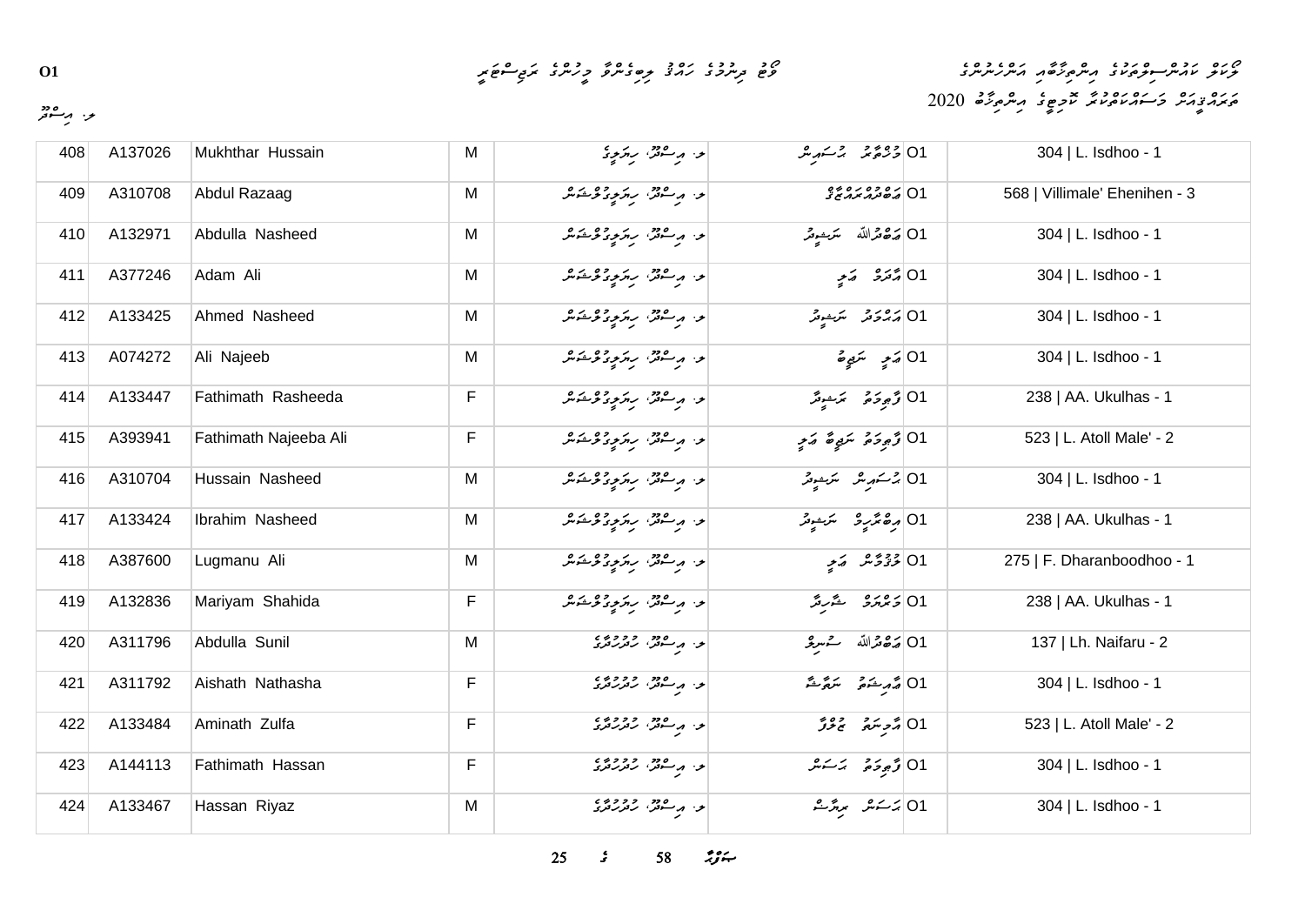*sCw7q7s5w7m< o<n9nOoAw7o< sCq;mAwBoEw7q<m; wBm;vB* م من المرة المرة المرة المرجع المرجع في المركبة 2020<br>مجم*د المريض المربوط المربع المرجع في المراجع المركبة* 

| 425 | A133468 | Ibrahim Rameez     | M           | و۰ در ۱۶۵۵ وووړي<br>و۰ درسونل رتورونون | 01 رەڭزېر ئىچ ئى              | 304   L. Isdhoo - 1      |
|-----|---------|--------------------|-------------|----------------------------------------|-------------------------------|--------------------------|
| 426 | A131544 | Mariyam Nasreena   | F           | و٠ در ٥٥٥ - وووړ                       | 01 كەنگەر ئەس ئىر ئىس ئەس     | 523   L. Atoll Male' - 2 |
| 427 | A144112 | Moosa Saeed        | M           | و٠ در ٥٥٥ - وووړ                       | 01 جڙئے ڪمپيٽر                | 304   L. Isdhoo - 1      |
| 428 | A075943 | Abdul Gafoor Saeed | M           | و. ما سوتر، رود د                      | 01 كەھىر ئەزەدە سەرپەر        | 304   L. Isdhoo - 1      |
| 429 | A124115 | Ali Shameem        | M           | و. رسمن روور                           | 01 <i>ڇَوِ خوچ</i> و          | 304   L. Isdhoo - 1      |
| 430 | A310175 | Fathmath Shaaiga   | F           | و. رحين روور                           | 01 زَّجِرَةً شَّهرَّةً        | 304   L. Isdhoo - 1      |
| 431 | A133376 | Hassan Zahir       | M           | و. رحمن روور                           | 01   پرسٹر مح پر بٹر          | 523   L. Atoll Male' - 2 |
| 432 | A147898 | Hussain Sumaih     | M           | و. ماساور دور                          | 01 پرستهر شرقه رقم            | 304   L. Isdhoo - 1      |
| 433 | A133372 | Ibrahim Rameez     | M           | و. ما سوفر، رود بر                     | 01 م <i>وڭ ئۇچ ئىچ</i>        | 523   L. Atoll Male' - 2 |
| 434 | A157377 | Mariyam Shaira     | F           | و. رسمن، رود ر                         | 01 كەنگەرنىڭ مەشقەر ئىگە      | 304   L. Isdhoo - 1      |
| 435 | A310174 | Mohamed Naeem      | M           | و. د سوتر، رود د                       | 01  <i>وبروبرو سَه</i> ِ وَ   | 523   L. Atoll Male' - 2 |
| 436 | A133373 | Ramiza Ibrahim     | $\mathsf F$ | و. ما سوفر، رود بر                     | 01 بُرُدِيَّ مِنْ بِرْدِ      | 304   L. Isdhoo - 1      |
| 437 | A310035 | Abdul Matheen      | M           | و. مستقل روه و و                       | 01 كەھەر <i>3 دېمبر</i>       | 523   L. Atoll Male' - 2 |
| 438 | A310032 | Aishath Moonisa    | F           | و. مستقل رقمی مر                       | 01 ۾ پرڪو " وسرگ              | 304   L. Isdhoo - 1      |
| 439 | A310964 | Aminath Rasheeda   | F           | و. مستقرأ رحمة م                       | 01 أَمَّ حِسَمَةٌ مَسْبِقَّهُ | 304   L. Isdhoo - 1      |
| 440 | A310037 | Mariyam Muna       | F           | و. مستقرأ رحمت من                      | 01 كەبۇرگە ئەنگە              | 523   L. Atoll Male' - 2 |
| 441 | A310038 | Mohamed Maais      | M           | و. من قصر ره دور                       | 01 كۇبروگۇر قەرىشە            | 304   L. Isdhoo - 1      |

 $26$  *s* 58 *n***<sub>3</sub> <del>***n***<sub>3</sub>** *n***<sub>1</sub>** *n***<sub>1</sub>**</del>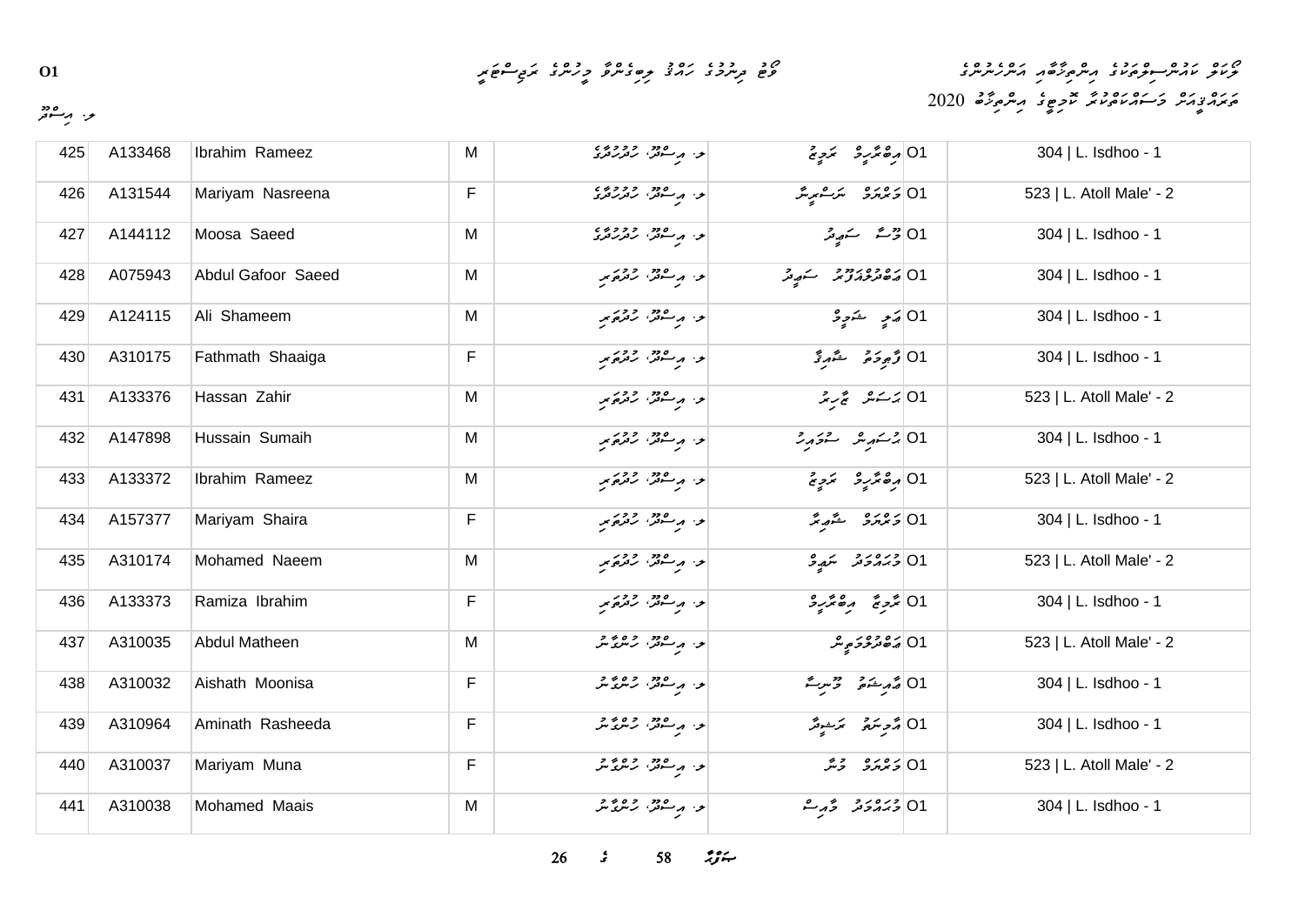*sCw7q7s5w7m< o<n9nOoAw7o< sCq;mAwBoEw7q<m; wBm;vB* م من المرة المرة المرة المرجع المرجع في المركبة 2020<br>مجم*د المريض المربوط المربع المرجع في المراجع المركبة* 

| 442 | A052463 | Abdulla Rushdee    | M            | و. مرسیق روزه ده                           |                                                                                           | 523   L. Atoll Male' - 2       |
|-----|---------|--------------------|--------------|--------------------------------------------|-------------------------------------------------------------------------------------------|--------------------------------|
| 443 | A310310 | Ali Mohamed        | M            | و. پرستور، رژستور،                         | 01 كەيپ ئەير ئەرىخ                                                                        | 304   L. Isdhoo - 1            |
| 444 | A310312 | Mohamed Faisal     | M            | و. پرستور، رژستوری                         | 01 320 30 ق.م مسكو                                                                        | 251   ADh. Dhangethi - 2       |
| 445 | A310738 | Aminath Hasna      | $\mathsf{F}$ | و. برستش برخ                               | 01 مٌ وِ سَرَةٍ كَ سَرْ مَثَر                                                             | 304   L. Isdhoo - 1            |
| 446 | A310737 | Fathimath Samreena | F            | و. برستن برځ                               | 01 ۇمودۇ سەدىرىد                                                                          | 304   L. Isdhoo - 1            |
| 447 | A133254 | Khadeeja Adam      | $\mathsf F$  | و. برسین برخ                               | 01 كَتَمِيعٌ - مُرْتَمَر \$                                                               | 289   Th. Vilufushi - 2        |
| 448 | A133478 | Ahmed Imthiyaz     | M            | و ، روده نوپوکرهپوک                        | 01 كەبرى قىر مەم <i>مەم بى</i>                                                            | 523   L. Atoll Male' - 2       |
| 449 | A133479 | Jameela Ibrahim    | $\mathsf F$  | ى بەللەش قەر ئەر ئىر ئى                    | $\sim$ اءَدٍ وَ مَسْتَدِدِهِ اللَّهِ عَلَيْهِ اللَّهِ اللَّهِ مِنْ اللَّهِ اللَّهُ $\sim$ | 304   L. Isdhoo - 1            |
| 450 | A311329 | Mohamed Azam       | M            | ى بەسىن قەرۇۋىرىم                          | $55.25$ $01$                                                                              | 523   L. Atoll Male' - 2       |
| 451 | A024328 | Ahmed Abdul Rahman | M            | ا د . ادر صحیح از دیم                      | 01 גפני גם כסגם בים                                                                       | 523   L. Atoll Male' - 2       |
| 452 | A133490 | Aishath Hunaza     | F            | و. برستن قادم                              | 01 ۾ پرڪو - شريع ٿو                                                                       | 523   L. Atoll Male' - 2       |
| 453 | A348544 | Fathimath Juvaidha | F            | و . د شهر . و . و .<br>و . د شهر . و . د ج | 01 گەچە ئەھ قەقدىر                                                                        | 523   L. Atoll Male' - 2       |
| 454 | A133205 | Guraisha Easa      | F            | و . د شهر . و . و .<br>و . د شهر . و . د ج | 01 تۇتتىرىش مېڭ                                                                           | 560   Hulhumale', Ehenihen - 8 |
| 455 | A348543 | Mohamed Junaid     | M            | و. برستن قادم                              | 01 دېممرد تو شمېر                                                                         | 560   Hulhumale', Ehenihen - 8 |
| 456 | A309959 | Abdul Rahman Adam  | M            | و. ماسكاني، ماگر سرى                       | 01 رەپرە دەپرە بەرە                                                                       | 310   L. Gan - 3               |
| 457 | A309960 | Ahmed Shammoon     | M            | و. ماسكاني، مگرمبرند                       | 01 كەبروتر بىرە«ھ                                                                         | 523   L. Atoll Male' - 2       |
| 458 | A309971 | Fathmath Nazra     | F            | و. رڪن گوسڪ                                | 01 زَّەپرەَ ئۇستى ئىگە                                                                    | 304   L. Isdhoo - 1            |

*27 sC 58 nNw?mS*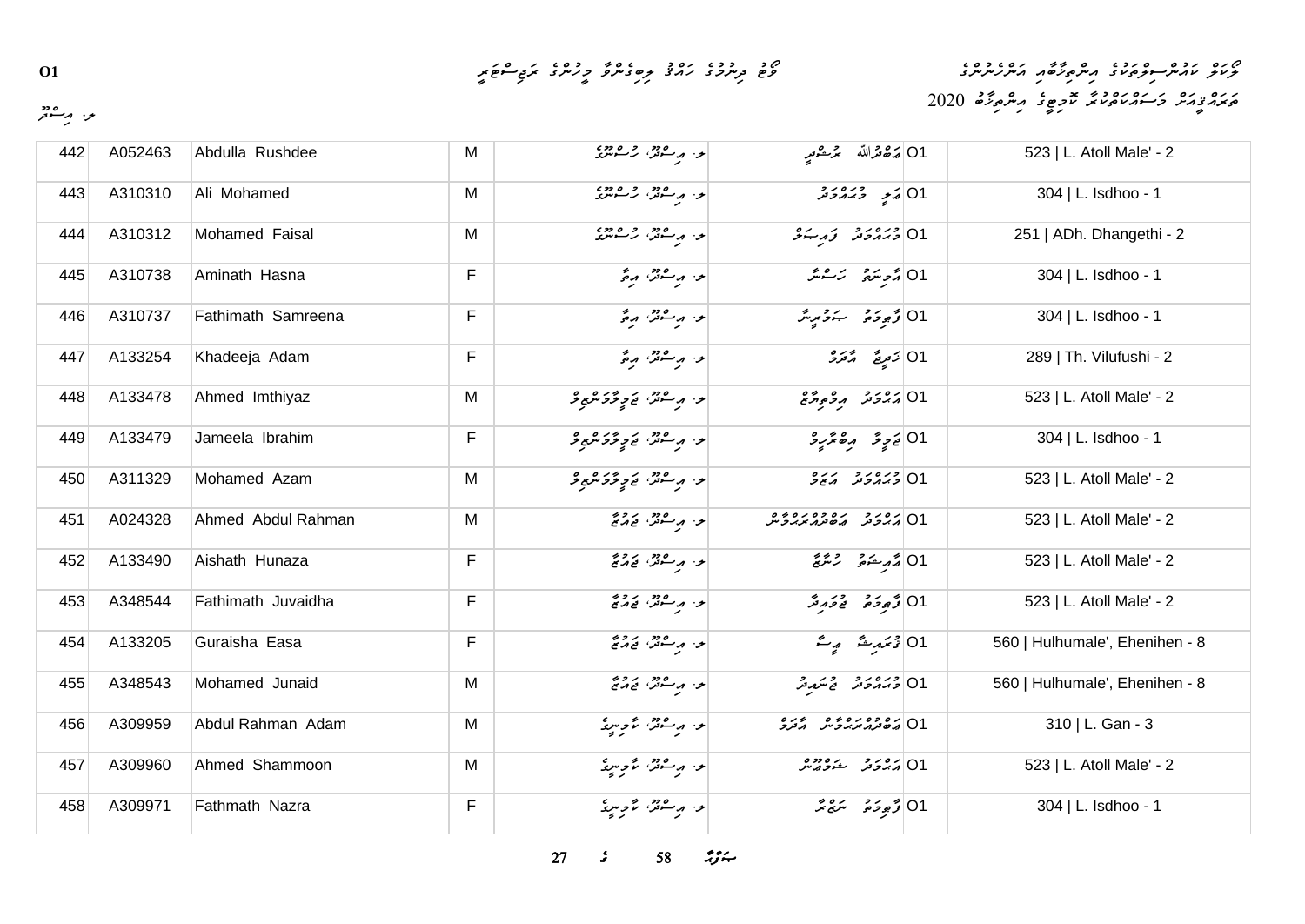*sCw7q7s5w7m< o<n9nOoAw7o< sCq;mAwBoEw7q<m; wBm;vB* م من المرة المرة المرة المرجع المرجع في المركبة 2020<br>مجم*د المريض المربوط المربع المرجع في المراجع المركبة* 

| 459 | A119760 | Hussain Adam          | M            | د. رڪٽر، گھ سرگ         | 01  پرسنهر گرنگرو                  | 304   L. Isdhoo - 1      |
|-----|---------|-----------------------|--------------|-------------------------|------------------------------------|--------------------------|
| 460 | A309977 | Mariyam Samraa        | $\mathsf F$  | و. رڪنڙ، عوسري          | 01 كەنگەر ئىس ئىسى                 | 304   L. Isdhoo - 1      |
| 461 | A309975 | Mohamed Husaam        | M            | ا د ا مرسانژ، اگادیبرنگ | $3 - 2 - 2 - 2 - 01$               | 304   L. Isdhoo - 1      |
| 462 | A133264 | Zuhura Mohamed        | $\mathsf F$  | و. مەسىقى ئۇچرىكى       | 01 يحرثر وبرورو                    | 304   L. Isdhoo - 1      |
| 463 | A105915 | Adam Ismail           | M            | در مرسانش کاسربروگر     | 01   ئۇنىۋە بەرسى <i>ۋەپى</i> ۋ    | 304   L. Isdhoo - 1      |
| 464 | A158206 | Aishath Khaleela      | $\mathsf F$  | و ، را دون کاسرچرو څ    | 01 مۇم شەتر ئىم ئىچە ئى            | 304   L. Isdhoo - 1      |
| 465 | A371027 | Aminath Wirudha       | F            | و. رڪھڙ، سُريگونگ       | 01 أُمَّحِ سَمَّعُ وَ مِمْعًد      | 523   L. Atoll Male' - 2 |
| 466 | A133498 | Fathmath Shahudha     | $\mathsf F$  | و ، را دون کاسرچرو څ    | 01 زَّەپرىق شەرقە                  | 304   L. Isdhoo - 1      |
| 467 | A147154 | Hussain Rameez        | M            | و ، را دور ، مسرچونځ    | 01 كەسىھ مەدىپى                    | 304   L. Isdhoo - 1      |
| 468 | A133395 | Mariyam Hamidha       | $\mathsf{F}$ | ىن مەسكى، ئاسىرىگرىز گ  | 01 كەبھەر ئەبەر ئى                 | 304   L. Isdhoo - 1      |
| 469 | A124012 | Adam Ali              | M            | و. رسمن کمپربروی        | 01 جُمَدَّدُ - رَمِ                | 304   L. Isdhoo - 1      |
| 470 | A133313 | Ahmed Haneef          | M            | و. رسان کامپروی         |                                    | 304   L. Isdhoo - 1      |
| 471 | A310943 | Ali Hassan            | M            | و. رقم دور دور          | 01 كەيپ - ئەسكەنلە                 | 304   L. Isdhoo - 1      |
| 472 | A310948 | Fathimath Shahula     | F            | و. در دود. ناسرپروی     | 01 زَّەپِرَةْ شَرْرْدَّ            | 304   L. Isdhoo - 1      |
| 473 | A079749 | Hussain Ali           | M            | و. رسمن کمپربروی        | 01 پرڪيريش <i>پڌي</i>              | 304   L. Isdhoo - 1      |
| 474 | A133312 | Khadheeja Ali         | $\mathsf F$  | و. من دور کامبربروی     | 01 كَتْمِيعٌ - صَعِي               | 304   L. Isdhoo - 1      |
| 475 | A140662 | Abdul Rahuman Mohamed | M            | ر مستقر، متفرق و د      | 01 <mark>" ۋە ئەرەك ئەرەر د</mark> | 304   L. Isdhoo - 1      |

*28 sC 58 nNw?mS*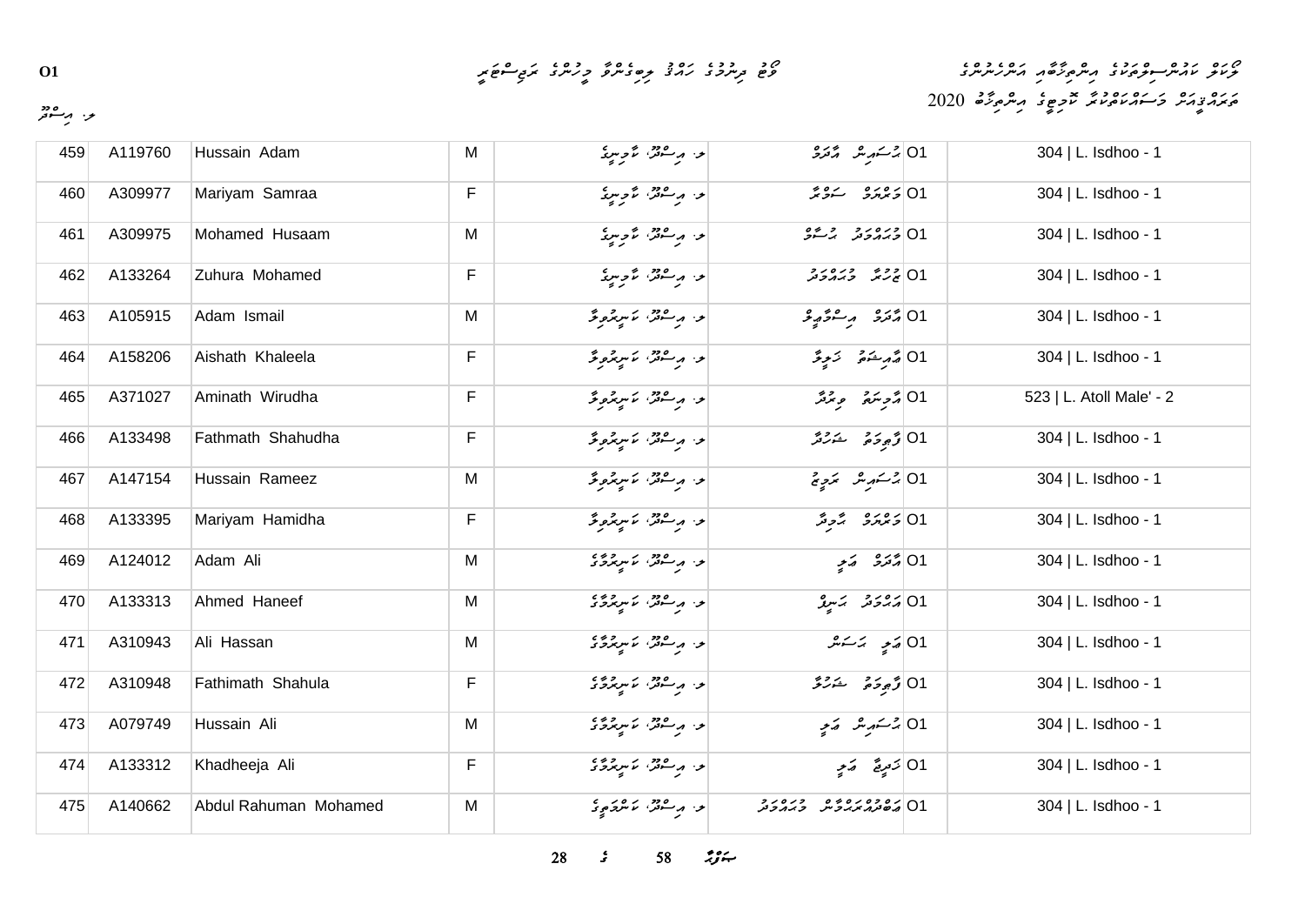*sCw7q7s5w7m< o<n9nOoAw7o< sCq;mAwBoEw7q<m; wBm;vB* م من المرة المرة المرة المرجع المرجع في المركبة 2020<br>مجم*د المريض المربوط المربع المرجع في المراجع المركبة* 

| 476 | A133263 | Faiza Mohamed        | $\mathsf F$ | د په حدود کامرد کام     | 01 <i>ؤم</i> ِيحَ   د <sup>ې</sup> رم <i>دو</i> نر | 304   L. Isdhoo - 1      |
|-----|---------|----------------------|-------------|-------------------------|----------------------------------------------------|--------------------------|
| 477 | A310112 | Hussain Abdul Rahman | M           | و رقب تاردو ک           | 01 كەسكىرىش كەھەرمەمەر 2 م                         | 523   L. Atoll Male' - 2 |
| 478 | A309611 | Aduham Layaal Qasim  | M           | و. مرسوس متر مده وه     | 01 كەنزىرى ئەرگە ئى-م                              | 523   L. Atoll Male' - 2 |
| 479 | A162851 | Aishath Zeena        | F           | و. ما حود المما بر ۱۳۵۵ | 01 ۾ پرڪنھ <sub>مج</sub> يئر                       | 523   L. Atoll Male' - 2 |
| 480 | A309612 | Fathimath Naura      | F           | و. به حقق المتمامات     | 01 زَّەپرەَ مَنْ مَدْ مَدْ                         | 304   L. Isdhoo - 1      |
| 481 | A035752 | Gasim Noorahdeen     | M           | و. ما حود المما بر ۱۳۵۵ | 01 ت <sub>خ</sub> سوف <i>ت متمد م</i> رینگر        | 304   L. Isdhoo - 1      |
| 482 | A310064 | Ahmed Sizaan         | M           | ی پرے پڑی بانی دی       | 01 كەبرى ئەس سونتى ئىر                             | 304   L. Isdhoo - 1      |
| 483 | A310068 | Aishath Mizna        | $\mathsf F$ | ی پره ده بوده           | 01 ۾ م شم صحي مرض                                  | 304   L. Isdhoo - 1      |
| 484 | A310066 | Fathimath Leena      | F           | ى بەرەپىقى بەنۇر دە     | 01 <i>ؤوخو چ</i> ئر                                | 523   L. Atoll Male' - 2 |
| 485 | A112969 | Idham Idrees         | F           | ی دیگری بوتروی          | 01  موقرئزو   موقرمریٹ                             | 304   L. Isdhoo - 1      |
| 486 | A023202 | Yoosuf Mohamed       | M           | ى بەرەپىقى بەنۇر دە     | 01 تېرىنۇ بەيرە ئەر                                | 304   L. Isdhoo - 1      |
| 487 | A133144 | Aboobakuru Hassan    | M           | و. مرحص کامری           | $22220$ $101$                                      | 304   L. Isdhoo - 1      |
| 488 | A059108 | Ahmed Aboobakur      | M           | و . مرت و . م بری       | 222222222101                                       | 304   L. Isdhoo - 1      |
| 489 | A134967 | Aishath Aboobakuru   | F           | و ، مرحص عربی           | $2222$ مُصِدَمُ مَقْصَلَة                          | 304   L. Isdhoo - 1      |
| 490 | A133142 | Aminath Aboobakuru   | F           | و به سه د سور           | $23222$ $2422$                                     | 304   L. Isdhoo - 1      |
| 491 | A133141 | Fathmath Aboobakuru  | F           | و ، مرڪوبي عموري        | 01 ژُهِ دَهُ مُقْعَلَمٌ                            | 304   L. Isdhoo - 1      |
| 492 | A022284 | Hassan Moosa Fulhu   | M           | و. در حقر، نوری         | 01 ئەسىر تۇشۇر                                     | 304   L. Isdhoo - 1      |

*29 sC 58 nNw?mS*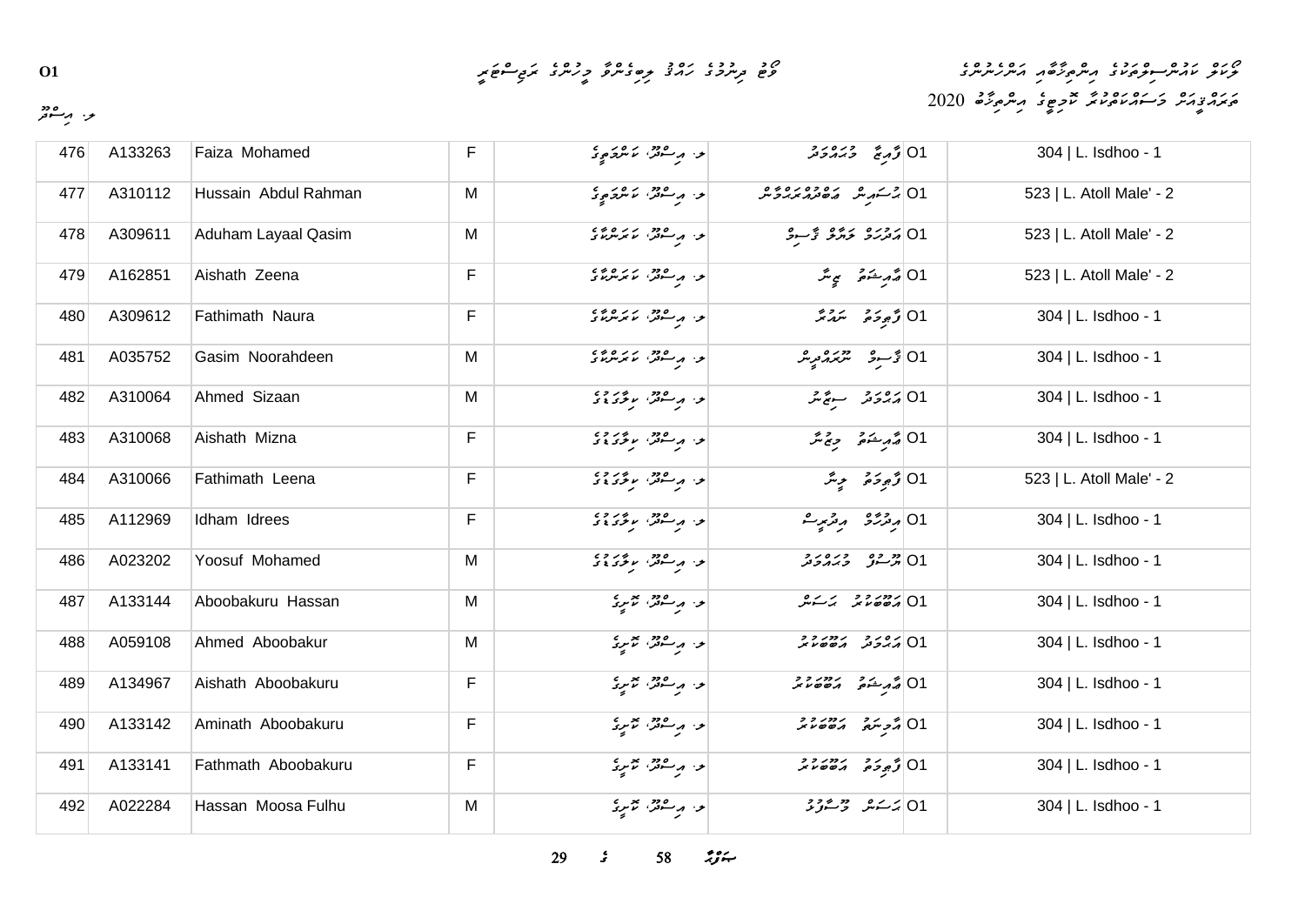*sCw7q7s5w7m< o<n9nOoAw7o< sCq;mAwBoEw7q<m; wBm;vB* م من المرة المرة المرة المرجع المرجع في المركبة 2020<br>مجم*د المريض المربوط المربع المرجع في المراجع المركبة* 

| 493 | A125184 | Ibrahim Aboobakuru  | M           | و . به سود العربي                                                                                                                                                                                                               | 01 مەھزىر مەمەد د                             | 523   L. Atoll Male' - 2 |
|-----|---------|---------------------|-------------|---------------------------------------------------------------------------------------------------------------------------------------------------------------------------------------------------------------------------------|-----------------------------------------------|--------------------------|
| 494 | A133259 | Huzaima Rihla       | F           | و. مەسىق ئىرگە ئورگە ئ                                                                                                                                                                                                          | 01 <i>جنج بوچ</i> گورند                       | 304   L. Isdhoo - 1      |
| 495 | A136817 | Ahmed Hamdhy        | M           | و. پرسش تژودی                                                                                                                                                                                                                   | 01 ك <i>ەندى كى</i> ئەرەپ                     | 304   L. Isdhoo - 1      |
| 496 | A310085 | Aishath Ravaasa     | F           | و. ما مادور المحروري                                                                                                                                                                                                            | 01 أَمَّ مِنْ سَوَّتَهُ مَسَّرَةً             | 304   L. Isdhoo - 1      |
| 497 | A310084 | Aminath Shazna      | F           | و. پر دور وووه                                                                                                                                                                                                                  | 01 أَمَّ حِسَنَةً مُسَوَّتِينَّهُ             | 304   L. Isdhoo - 1      |
| 498 | A310081 | Khadheeja           | F           | و. پرستن، تژووی                                                                                                                                                                                                                 | 01   زَمِرِجٌ                                 | 304   L. Isdhoo - 1      |
| 499 | A133239 | Khalida Ali         | F           | ا د ا در ۱۳۵۵ و وه د کار د کار د کار د کار د کار د کار د کار د کار د کار د کار د کار د کار د کار د کار د کار د<br>افزار د کار کار کار د کار کار د کار د کار د کار د کار د کار د کار د کار د کار کار د کار د کار د کار کار د کار | 01 ڈوِتَر کے دِ                               | 304   L. Isdhoo - 1      |
| 500 | A133240 | Mariyam Muzuna      | $\mathsf F$ | و. پرستن، تژووی                                                                                                                                                                                                                 | 01 كەبۇرگە ئەم ئۇيىگە                         | 304   L. Isdhoo - 1      |
| 501 | A133241 | Sobira Ali          | F           | و. پرسش تخوفری                                                                                                                                                                                                                  | 01 بڻه پُه پُر                                | 304   L. Isdhoo - 1      |
| 502 | A308854 | Adam Naseer Ibrahim | M           | $\begin{bmatrix} 1 & 1 & 1 & 1 & 1 \\ 1 & 1 & 1 & 1 & 1 \\ 1 & 1 & 1 & 1 & 1 \end{bmatrix}$                                                                                                                                     | 01 أَدْمَرُوْ   مَرْسِومْ   مِرْكَة مَّرْرِدْ | 523   L. Atoll Male' - 2 |
| 503 | A124102 | Ali Saamir          | M           | و د سنتر، وه ود                                                                                                                                                                                                                 | 01 کھ پر گھویٹر                               | 523   L. Atoll Male' - 2 |
| 504 | A133202 | Fathimath Laila     | F           | و. د سرد ده د د د                                                                                                                                                                                                               | 01 <i>وَّجِ وَمَعْ تَحْمِدُوَّ</i>            | 304   L. Isdhoo - 1      |
| 505 | A133203 | Hassan Sameer       | M           | و د مرسور وه و د د<br>و د مرسور و د د د                                                                                                                                                                                         | 01   يَرْسَسْ سَوِيْرَ                        | 523   L. Atoll Male' - 2 |
| 506 | A113567 | Hussain Ziyad       | M           | و. د سرد ده ده د                                                                                                                                                                                                                | 01 بر سَمبر مَرْ سِهْرَ مَرْ                  | 523   L. Atoll Male' - 2 |
| 507 | A133204 | Latheefa Ahmed      | F           | $\begin{bmatrix} 1 & 1 & 1 & 1 & 1 \\ 1 & 1 & 1 & 1 & 1 \\ 1 & 1 & 1 & 1 & 1 \end{bmatrix}$                                                                                                                                     | 01 كۇم <sub>ۇ</sub> گە كەندى قىل              | 304   L. Isdhoo - 1      |
| 508 | A133201 | Mariyam Asfaree     | F           | و. د سرگر، وه ود                                                                                                                                                                                                                | 01 كۈچرىزى كەسكەترىپ                          | 304   L. Isdhoo - 1      |
| 509 | A070410 | Musthafa Ibrahim    | M           | د. به سند. ده در<br>  د. به سند. وه در                                                                                                                                                                                          | 01 دممۇق مەھمىر د                             | 304   L. Isdhoo - 1      |

**30** *s* **58** *n***<sub>y</sub><sub>***s***</sub>**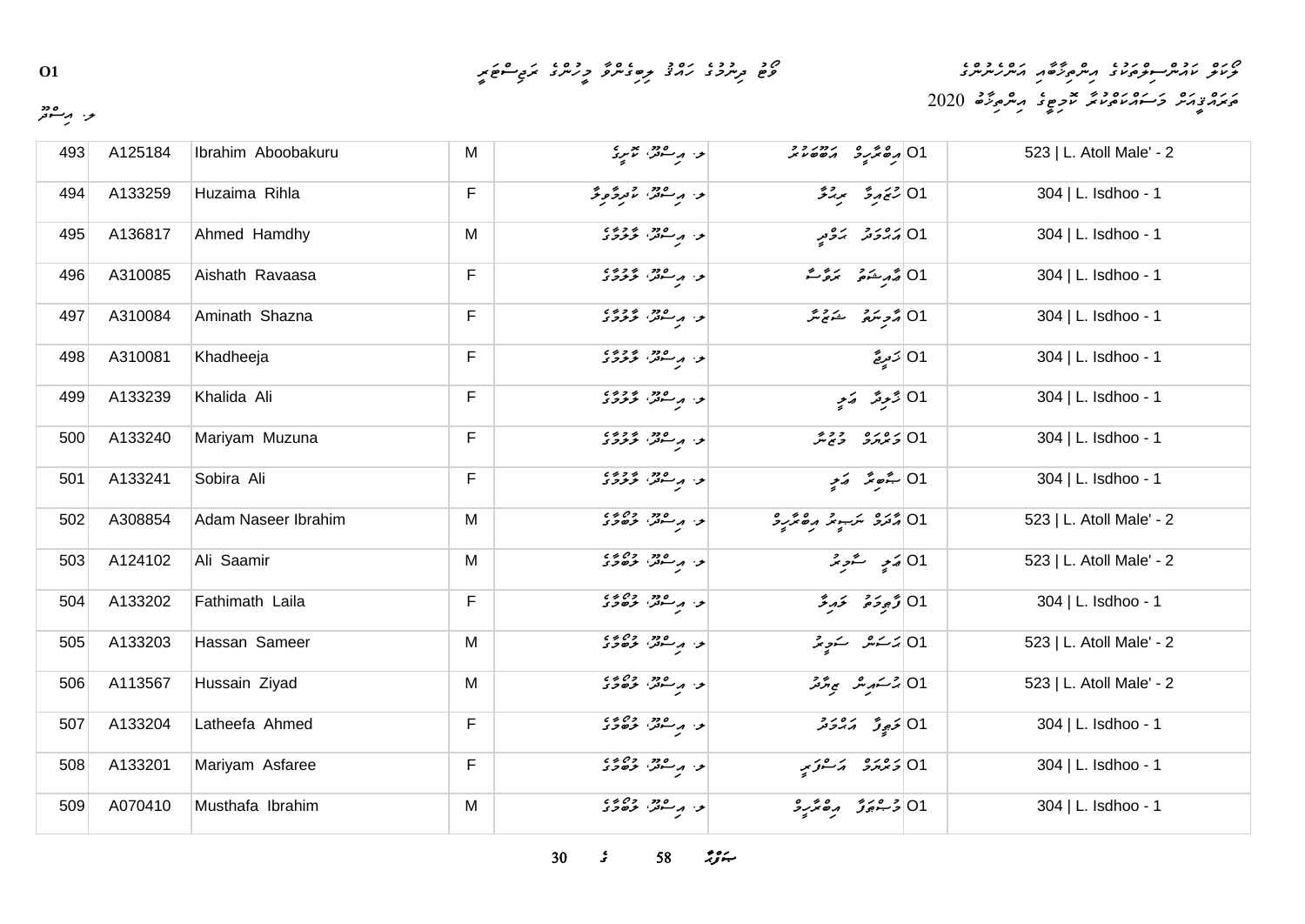*sCw7q7s5w7m< o<n9nOoAw7o< sCq;mAwBoEw7q<m; wBm;vB* م من المرة المرة المرة المرجع المرجع في المركبة 2020<br>مجم*د المريض المربوط المربع المرجع في المراجع المركبة* 

| 510 | A310721 | Aminath Vidhadh  | F           | و. مەسىن ئۇترىمۇ                                         | 01 أُمُّ مِسَمَّدٍ مِعَمَّد                     | 304   L. Isdhoo - 1            |
|-----|---------|------------------|-------------|----------------------------------------------------------|-------------------------------------------------|--------------------------------|
| 511 | A067373 | Yoosuf Moosa     | M           | و ، را دود په پوته و گ                                   | $23$ $32\%$ 01                                  | 304   L. Isdhoo - 1            |
| 512 | A133429 | Ahmed Faisal     | M           | و. پرستن، ویون                                           | 01 كەبرى قەربىگى                                | 304   L. Isdhoo - 1            |
| 513 | A130781 | Ibrahim Haris    | M           | و. پر حود محمدی<br>و. پر حود محوم دی                     | 01 م <i>وڭ ئۇرۇ بۇيدۇ</i>                       | 304   L. Isdhoo - 1            |
| 514 | A067208 | Vafiyya Moosa    | $\mathsf F$ | و. پر دود. محمدی                                         | 01 ۇروپۇ بىق ئىس                                | 523   L. Atoll Male' - 2       |
| 515 | A124116 | Hassan Nashrif   | M           | و . پرساوي اور ۱۶۵۵<br>و . پرساوي اور معروري             | 01 كەسەنلەر سەيھە بىرد                          | 560   Hulhumale', Ehenihen - 8 |
| 516 | A133364 | Hussain Nafees   | M           | و . در سه در از ۲۵ ورو .<br>و . در سه در از در سه در برو | 01  پرستهر مگر سکوچیکس                          | 304   L. Isdhoo - 1            |
| 517 | A120723 | Ibrahim Nasreen  | M           | و . پرسائل، ناد ۱۶۵۵<br>و . پرسائل، ناو سائرس            | 01 مەھ ئەربى - ئىرگىمىرىنى                      | 523   L. Atoll Male' - 2       |
| 518 | A269798 | Moosa Ali        | M           | و . پرساوي اور ۲۵ ورو<br>او . پرساوي اور مصر             | 01 ٿڙشته پر تيمبر                               | 560   Hulhumale', Ehenihen - 8 |
| 519 | A133361 | Sarah Mohamed    | F           | و . مرسوس تر و د و د و د<br>ابو . مرسوس تر و سومرس       | 01 گەنز بەزەر ئە                                | 560   Hulhumale', Ehenihen - 8 |
| 520 | A127898 | Ahmed Thaufeeg   | M           | ى بەسىتى ئەمىر                                           | 01 كەبرى <i>قەربى</i> ئ                         | 304   L. Isdhoo - 1            |
| 521 | A080687 | Ali Thaufeeg     | M           | ى مەھۋە ئەمىر                                            | 01 <i>ھَ جِھ وَو</i> ِيْنَ                      | 523   L. Atoll Male' - 2       |
| 522 | A133502 | Aminath Hussain  | $\mathsf F$ | ىن مەستىق ئۇنتىس                                         | 01 مٌ مِيرَ مِيرَ سَنَ مِيرِ مِير               | 304   L. Isdhoo - 1            |
| 523 | A310541 | Fathmath Samhath | F           | ىن مەسىقى ئۇتئاس                                         | 01 زٌموحَمْ سَوَرَمْ                            | 523   L. Atoll Male' - 2       |
| 524 | A310538 | Hassan Visam     | M           | أور وسفق وحماس                                           | 01   يَرْسَسْ وِسَّنْزْ                         | 523   L. Atoll Male' - 2       |
| 525 | A133299 | Ibrahim Usam     | M           | و ، رحيق وحس                                             | 01 رەپرىي مەشۋ                                  | 523   L. Atoll Male' - 2       |
| 526 | A133300 | Inayath Thaufeeg | F           | ىن مەسىقى ئۇتتىپ                                         | 01 <sub>م</sub> ېشزىق مۇر <i>گ<sub>و</sub>ڭ</i> | 304   L. Isdhoo - 1            |

**31** *s* **58** *n***<sub>y</sub> <b>***n*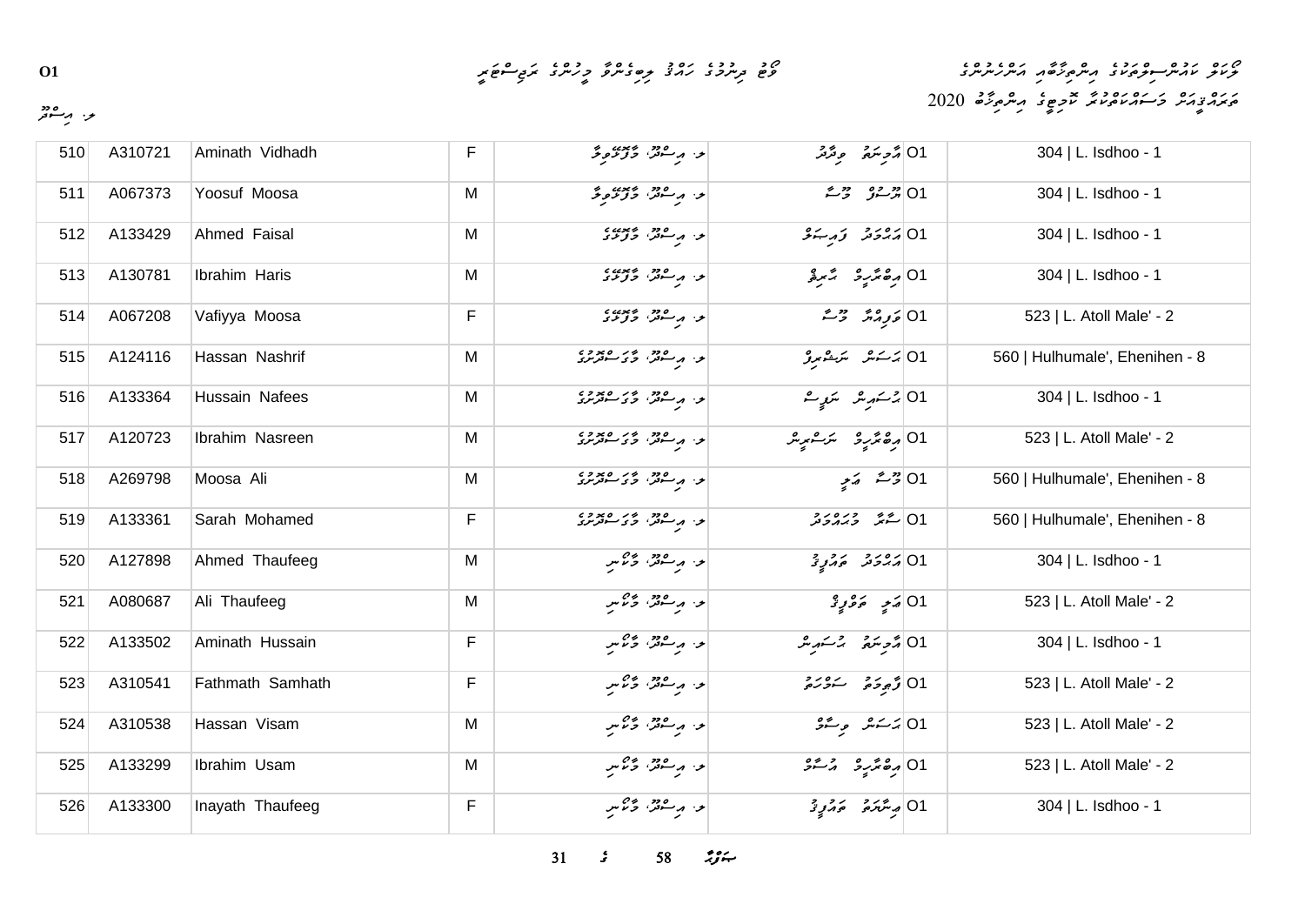*sCw7q7s5w7m< o<n9nOoAw7o< sCq;mAwBoEw7q<m; wBm;vB* م من المرة المرة المرة المرجع المرجع في المركبة 2020<br>مجم*د المريض المربوط المربع المرجع في المراجع المركبة* 

| 527 | A128671 | Khuzamath Thaufeeq | F | ىن مەسكى ئۇتۇس                         | $\left. \begin{array}{cc} \mathcal{L}_{\mathcal{S}} & \mathcal{L}_{\mathcal{S}} \ \mathcal{L}_{\mathcal{S}} & \mathcal{L}_{\mathcal{S}} \ \mathcal{L}_{\mathcal{S}} & \mathcal{L}_{\mathcal{S}} \end{array} \right  \mathcal{O}$ | 304   L. Isdhoo - 1      |
|-----|---------|--------------------|---|----------------------------------------|----------------------------------------------------------------------------------------------------------------------------------------------------------------------------------------------------------------------------------|--------------------------|
| 528 | A133301 | Nasrath Thaufeeg   | F | ى مەشقۇ، ئۇنۇس                         | 01 <i>متر يېڅنو خوړنو</i> په                                                                                                                                                                                                     | 304   L. Isdhoo - 1      |
| 529 | A052336 | Hussain Habeeb     | M | و. برستش و و وو و<br>د برستش و و سربرو | 01 كەسىمبە <i>مەھ</i>                                                                                                                                                                                                            | 304   L. Isdhoo - 1      |
| 530 | A311309 | Mohamed Hubabu     | M | و. برستن، ووسير                        | 222220                                                                                                                                                                                                                           | 523   L. Atoll Male' - 2 |
| 531 | A306331 | Ahmed Samaahu      | M | و. پرستن، وی دروه                      | 01 كەبروتى سۇرتى                                                                                                                                                                                                                 | 304   L. Isdhoo - 1      |
| 532 | A309601 | Aminath Huraasha   | F | و. پرستن، ووربروه                      | 01 مَّ مِ سَمَّد شَمَّسَةَ ۖ                                                                                                                                                                                                     | 304   L. Isdhoo - 1      |
| 533 | A377245 | Fathimath Saza     | F | و. پرستن، وکاربروه                     | 01 ۇجۇڭر شۇ                                                                                                                                                                                                                      | 319   L. Kunahandhoo - 1 |
| 534 | A133156 | Hassan Afeef       | M | و. پرستن، وی روی                       | 01 پرستر پروژ                                                                                                                                                                                                                    | 523   L. Atoll Male' - 2 |
| 535 | A151959 | Ibrahim Siraj      | M | و ، پرستن وی دروه                      | 01 رەمگەر ئەسىمگە                                                                                                                                                                                                                | 304   L. Isdhoo - 1      |
| 536 | A309596 | Mohamed Rafeeu     | M | و. پرستن، وکاربروه                     | 01  <i>\$ بَدُوْدَ تَدَوِرُ</i>                                                                                                                                                                                                  | 305   L. Dhanbidhoo - 1  |
| 537 | A309597 | Mohamed Sirumeez   | M | و. پرستن، وکاربروه                     | 01 در برور به سرمرم ع                                                                                                                                                                                                            | 304   L. Isdhoo - 1      |
| 538 | A119761 | Ahmed Mohamed      | M | و. من من و دوي و                       | 01 كەيمەتر بەيدە تەر                                                                                                                                                                                                             | 304   L. Isdhoo - 1      |
| 539 | A133430 | Mohamed Aslam      | M | و . پرستور، و رو د ،                   | 01 <i>ډېرونه پر شوو</i>                                                                                                                                                                                                          | 319   L. Kunahandhoo - 1 |
| 540 | A133281 | Sanfa Mohamed      | F | و. بر مادود کار وده ود                 | 01 كەشتۇ خەيم دىنر                                                                                                                                                                                                               | 304   L. Isdhoo - 1      |
| 541 | A310516 | Adam Sameer        | M | و. پرستن، وزوی                         | 01 ۾ُمَرَوُ سَمَوِيْر                                                                                                                                                                                                            | 523   L. Atoll Male' - 2 |
| 542 | A127896 | Ahmed Mohamed      | M | و. پرستن، وزوی                         | 01 كەيرى ئەسىر ئەسلىر                                                                                                                                                                                                            | 304   L. Isdhoo - 1      |
| 543 | A310522 | Aishath Samha      | F | و ، پرسنتر، ترزوی                      | 01 ۾ مرڪبھ ڪرمئ                                                                                                                                                                                                                  | 304   L. Isdhoo - 1      |

**32** *s* **58** *n***<sub>y</sub> <b>***n*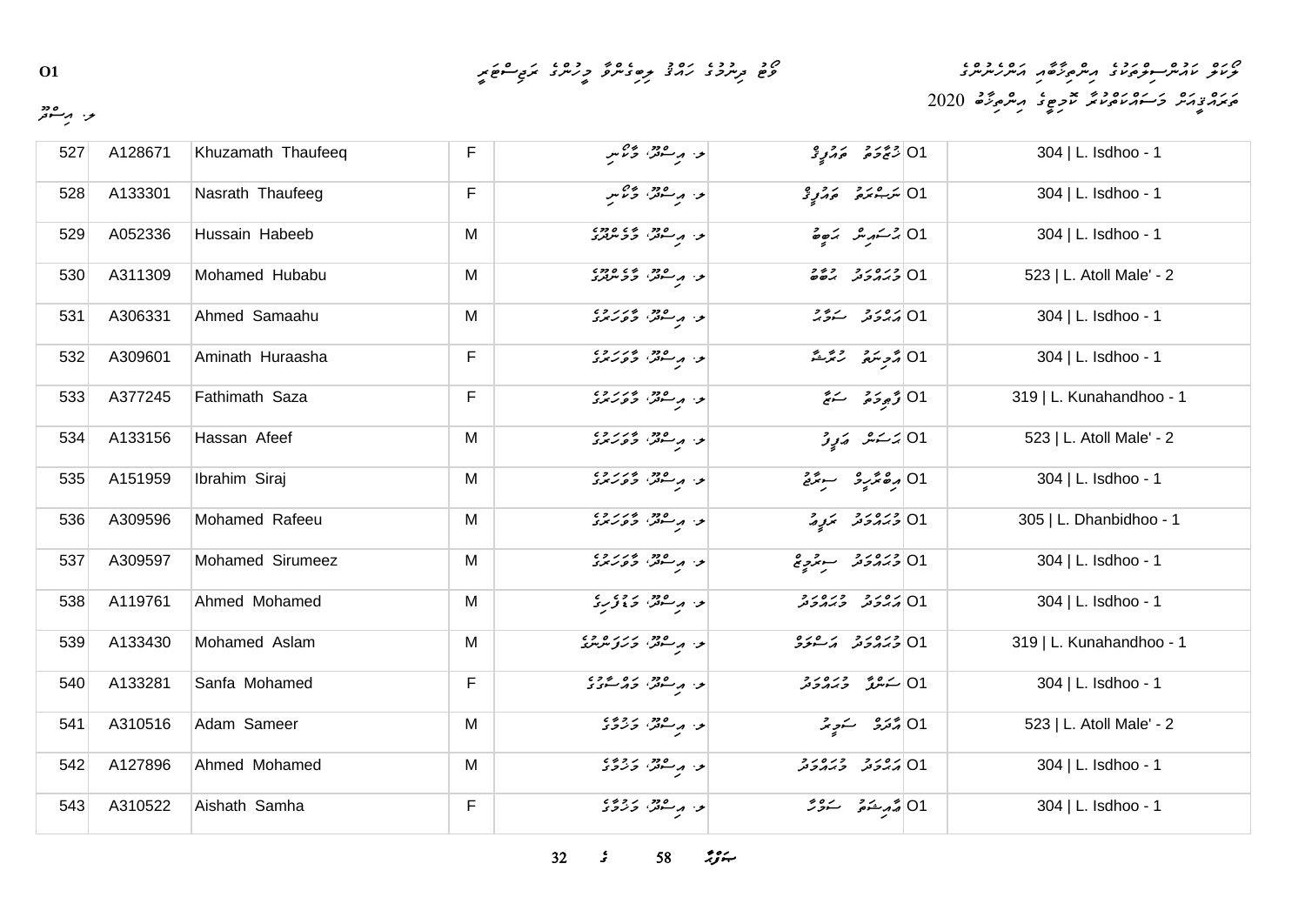*sCw7q7s5w7m< o<n9nOoAw7o< sCq;mAwBoEw7q<m; wBm;vB* م من المرة المرة المرة المرجع المرجع في المركبة 2020<br>مجم*د المريض المربوط المربع المرجع في المراجع المركبة* 

| 544 | A140796 | Ali Rasheed           | M           | و. پرستش وروی                  | 01   رَمِ - بَرَحوِثْر                   | 304   L. Isdhoo - 1        |
|-----|---------|-----------------------|-------------|--------------------------------|------------------------------------------|----------------------------|
| 545 | A310524 | Aminath Lamha         | F           | و. ماستن وزوی                  | 01 مٌ <i>وِسَعْهِ • حَ</i> وْيَّهُ       | 304   L. Isdhoo - 1        |
| 546 | A310520 | Hassan Azim           | M           | و. پرستن، وَزوِّي              | 01 كەسكەش مۇي بى                         | 304   L. Isdhoo - 1        |
| 547 | A310509 | Hawwa Umar            | $\mathsf F$ | كر المرسكين وزوي               | $222$ $2201$                             | 304   L. Isdhoo - 1        |
| 548 | A310519 | Hussain Wisam         | M           | و. پرستن، وزوی                 | 01   پرستهر عربستگ                       | 108   R. In'guraidhoo - 1  |
| 549 | A158412 | Ibrahim Fauzee        | M           | كي پرستن، وزوی                 | 01 م <i>ەھتىب</i> ۇ ئ <i>ەتمى</i>        | 304   L. Isdhoo - 1        |
| 550 | A310514 | Khadheeja Ahmed       | $\mathsf F$ | و ، پرسنگ وروی                 | 01 كَتَعِيقٌ مَ يُرْكَامُ                | 304   L. Isdhoo - 1        |
| 551 | A156955 | Mohamed Rasheed       | M           | كر المرسكين وزوي               | 01 <i>\$ بَرُمْ وَ مَدْ جَرْحُومْر</i> َ | 523   L. Atoll Male' - 2   |
| 552 | A309587 | Ahmed Mohamed         | M           | ا د. برس <sup>ود</sup> ه کرکره | 01 كەبرى ئەسەر ئەرەب                     | 304   L. Isdhoo - 1        |
| 553 | A309592 | Aishath Saha          | F           | كو. مەشقۇ، ئەبۇش               | 01 ۾ په شمھ سنڌ                          | 304   L. Isdhoo - 1        |
| 554 | A309589 | Hussain Fazaal        | M           | و. رحين ووت                    | 01 پرستهر ترتج پی                        | 304   L. Isdhoo - 1        |
| 555 | A309588 | Mariyam Zaha          | F           | ى بەللىق ئەتەش                 | 01 كەبىر كەرگە ئەس                       | 304   L. Isdhoo - 1        |
| 556 | A050268 | Mohamed Abdul Rahman  | M           | ا د. ار سنتر، ترتوس            | 01 כנסני נסכסנסטים                       | 285   Dh. Kudahuvadhoo - 2 |
| 557 | A133145 | Sharumeena Aboobakuru | $\mathsf F$ | ا د. به سوژه کالوک             | 01 خەنزوپىر مەھەمىر                      | 304   L. Isdhoo - 1        |
| 558 | A301380 | Ahmed Afsam           | M           | كر ، ما سه ده کاره ده د        | 01 كەبروتىر كەنزىسكى                     | 304   L. Isdhoo - 1        |
| 559 | A309575 | Fathimath Aroosha     | $\mathsf F$ | كرس المردوع المرورة والمحافظة  | 01 زَّەپ ئەم ئەترىشە                     | 304   L. Isdhoo - 1        |
| 560 | A147993 | Hassan Ahmed          | M           | و ، پرسنتر، ژوروء              | 01 كەستەش كەيمەد تىر                     | 304   L. Isdhoo - 1        |

**33** *s* **58** *n***<sub>y</sub> <b>***n*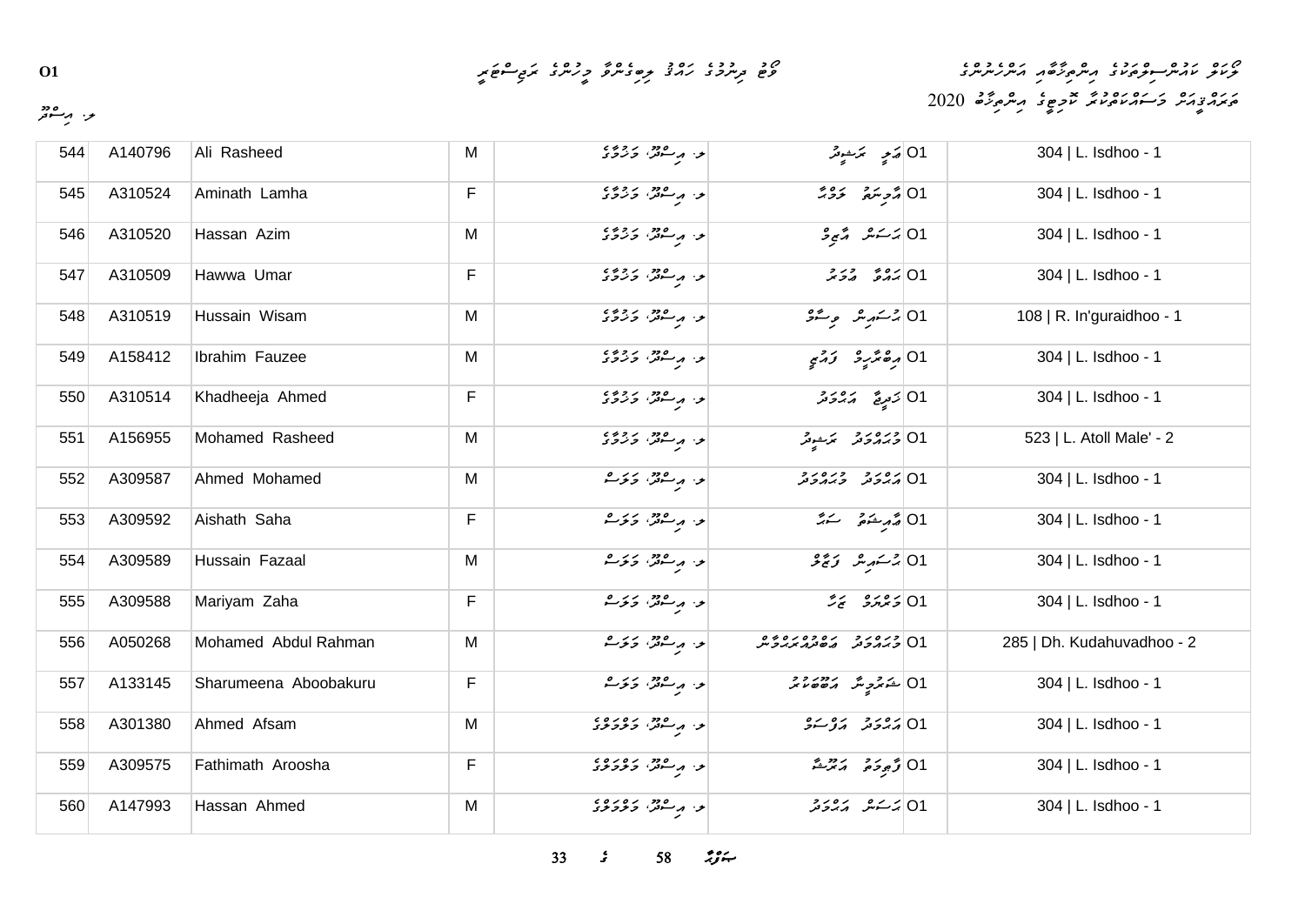*sCw7q7s5w7m< o<n9nOoAw7o< sCq;mAwBoEw7q<m; wBm;vB* م من المرة المرة المرة المرجع المرجع في المركبة 2020<br>مجم*د المريض المربوط المربع المرجع في المراجع المركبة* 

| 561 | A413380 | Mohamed Afsal      | M           | و برسه و و و ده و        | 01 دېم دې مۇشكى                               | 523   L. Atoll Male' - 2 |
|-----|---------|--------------------|-------------|--------------------------|-----------------------------------------------|--------------------------|
| 562 | A310997 | Ahmed Fazeel Moosa | M           | ا د اړېدنگر، کانگرېږي    | 01   ئەندى ئۇ ئۇي قۇ قەمىگە                   | 523   L. Atoll Male' - 2 |
| 563 | A135652 | Aishath Rizma      | $\mathsf F$ | ى بەسىنى كەش ھ           | 01 مۇم شەق <sub>ىم</sub> س <sub>ى</sub> پى ئى | 523   L. Atoll Male' - 2 |
| 564 | A135653 | Ali Faisal         | M           | ى بەسىنى كەش ھ           | 01 كەير   تەمەشكى                             | 523   L. Atoll Male' - 2 |
| 565 | A133388 | Aminath Mujuma     | F           | و. پرستن، وکرم و         | 01 أُدْمِ سَمَّةً وَفَوَّدً                   | 523   L. Atoll Male' - 2 |
| 566 | A133351 | Aneesa Mohamed     | $\mathsf F$ | ى بەسىنى كەش ھ           | 01 كەسرىسى ئەممەكەتر                          | 304   L. Isdhoo - 1      |
| 567 | A311001 | Fathimath Nihama   | $\mathsf F$ | و. رحين وترج و           | 01 <i>وُّجِ دَمْ</i> سِرْدً وَ                | 523   L. Atoll Male' - 2 |
| 568 | A345804 | Hassan Aslam       | M           | و. رستن وسرم و           | 01 كەسىر كەشكەنى                              | 304   L. Isdhoo - 1      |
| 569 | A310981 | Hussain Faiz       | M           | و. مەشقۇ، كەشپەتخ        | 01 كەسىر شىر ئۇرىي                            | 523   L. Atoll Male' - 2 |
| 570 | A311000 | Khadeejath Sihama  | $\mathsf F$ | و. رستن وسرم و           | 01 كَيْرِيَةَ مِنْ رَجَّةً                    | 523   L. Atoll Male' - 2 |
| 571 | A153630 | Mariyam Najuma     | $\mathsf F$ | ى بەسىنى كەش ھ           | 01 كەندىرى بىر ئىچ                            | 304   L. Isdhoo - 1      |
| 572 | A079474 | Mohamed Ashraf     | M           | و. رستن وسرم و           | 01 <i>ۋېزەدى مەشىرۇ</i>                       | 304   L. Isdhoo - 1      |
| 573 | A133352 | Moosa Yoosuf       | M           | ى بەر قەرە كەش كە        | 01 ٿو ته هو شيئو ٿو.                          | 304   L. Isdhoo - 1      |
| 574 | A133417 | Aboobakuru Ibrahim | M           | و ، رسانل وەبرىموگە      | $5.2222$ $-2.2222$                            | 304   L. Isdhoo - 1      |
| 575 | A310698 | Ahmed Aboobakuru   | M           | و. من من وه برره وهو     | 222222222101                                  | 304   L. Isdhoo - 1      |
| 576 | A133418 | Aminath Ismail     | F           | و. من من وه برده و و و گ | 01 أَمُّحِسَمُ مِنْ مِنْ مُحَمَّدٍ مِنْ       | 304   L. Isdhoo - 1      |
| 577 | A133420 | Fathimath Fathina  | F           | و ، رسانل وەبرىموگە      | 01 رَّجِوَۃ وَجِسَّ                           | 304   L. Isdhoo - 1      |

**34** *s* **58** *n***<sub>y</sub> <b>***n*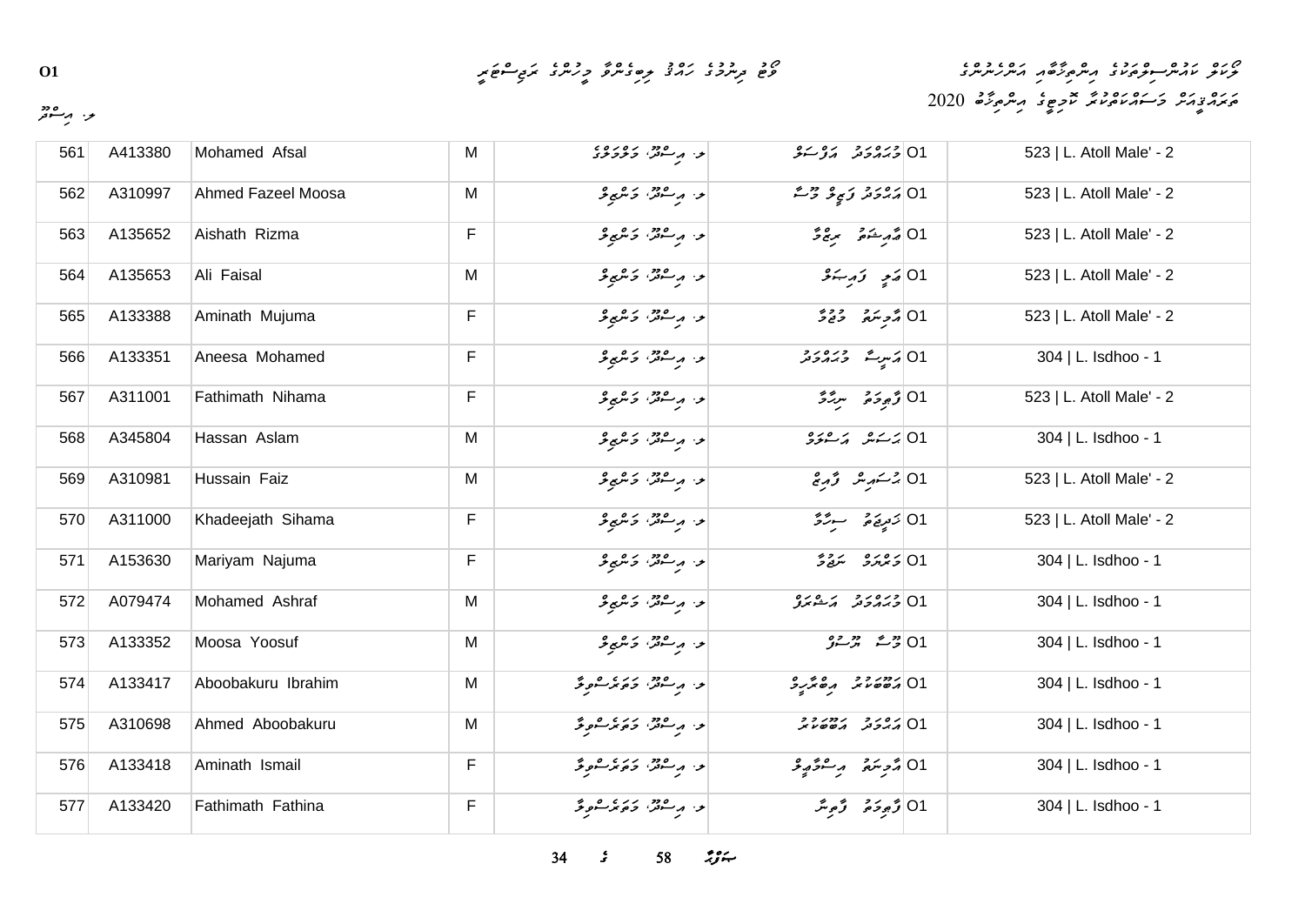*sCw7q7s5w7m< o<n9nOoAw7o< sCq;mAwBoEw7q<m; wBm;vB* م من المرة المرة المرة المرجع المرجع في المركبة 2020<br>مجم*د المريض المربوط المربع المرجع في المراجع المركبة* 

| 578 | A310701 | Hawwa Nausha               | $\mathsf{F}$ | و. من من وه برره وهو         | $2\pi$ $\approx$ 01                 | 304   L. Isdhoo - 1            |
|-----|---------|----------------------------|--------------|------------------------------|-------------------------------------|--------------------------------|
| 579 | A133419 | Ibrahim Sidgee             | M            | و. ماسكان وەيرىسوڭ           | 01  مِرْھَمَّرُرٍ وَ سِيَمْرِّ      | 560   Hulhumale', Ehenihen - 8 |
| 580 | A305392 | Mariyam Shifa              | F            | و. رسمن دەپرىموگە            | 01 كەنگەنگە ئىستىرگە                | 304   L. Isdhoo - 1            |
| 581 | A310700 | Mohamed Shifaah            | M            | و. مەسىن دەمدىسى ئ           | 01 <i>ۇنەۋەتى</i> س <i>وۋ</i> ر     | 523   L. Atoll Male' - 2       |
| 582 | A133295 | Abdul Ghafoor Ibrahim Umar | M            | و ، د حقر، و موفرس           | 01) ړه ده د ده د په په پره په در د  | 304   L. Isdhoo - 1            |
| 583 | A133294 | Ahmed Rinzeef              | M            | و ، رگ <sup>و</sup> ژ، وکوکر | 01 كەبرى قىر بىر بىر بىر بولۇ       | 304   L. Isdhoo - 1            |
| 584 | A310603 | Aishath Reema              | $\mathsf F$  | و روده وهورم                 | 01 ۾ پرڪنمو - س <sub>م</sub> وَّ    | 304   L. Isdhoo - 1            |
| 585 | A310602 | Ali Saaraddeen             | M            | و. پرسنگ وکوکر               | 01 <i>ھ بو سگىتىۋى</i> رى <i>ش</i>  | 304   L. Isdhoo - 1            |
| 586 | A310600 | Fathimath Risma            | $\mathsf F$  | و روده دور                   | 01 رَّجِوحَة مِ سِنْةً              | 304   L. Isdhoo - 1            |
| 587 | A310606 | Haleemath Rithuma          | $\mathsf F$  | و ريدون وکړي                 | 01 كەمچەدىقە ئىمبرەتى               | 523   L. Atoll Male' - 2       |
| 588 | A124104 | Hassan Risad               | M            | و ، پر دور کار کار           | 01 كەسەمىش سېرىشقە                  | 523   L. Atoll Male' - 2       |
| 589 | A310605 | Hawwa Riuma                | F            | و ، رئيس و کامونو مر         | 01 <i>بَدْهُ مَّ</i> مِ <i>دَةٌ</i> | 523   L. Atoll Male' - 2       |
| 590 | A310604 | Riuneef                    | M            | و ، رحمن وَمِوْمِرِ          | 01 مرمز سرپڑ                        | 304   L. Isdhoo - 1            |
| 591 | A133472 | Ahmed Shareef              | M            | ی پر حود وده                 | 01 كەش <sup>ى</sup> رىق خەمرى       | 304   L. Isdhoo - 1            |
| 592 | A133471 | Fathimath Shiuna           | $\mathsf F$  | و. پر شود. ووه               | 01 رُّجِوَۃ ۖ سُنِہُ مَّر           | 560   Hulhumale', Ehenihen - 8 |
| 593 | A133473 | Ibrahim Mohamed            | M            | و برسی ووی                   | 01 رەئزېرى ئەزەر ئ                  | 304   L. Isdhoo - 1            |
| 594 | A133481 | Mariyam Ali                | $\mathsf F$  | و. در حوز، و دو،             | 01   ج <i>امگەن</i> جە ھەمچە        | 304   L. Isdhoo - 1            |

**35** *s* **58** *n***<sub>y</sub> <b>***n*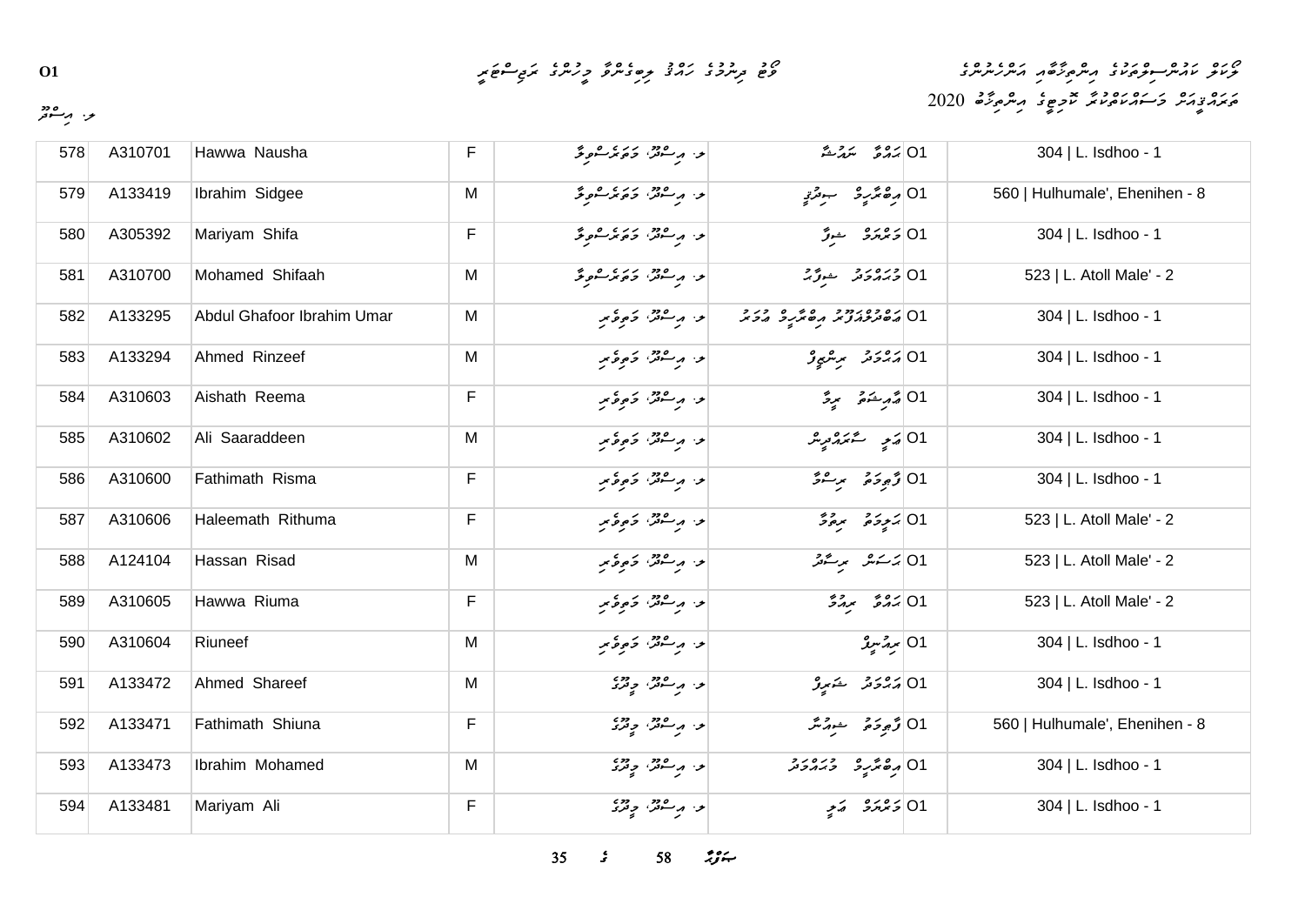*sCw7q7s5w7m< o<n9nOoAw7o< sCq;mAwBoEw7q<m; wBm;vB* م من المرة المرة المرة المرجع المرجع في المركبة 2020<br>مجم*د المريض المربوط المربع المرجع في المراجع المركبة* 

| 595 | A310169 | Abdulla Shafraaz     | M            | ی دیگر دیگر      | O1 كەھەتراللە خ <i>ەۋىتى</i> غر                              | 523   L. Atoll Male' - 2 |
|-----|---------|----------------------|--------------|------------------|--------------------------------------------------------------|--------------------------|
| 596 | A133359 | Ahmed Rishan         | M            | ی دیگر دیگر      | 01 كەبرى تەر ئىرگەش                                          | 523   L. Atoll Male' - 2 |
| 597 | A310168 | Aishath Muna         | F            | ی مرتفق ویڈیج    | 01 مۇم شەمۇ ھىگە                                             | 523   L. Atoll Male' - 2 |
| 598 | A310173 | Aishath Raeefa Afeef | $\mathsf F$  | ی دیگر دیگر      | 01 مٌ مِ حَمَدٍ مَرْمٍ مَ <i>وِ وَ</i>                       | 523   L. Atoll Male' - 2 |
| 599 | A121753 | Aminath Zaeema       | $\mathsf F$  | ی دیگر دیگر      | 01 أُمُّ حِسَمٌ مَجَ مِرَةٌ                                  | 523   L. Atoll Male' - 2 |
| 600 | A310170 | Fathimath Muzuna     | $\mathsf F$  | ی مرتفق ویڈیج    | 01 زَّەپ ئەھم ئەسىمە                                         | 523   L. Atoll Male' - 2 |
| 601 | A160079 | Fathimath Shabeena   | $\mathsf{F}$ | ی دیگر دیگر      | 01 ژُھٖوَمُ شَھٍسً                                           | 523   L. Atoll Male' - 2 |
| 602 | A310171 | Hawwa Maldha         | $\mathsf F$  | ی مرکبی ویژنج    | 01 كەممى ئەر ئەر ئىسىمىتىكى بىر                              | 523   L. Atoll Male' - 2 |
| 603 | A082862 | Khadeeja Mohamed     | $\mathsf F$  | و. مرحقه، ویژهٔ  | 01   كَ <sup>م</sup> ْرِيَّ       وْ يُرْدُوَ مْرْ           | 523   L. Atoll Male' - 2 |
| 604 | A310172 | Mohamed Risfan       | M            | ی مرتفق ویڈیج    | 01 دېرورو برخونک                                             | 523   L. Atoll Male' - 2 |
| 605 | A049663 | Moosa Anwar          | M            | و. مرتفق ویژنج   | 01 تۇشق ئەنگەنگە                                             | 523   L. Atoll Male' - 2 |
| 606 | A133208 | Ahmed Rasheed        | M            | و. مرحص وده      | 01   كەشكە كىم ئىستىر تەركىسى ئىستار 20   كەنتەر ئىستار 2013 | 304   L. Isdhoo - 1      |
| 607 | A309784 | Aminath Shafeega     | $\mathsf F$  | ی پر شود. دوه    | 01 ۾ پرسم شموِرَ گ                                           | 523   L. Atoll Male' - 2 |
| 608 | A309783 | Ibrahim Ali          | M            | و. مرحص وده      | 01 م <i>وڭ ئۇر</i> - م <i>ۇم</i>                             | 523   L. Atoll Male' - 2 |
| 609 | A131418 | Mariyam Ali          | $\mathsf F$  | و. د سوتر، و بوج | 01 ك <i>ېڭىدۇ كەي</i>                                        | 523   L. Atoll Male' - 2 |
| 610 | A024053 | Moosa Fareed         | M            | و ، رحمته و دوه  | 01 تۇشقە كەمپەتمر                                            | 304   L. Isdhoo - 1      |
| 611 | A309979 | Aishath Rifsa        | $\mathsf F$  | و رقص وترووی     | 01 ۾ پرڪنو - برڙ گ                                           | 304   L. Isdhoo - 1      |

**36** *s* **58** *n***<sub>y</sub> <b>***n*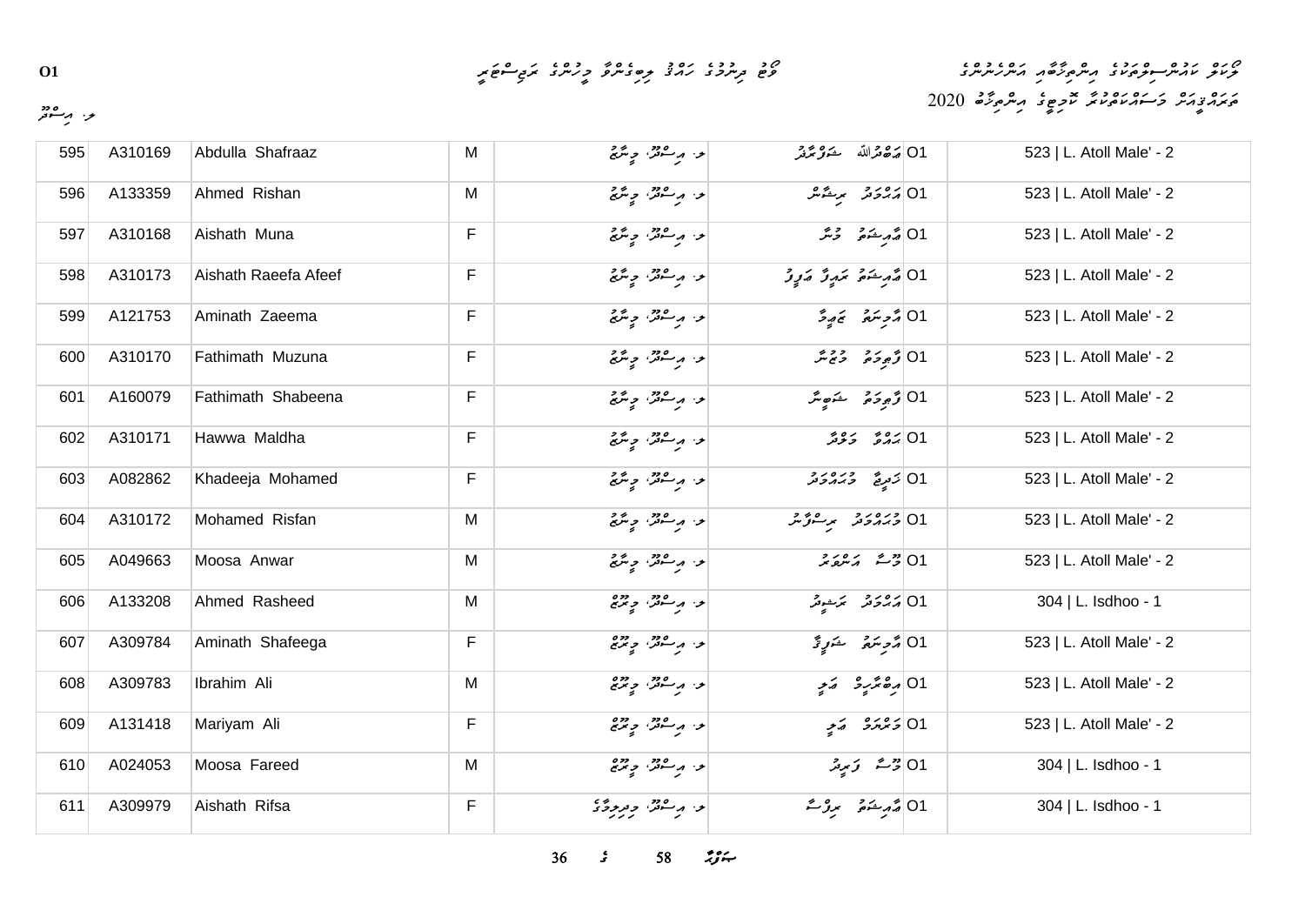*sCw7q7s5w7m< o<n9nOoAw7o< sCq;mAwBoEw7q<m; wBm;vB* م من المرة المرة المرة المرجع المرجع في المركبة 2020<br>مجم*د المريض المربوط المربع المرجع في المراجع المركبة* 

| 612 | A405141 | Ali Risfan                   | M            | و رحمن ومرودی         | 01   رَمِ بِ بِرِحْرٌ تَرُ    | 304   L. Isdhoo - 1      |
|-----|---------|------------------------------|--------------|-----------------------|-------------------------------|--------------------------|
| 613 | A309973 | Fathimath Firusaa            | F            | و رقص وتروی           | 01 ڙَمُوحَمَّر پرمُٿَ         | 304   L. Isdhoo - 1      |
| 614 | A134408 | Mariyam Azma                 | $\mathsf{F}$ | و. من عدد العروجي     | $552 - 575$ 01                | 304   L. Isdhoo - 1      |
| 615 | A133268 | Mariyam Mohamed              | $\mathsf F$  | و رقبي وترووی         | 01 كەممەر قايدە بەر           | 304   L. Isdhoo - 1      |
| 616 | A052026 | Mohamed Abdul Rahman         | M            | و ، رسمن ویروؤی       | 01 دره رو ده ده ده ده و       | 523   L. Atoll Male' - 2 |
| 617 | A309602 | Abdul Muhaimin Ali           | M            | و مسافر وبر وده       | 01 كەھىر <i>335 كەب</i> ر ھېر | 304   L. Isdhoo - 1      |
| 618 | A065199 | Ahmed Muneer                 | M            | و. رسمن وبرسوی        | 01   كەشكە قىلى ئەستىر ئىس    | 304   L. Isdhoo - 1      |
| 619 | A133157 | Aminath Moosa                | $\mathsf F$  | و. دستن وبرسور        | 01 مُ مِينَ حَمْدَ مِنْ       | 304   L. Isdhoo - 1      |
| 620 | A429470 | Hussain Shamil               | M            | و. در دور و در در     | 01 پرستمبر شموی ک             | 304   L. Isdhoo - 1      |
| 621 | A309604 | Hussain Shaneez              | M            | که در دور و ۲۵۰۰      | 01 پرڪمبر هر گھ سيچ           | 304   L. Isdhoo - 1      |
| 622 | A397748 | <b>Mohamed Nishan Muneer</b> | M            | و مسافر وبر وده       | 01  2,23 \$ سِنْدُسْ دُسِكْر  | 122   B. Eydhafushi - 2  |
| 623 | A133345 | Ahmed Ismail                 | M            | كر. به سور، دورو ده   | 01 كەندى ھەم بە ئەھم بۇ       | 304   L. Isdhoo - 1      |
| 624 | A133343 | Aishath Rahma                | $\mathsf F$  | و. به سنتر، ووج زبر و | 01 مُ مِشَعْرِ مَدَرْدً       | 304   L. Isdhoo - 1      |
| 625 | A310116 | Ali Rasheedh                 | M            | و. برسانل، ووورو ه    | 01   رَمِج - سَرَشوش          | 304   L. Isdhoo - 1      |
| 626 | A133374 | Aminath Sharuma              | $\mathsf{F}$ | و. برستن ووورو ه      | 01 أَدَّحِ سَوَ سَنَعْتَدَدُّ | 304   L. Isdhoo - 1      |
| 627 | A348762 | Fathimath Nasma              | $\mathsf{F}$ | و. مشتر، ووورو ه      | 01 رَّجِ دَمَ مَرْ سُرَّ دَ   | 304   L. Isdhoo - 1      |
| 628 | A132843 | Hussain Sobah                | M            | و. مستعل، وووروه      | 01  جرشهر سندھ بر             | 304   L. Isdhoo - 1      |

**37** *s* **58** *n***<sub>y</sub> <b>***n*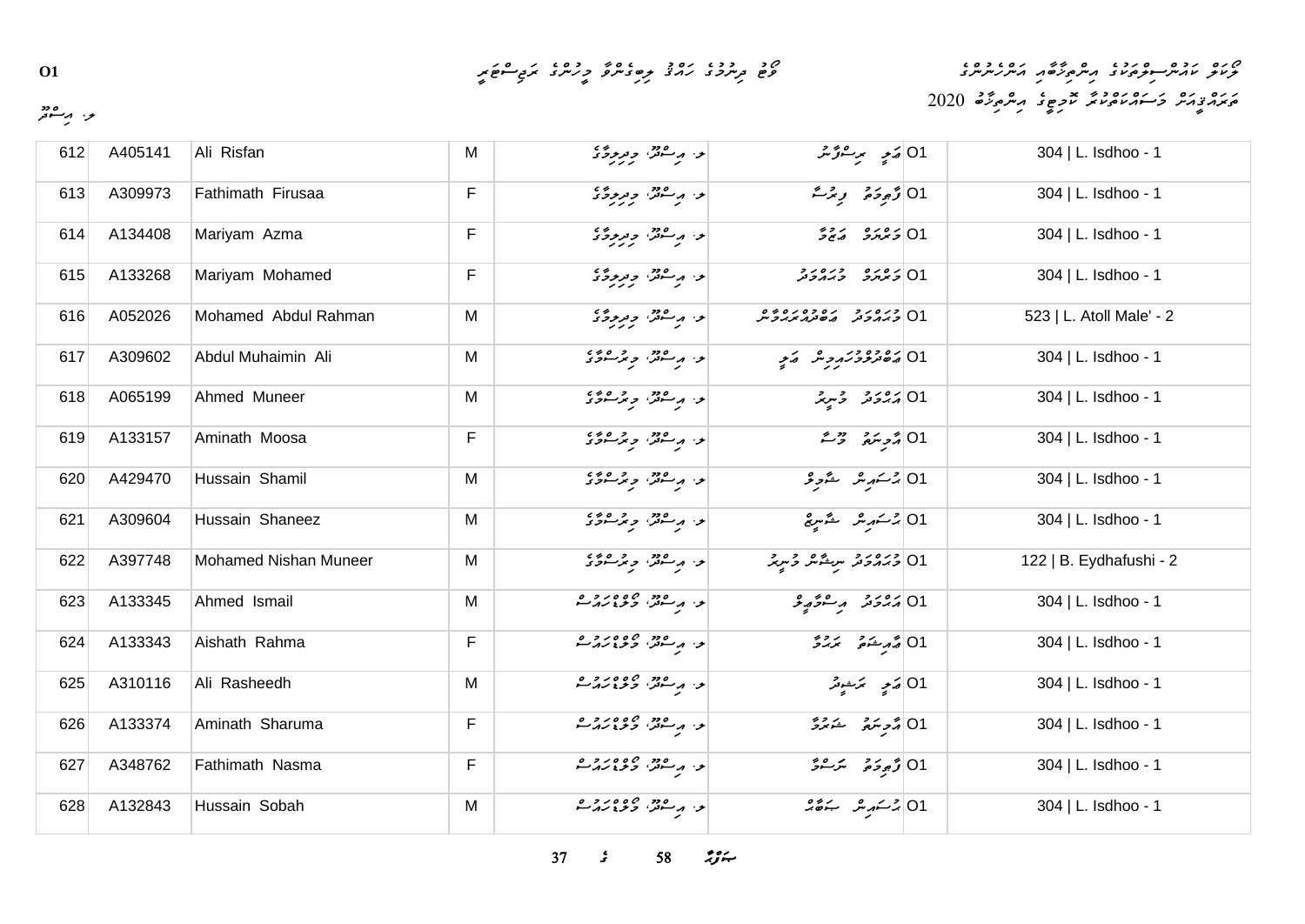*sCw7q7s5w7m< o<n9nOoAw7o< sCq;mAwBoEw7q<m; wBm;vB* م من المرة المرة المرة المرجع المرجع في المركبة 2020<br>مجم*د المريض المربوط المربع المرجع في المراجع المركبة* 

| 629 | A133346 | Mohamed Sameer    | M           | و. مستقر، ووء رو ه    | 01 32,352 سَوِيْر                        | 523   L. Atoll Male' - 2     |
|-----|---------|-------------------|-------------|-----------------------|------------------------------------------|------------------------------|
| 630 | A133342 | Shamsiyya Ibrahim | F           | و. به سنتر، ووج زبر م | 01 خۇسەم مەھرىرى                         | 304   L. Isdhoo - 1          |
| 631 | A133337 | Abdulla Jaleel    | M           | و من من و سر مرد و ه  | O1 \$ەقراللە     قومۇ                    | 456   India / Trivandrum - 1 |
| 632 | A311016 | Ali Rasheed       | M           | و مستعر، وسرهر روم    | 01 أَهَمٍ - مَرْشِيقَر                   | 304   L. Isdhoo - 1          |
| 633 | A406528 | Aminath Ruveysaa  | F           | و. من من و سر مرد و ه |                                          | 304   L. Isdhoo - 1          |
| 634 | A134411 | Fathimath Jaleela | $\mathsf F$ | و من من و سر مرد و ه  | 01 <i>وُّجِ وَءُ</i> تَحَمِّوَ مَ        | 304   L. Isdhoo - 1          |
| 635 | A127897 | Ibrahim Jaleel    | M           | و مستقر و سرهر روم    | 01 <sub>م</sub> ەتمەر قىم يىچى           | 304   L. Isdhoo - 1          |
| 636 | A133333 | Muneera Umar      | $\mathsf F$ | و مستقر و سرهر روم    | 01   جُ سِرَتُہ   مُرْحَمْہ              | 304   L. Isdhoo - 1          |
| 637 | A133339 | Abdul Baree Ahmed | M           | و روسون وو خرم ه      | 01 كەھەر <i>ھەر كەندە</i> تر             | 237   AA. Rasdhoo - 2        |
| 638 | A133287 | Ahmed Rafeeu      | M           | و مستقل ووجده         | 01 كەش <sup>ى</sup> كەن ئىر كەر كەن ئىر  | 304   L. Isdhoo - 1          |
| 639 | A310583 | Aishath Rasfaa    | $\mathsf F$ | و. مستقر، وحوفه ه     | 01 ۾ پرڪو ترڪوڙ                          | 523   L. Atoll Male' - 2     |
| 640 | A310584 | Aminath Nasfaa    | F           | و مستقل ووجده         | 01 مٌ <i>جِي مَبْهِجْ مَدَ شَرَّتْرَ</i> | 523   L. Atoll Male' - 2     |
| 641 | A310588 | Fathimath Aleefa  | $\mathsf F$ | و مستر، وو ومع        | 01 گەچ قىم قىم تەرىخ                     | 304   L. Isdhoo - 1          |
| 642 | A133284 | Hassan Jaufar     | M           | و مستقل ووجده         | 01 كەستەش ئەرتونتى                       | 523   L. Atoll Male' - 2     |
| 643 | A133226 | Hawwa Moosa       | $\mathsf F$ | و ، ما وو و و و و و ه | $23$ $52/01$                             | 304   L. Isdhoo - 1          |
| 644 | A137021 | Ibrahim Sameer    | M           | و رياستر، و و دره     | 01 رەنزىرو سىمبەر                        | 309   L. Gan - 2             |
| 645 | A133338 | Mohamed kaleem    | M           | و . مرحق حمو ترم و    | 01 كەندۇرىق ئەمرى                        | 523   L. Atoll Male' - 2     |

**38** *s* **58** *n***<sub>y</sub> <b>***n*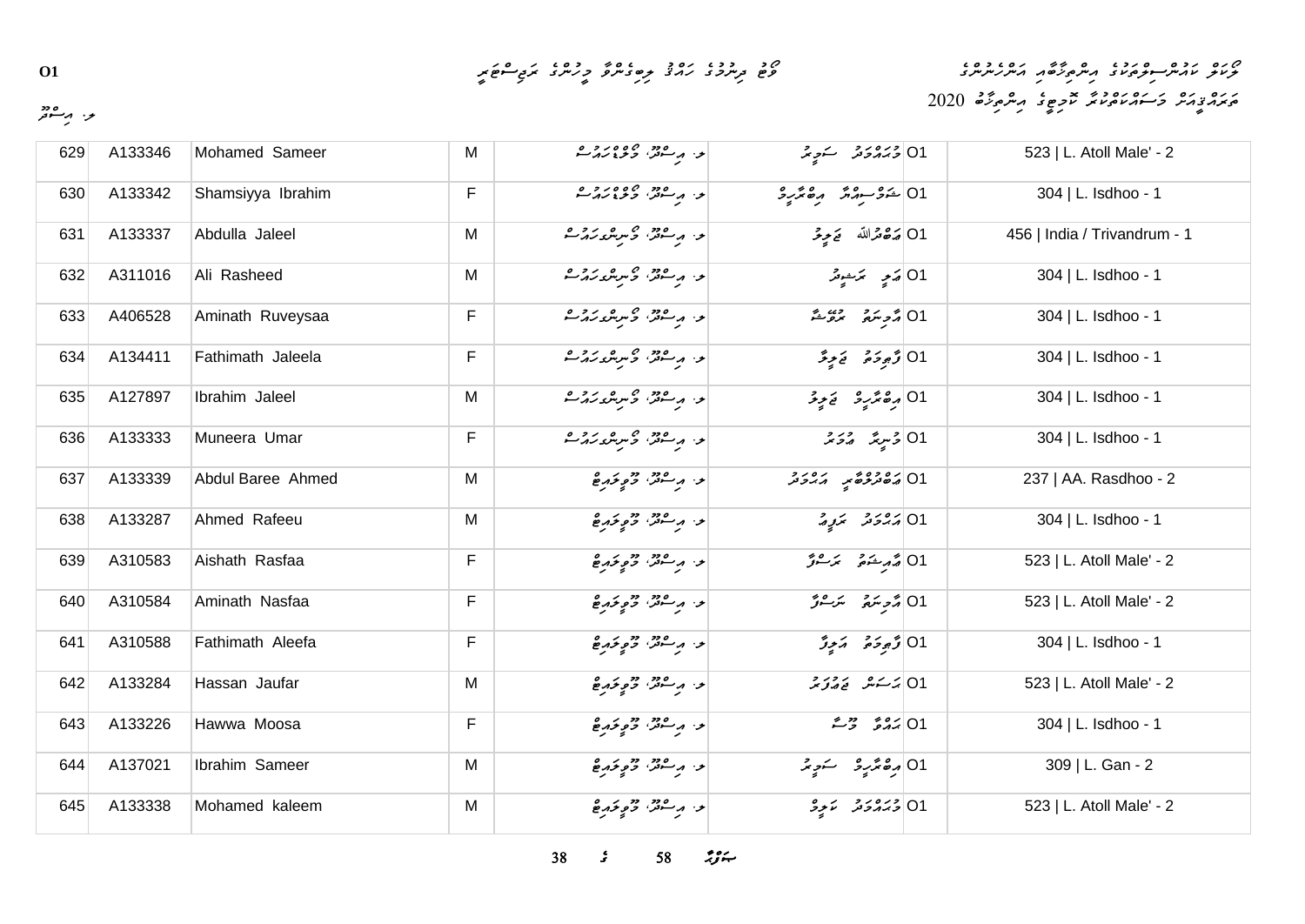*sCw7q7s5w7m< o<n9nOoAw7o< sCq;mAwBoEw7q<m; wBm;vB* م من المرة المرة المرة المرجع المرجع في المركبة 2020<br>مجم*د المريض المربوط المربع المرجع في المراجع المركبة* 

| 646 | A081985 | Ahmed Zahir       | M            | و. رساند، وسرگری | 01 كەبرى قىلى قىلىش              | 304   L. Isdhoo - 1      |
|-----|---------|-------------------|--------------|------------------|----------------------------------|--------------------------|
| 647 | A112271 | Ali Sifaah        | M            | و. رسمن وسرو،    | 01 ړی سوژر                       | 523   L. Atoll Male' - 2 |
| 648 | A133432 | Hassan Zahir      | M            | و. رئيس وسر      | 01   پرسترشہ تج پر تھ            | 304   L. Isdhoo - 1      |
| 649 | A133433 | Hussain Shifahu   | M            | و. رسمن وسرو،    | 01 كەستەر شەرق شەرقى             | 523   L. Atoll Male' - 2 |
| 650 | A133434 | Ibrahim Shiham    | M            | و. رحمن وسرو،    | 01 مۇمگەر ئىمىسى 10 مۇمگە        | 304   L. Isdhoo - 1      |
| 651 | A310765 | Mariyam Suneetha  | $\mathsf F$  | و. رحمن وسروی    | 01 كەنگەر ئەسىرىگە               | 304   L. Isdhoo - 1      |
| 652 | A310766 | Mohamed Muneys    | M            | و. رحمن وسروی    | 01 دېرونو وتر ش                  | 304   L. Isdhoo - 1      |
| 653 | A133437 | Siththi Fulhu     | $\mathsf F$  | و. رئيس وسرگري   | 01 سورموژ ژ                      | 304   L. Isdhoo - 1      |
| 654 | A133409 | Abida Ali         | $\mathsf F$  | و ، رحين و برو   | 01 مُتَّصِمٌ     مَدِّ           | 304   L. Isdhoo - 1      |
| 655 | A133410 | Ahmed Faheem      | M            | و. رحمن ويرو     | 01 كەندى تىرى                    | 304   L. Isdhoo - 1      |
| 656 | A310554 | Aminath Asiya     | $\mathsf{F}$ | و ، رحين و برو   | 01 أَمَّ مِسَمَّدٍ مَنْ مَسِيَّر | 304   L. Isdhoo - 1      |
| 657 | A310673 | Faaris Faheem     | M            | ی در عقر، و برو  | 01 ۇىرىش     زېر ئى              | 523   L. Atoll Male' - 2 |
| 658 | A133486 | Faheem Moosa      | M            | و. د سرس و برو   | 01 تۇرپۇ ئەچىسىگە                | 304   L. Isdhoo - 1      |
| 659 | A310676 | Fathimath Fakhira | $\mathsf F$  | و. پرسش و برو    | 01 وَّجِوَمَةٌ وَّزِيَّرَ        | 523   L. Atoll Male' - 2 |
| 660 | A138538 | Mohamed Munaz     | M            | و. رحمن ويرو     | 01 كەبروكى ئەشقى                 | 304   L. Isdhoo - 1      |
| 661 | A133214 | Hassan Ali        | M            | و. مستش سَمَدٌ   | 01   پرسندھ کی پر                | 304   L. Isdhoo - 1      |
| 662 | A133344 | Mariyam Shameema  | F            | و. برستش سَمَدٌ  | 01 كى يىرتى ھەرگ                 | 304   L. Isdhoo - 1      |

**39** *s* **58** *n***<sub>y</sub> <b>***s*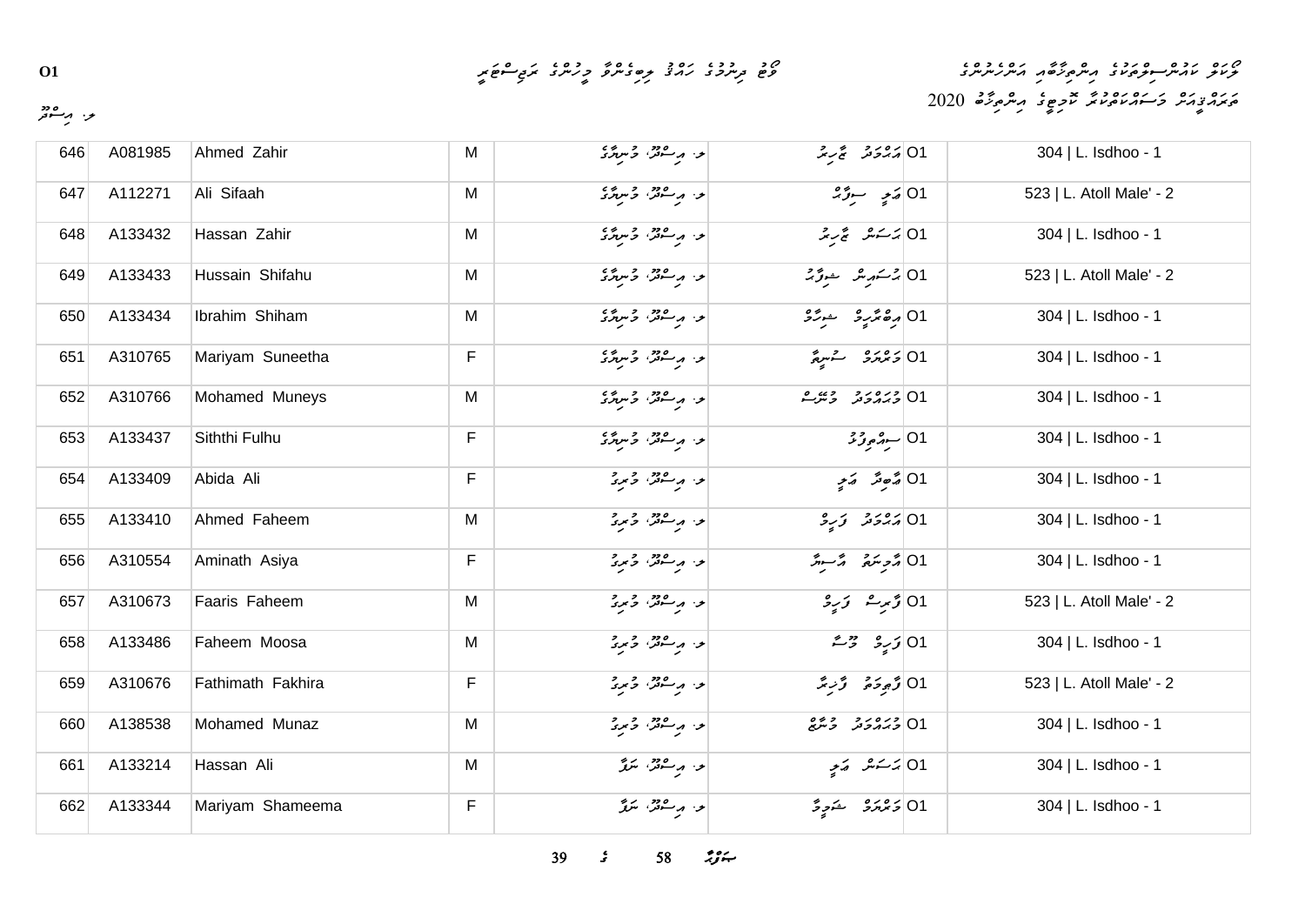*sCw7q7s5w7m< o<n9nOoAw7o< sCq;mAwBoEw7q<m; wBm;vB* م من المرة المرة المرة المرجع المرجع في المركبة 2020<br>مجم*د المريض المربوط المربع المرجع في المراجع المركبة* 

| 663 | A071022 | Ahmed Moosa               | M | و ریاستان شرکرده           | $23.522$   01                                                                                                                               | 304   L. Isdhoo - 1            |
|-----|---------|---------------------------|---|----------------------------|---------------------------------------------------------------------------------------------------------------------------------------------|--------------------------------|
| 664 | A378113 | Aishath Wafa              | F | و ریاستانی شرکرده ک        | 01 م <i>مّه شَمْ وَقُ</i> ّ                                                                                                                 | 304   L. Isdhoo - 1            |
| 665 | A310098 | Aminath Zeena             | F | و ، به سور سرگر در ه       | 01 مٌ <i>وِسَعْہ</i> پِسٌ                                                                                                                   | 304   L. Isdhoo - 1            |
| 666 | A311365 | Fathmath Seema            | F | و ، ما سور سرگر ده         | 01 ۇ <sub>ج</sub> ورۇ س <sub>ې</sub> ۇ                                                                                                      | 304   L. Isdhoo - 1            |
| 667 | A133192 | Mariyam Hafeeza           | F | و. ما سور سور المرکز مر    | 01 ك <i>ر برگرد كرونگ</i> ر                                                                                                                 | 304   L. Isdhoo - 1            |
| 668 | A310100 | Mohamed Jawaadh           | M | و ، ما محمد المتحرك المحمد | 01 دېرونر يځ وگړ                                                                                                                            | 523   L. Atoll Male' - 2       |
| 669 | A310197 | Ahmed Naif                | M | و. مرسوس مروره و           | 01 كەشكەتى بىر ئىگەر تى                                                                                                                     | 304   L. Isdhoo - 1            |
| 670 | A133274 | Aminath Fazeela           | F | و. مرسوس سربرسری           | 01 مٌ وِسَمَعٌ وَسِعَرٌ                                                                                                                     | 304   L. Isdhoo - 1            |
| 671 | A310193 | Hassan Samaau             | M | و. مرتقص مرورهای           | 01 ئەسىئەش سىۋۇر                                                                                                                            | 523   L. Atoll Male' - 2       |
| 672 | A310182 | Ibrahim Hafeez            | M | و. مرسوس مروره و           | 01 <sub>م</sub> ەمگەر ئىرىمى                                                                                                                | 304   L. Isdhoo - 1            |
| 673 | A310195 | Mohamed Naif              | M | و. مستور، شهرسری           | 01 جەيز جۇ ئەر ئىگەر ئى                                                                                                                     | 352   GDh. Faresmaathodaa - 1  |
| 674 | A311805 | Ali Najaah Mumthaz        | M | و. مرسوس سروره و           | 01 كەيپ ئىرق ئەم قام ئ                                                                                                                      | 523   L. Atoll Male' - 2       |
| 675 | A133298 | Mariyam Hidaya            | F | و. مرسوس سرمن ه            | 01 كەنگەر ئۇرگە                                                                                                                             | 304   L. Isdhoo - 1            |
| 676 | A311803 | Mohamed Sujau Mumthaz     | M | و. وسنتي سرديده            | $\frac{1}{2}$ $\frac{1}{2}$ $\frac{1}{2}$ $\frac{1}{2}$ $\frac{1}{2}$ $\frac{1}{2}$ $\frac{1}{2}$ $\frac{1}{2}$ $\frac{1}{2}$ $\frac{1}{2}$ | 523   L. Atoll Male' - 2       |
| 677 | A034972 | Moosa Mumthaaz            | M | و. مرسيقى سرمەم            | 01 تۇشە جۇمۇيى                                                                                                                              | 304   L. Isdhoo - 1            |
| 678 | A031923 | Abdul Hakeem Hassan Manik | M | د ، مرکبود ، سرمروه        | 01 رەمورىرى ئەسەردىن                                                                                                                        | 304   L. Isdhoo - 1            |
| 679 | A309658 | Ahmed Arees               | M | و. ماستور، سربرور،         | 01 كەبرى قىلى كەر بىر ئىس                                                                                                                   | 560   Hulhumale', Ehenihen - 8 |

*40 sC 58 nNw?mS*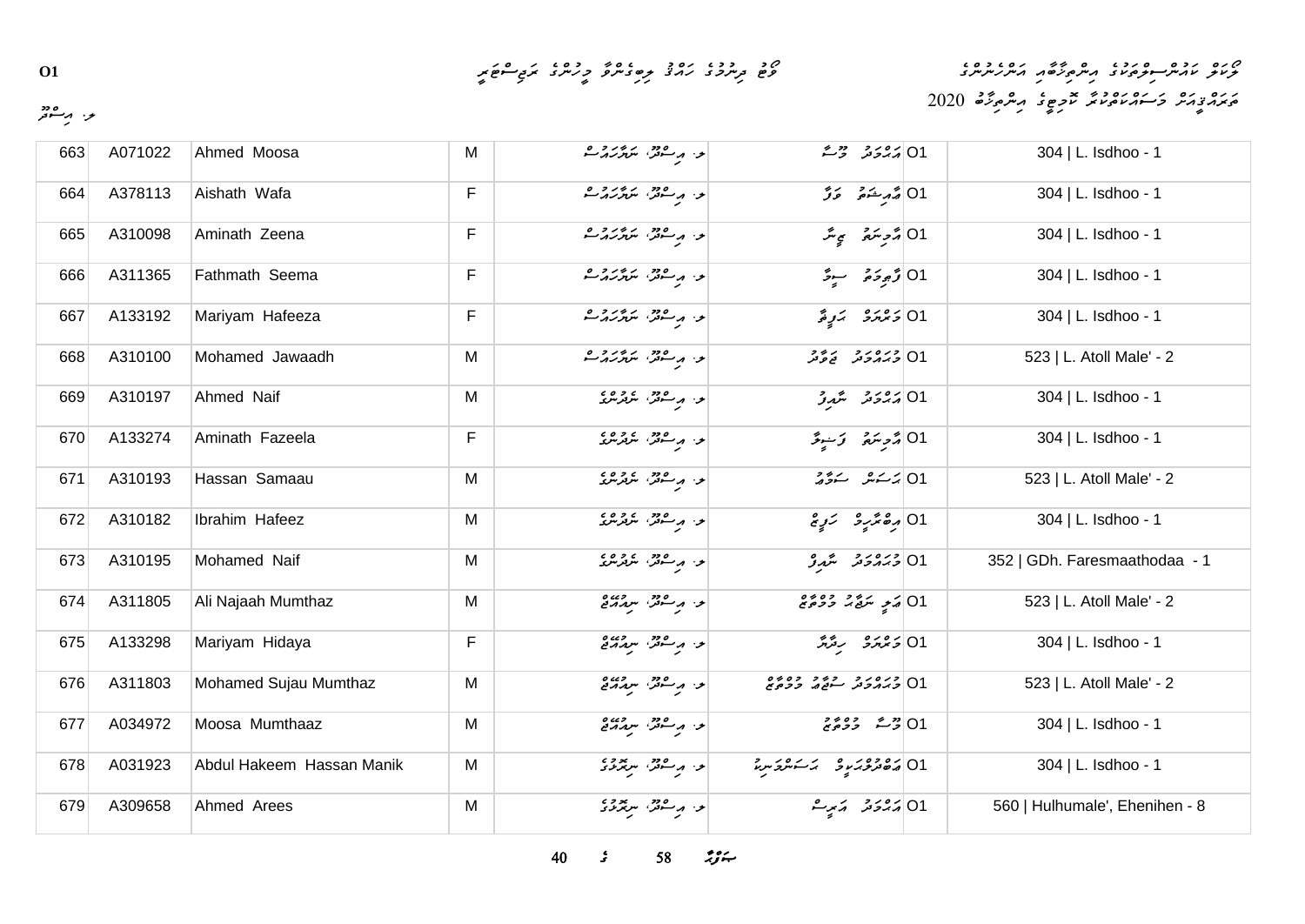*sCw7q7s5w7m< o<n9nOoAw7o< sCq;mAwBoEw7q<m; wBm;vB* م من المرة المرة المرة المرجع المرجع في المركبة 2020<br>مجم*د المريض المربوط المربع المرجع في المراجع المركبة* 

| 680 | A133487 | Aminath Hudhaa        | F | و. رودون سربروی        | 01   مُّحِسَمُ مِنْ مِنْ مِنْ                               | 560   Hulhumale', Ehenihen - 8 |
|-----|---------|-----------------------|---|------------------------|-------------------------------------------------------------|--------------------------------|
| 681 | A309661 | Fathimath Leena       | F | و. رومبور، سربردر      | 01 <i>ؤوخو ڊيڙ</i>                                          | 304   L. Isdhoo - 1            |
| 682 | A309662 | Hussain Faasil        | M | و. رومبور، سربرور،     | 01 پرستهر وگروی                                             | 304   L. Isdhoo - 1            |
| 683 | A166907 | Ibrahim Hassan Maniku | M | و. ماسكاني، سرپروي     | 01 مەھمگرى ئەسكىرى بىر                                      | 304   L. Isdhoo - 1            |
| 684 | A309660 | Mohamed Aris          | M | و. ماساوي سربروه       | 01 ۇرَە دۇر گەرگ                                            | 304   L. Isdhoo - 1            |
| 685 | A309655 | Aishath Mithura       | F | ىر رەھق شۇسمۇ          | 01 ۾ په شمق حي مرغمه                                        | 560   Hulhumale', Ehenihen - 8 |
| 686 | A309653 | Fathimath Sithura     | F | و. رسائل شرگرسره گ     | 01 رقبوحَهْ جَنْ سِنْ مَنْ                                  | 304   L. Isdhoo - 1            |
| 687 | A309654 | Ismail Jaisham        | M | و. رسمن شرگرموگر       | 01 م <sup>ر</sup> مۇم <sub>ە</sub> بۇ   ي <sub>ەم</sub> مۇر | 304   L. Isdhoo - 1            |
| 688 | A133167 | Khadeeja Saamuna      | F | و. مسافر، شرمگرسره و گ | 01 كَتَامِيعٌ - سُنْتَوْسٌرُ -                              | 304   L. Isdhoo - 1            |
| 689 | A074333 | Mohamed Jameel        | M | و. مشتر، شرمگر سره مح  | 01 كەترى 3 قى قى توغ                                        | 304   L. Isdhoo - 1            |
| 690 | A309646 | Ahmed Visam           | M | و. د سرو. دوره د       | 01 <i>22.5 م سگ</i> و                                       | 267   M. Muli - 1              |
| 691 | A309656 | Khaleemath Shifuza    | F | و. پرستور، دوره د      | 01 كَمْ يِوَدَّةً مَسْتَرْبَحَ                              | 304   L. Isdhoo - 1            |
| 692 | A309644 | Mariyam Saduna        | F | و. د سرو. دوره د       | 01 كەنگەر ئەرىگە                                            | 523   L. Atoll Male' - 2       |
| 693 | A153607 | Sanfa Sahma           | F | و. د سور ۲۵۰۰ وروه     | 01 سَعْدٌ سُنْرَدٌ                                          | 30   HDh. Nolhivaranfaru - 2   |
| 694 | A120041 | Aishath Dhileyra      | F | و. مستقل شهر دو ه      | 01 ۾ پرڪنو - مريخونٽر                                       | 523   L. Atoll Male' - 2       |
| 695 | A309577 | Aishath Shahura       | F | و. مشتر، شهر مدور      | 01 مۇم شۇر شەرىمە                                           | 523   L. Atoll Male' - 2       |
| 696 | A133152 | Aminath Zumra         | F | و ریاستور می در د ه    | 01 مَّحِسَمَ جَ حَسَّ                                       | 304   L. Isdhoo - 1            |

*41 sC 58 nNw?mS*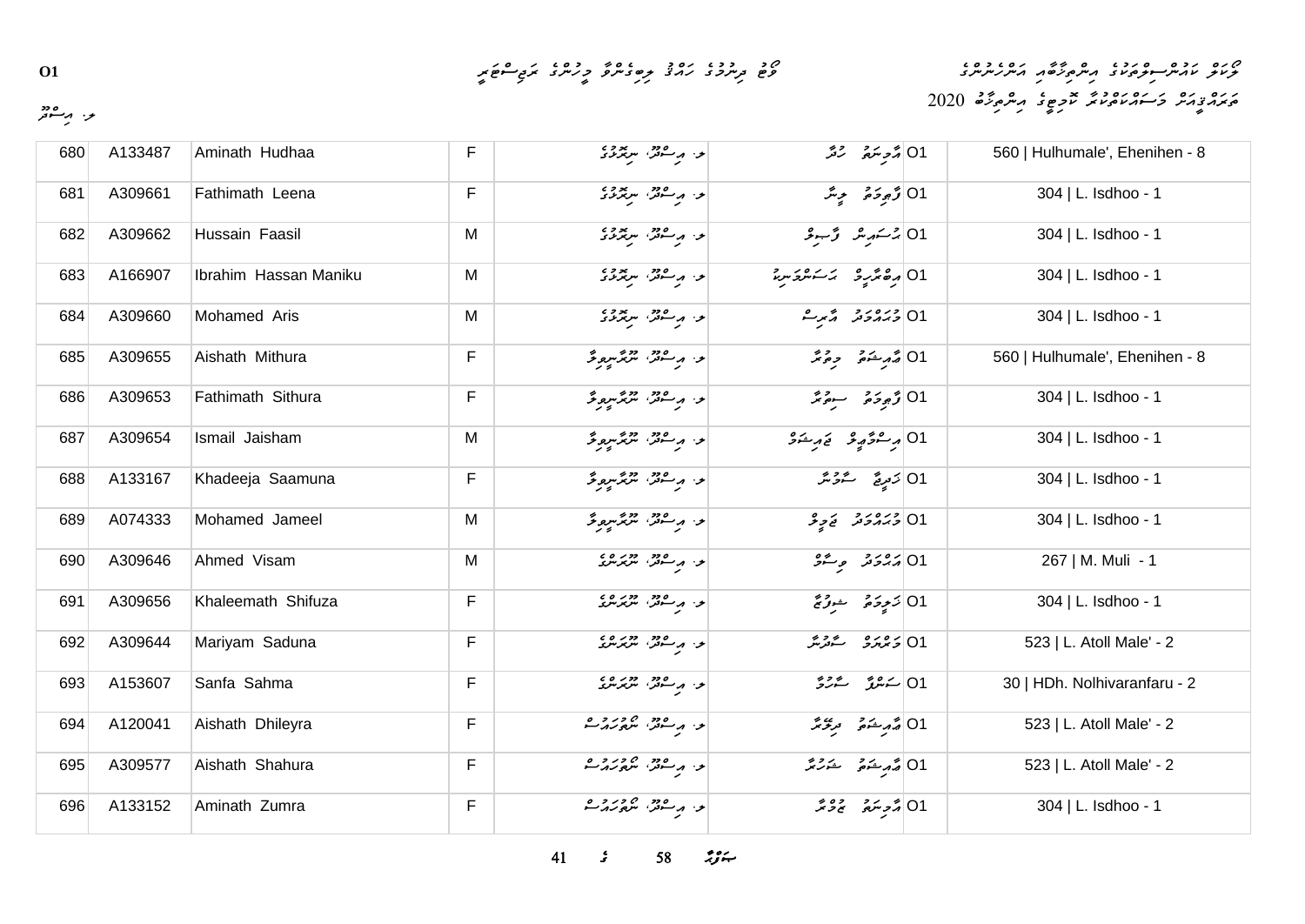*sCw7q7s5w7m< o<n9nOoAw7o< sCq;mAwBoEw7q<m; wBm;vB* م من المرة المرة المرة المرجع المرجع في المركبة 2020<br>مجم*د المريض المربوط المربع المرجع في المراجع المركبة* 

| 697 | A133153 | Asiyath Mujuna              | F | و. مرسوس سرور د ه                                                                                                                                                                                                                                                                                                            | 01 <mark>ئ<i>ۇسىدى خۇ</i>غ</mark> ىگە | 304   L. Isdhoo - 1      |
|-----|---------|-----------------------------|---|------------------------------------------------------------------------------------------------------------------------------------------------------------------------------------------------------------------------------------------------------------------------------------------------------------------------------|---------------------------------------|--------------------------|
| 698 | A133155 | Fathimath Razma             | F | و. وسنتو، مهورو ه                                                                                                                                                                                                                                                                                                            | 01 <i>وُّجِوَدُ بَرَجْ</i> دُّ        | 304   L. Isdhoo - 1      |
| 699 | A377243 | Fathimath Saufa             | F | و. مسائل سهورو ه                                                                                                                                                                                                                                                                                                             | 01 <i>وُّجِ دَمُ</i> سَمْرُوُّ        | 523   L. Atoll Male' - 2 |
| 700 | A133162 | Hawwa Asra                  | F | و. دستو، مهورده                                                                                                                                                                                                                                                                                                              | 01 ئەيمۇ بەشقە                        | 523   L. Atoll Male' - 2 |
| 701 | A104440 | Khadheeja Hassan            | F | و. مشتر، شهر مدوره                                                                                                                                                                                                                                                                                                           | 01] رَمبِيعٌ = بَرَسَرْ لَ            | 523   L. Atoll Male' - 2 |
| 702 | A309572 | Mariyam Nasra               | F | و. مشتر، شوروه                                                                                                                                                                                                                                                                                                               | 01 كەنگەر ئەربە ئە                    | 523   L. Atoll Male' - 2 |
| 703 | A133090 | Mariyam Rasheeda            | F | و. مشتق مهونه م                                                                                                                                                                                                                                                                                                              | 01  52, كارت كرسوند                   | 304   L. Isdhoo - 1      |
| 704 | A309568 | Mohamed Shafraaz            | M | و. مشتر، شهر مدد م                                                                                                                                                                                                                                                                                                           | 01 <i>دېرونو خوړي</i> ږ               | 304   L. Isdhoo - 1      |
| 705 | A133154 | Shareef Ali                 | M | و. مساهر، سهورو ه                                                                                                                                                                                                                                                                                                            | 01 ڪيپو <i>ڻ چ</i> َمِ                | 304   L. Isdhoo - 1      |
| 706 | A104441 | Usman Mohamed               | M | و. مشتر، شهرمدر                                                                                                                                                                                                                                                                                                              | 01 روۋىر بېربەربە                     | 523   L. Atoll Male' - 2 |
| 707 | A310546 | Abdul Rahman Hussain        | M | $\begin{pmatrix} 1 & 0 & 0 & 0 & 0 \\ 0 & 0 & 0 & 0 & 0 \\ 0 & 0 & 0 & 0 & 0 \\ 0 & 0 & 0 & 0 & 0 \\ 0 & 0 & 0 & 0 & 0 \\ 0 & 0 & 0 & 0 & 0 \\ 0 & 0 & 0 & 0 & 0 \\ 0 & 0 & 0 & 0 & 0 \\ 0 & 0 & 0 & 0 & 0 \\ 0 & 0 & 0 & 0 & 0 \\ 0 & 0 & 0 & 0 & 0 \\ 0 & 0 & 0 & 0 & 0 \\ 0 & 0 & 0 & 0 & 0 \\ 0 & 0 & 0 & 0 & 0 \\ 0 & $ | 01   مەھەرمەم مەھ بىر ئىكرىش          | 304   L. Isdhoo - 1      |
| 708 | A074239 | Abdulla Afeef               | M | و. مستقر مروء دي                                                                                                                                                                                                                                                                                                             | O1 كەھىراللە ك <i>ەربى</i>            | 523   L. Atoll Male' - 2 |
| 709 | A310551 | Ahmed Jibreel Hussain Afeef | M | كر. وسكن ويده وي                                                                                                                                                                                                                                                                                                             | 01 كەبرى تو يەھەر ئەسەر سى كەر ۋ      | 304   L. Isdhoo - 1      |
| 710 | A133403 | Aishath Thahumeena          | F | و. مشتر، مهاجو                                                                                                                                                                                                                                                                                                               | 01 مۇم شەمۇر ئ <i>ەرقى</i> تىر        | 523   L. Atoll Male' - 2 |
| 711 | A310549 | Haleemath Ahumeela          | F | و. مشتر، مهاجو                                                                                                                                                                                                                                                                                                               | 01 كيووَة - مَرْوِوَّ                 | 523   L. Atoll Male' - 2 |
| 712 | A310550 | Mariyam Nisha Ahumeela      | F | كر. ما من المعدود المحمد المحمد                                                                                                                                                                                                                                                                                              | 01 كَمْرْتَزْدْ سِتَّە تْرَكْبِرْدَّ  | 523   L. Atoll Male' - 2 |
| 713 | A310545 | Mohamed Munaz Hussain       | M | كر. وسكن ويده وي                                                                                                                                                                                                                                                                                                             | 01 درەرد دىرە برخىرىش                 | 523   L. Atoll Male' - 2 |

*42 s* 58  $23$   $\div$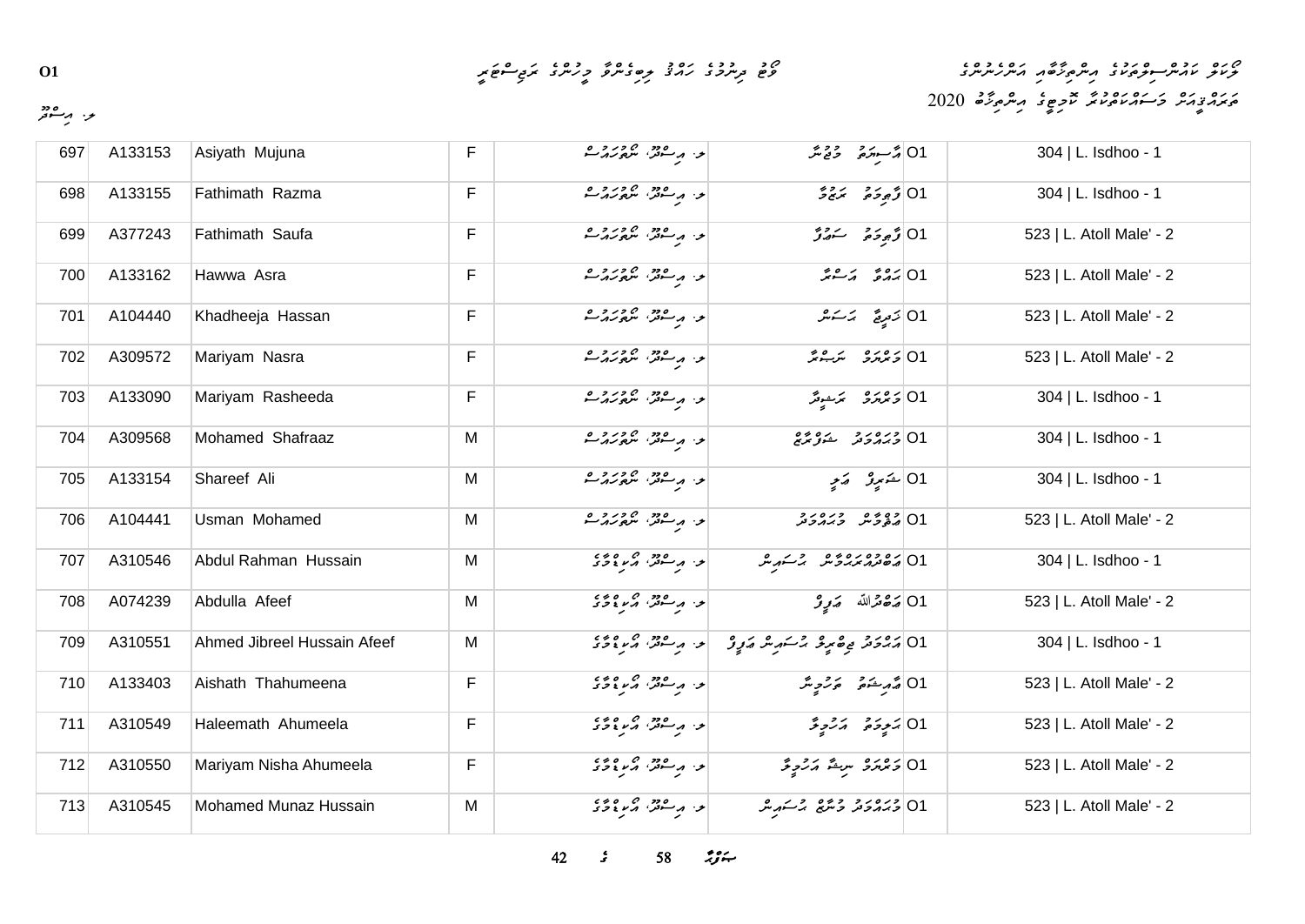*sCw7q7s5w7m< o<n9nOoAw7o< sCq;mAwBoEw7q<m; wBm;vB 2020*<br>*په پوهر وسوډيرونو لومو د موجو د مرمونه* 2020

| 714 | A310548 | Shamoon Afeef    | M | و. پرستن پرسوری          | 01 خ <i>ۇڭ ھۆ</i> ر                    | 523   L. Atoll Male' - 2 |
|-----|---------|------------------|---|--------------------------|----------------------------------------|--------------------------|
| 715 | A311031 | Aishath Muslihaa | F | و ریاده ویرت مرد         | 01   قەرىشمۇ - ئى-شىرىمىتى             | 316   L. Fonadhoo - 3    |
| 716 | A311033 | Aminath Nabeela  | F | و رماده ورموره           | 01 مٌ <i>جِي مَبْهِ مُ</i> مَبِهِ مَحْ | 304   L. Isdhoo - 1      |
| 717 | A311040 | Assadhu Moosa    | M | و رماده ورموسورو،        | 01 كەبر يىقىش خەشىشە                   | 304   L. Isdhoo - 1      |
| 718 | A133460 | Fathimath Ismail | F | و رماده ورمون            | 01 <i>ڙوخۇ بې</i> شۇرېگە               | 304   L. Isdhoo - 1      |
| 719 | A311043 | Hawwa Yaasimeenu | F | و رماده ورموره و         | 01 كَنْدْهُمْ - مُرْسِوِيْرْ.          | 523   L. Atoll Male' - 2 |
| 720 | A133459 | Ibrahim Hamdhee  | M | و رماده ورموده           | 01 <i>مەھگىر ئىمى</i> ر                | 304   L. Isdhoo - 1      |
| 721 | A311037 | Mohamed Sanim    | M | و رماده ورموره           | 01 دېم دېمر شمېر شو                    | 304   L. Isdhoo - 1      |
| 722 | A158414 | Moosa Ali        | M | و رماده ورموسور          | 01 ٿيءَ پي په                          | 304   L. Isdhoo - 1      |
| 723 | A133340 | Aishath Saeed    | F | و ، مەسىق ئۇمرىشىرەك     | 01 مُ مِسْدَمُ کُمَ مِتْر              | 304   L. Isdhoo - 1      |
| 724 | A311091 | Aishath Sakhma   | F | ىز، مەسىقرى تۆتۈرلىگەنگە | $5.32 - 2.2$ $\sim$ 01                 | 304   L. Isdhoo - 1      |
| 725 | A306761 | Aminath Rahma    | F | د. مستقر، بوقوم مترنگه   | 01 مٌ <i>وِ سَهْءُ مَدَدْ \$</i>       | 304   L. Isdhoo - 1      |
| 726 | A311086 | Hussain Ali      | M | و. مەسىن بۇۋرىتىگە       | 01 پرسمبر پر پر                        | 304   L. Isdhoo - 1      |
| 727 | A133455 | Mohamed Ali      | M | د. رحمن بوفرىدىگە        | 01 <i>وُټرو دَوَ</i> کم                | 304   L. Isdhoo - 1      |
| 728 | A133456 | Sameera Hussain  | F | و. مەسىق جۇم ئىگە        | 01  سَوِیز برِسکویٹر                   | 304   L. Isdhoo - 1      |
| 729 | A124708 | Hassan Zareer    | M | و ، ما عقل مره و و د     | 01   پرسٹرش تج پریٹر                   | 304   L. Isdhoo - 1      |
| 730 | A124243 | Khadeeja Ali     | F | و ، ماستش نمکوه و و د    |                                        | 304   L. Isdhoo - 1      |

*43 s* 58  $23$   $\rightarrow$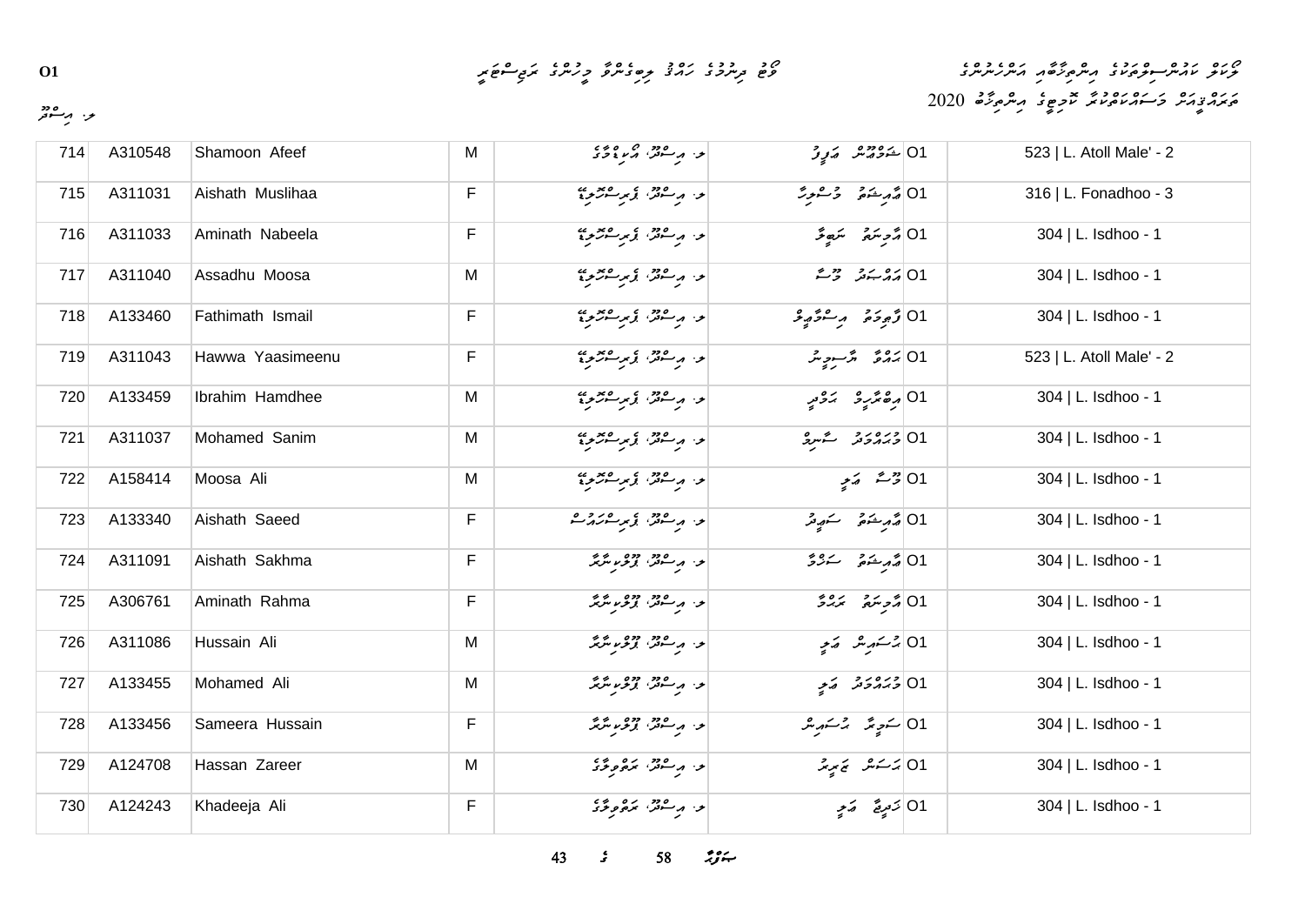*sCw7q7s5w7m< o<n9nOoAw7o< sCq;mAwBoEw7q<m; wBm;vB* م من المرة المرة المرة المرجع المرجع في المركبة 2020<br>مجم*د المريض المربوط المربع المرجع في المراجع المركبة* 

| 731 | A133375 | Mariyam Zahiyya      | F | و ، ما عقل مره و و د           | 01 كى ئىرو كى ئىر ئەنگە           | 560   Hulhumale', Ehenihen - 8 |
|-----|---------|----------------------|---|--------------------------------|-----------------------------------|--------------------------------|
| 732 | A133305 | Abdul Majeed Mohamed | M | و. مستقر، تروپې روگرمزه        | 01 בטינקפיקיה - כמחכת             | 304   L. Isdhoo - 1            |
| 733 | A124189 | Ahmed Rameez         | M | و. من دون مرکب مرکب د          | 01 كەشەك ئىر ئىر                  | 304   L. Isdhoo - 1            |
| 734 | A133303 | Aishath Shakira      | F | و. مرتور، ترویج رفرمزه         | 01 مۇم شۇم ئىشىرىتىر              | 523   L. Atoll Male' - 2       |
| 735 | A135655 | Aminath Fareesha     | F | و٠ و سنتر، نروپه روزوه         | 01 مٌوِسَمٌ وَمِرِثٌ              | 523   L. Atoll Male' - 2       |
| 736 | A133316 | Fathmath Zaleema     | F | و. مرتور، ترویج رفرمزه         | 01 <i>وُّجِ دَمْ</i> گَمَ مِرَدُّ | 304   L. Isdhoo - 1            |
| 737 | A310627 | Hassan Nazeer        | M | و. من دور مرد مرد در د         | 01   ئەسىھ سىپىتى                 | 523   L. Atoll Male' - 2       |
| 738 | A133302 | Hawwa Mohamed        | F | و . مر سوتر ، مرکز بر رفر در و | 01 كەش قىمەد قىر                  | 304   L. Isdhoo - 1            |
| 739 | A310628 | Hussain Mueen        | M | و . مرسوس نمرد بر دارد         | 01  پرستمبر سمح مړينگر            | 523   L. Atoll Male' - 2       |
| 740 | A310613 | Khadeejath Nadhiya   | F | و٠ م سوفر، نروپر مرمزمره       | 01 كَتْمِيعَ هُمْ سُرْبَتْرُ      | 523   L. Atoll Male' - 2       |
| 741 | A310630 | Mariyam Ihusana      | F | و. مرسوس بروپر رورو            | 01 كەندىرى بەيرىشىر               | 523   L. Atoll Male' - 2       |
| 742 | A133306 | Mohamed Shareef      | M | و٠ مرسور، نزد پروگرمره         | 01 ۇرۇۋۇ خەيرۇ                    | 304   L. Isdhoo - 1            |
| 743 | A061542 | Abdul Raheem Saeed   | M | و. مستقر، برندوم               | 01 كەھىركە <i>مكرچى سكوپى</i> تر  | 304   L. Isdhoo - 1            |
| 744 | A133448 | Abdulla Fayaaz       | M | أور مرتشش ترعوهم               | O1 كَەڭ قىرللە ك <b>و</b> گرىشە   | 560   Hulhumale', Ehenihen - 8 |
| 745 | A310822 | Ahmed Siyaz          | M | د . د حقر محمود د              | 01 كەبرى قىر سەھمىي               | 560   Hulhumale', Ehenihen - 8 |
| 746 | A153629 | Aishath Raheema      | F | و. مستقل بره هر                | 01 مَّەمِسْمَعْ - مَدَيدَةَ -     | 120   B. Maalhos - 1           |
| 747 | A310821 | Hassan Riyaz         | M | و. پرستور، برندونور            | 01 كەسكەنگە مېرىگە شە             | 304   L. Isdhoo - 1            |

*44 sC 58 nNw?mS*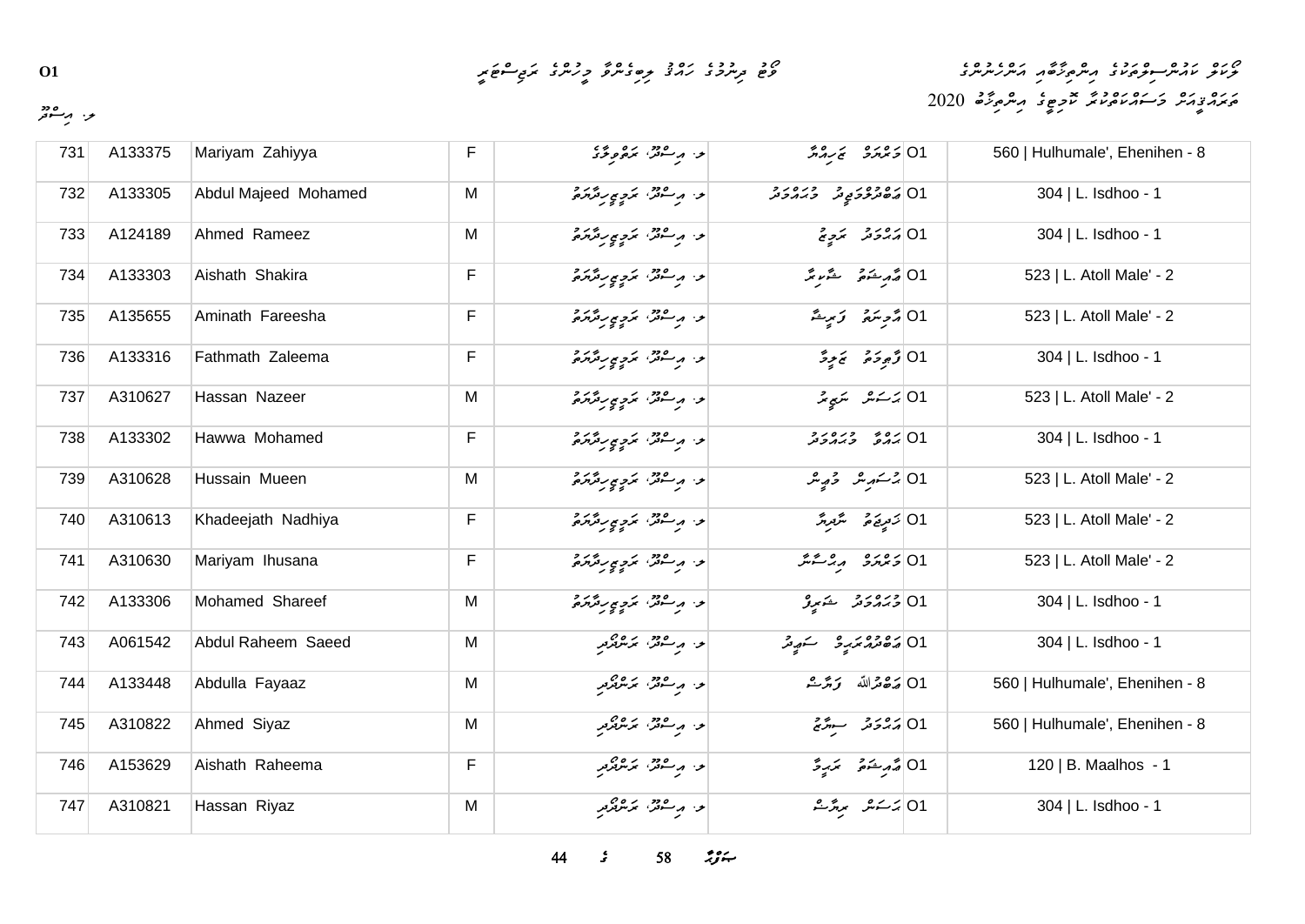*sCw7q7s5w7m< o<n9nOoAw7o< sCq;mAwBoEw7q<m; wBm;vB 2020*<br>*په پوهر وسوډيرونو لومو د موجو د مرمونه* 2020

| 748 | A310818 | Huzaimath Khuvaila   | F | و ، رئىق ئەرەھر             | 01  رُيَم بِرِيَرِ ثَمَ بِرِيَّ            | 523   L. Atoll Male' - 2     |
|-----|---------|----------------------|---|-----------------------------|--------------------------------------------|------------------------------|
| 749 | A310820 | Ibrahim Fiyaz        | M | و. رئيستر، برندور           | 01 مەھەر بەر بورىمى<br>01                  | 463   Srilanka / Colombo - 4 |
| 750 | A310819 | Mohamed Fayaaz       | M | و. ما سوفر، برمامه          | 01 دېرونو زېږ                              | 523   L. Atoll Male' - 2     |
| 751 | A133449 | Saudiyya Ali         | F | و. مستقل، برندوم            | 01 ڪھ مرمگر ڪچي                            | 304   L. Isdhoo - 1          |
| 752 | A103373 | Ahmed Ramzee         | M | و. مشتر، برگرویتر           | 01 كەش <sup>ى</sup> كەش ئىرگەنىي           | 304   L. Isdhoo - 1          |
| 753 | A311088 | Aishath Zimna        | F | و. رئيس ترسموسر             | 01 مەم شىم ئىم ئىگە                        | 304   L. Isdhoo - 1          |
| 754 | A311153 | Fathmath Yumna       | F | و. رئيس ترسموسر             | 01 <i>وُّجِوحَةْ مُ</i> حَمَّدُ            | 304   L. Isdhoo - 1          |
| 755 | A133329 | Mariyam Shakeeba     | F | و رماسی مرکز و              | $64.2.2$ $25.2$ $01$                       | 304   L. Isdhoo - 1          |
| 756 | A311157 | Mohamed Ziman        | M | و. رئيس ترش ترس             | $ 01\rangle$ خ. د د د سم د شر $ 01\rangle$ | 523   L. Atoll Male' - 2     |
| 757 | A133400 | Ahmed Rasheed        | M | ا د ا پر دوره او در د       | 01   كەشكە كىم ئەسمىيە تەر                 | 523   L. Atoll Male' - 2     |
| 758 | A133402 | Aishath Abdul Rahman | F | و. برسین برسویر             |                                            | 304   L. Isdhoo - 1          |
| 759 | A133401 | Ali Imran            | M | و ، پرسه تر کرسوی تر        | 01 <i>ڇَجِ    مِردُ مَ</i> ُسْر            | 304   L. Isdhoo - 1          |
| 760 | A305627 | Aminath Zeema        | F | و ، پرسه تر کرسوی           | 01 مٌوِسَم <sub>َ</sub> مِی گ              | 523   L. Atoll Male' - 2     |
| 761 | A310664 | Fathimath Seema      | F | و. پرستن برسونر             | 01 زَّەپرىق سوڭر                           | 523   L. Atoll Male' - 2     |
| 762 | A310667 | Hassan Simaah        | M | ی پرسه ده برسوی             | 01 كەسكە ئىدۇر                             | 523   L. Atoll Male' - 2     |
| 763 | A103371 | Ibrahim Hussain      | M | د. م <i>ه ساده، برگوی</i> ر | 01 مەھەر بۇ مەسىر بىر                      | 304   L. Isdhoo - 1          |
| 764 | A133404 | Mariyam Shifa        | F | و. پرسه ده برسوس            | 01 ك <i>ر چرنگ جو</i> گر                   | 304   L. Isdhoo - 1          |

*45 sC 58 nNw?mS*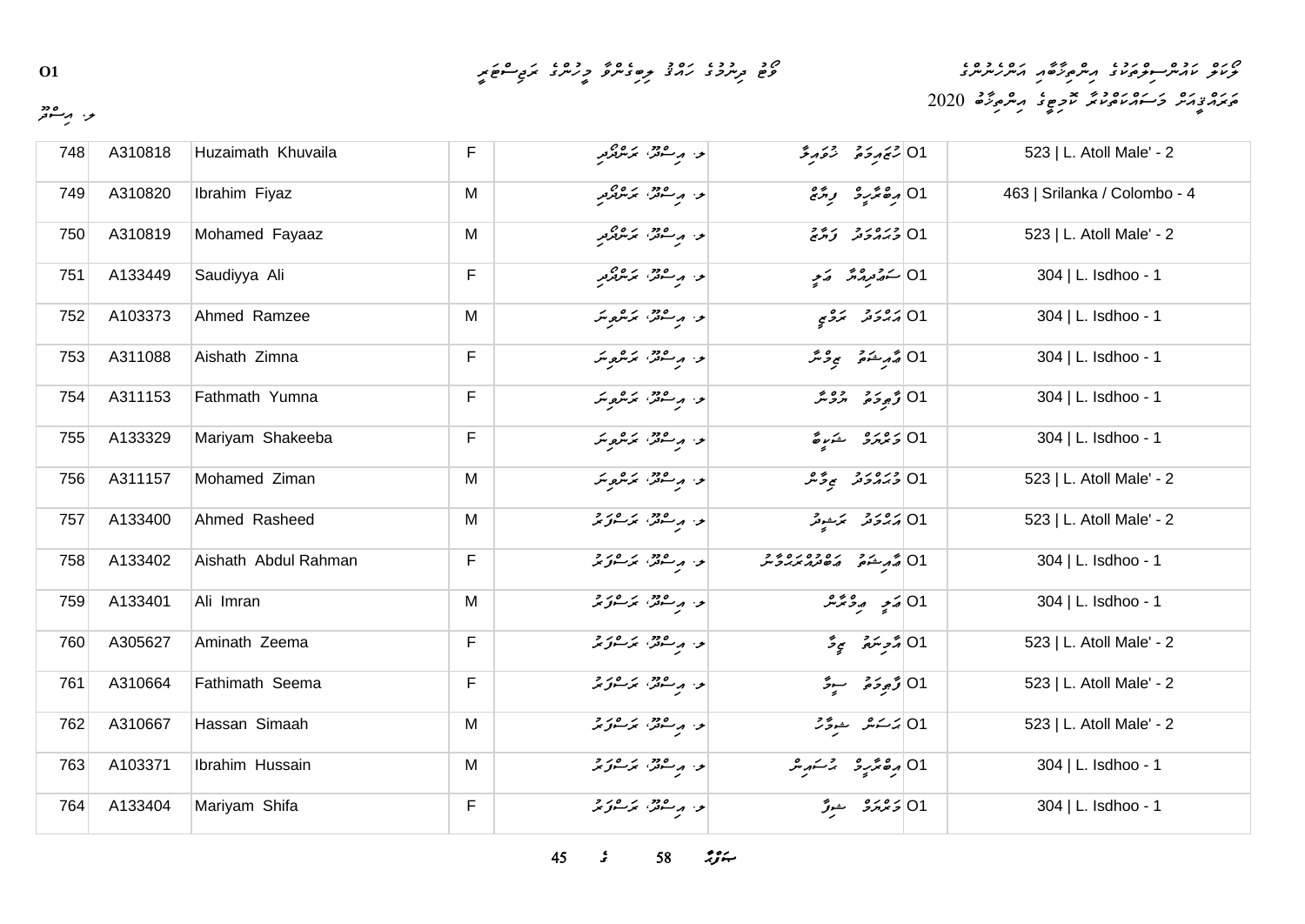*sCw7q7s5w7m< o<n9nOoAw7o< sCq;mAwBoEw7q<m; wBm;vB* م من المرة المرة المرة المرجع المرجع في المركبة 2020<br>مجم*د المريض المربوط المربع المرجع في المراجع المركبة* 

| 765 | A310670 | Safuna Ibrahim    | $\mathsf F$ | ى بەرھەش بۇسۇمۇتىر        | 01  سَوْتَر مِعْتَدِةِ                     | 523   L. Atoll Male' - 2 |
|-----|---------|-------------------|-------------|---------------------------|--------------------------------------------|--------------------------|
| 766 | A310668 | Samna Ibrahim     | F           | ى بەرھەش بۇسۇمۇتىر        | 01 كەنجىنگە بەھ ئۇرىۋ                      | 18   HA. Maarandhoo - 1  |
| 767 | A133422 | Aminath Ziyana    | $\mathsf F$ | و ، مرحص مرورات ور        | 01 أُمُّحِ سَعَةً بِهِ مُمَّتَر            | 304   L. Isdhoo - 1      |
| 768 | A133450 | Ahmed Haneef      | M           | و ، را دوه ، نام و د د ه  | 01 كەش <sup>ى</sup> كەتلەر بەر بىر         | 523   L. Atoll Male' - 2 |
| 769 | A310792 | Aishath Risfa     | $\mathsf F$ | و. مسافر، مهاجر و ه       | 01 ۾ پرڪتو پر صوتر                         | 523   L. Atoll Male' - 2 |
| 770 | A310788 | Aminath Naila     | $\mathsf F$ | و ، ما منتز، تریخ روز م   | 01 أُمُّحِ سَمَّعَ سَمْدِمَّرَ             | 523   L. Atoll Male' - 2 |
| 771 | A133451 | Fathimath Mohamed | F           | و ، ما عقل مربح و رواحد   | 01 رُّجِوَى وَيَرْدُونَرْ                  | 304   L. Isdhoo - 1      |
| 772 | A310791 | Hassan Najeeb     | M           | و ، ما عقل مربح تر تر قرا | 01 كەسەمىش سىرى ئى                         | 304   L. Isdhoo - 1      |
| 773 | A310799 | Hussain Najeeb    | M           | و ، ما عصر ، مرکز ده .    | 01 كەسكەر شەھ سىرتى ھ                      | 523   L. Atoll Male' - 2 |
| 774 | A310783 | Ibrahim Sheereen  | M           | و. ما عقل مربح و روا      | 01 رەمگرىرى ھېرىگە                         | 304   L. Isdhoo - 1      |
| 775 | A310795 | Khadheejath Nisfa | F           | و ، ما عقل مربح و رواحه   | 01   زَمِرِيَ ثَمَّ مَسْ سِرْ تَرَّ        | 523   L. Atoll Male' - 2 |
| 776 | A098925 | Mariyam Najma     | $\mathsf F$ | و ، مەسلىق ترىپوترىمەت    | $5$ $3.2$ $5$ $01$                         | 523   L. Atoll Male' - 2 |
| 777 | A310789 | Mohamed Najeeb    | M           | و ، مرسوس عربي و رو ه     | 01 <i>وُبَرُوْدَوْ مَهِ هُ</i>             | 523   L. Atoll Male' - 2 |
| 778 | A310797 | Ulfath Ali        | F           | و ، رو ده ، پرو ده و      | 01 چوژی کام                                | 523   L. Atoll Male' - 2 |
| 779 | A093973 | Ahmed Zaeem       | M           | و ، رحق برروو             | $396$ $222$ $\sim$ 01                      | 304   L. Isdhoo - 1      |
| 780 | A311808 | Aishath Hathma    | F           | ا د اور ۱۶۵۵ مورځ د       | 01 مۇم شۇ ئىمۇ 3                           | 523   L. Atoll Male' - 2 |
| 781 | A311807 | Aminath Hasmaa    | $\mathsf F$ | و . مرحق مرروم<br>مراجع   | 01 أُمَّ صِنَعْهُ سَنَا مِنْ مِنْ الْمَسْر | 304   L. Isdhoo - 1      |

**46** *s* **58** *n***<sub>3</sub> <b>***n*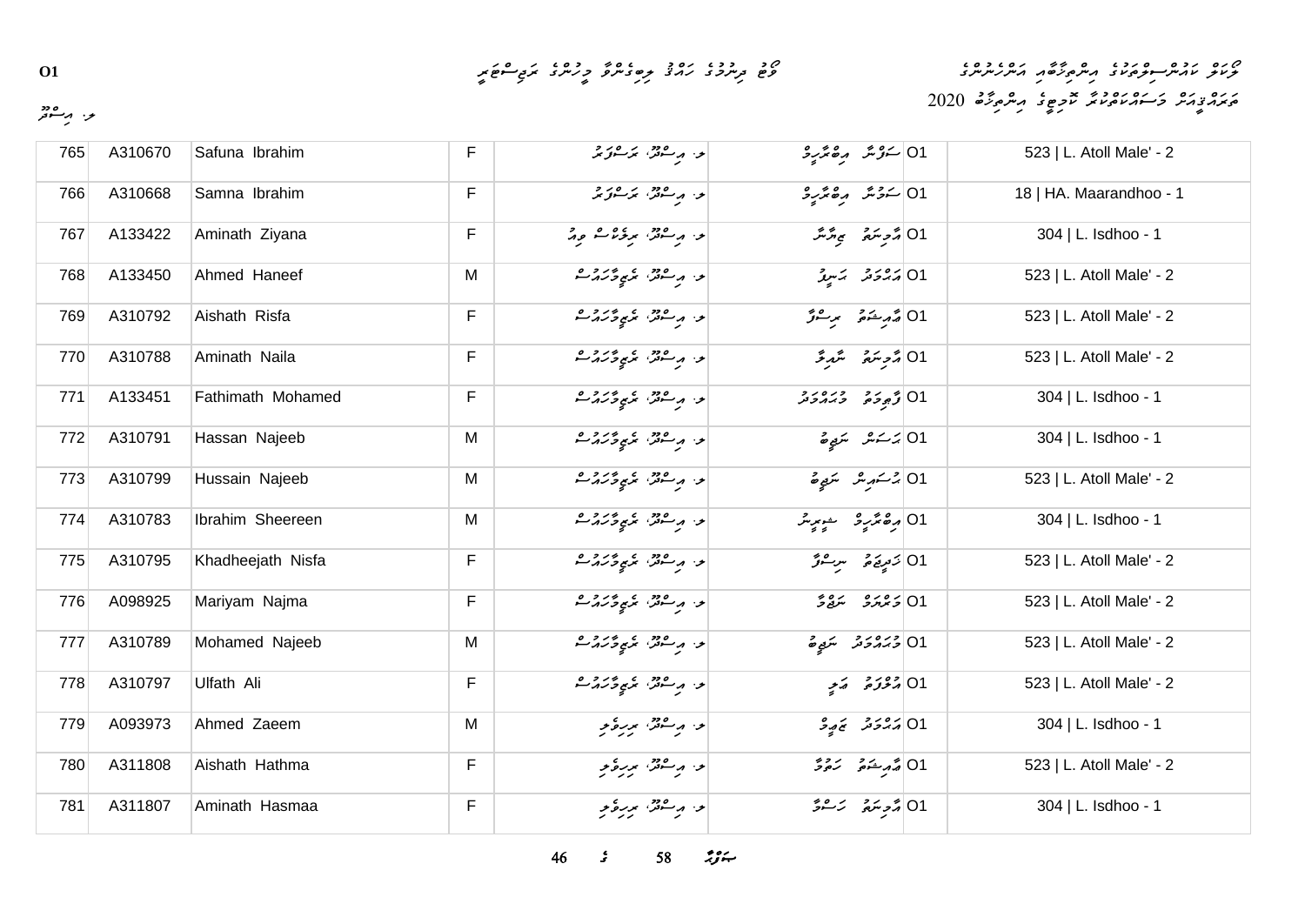*sCw7q7s5w7m< o<n9nOoAw7o< sCq;mAwBoEw7q<m; wBm;vB* م من المرة المرة المرة المرجع المرجع في المركبة 2020<br>مجم*د المريض المربوط المربع المرجع في المراجع المركبة* 

| 782 | A133500 | Asma Ibrahim      | F           | و ، رڪٽڙ، سربروگو            | 01 كەشق مەھتەپە                     | 304   L. Isdhoo - 1      |
|-----|---------|-------------------|-------------|------------------------------|-------------------------------------|--------------------------|
| 783 | A310641 | Rihsan Lathyf     | M           | و منفر برر مشرک و ه          | 01 <i>برىڭ شىر خ<sub>ەت</sub>ۇ</i>  | 316   L. Fonadhoo - 3    |
| 784 | A130855 | Sajidha Ali       | F           | و مرتفق بررگشتریرو ه         | 01   سُمْعٍ مَدْ - دَرِ مِ          | 304   L. Isdhoo - 1      |
| 785 | A138509 | Ahmed Zuhury      | M           | المحزر المراجع والمتفرج ومحر | 01 كەندى كىمى ئىچى بىر              | 523   L. Atoll Male' - 2 |
| 786 | A310591 | Aishath Sineela   | F           | أور ماسكون الرستكس ومحر      | 01 ۾ مرڪمو - سوسريءَ                | 304   L. Isdhoo - 1      |
| 787 | A134404 | Ali Shaugath      | M           | و. رئىس ئۇينىش ئو            | 01 كەير شەرىخە                      | 304   L. Isdhoo - 1      |
| 788 | A133355 | Aminath Fareesha  | $\mathsf F$ | ىز، مەسىق كەشكىلىمىگە        | 01 مَّ حِسَمَةٌ وَمَرِيقٌ           | 304   L. Isdhoo - 1      |
| 789 | A310593 | Haleemath Firasa  | F           | ى رەپىق ئۇيشەھرىگە           | 01 كەردۇقە بويۇمىگە                 | 304   L. Isdhoo - 1      |
| 790 | A310595 | Hawwa Shirufa     | $\mathsf F$ | و. ماستقل برختمبرو گر        | 01 كەش <i>ۇ</i> ھېر <i>ۇ</i>        | 304   L. Isdhoo - 1      |
| 791 | A133358 | Khadheeja Ismail  | F           | و. مەسىق ئۇيشەھرىگە          | 01   زَمِرِةً _ مِرْ - دُوَّمٍ وَ ۖ | 304   L. Isdhoo - 1      |
| 792 | A133357 | Mariyam Nazeera   | $\mathsf F$ | ىر بەسىق ئۇيشەھرىگە          | 01 <i>كۈچۈك سىنى پى</i> گ           | 523   L. Atoll Male' - 2 |
| 793 | A310596 | Mohamed Irufan    | M           | ىر بەرسەتى ئۇيشەھرىگە        | 01 <i>ۋېزەد تىر مەيزۇنتر</i>        | 523   L. Atoll Male' - 2 |
| 794 | A148945 | Moosa Mohamed     | M           | ى بەسلامى ئۇسكەنلىقى ئى      | 01 تۇنئە ئەيرە ئەر                  | 304   L. Isdhoo - 1      |
| 795 | A133494 | Ahmed Yoosuf      | M           | ا د ا بر حقن گرځسري          | 01 كەبرى قەرىبۇ                     | 304   L. Isdhoo - 1      |
| 796 | A310695 | Ali Ahmed         | M           | ا د. مرسانش، نگرېندسری       | 01 <i>ھَ۔ ج</i> مُکومَّر            | 141   Lh. Kurendhoo - 1  |
| 797 | A133416 | Fareeda Easa      | $\mathsf F$ | ا د ا بر دوره الرکتوری       | 01 کو پوتمر پ گ                     | 304   L. Isdhoo - 1      |
| 798 | A133493 | Fathimath Fathina | F           | و. مرسوس محرشوسری            | 01 <i>وُّجِ دَمَّة وُّجِ</i> مَّر   | 304   L. Isdhoo - 1      |

*47 sC 58 nNw?mS*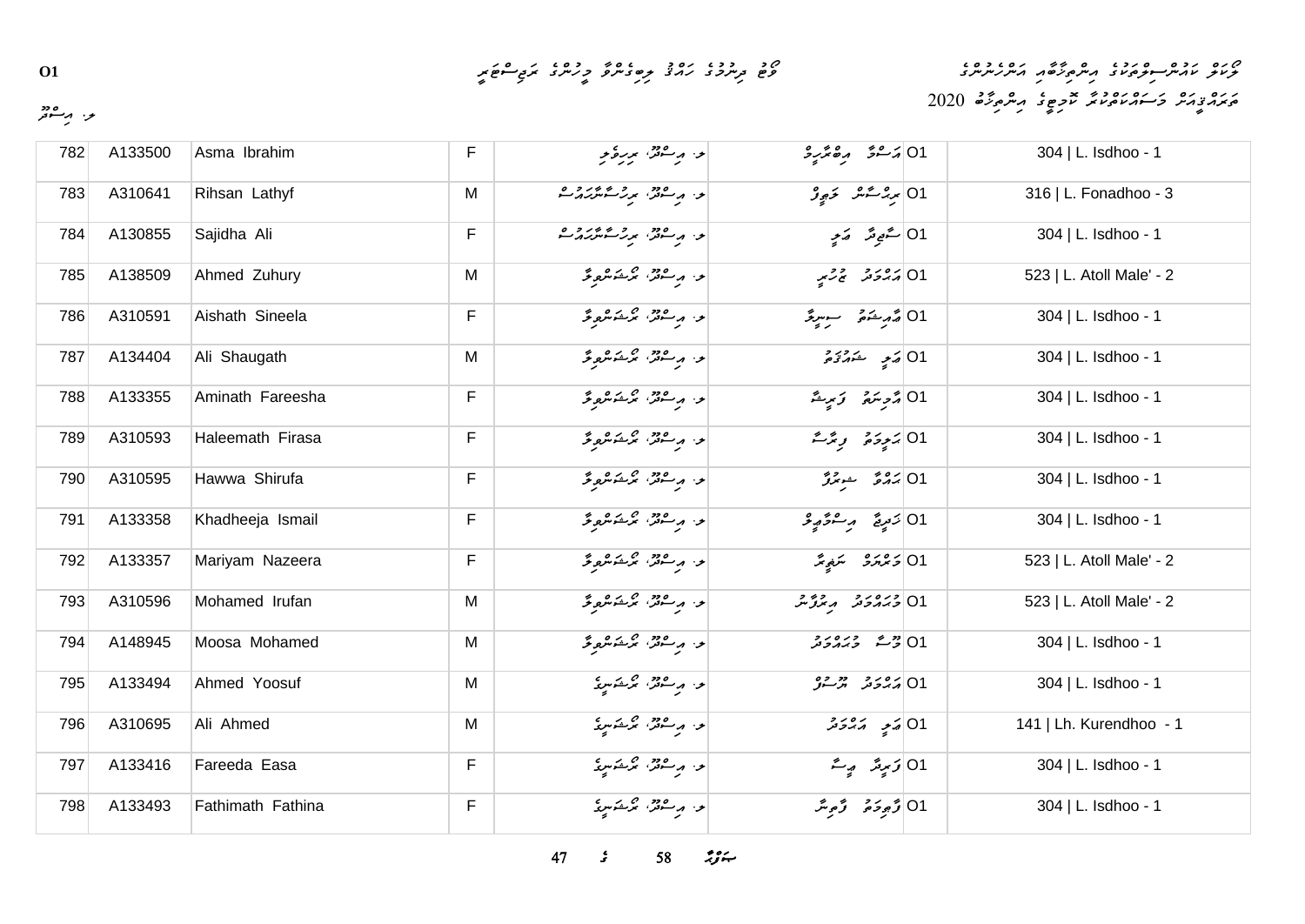*sCw7q7s5w7m< o<n9nOoAw7o< sCq;mAwBoEw7q<m; wBm;vB 2020*<br>*په پوهر وسوډيرونو لومو د موجو د مرمونه* 2020

| 799 | A413548 | Mariyam Athika                | $\mathsf{F}$ | ا د ا برسایش نمرستوسید  | 01 كەبھەر مەھم ئە                                                                                    | 523   L. Atoll Male' - 2 |
|-----|---------|-------------------------------|--------------|-------------------------|------------------------------------------------------------------------------------------------------|--------------------------|
| 800 | A133415 | Mohamed Ahmed                 | M            | ا د ا برساند، نریکه سره | 01 ديروبرو بروبرو                                                                                    | 523   L. Atoll Male' - 2 |
| 801 | A133238 | Aishath Saneema               | $\mathsf F$  | و. مرڪوري جي پي         | 01 مُ مِسْدَمٌ سَمَسِمٌ                                                                              | 304   L. Isdhoo - 1      |
| 802 | A133236 | Aminath Juliya                | F            | ی در مشترک تریخ می      | 01 أُمُّحِ سَمَّةً فَيُحِيَّزُ                                                                       | 304   L. Isdhoo - 1      |
| 803 | A310092 | Mariyam Sameena               | F            | ی در دود هم پر          | 01 كەندىرى سىرىتىر                                                                                   | 523   L. Atoll Male' - 2 |
| 804 | A133438 | Moosa Umar                    | M            | ی در دود می پر          | 2222201                                                                                              | 304   L. Isdhoo - 1      |
| 805 | A133199 | Shameema Ali                  | F            | ی در دود. می پر         | ا شَرِوَ کَرِ $\sim$                                                                                 | 304   L. Isdhoo - 1      |
| 806 | A134413 | Aishath Nizaama               | $\mathsf{F}$ | و. ماستقر، مرج و ه      | 01 مەم شىقى سىقۇق                                                                                    | 304   L. Isdhoo - 1      |
| 807 | A102020 | Aminath Azeema                | $\mathsf{F}$ | و. مرحص می د ه          | 01 مٌحِ سَمَعٌ      مَبِيحٌ                                                                          | 304   L. Isdhoo - 1      |
| 808 | A310532 | Azeeza Ali                    | F            | و. مرسوس مرج و ه        | 01 <i>ھَي گَهِ</i> مَ                                                                                | 304   L. Isdhoo - 1      |
| 809 | A124190 | Fathimath Nazima              | $\mathsf{F}$ | كر ، وسنتر، لرج و ه     | 01 <i>وُّجِوحَةْ</i> مُتَّفِو <i>ح</i> ً                                                             | 304   L. Isdhoo - 1      |
| 810 | A310533 | Mohamed Shiman Hussain Shiyam | M            |                         | 01 ديرورد عود شركت بالت الشركة في المحمد المحمد المحمد المحمد المحمد المحمد المحمد المحمد المحمد الم | 304   L. Isdhoo - 1      |
| 811 | A133385 | Rashad Mohamed                | M            | و. ماسكتر، ترج و ه      | 01 كانت قار بار دار دارد.                                                                            | 304   L. Isdhoo - 1      |
| 812 | A133762 | Adam Siyam                    | M            | و مشتر، بروسر           | $5\%$ گرنرگر سورگر                                                                                   | 523   L. Atoll Male' - 2 |
| 813 | A104103 | Ahmed Hilmee                  | M            | و. مستقر، مرد سر        | 01   كەش <sup>ى</sup> كەرگە بەر يىلى بولىي بول                                                       | 304   L. Isdhoo - 1      |
| 814 | A133289 | Ali Najeeb                    | M            | و مستقر موسير           | 01 <i>۾ ڇهيو آه</i>                                                                                  | 523   L. Atoll Male' - 2 |
| 815 | A133353 | Fathimath Shazna              | $\mathsf F$  | و. رحمن بروسر           | 01 زَّەپرىق شەنجىتر                                                                                  | 304   L. Isdhoo - 1      |

**48** *s* **58** *n***<sub>y</sub> <b>***n*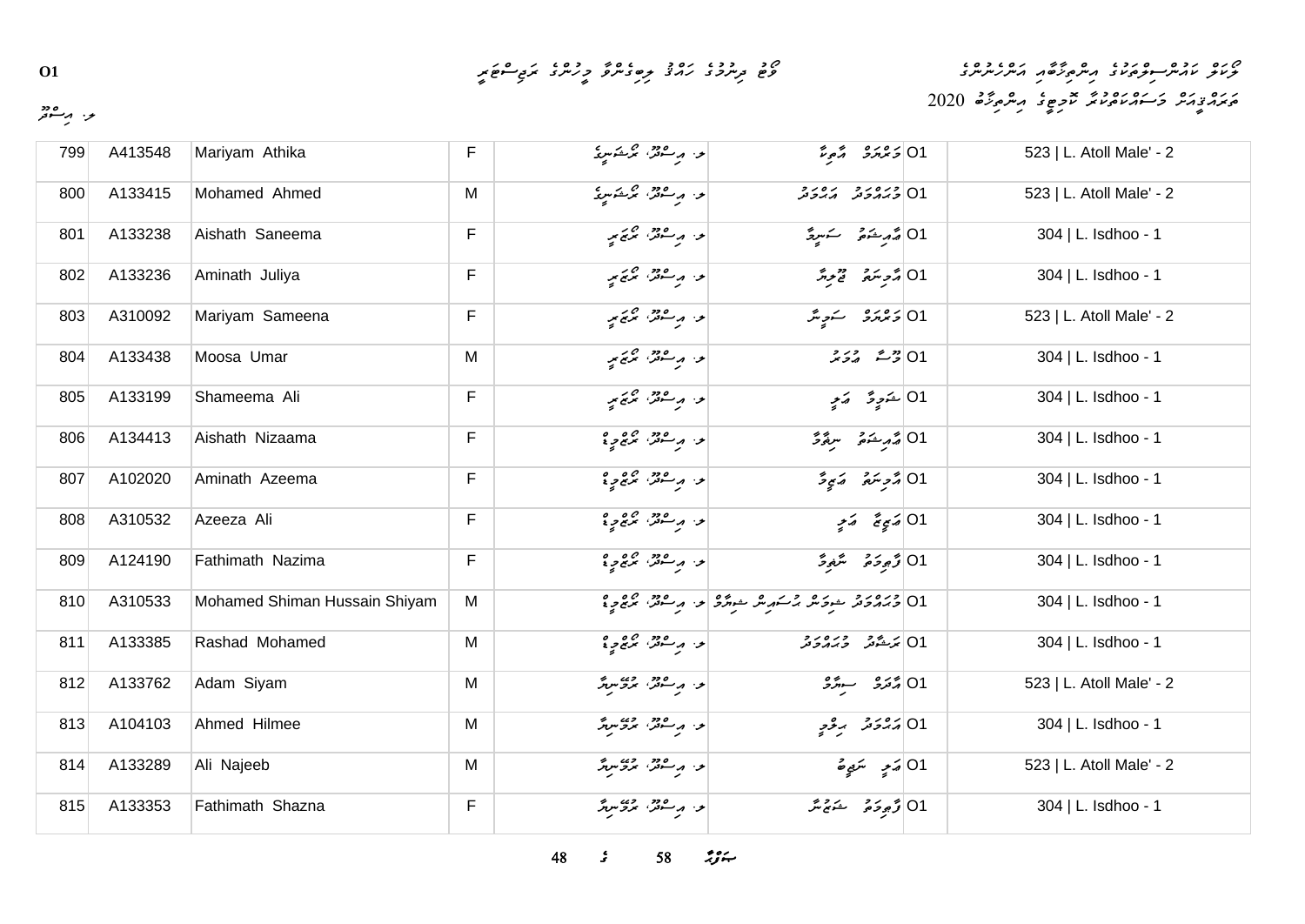*sCw7q7s5w7m< o<n9nOoAw7o< sCq;mAwBoEw7q<m; wBm;vB 2020*<br>*په پوهر وسوډيرونو لومو د موجو د مرمونه* 2020

| 816 | A310145 | Hawwa Nisha                 | F           | و. رحمن بروسر                    | 01 كەنگە ئەس سىرىشكە                         | 304   L. Isdhoo - 1        |
|-----|---------|-----------------------------|-------------|----------------------------------|----------------------------------------------|----------------------------|
| 817 | A345989 | Mariyam Ibrahim             | F           | و. مشتر، مردّ میگر               | 01 كەبرىزى بەھ ئەيرى                         | 304   L. Isdhoo - 1        |
| 818 | A133354 | Sakeena Mohamed             | $\mathsf F$ | و. رحمن مروسر                    | 01  سىرىنىڭ ئەيرە ئەر                        | 304   L. Isdhoo - 1        |
| 819 | A133350 | Yoosuf Riyaz                | M           | و. مشتر، مؤسر                    | 01 تىر يىمبۇ بىر ئىگە                        | 304   L. Isdhoo - 1        |
| 820 | A094370 | <b>Abdul Rasheed Jaleel</b> | M           | و. برستور، سگړ                   | 01 كەھەركە <i>مۇ</i> يرىشون <i>گە</i> كۆپىتى | 304   L. Isdhoo - 1        |
| 821 | A134412 | Mariyam Samiya              | F           | ا د . مرسوسی ستمبر               | 01 كەنگەردە كەرەگە                           | 304   L. Isdhoo - 1        |
| 822 | A133166 | Sharufiyya Usman            | $\mathsf F$ | أور ماستقل سكوكلونج              | 01 ڪئروپريگر چوچ عر                          | 304   L. Isdhoo - 1        |
| 823 | A310525 | Ahmed Ahnaf                 | M           | المحزر والمعقبة السياسية ويتجاري | 01 كەبردىق كەبرىتىلگە                        | 523   L. Atoll Male' - 2   |
| 824 | A133379 | Fauziyya Moosa              | F           | و. مستقل سوسکه همچ               | 01 زَمَّ عِهْدٌ حَيْثٌ                       | 304   L. Isdhoo - 1        |
| 825 | A133378 | Hussain Arif                | M           | و. مستقل سوسکه و                 | 01 پرسٹوریش گھ سوی                           | 304   L. Isdhoo - 1        |
| 826 | A070115 | Mohamed Arif                | M           | و. مستش سوسکه هم                 | 01 دېم دېمر گمبرو                            | 304   L. Isdhoo - 1        |
| 827 | A310772 | Ahmed Yasir                 | M           | و. رساند، سوبرسرو و گ            | 01   ئەجرىقىلى ئەسىرىتىكى                    | 285   Dh. Kudahuvadhoo - 2 |
| 828 | A310770 | Ibrahim Imaadh              | M           | و. رساند، سوبرسره و گ            | 01 مەھ ئىر ئەمە ئەرگە                        | 523   L. Atoll Male' - 2   |
| 829 | A310769 | Mohamed Ameen               | M           | و. رساند، سوبرسرو و گ            | 01 ۇرۇۋۇ مۇم بىر                             | 523   L. Atoll Male' - 2   |
| 830 | A103039 | Ali Niyaz                   | M           | و. رسائل سکوپائیں                | 01 کھ پہ سرگریمی                             | 304   L. Isdhoo - 1        |
| 831 | A133421 | Khadheejath Zumna           | $\mathsf F$ | د. مرسانتي، سکوچاننگهر           | 01   زَمرِيَ ثَمَّ مِنْ مِحْرُ شَرَّ         | 304   L. Isdhoo - 1        |
| 832 | A311790 | Abdulla Muneez              | M           | و برگور عام ۲۵ مر                | 01 كەھەراللە   ئەسرىتى                       | 523   L. Atoll Male' - 2   |

*49 s* 58  $23$   $\rightarrow$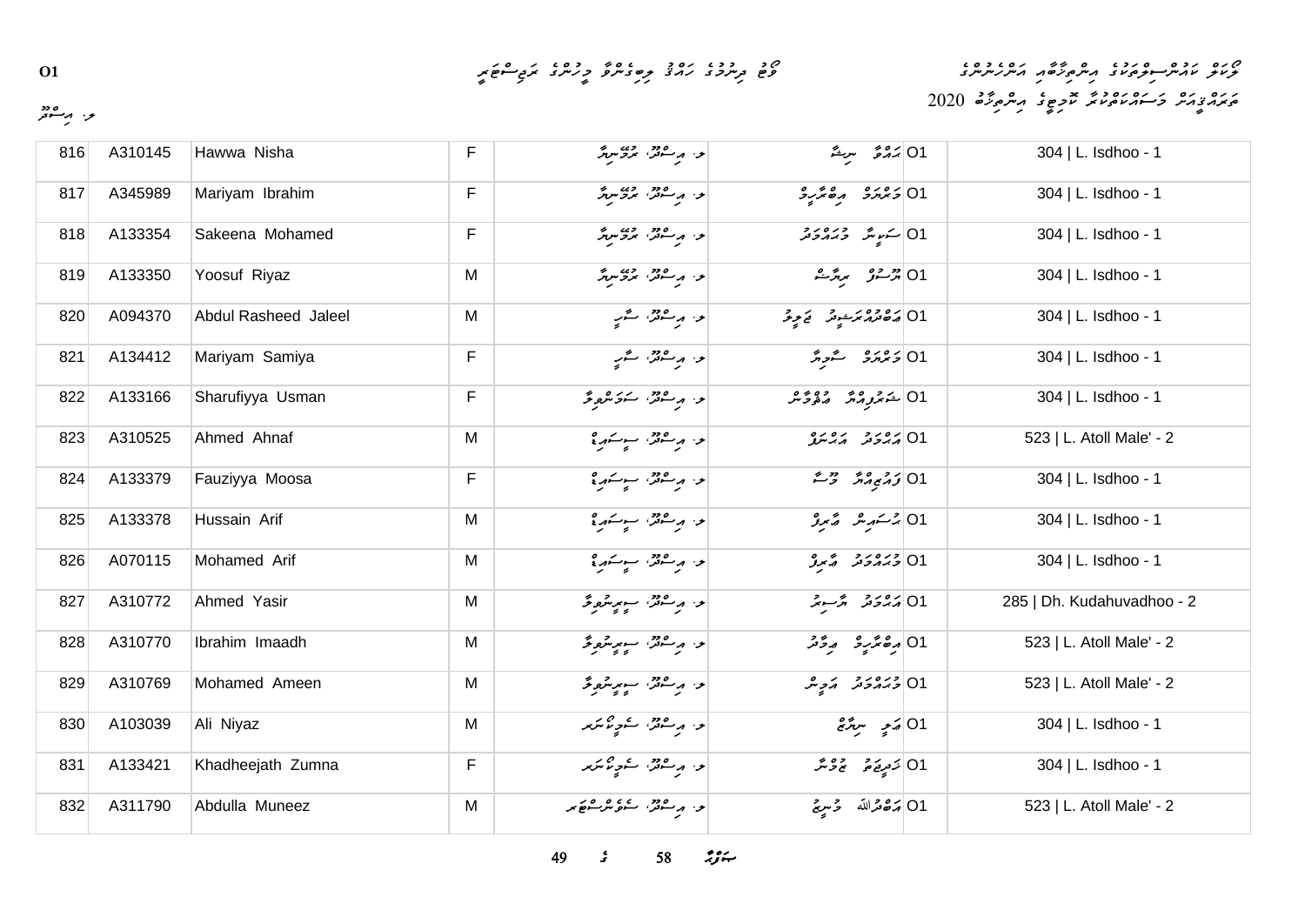*sCw7q7s5w7m< o<n9nOoAw7o< sCq;mAwBoEw7q<m; wBm;vB* م من المرة المرة المرة المرجع المرجع في المركبة 2020<br>مجم*د المريض المربوط المربع المرجع في المراجع المركبة* 

| 833 | A160078 | Ahmed Jailam     | M | و برستور، سورسرسوم د          | 01 ك <i>ەبۇ ئۇم قۇم قۇ</i>              | 304   L. Isdhoo - 1            |
|-----|---------|------------------|---|-------------------------------|-----------------------------------------|--------------------------------|
| 834 | A311797 | Ismail Raif      | M | نو. برستور، سور سرچ در درج مر | 01 م گەنگەر ئىگەر 3 كىل                 | 523   L. Atoll Male' - 2       |
| 835 | A133362 | Mariyam Shakeela | F | نو. برستور، سور سرچ در درج مر | 01 كى ئەچمىر ئىكە ئىكە ئىكە ئىكە ئىكە ئ | 523   L. Atoll Male' - 2       |
| 836 | A311794 | Rifga Mohamed    | F | و مرسور، سورمرسوم د           | 01 بروْتَى بْ25 دىر                     | 304   L. Isdhoo - 1            |
| 837 | A310079 | Aminath Nisfa    | F | و ، رىشى سوۋۇرىمبىر           | 01 أُمُّ مِنْهُمْ مَسْرِ مِنْتَشَرَّ    | 304   L. Isdhoo - 1            |
| 838 | A310080 | Hassan Maishaan  | M | و ، رود. سوؤۇرمىي ۋ           | 01] ئەسەش     قەرىشەشر                  | 304   L. Isdhoo - 1            |
| 839 | A122980 | Mohamed Usham    | M | ى بەيشى سوۋۇش ئو              | $3 - 2 - 2 - 01$                        | 523   L. Atoll Male' - 2       |
| 840 | A121782 | Ahmed Qasim      | M | و ، را دور سوځ تره تړ         | $3 - 3 - 2 - 01$                        | 560   Hulhumale', Ehenihen - 8 |
| 841 | A133347 | Sanfa Saeed      | F | و ، ریادو سوځ ترځ تر          | 01 سەنىر ئىم ئىم                        | 560   Hulhumale', Ehenihen - 8 |
| 842 | A133335 | Abdul Samad Ali  | M | و. د سنتر، سنتونتر            | 01 كەھەرگە كەرگە بىر                    | 304   L. Isdhoo - 1            |
| 843 | A310632 | Ahmed Ashraf     | M | ىق بەستىقى سىقچىقى            | 01 كەبردىر كەشقىرى                      | 378   Hithadhoo Ehenihen - 1   |
| 844 | A133336 | Ali Rushdhee     | M | ىق بەرسىتى سىقى ئىگە          | 01 کھ پر مگھور                          | 523   L. Atoll Male' - 2       |
| 845 | A134047 | Aminath Noora    | F | و. د سوتر، سوتر تر            | 01 مُّ مِسَمَّد مَّثَمَّد               | 523   L. Atoll Male' - 2       |
| 846 | A133334 | Fathimath Ahmed  | F | و. د سوتر، سوتر تر            | 01 زٌموِدَهُ 5. دَرَدَ                  | 304   L. Isdhoo - 1            |
| 847 | A133452 | Aishath Shifa    | F | و ، رەق سۆڭ ك                 | 01 م <i>مَّ مِ</i> شَعْمَةٍ مَسْوَرٌ    | 304   L. Isdhoo - 1            |
| 848 | A311142 | Aminath Zaleefa  | F | و ، رەق سۆڭ ك                 | 01 مُتصِبَعُ بِجَعِزَ                   | 304   L. Isdhoo - 1            |
| 849 | A311143 | Fathimath Thaifa | F | و ، رەش سۆرىرى                | 01 زَّجِوَدَةُ تَجْمِرْزٌ               | 523   L. Atoll Male' - 2       |

 $50$  *s*  $58$  *n***<sub>y</sub>** $\leq$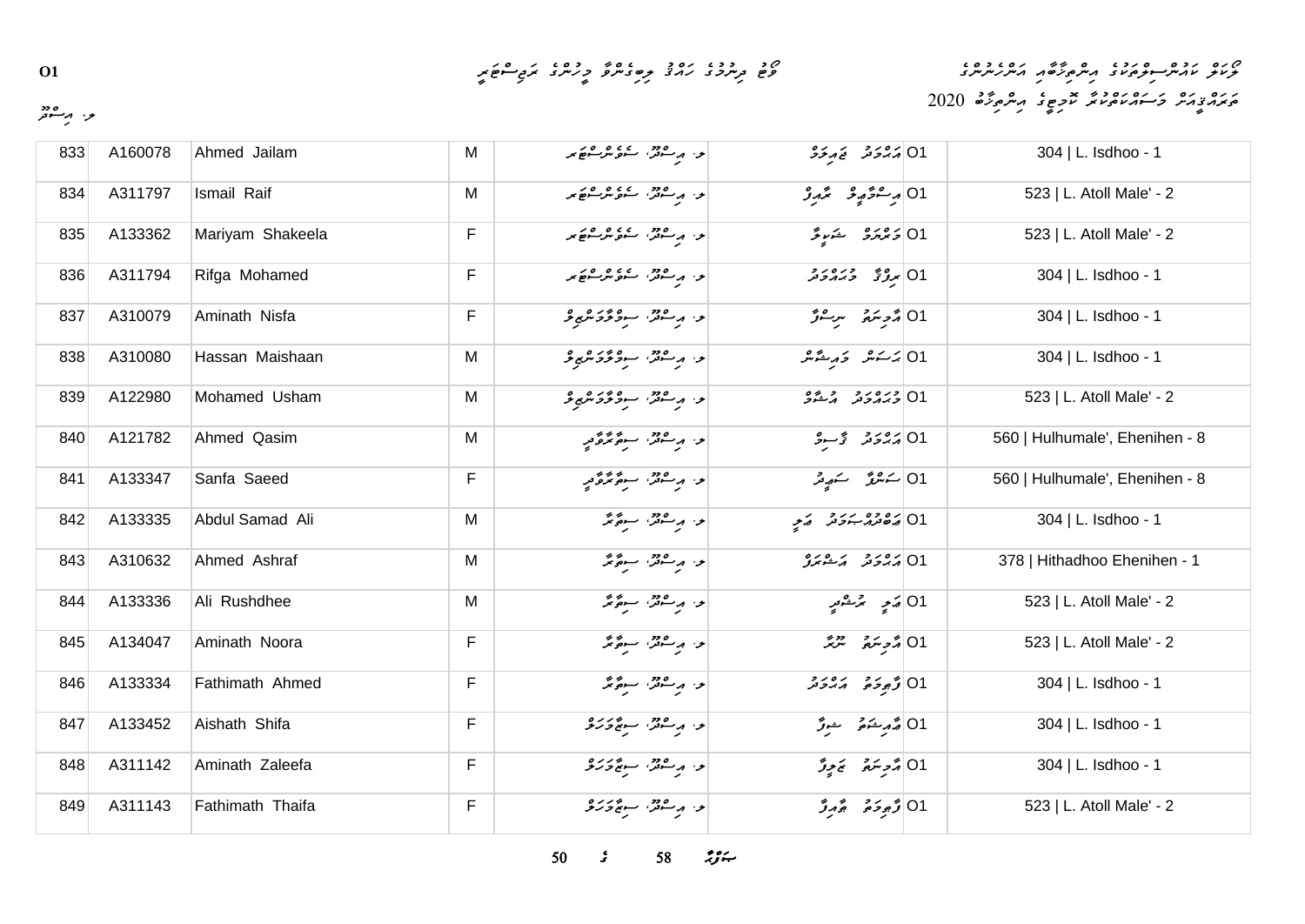*sCw7q7s5w7m< o<n9nOoAw7o< sCq;mAwBoEw7q<m; wBm;vB* م من المرة المرة المرة المرجع المرجع في المركبة 2020<br>مجم*د المريض المربوط المربع المرجع في المراجع المركبة* 

| 850 | A133454 | Mariyam Ali      | F           | و ، رئىش سەئەدىك                    | 01 كەبۇرگە كەمچە                      | 304   L. Isdhoo - 1      |
|-----|---------|------------------|-------------|-------------------------------------|---------------------------------------|--------------------------|
| 851 | A133453 | Mohamed Zalif    | M           | و. رىقى سەئىمى كەنگە                | 01 دېم دېم تخ موثر                    | 523   L. Atoll Male' - 2 |
| 852 | A133315 | Aminath Niuma    | F           | و رسور مشرد و                       | 01 أ <i>مَّ جِسَعَة مِيمَةً</i>       | 523   L. Atoll Male' - 2 |
| 853 | A310863 | Hassan Nimal     | M           | و مستقل مشروره                      | 01   يَرْسَسْ سِرَةٌ تْرُ             | 523   L. Atoll Male' - 2 |
| 854 | A133320 | Zulaikha         | F           | و. مرسوس عصر د ه                    | 01 كى ئۇم ر                           | 523   L. Atoll Male' - 2 |
| 855 | A309770 | Hawwa Zibuna     | $\mathsf F$ | و مستقر عشقهم                       | 01 ئەت <sub>ە</sub> مى بى <i>قىتى</i> | 304   L. Isdhoo - 1      |
| 856 | A413844 | Ibrahim Risfaan  | M           | و مستقر، سه معرضه                   | 01 م <i>ەھترى</i> رى بىر شۇنىر        | 304   L. Isdhoo - 1      |
| 857 | A309590 | Mohamed Risvan   | M           | و مستقل سه معرضه                    | 01 دېرورو برگوگر                      | 304   L. Isdhoo - 1      |
| 858 | A133180 | Zaeema Ibrahim   | F           | و. مستقر، سمبرومو                   | 01 ك <sub>َ</sub> مِرةً مِصْرَّرِةً   | 304   L. Isdhoo - 1      |
| 859 | A133217 | Aishath Naila    | F           | ىر بەستىق سىزىكى ئوق                | 01 مۇم شىم ئىسىمىتى ئىش               | 325   GA. Vilin'gili - 3 |
| 860 | A133221 | Fathimath Saeeda | F           | ىر رىسى شىر شرىر ھو ئ               | 01 گۇجۇڭمۇ سىمپەتر                    | 304   L. Isdhoo - 1      |
| 861 | A133216 | Khadeeja Mahira  | F           | ىر رىسى شىر شرىر ھو ئ               | 01 كَمْرِيعٌ - قُرْبِتٌر              | 304   L. Isdhoo - 1      |
| 862 | A133220 | Mohamed Reehan   | M           | ىر بەستىق سىكە ئىرىمۇ               | 01 دېم پرېمبر ته بر                   | 304   L. Isdhoo - 1      |
| 863 | A105908 | Shareefa Ali     | E           | و. مەسۇر، سىن شرەر ئە               | 01 ڪيپو <i>گا چي</i>                  | 304   L. Isdhoo - 1      |
| 864 | A133219 | Zulaikha Samira  | F           | ىر بەسلار، سىرسكىش <sub>ھو</sub> گە | 01 كى خرىر ئىش سى شىر بىگە            | 304   L. Isdhoo - 1      |
| 865 | A133222 | Moosa Mufeed     | M           | و. مرسوس سوسره و                    | 01 جڙئے - ڦرپوٽر                      | 304   L. Isdhoo - 1      |
| 866 | A133348 | Ahmed Abdulla    | M           | و مستقر سكرومره                     | 01 كەبرىقىر كەھەرللە                  | 304   L. Isdhoo - 1      |

 $51$  *s*  $58$  *n***<sub>y</sub>** $\leq$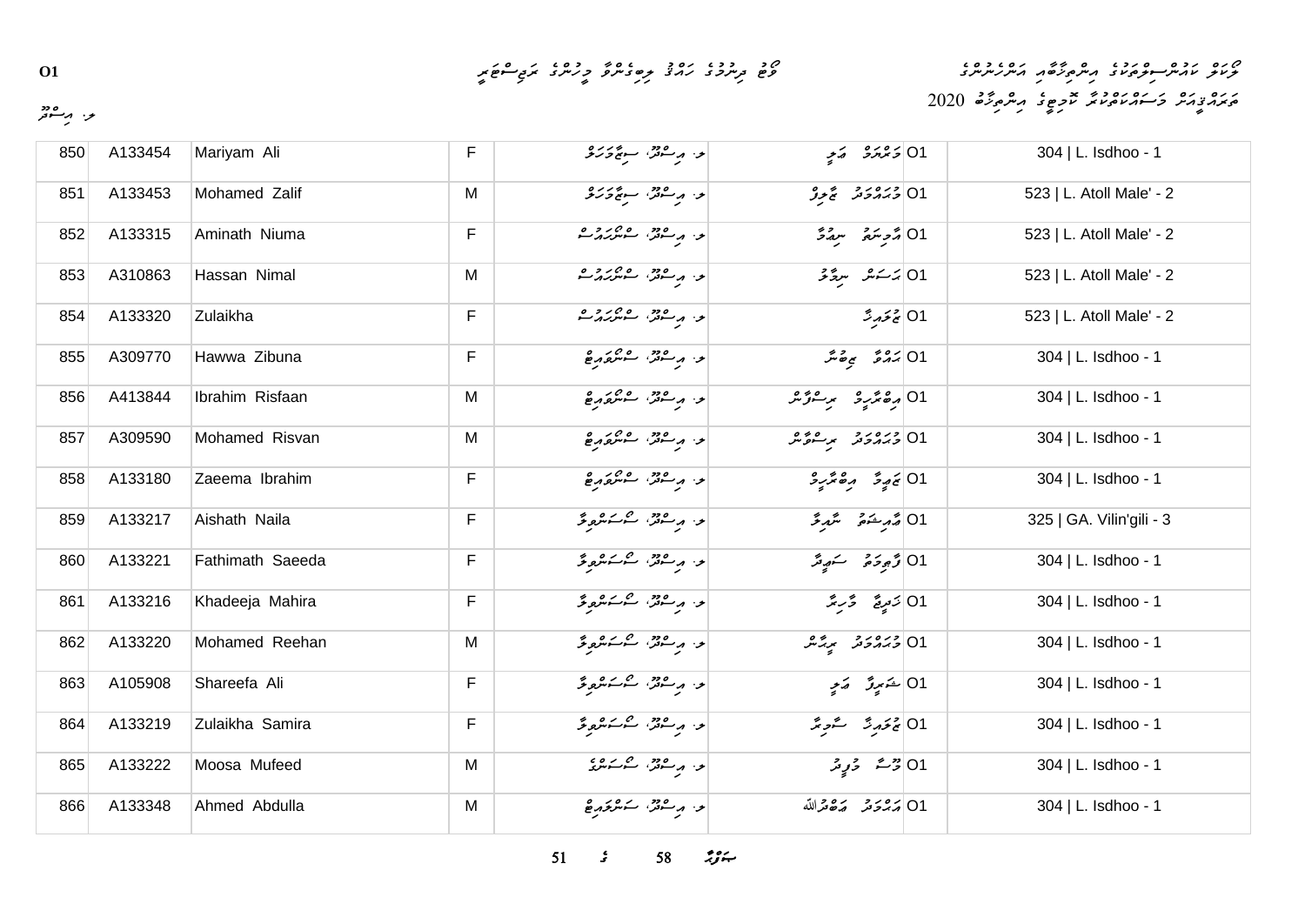*sCw7q7s5w7m< o<n9nOoAw7o< sCq;mAwBoEw7q<m; wBm;vB 2020*<br>*په ټومن د سوم پوره پورې پر سوم د سره پره و*لا

| 867 | A310120 | Aishath Seeza        | F | و ريادو شهر مشركة ده       | 01 ۾ په شمق سوچ                                                   | 304   L. Isdhoo - 1      |
|-----|---------|----------------------|---|----------------------------|-------------------------------------------------------------------|--------------------------|
| 868 | A310121 | Ali Abdulla          | M | و رسوس سوردو ه             | 01 <i>ھَ جِه صَ</i> قْدَاللَّه                                    | 304   L. Isdhoo - 1      |
| 869 | A310123 | Fathimath Leeza      | F | و مستقل سكسر كرمونغ        | 01 <i>وُّجِودَة</i> مِيَّ                                         | 304   L. Isdhoo - 1      |
| 870 | A310119 | Hawwa Neeza          | F | و مرسوس سەمرىخ م           | 01   يَهْرُقُ سِيَّةٌ                                             | 304   L. Isdhoo - 1      |
| 871 | A133349 | Khadeeja Maheena     | F | و ريادو شهر تر             | 01 زَمِرِجٌ = وَرِسٌر                                             | 304   L. Isdhoo - 1      |
| 872 | A133396 | Mohamed Abdulla      | M | و مستقر سكروكرده           | $O1$ $\frac{1}{2}$ $\frac{1}{2}$ $\frac{1}{2}$ $\frac{1}{2}$ $O1$ | 304   L. Isdhoo - 1      |
| 873 | A143073 | Ahmed Azeez          | M | و مستقر، سەمرىسى           | 01 كەش <sup>ى</sup> كەلگەنچە تە                                   | 304   L. Isdhoo - 1      |
| 874 | A133369 | Aminath Hussain      | F | و. مستقر، سكس عام          | 01 مٌ محبة ملاحق محمد مسر مثلا                                    | 304   L. Isdhoo - 1      |
| 875 | A310313 | Ahmed Nadheem        | M | و. رسمن کوسرو              | 01 كەندى كىر سىر ئىرلىر <i>ئى</i> ر                               | 523   L. Atoll Male' - 2 |
| 876 | A048457 | Ismail Waheed        | M | و. رسمن کوسرو              | 01 م <i>وس<sup>و</sup>ۇم</i> ۇ <i>  قې</i> رى <i>ز</i>            | 523   L. Atoll Male' - 2 |
| 877 | A133286 | Mohamed Ali          | M | د. ماستش موځ ترومړی        | 01 دېزورو کې د                                                    | 304   L. Isdhoo - 1      |
| 878 | A310760 | Ahmed Maajidh Hassan | M | و . مرسوس مقرر مصر و تخ    | 01 كەندى قىلى قىرىمىسى ئىسكىنلىك                                  | 523   L. Atoll Male' - 2 |
| 879 | A310758 | Aishath Aliya        | F | و. بەسەنى، بەتەبەر شەھ بۇ  | 01 ۾ په شمتر گه مرهڙ                                              | 304   L. Isdhoo - 1      |
| 880 | A310754 | Fathmath Zuhudha     | F | و . مرحق . متر رو . و و تخ | 01 ۇج <sub>و</sub> چۇ ت <sub>ى ئى</sub> رتۇ                       | 304   L. Isdhoo - 1      |
| 881 | A071872 | Hassan Mohamed       | M | و. مرحص معروف وع           | 01 ئەسەش قەيرەر قىر                                               | 304   L. Isdhoo - 1      |
| 882 | A310752 | Mariyam Ziyadha      | F | و . مرسوس مقرر مصر و تخ    | 01 كەممە <i>ردى ب</i> وم <i>گ</i>                                 | 304   L. Isdhoo - 1      |
| 883 | A133423 | Zulaikha Adam        | F | و٠ در ۵ در ۲ ور ۵ و مح     | 01 كى <i>قەر</i> گە ئە <i>قرى</i>                                 | 304   L. Isdhoo - 1      |

 $52$  *s*  $58$  *n***<sub>3</sub>** *n***<sub>3</sub>**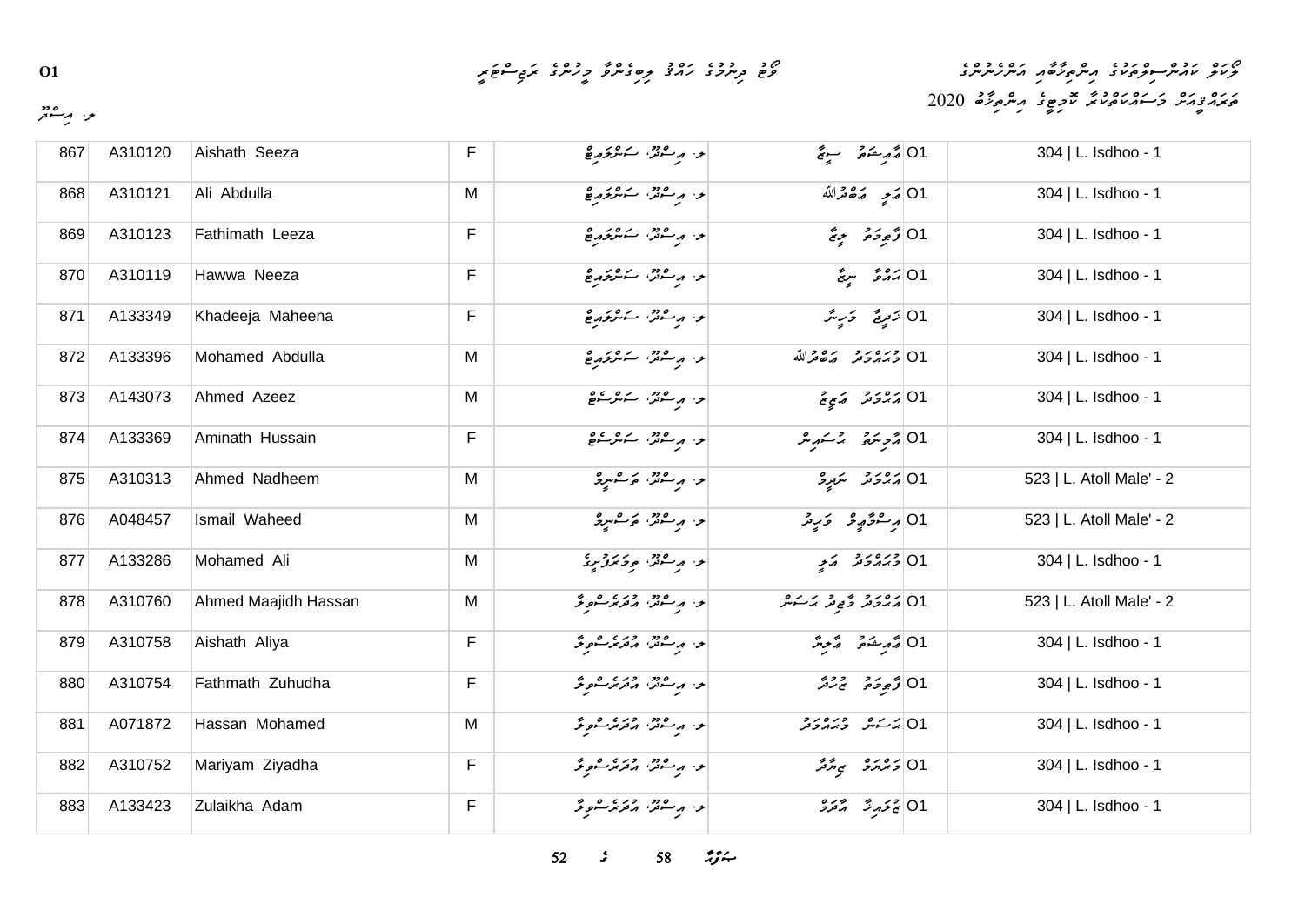*sCw7q7s5w7m< o<n9nOoAw7o< sCq;mAwBoEw7q<m; wBm;vB* م من المرة المرة المرة المرجع المرجع في المركبة 2020<br>مجم*د المريض المربوط المربع المرجع في المراجع المركبة* 

| 884 | A309632 | Fathmath Milna     | F           | الور مرتشق مرقم وتحر            | 01 رَّجِوَةً وِعْسً               | 523   L. Atoll Male' - 2       |
|-----|---------|--------------------|-------------|---------------------------------|-----------------------------------|--------------------------------|
| 885 | A084552 | Hassan Moosa       | M           | و. رسائل رڳوڻ                   | 01 ئەسىئەر بۇسە                   | 523   L. Atoll Male' - 2       |
| 886 | A405138 | Ahmed Fixal        | M           | من وسطق ومحرك                   | 01 كەش <sup>ى</sup> تەرەپ بوقەتلى | 560   Hulhumale', Ehenihen - 8 |
| 887 | A311102 | Fathimath Rizla    | F           | و. مرحق مغرز                    | 01 <i>وُّجِ دَمْ</i> مِنْ مِحْ    | 560   Hulhumale', Ehenihen - 8 |
| 888 | A133754 | Hassan Moosa       | M           | و ، ما مقتل المائزیز            | 01   پرسٹر تی تی ش                | 304   L. Isdhoo - 1            |
| 889 | A133750 | Mariyam Zimla      | $\mathsf F$ | و ، ما سلق الممرکز              | 01 كەبھە <i>كى ئىب</i>            | 304   L. Isdhoo - 1            |
| 890 | A133211 | Mohamed Luthfee    | M           | المحزا والتقرأ وحركته           | 01  <i>\$ند\$ى قى قى</i> ر        | 304   L. Isdhoo - 1            |
| 891 | A133210 | Ramla Easa         | $\mathsf F$ | و ، ما مقتل المائزیز            | 01 ئىزگە ئەپ                      | 304   L. Isdhoo - 1            |
| 892 | A309755 | Ahmed Sameen       | M           | و. مەسىن ئەتتى ئە               | 01 كەبۇبۇقە سىمويتى               | 523   L. Atoll Male' - 2       |
| 893 | A309767 | Hassan Siaan       | M           | و . رودو می و تروتر             | 01 كەسىئەشر سىدە ئەشر             | 304   L. Isdhoo - 1            |
| 894 | A133178 | Hawwa Shafiya      | $\mathsf F$ | و ، رحين وتروتر                 | 01 كەش <i>ۇ</i> شۇرى <i>گ</i>     | 304   L. Isdhoo - 1            |
| 895 | A079427 | Luthufy Yoosuf     | M           | و ، را دو په په د               | 01 څ <sub>م</sub> ونو پر شو       | 304   L. Isdhoo - 1            |
| 896 | A309754 | Mohamed Shamaan    | M           | و. مەسىن ئۇتترىدىگە             | $01$ $0.201$ $0.201$              | 523   L. Atoll Male' - 2       |
| 897 | A162676 | Ahmed Nizar        | M           | و. پرستن، نوی پر                | 01 كەش <sup>ى</sup> رىقە سىنى ئىر | 304   L. Isdhoo - 1            |
| 898 | A115868 | Fathimath Shaheema | $\mathsf F$ | و. پرسه کارو د                  | 01 <i>وُّهِ دَهْ</i> شَرِدُّ      | 304   L. Isdhoo - 1            |
| 899 | A081156 | Hussain Sinaah     | M           | ا د . مر شهر . د . د . د .<br>ا | 01 پرستمبر شرید کرد               | 523   L. Atoll Male' - 2       |
| 900 | A128154 | Thuththu Kamana    | F           | و. پرسوس نوی ده                 | 01 <mark>جۇرىچە ئەخەتىر</mark>    | 304   L. Isdhoo - 1            |

 $53$   $58$   $58$   $59$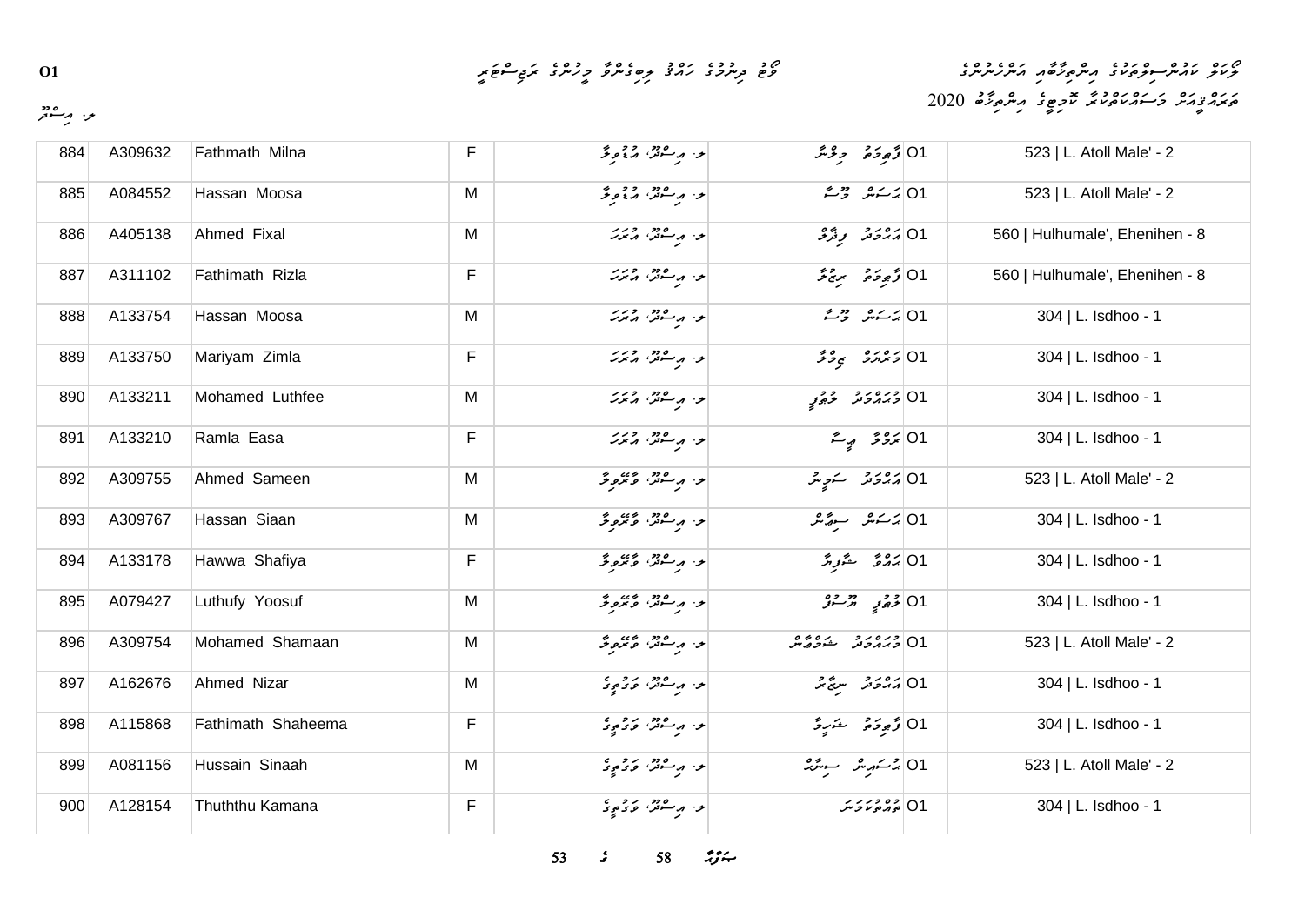*sCw7q7s5w7m< o<n9nOoAw7o< sCq;mAwBoEw7q<m; wBm;vB* م من المرة المرة المرة المرجع المرجع في المركبة 2020<br>مجم*د المريض المربوط المربع المرجع في المراجع المركبة* 

| 901 | A044433 | Abdulla Razee   | M           | و . مرحص تم و و و د                   | 01 كەھەراللە مۇسو                        | 304   L. Isdhoo - 1            |
|-----|---------|-----------------|-------------|---------------------------------------|------------------------------------------|--------------------------------|
| 902 | A310574 | Aishath Maisha  | F           | و٠ در ٥۶٥٠<br>و٠ در سهتر ۱۵ و د ح ر و | 01 مُ مِسْمَعٌ _ دُمِسَّہُ _             | 304   L. Isdhoo - 1            |
| 903 | A310576 | Aminath Areesha | $\mathsf F$ | و. مرسیق نمادی دی                     | 01 أَمَّ صِنَّعَ ۖ مَبِيشًا ۖ            | 523   L. Atoll Male' - 2       |
| 904 | A147116 | Ibrahim Khaleel | M           | و . در دود. نماد ، ، ، ،              | 01 <sub>م</sub> ەنگەر ئىچى               | 304   L. Isdhoo - 1            |
| 905 | A133291 | Madheeha Ismail | $\mathsf F$ | و. پرستن، توپروری                     | 01 كەيپەً بەسەدە پى                      | 304   L. Isdhoo - 1            |
| 906 | A310567 | Mohamed Risfaah | M           | و . مرحص نمادی .                      | 01 ۇرۇۋۇ بېرىۋر                          | 523   L. Atoll Male' - 2       |
| 907 | A310506 | Abdullah Anees  | M           | و. پرستن وتوصور                       | 01   ئەھەتراللە     ئەسرىــ <sup>م</sup> | 304   L. Isdhoo - 1            |
| 908 | A133384 | Aishath Ahmed   | $\mathsf F$ | و ، در دو ، دو ،                      | 01 مۇم شەرق مەئدى قىر                    | 304   L. Isdhoo - 1            |
| 909 | A133382 | Ali Mansoor     | M           | و. پرستن، وتوصور                      | 01 كەيپ كەشرىيىتى                        | 304   L. Isdhoo - 1            |
| 910 | A310487 | Hussain Shafeeg | M           | و مسائل وکوئ                          | 01   پرستمبر شکویتی                      | 304   L. Isdhoo - 1            |
| 911 | A133383 | Mansoor Mohamed | M           | و رقبتي وتوصولی                       | 01 كەشرىيە بەر بەر د                     | 304   L. Isdhoo - 1            |
| 912 | A133380 | Mohamed Mansoor | M           | و رقبتي وتوضوی                        | 01 در در د شهر                           | 304   L. Isdhoo - 1            |
| 913 | A150180 | Moosa Zameer    | M           | و ، در دو ، دو ،                      | 01 ٿڙ جو تمويز                           | 523   L. Atoll Male' - 2       |
| 914 | A309605 | Ahmed Maishan   | M           | ا د ا مرسانگر، او مرس                 | 01   كەشكە قىر ئىكەنگىر                  | 523   L. Atoll Male' - 2       |
| 915 | A124114 | Ali Shakeeb     | M           | ىن مەسىقر، مەسرىسە                    | $\frac{2}{3}$ مَوِ شَرِهْ $\sim$         | 523   L. Atoll Male' - 2       |
| 916 | A136586 | Aminath Hussain | F           | د. مرسکش عٍ مَرَسْد                   | 01 ۾ پريم پر پر شهر مٿر                  | 560   Hulhumale', Ehenihen - 8 |
| 917 | A157584 | Mariyam Sima    | F           | ى برىقۇ، يەنىرى                       | 01 كەبەيدى سىرى                          | 560   Hulhumale', Ehenihen - 8 |

 $54$  *s*  $58$  *n***<sub>2</sub>** *n***<sub>2</sub>** *n***<sub>2</sub> <b>***n*<sub>2</sub> *n*<sub>2</sub> *n*<sub>2</sub> *n*<sub>2</sub> *n*<sub>2</sub> *n*<sub>2</sub> *n*<sub>2</sub> *n*<sub>2</sub> *n*<sub>2</sub> *n*<sub>2</sub> *n*<sub>2</sub> *n*<sub>2</sub> *n*<sub>2</sub> *n*<sub>2</sub> *n*<sub>2</sub> *n*<sub>2</sub> *n*<sub>2</sub> *n*<sub>2</sub> *n*<sub>2</sub> *n***<sub>2</sub>**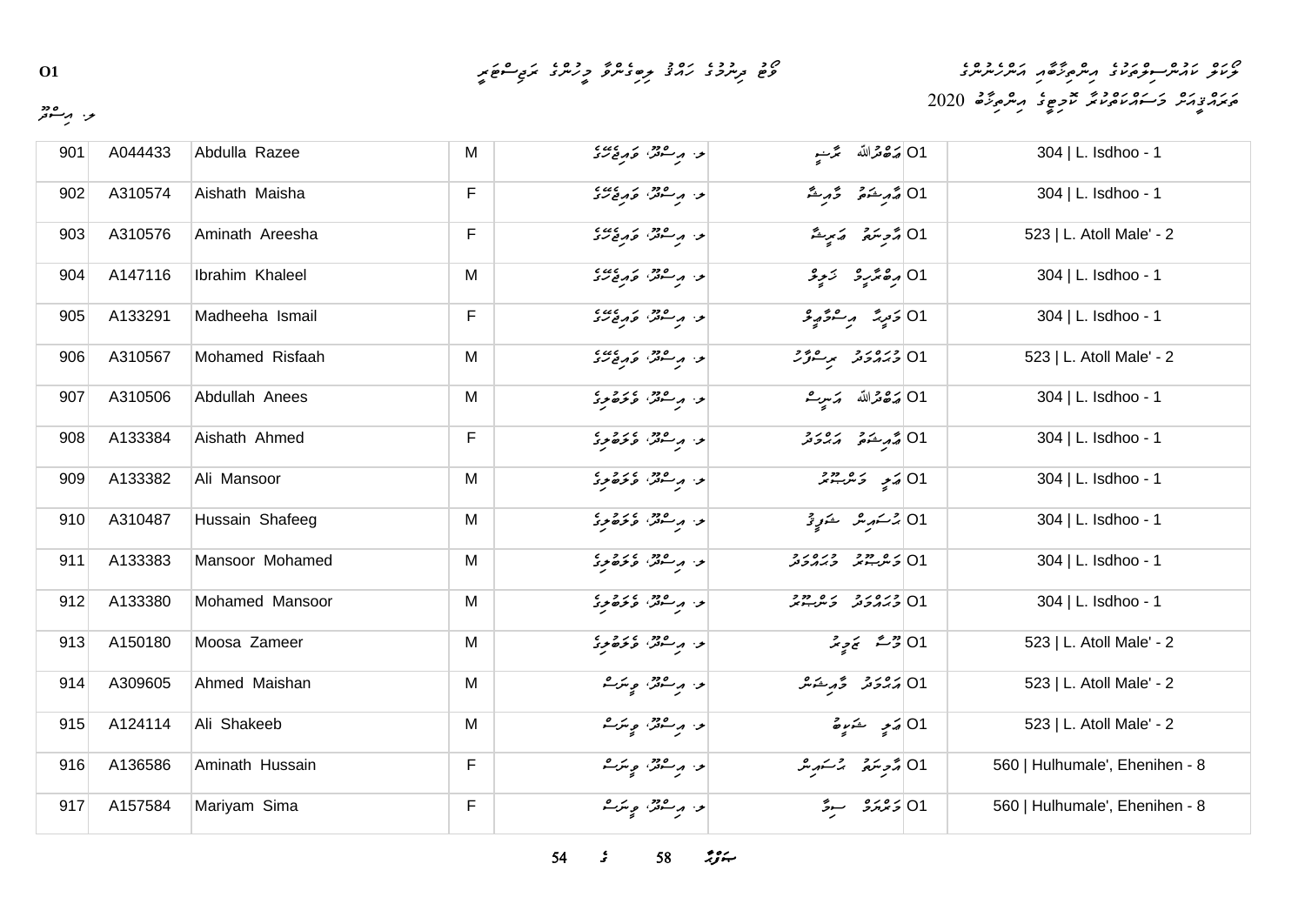*sCw7q7s5w7m< o<n9nOoAw7o< sCq;mAwBoEw7q<m; wBm;vB* م من المرة المرة المرة المرجع المرجع في المركبة 2020<br>مجم*د المريض المربوط المربع المرجع في المراجع المركبة* 

| 918 | A080332 | Mohamed Waheed     | M           | ی پرستی ویژگ              | 01  32,25 كەرىتر                             | 304   L. Isdhoo - 1            |
|-----|---------|--------------------|-------------|---------------------------|----------------------------------------------|--------------------------------|
| 919 | A113791 | Ahmed Shafeeg      | M           | ىر بەيلىق بوقۇپەسكىلگە    | 01 ك <i>ررى ئىم يى</i> قىنى قىچارتى بى       | 523   L. Atoll Male' - 2       |
| 920 | A132844 | Aishath Juwairiyya | F           | و ، مەمىر، مەمۇبە سىمىتىر | 01 مُ مِسْدَمْ يْحَمَّ مِهْدَمَّ             | 523   L. Atoll Male' - 2       |
| 921 | A310960 | Hassan Thoriq      | M           | ى رەھ ھۇيەسىسىر           | 01 كەسەنىش ھەيدىتى                           | 523   L. Atoll Male' - 2       |
| 922 | A133323 | Hawwa Ismail       | F           | ى رەھ ھۇيەسىسىر           | 01 ئەۋۋە بەستۇرپۇ                            | 304   L. Isdhoo - 1            |
| 923 | A133322 | Ibrahim Thoha      | M           | ىر بەيلىق بوقۇپەسكىلگە    | $5.8$ مِعْمَٰدِهِ مِحْمَدِ                   | 523   L. Atoll Male' - 2       |
| 924 | A310959 | Rilwan Shareef     | M           | و ، مەسىر ، مەمۇبە سىرسىر | 01 مرڪوگر ڪمبرو                              | 523   L. Atoll Male' - 2       |
| 925 | A126098 | Shamsunnisa        | F           | ىر بەيلىق ئۇقچە يەسكىلى   | 01 خۇچ شەھ بىرىگە                            | 523   L. Atoll Male' - 2       |
| 926 | A311306 | Ahmed Wirumee      | M           | و ، مەشق جۇسەمدى          | 01 كەشەكە ئەمقەر                             | 523   L. Atoll Male' - 2       |
| 927 | A311305 | Aishath Virasha    | F           | و. رحين وقريمبر           | 01 ۾ پرڪو ۽ بڙڪ                              | 560   Hulhumale', Ehenihen - 8 |
| 928 | A311227 | Aminath Virudha    | F           | و. رسمن وقرسمبره ،        | 01 أُمُّحِ سَمَّةً وَ مِمَّدَّ               | 304   L. Isdhoo - 1            |
| 929 | A038384 | Ismail Rasheed     | M           | و ، مەشق جۇسەمدى          | 01 مِرْ شَوَّمِهِ عَنْ مَرْ مِنْ مِرْ        | 304   L. Isdhoo - 1            |
| 930 | A133470 | Mariyath Ibrahim   | F           | و ، برسانش وقرستهند       | 01 كۇمبەر ئەھەترىرى                          | 304   L. Isdhoo - 1            |
| 931 | A403726 | Viraam Ismail      | M           | و. مەسىق ھەقەسىمى         | 01 مِتَرَى مِسْرَّمَہِ وَ                    | 523   L. Atoll Male' - 2       |
| 932 | A309620 | Aminath Fazeena    | $\mathsf F$ | و. رساند، وژوره           | 01 <mark>ئ</mark> رىرىنى <i>تى قەم</i> پەنگە | 304   L. Isdhoo - 1            |
| 933 | A377244 | Hussain Zahir      | M           | و رحمن وقرير              | 01   جُسَم بِرِ مَنْ مَجْ سِعْرَ             | 146   K. Gaafaru - 1           |
| 934 | A133159 | Mariyam Sittunaa   | F           | و. رساند، وژوره           | 01 كەبىر ئەر سەر ئەسىر                       | 304   L. Isdhoo - 1            |

 $55$   $5$   $58$   $59$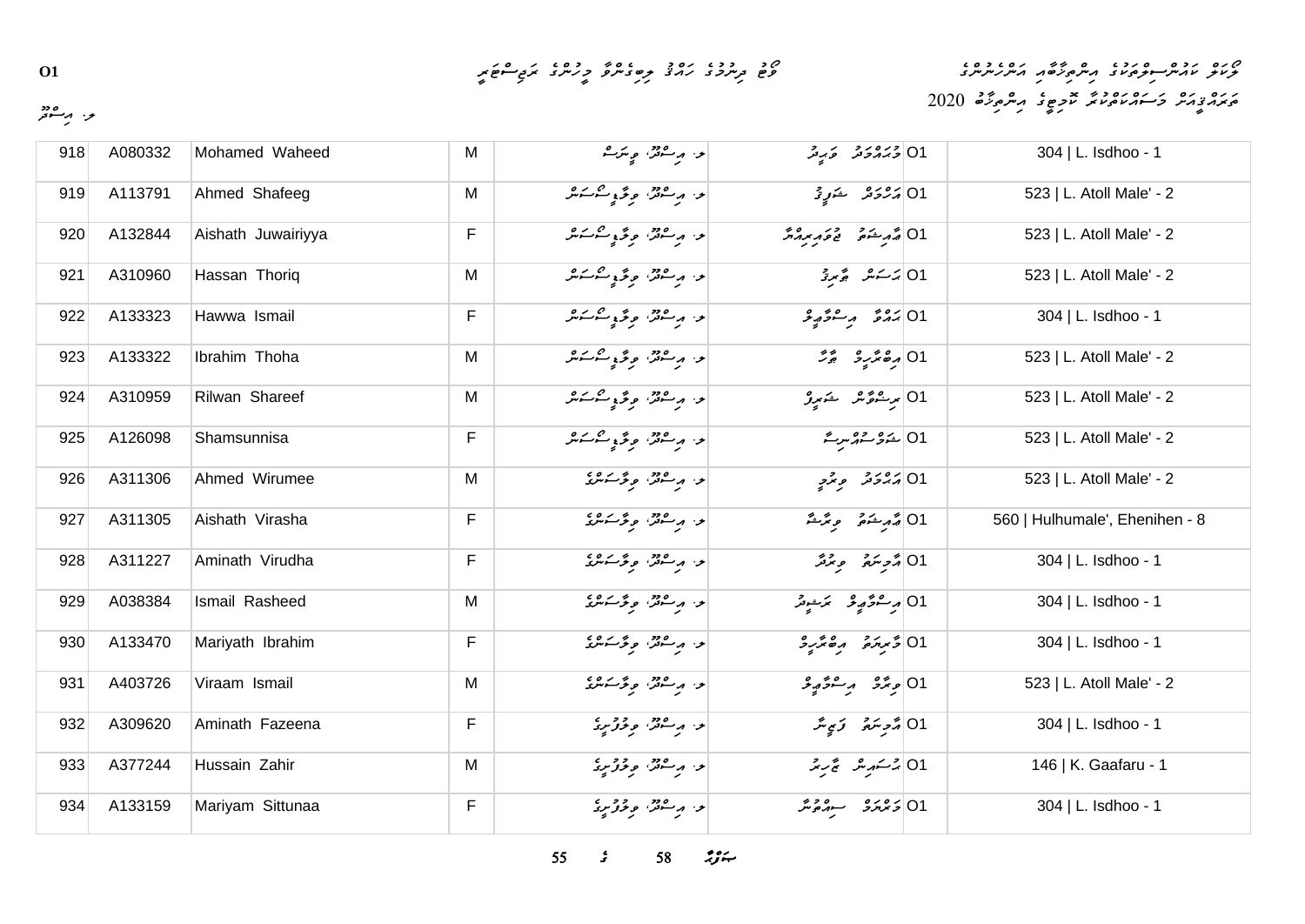*sCw7q7s5w7m< o<n9nOoAw7o< sCq;mAwBoEw7q<m; wBm;vB* م من المرة المرة المرة المرجع المرجع في المركبة 2020<br>مجم*د المريض المربوط المربع المرجع في المراجع المركبة* 

| 935 | A082635 | Ahmed Mahir                      | M           | ى رىقتى وتىركى شوق            | 01 كەندى ئۇرىز                                          | 304   L. Isdhoo - 1       |
|-----|---------|----------------------------------|-------------|-------------------------------|---------------------------------------------------------|---------------------------|
| 936 | A311203 | Fathimath Zahura                 | F           | و ، رسانل ویرکرسونگر          | 01 ۇ <sub>جو</sub> رَى ئەربۇ                            | 304   L. Isdhoo - 1       |
| 937 | A133476 | Mariyam Azra                     | $\mathsf F$ | و ، مەشق جەنگرىشمونۇ          | 01 كەبىر بىر كەنىرىتىر                                  | 304   L. Isdhoo - 1       |
| 938 | A311202 | Mohamed Mahir                    | M           | ا دا اور سوټر، او سرچر شومونځ | 01 كەندى ئەرىتى                                         | 248   ADh. Mahibadhoo - 2 |
| 939 | A045633 | Ismail Waheed                    | M           | د ، مرسیق کارگرمج             | 01 <sub>م</sub> رىئۇم <sub>ى</sub> ر قىي <sup>ى</sup> ر | 523   L. Atoll Male' - 2  |
| 940 | A133330 | Aishath Shafeega                 | $\mathsf F$ | و. مرسكين وسكيم               | 01 ۾ پرڪو شکويو گ                                       | 304   L. Isdhoo - 1       |
| 941 | A309541 | <b>Mohamed Shirufaan Rasheed</b> | M           | د اړ شش و شظ                  | 01  <i>32222 هومروگر برُهوم</i> ً                       | 523   L. Atoll Male' - 2  |
| 942 | A311778 | Ahmed Ayaaz                      | M           | و. من معر، وسع دمار           | 01 كەبرى قىر كەرگىچ                                     | 523   L. Atoll Male' - 2  |
| 943 | A311772 | Aishath Nuzuhath                 | F           | و. من معنى من معامرة من       | 01 مۇم شۇمۇ سى <i>مى ئى</i> م                           | 304   L. Isdhoo - 1       |
| 944 | A311775 | Aminath Saazuleen                | F           | و. مرحود ، موجود م            | 01   مَرْسِرَ مِنْ مِنْ مِنْ مِنْدَرِ مِنْ              | 304   L. Isdhoo - 1       |
| 945 | A133469 | Mariyam Zunaira                  | $\mathsf F$ | و. من معر، وسع دمار           | 01 كەنگەر ئەسىم ئىس                                     | 304   L. Isdhoo - 1       |
| 946 | A311764 | Mohamed Rasheed                  | M           | و مستر، وسعوده                | 01 <i>ۇنزۇ ئى م</i> ترىئ <sub>و</sub> نتر               | 304   L. Isdhoo - 1       |
| 947 | A311341 | Aminath Sahula                   | $\mathsf F$ | والمرافق ومصروف               | 01 مٌ مِسَمَّدٍ سَنَرْتَزُ                              | 523   L. Atoll Male' - 2  |
| 948 | A311343 | Fathimath Nahula                 | $\mathsf F$ | والمرافق ومصروف               | 01 رُّجِوَۃ مَنْ مَدَّدَّ                               | 304   L. Isdhoo - 1       |
| 949 | A405142 | Hamdha Hassan                    | $\mathsf F$ | و مستعل ومعدده                | 01 كەبىر ئەسىر                                          | 304   L. Isdhoo - 1       |
| 950 | A128376 | Hassan Moosa                     | M           | י תיינקי לתשיות               | 01 پرىدىيە تۇسىم                                        | 304   L. Isdhoo - 1       |
| 951 | A311362 | Hawwa Nazla                      | F           | י תיינקי ו בתשעית             | 01 كَنْدْرُمْ - سَيْءَ كَ                               | 304   L. Isdhoo - 1       |

 $56$   $5$   $58$   $294$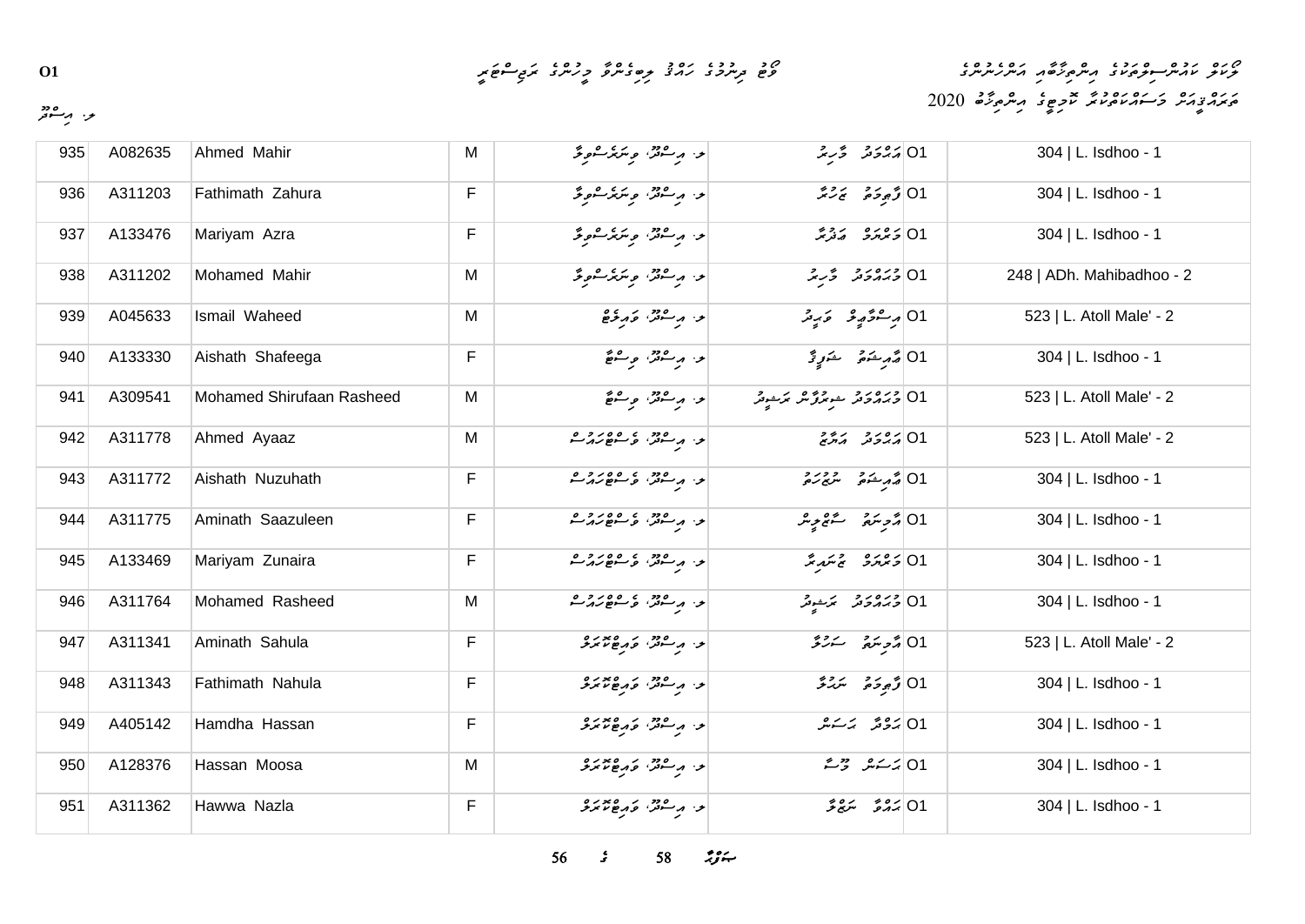*sCw7q7s5w7m< o<n9nOoAw7o< sCq;mAwBoEw7q<m; wBm;vB* م من المرة المرة المرة المرجع المرجع في المركبة 2020<br>مجم*د المريض المربوط المربع المرجع في المراجع المركبة* 

| 952 | A311360 | Mariyam Haula     | F           | والمرافق ومصروف           | 01 كى بۇرگە ئەرگە ئى             | 304   L. Isdhoo - 1      |
|-----|---------|-------------------|-------------|---------------------------|----------------------------------|--------------------------|
| 953 | A311340 | Rizla Hassan      | F           | والمرافق ومصروفه          | 01 مرچ تر - ټر شر                | 523   L. Atoll Male' - 2 |
| 954 | A311363 | Siflaa Hassan     | F           | والمرافق ومصروه           | 01 سورى برسىر                    | 304   L. Isdhoo - 1      |
| 955 | A311338 | Zahida Ibrahim    | $\mathsf F$ | والمرافق ومصروف           | 01 تج بەنگە مەھەتگە <i>ب</i> ىرى | 304   L. Isdhoo - 1      |
| 956 | A309794 | Aishath Mausoodha | $\mathsf F$ | و. مرحود دره مقام ده      | 01 مۇم شەھ كەم ئەشقە             | 523   L. Atoll Male' - 2 |
| 957 | A133190 | Aminath Afeefa    | $\mathsf F$ | و من من ومرة من ومرد      | 01 مٌ <i>جِسَعْہ مَرِوَّ</i>     | 304   L. Isdhoo - 1      |
| 958 | A151980 | Hassan Fathuhee   | M           | و مرحمن ومرد عصومرد       | 01 كەستەش ئۇقەييە                | 304   L. Isdhoo - 1      |
| 959 | A133193 | Ibrahim Fathuhee  | M           | و. من معداد ومرة مشكل مرد | 01 رەمگەر ئۇم ب                  | 304   L. Isdhoo - 1      |
| 960 | A133189 | Sanfa Yoosuf      | F           | و مرحمن ومصروفيو          | 01 كەندى تەرجىۋ                  | 304   L. Isdhoo - 1      |
| 961 | A311758 | Ahmed Nisham      | M           | و مستر، وترکاوی و         | 01 كەشكە ئىر سىيىتىگە            | 523   L. Atoll Male' - 2 |
| 962 | A295533 | Ali Meesaag Easa  | M           | و ریادو و عرفوری          | 01   رَمِ دِوَّتْرُ دِمَّ        | 304   L. Isdhoo - 1      |
| 963 | A311757 | Aminath Azleefa   | $\mathsf F$ | و رستن ویژگانوست          | 01 أُمَّ صِنَّعَ لَمَ يَحْرِزُّ  | 304   L. Isdhoo - 1      |
| 964 | A105903 | Easa Ali          | M           | و برسن ویوه ده ده         | 01 ۾ شه په تيمبر                 | 304   L. Isdhoo - 1      |
| 965 | A133504 | Mariyam Zulfa     | F           | و رسه ده ورووی و          | 01 كەبەر ئەمەر بورگە             | 304   L. Isdhoo - 1      |
| 966 | A311390 | Mohamed Isaam     | M           | و. من من و پرځو برگ       | 01 ۇيرو ئىر مەشۋ                 | 523   L. Atoll Male' - 2 |
| 967 | A310113 | Hawwa Nafiya      | F           | و. مەسىر، ئەۋسمەت         | 01 <i>كەنگۇ</i> ش <i>و</i> ر     | 304   L. Isdhoo - 1      |
| 968 | A128561 | Abdul Raheem Ali  | M           | و. رسمن محمد بره          | 01 <i>أە ھەترە بكەچ</i> ھەمچ     | 304   L. Isdhoo - 1      |

 $57$  *s*  $58$  *n***<sub>3</sub>** *n***<sub>3</sub>**